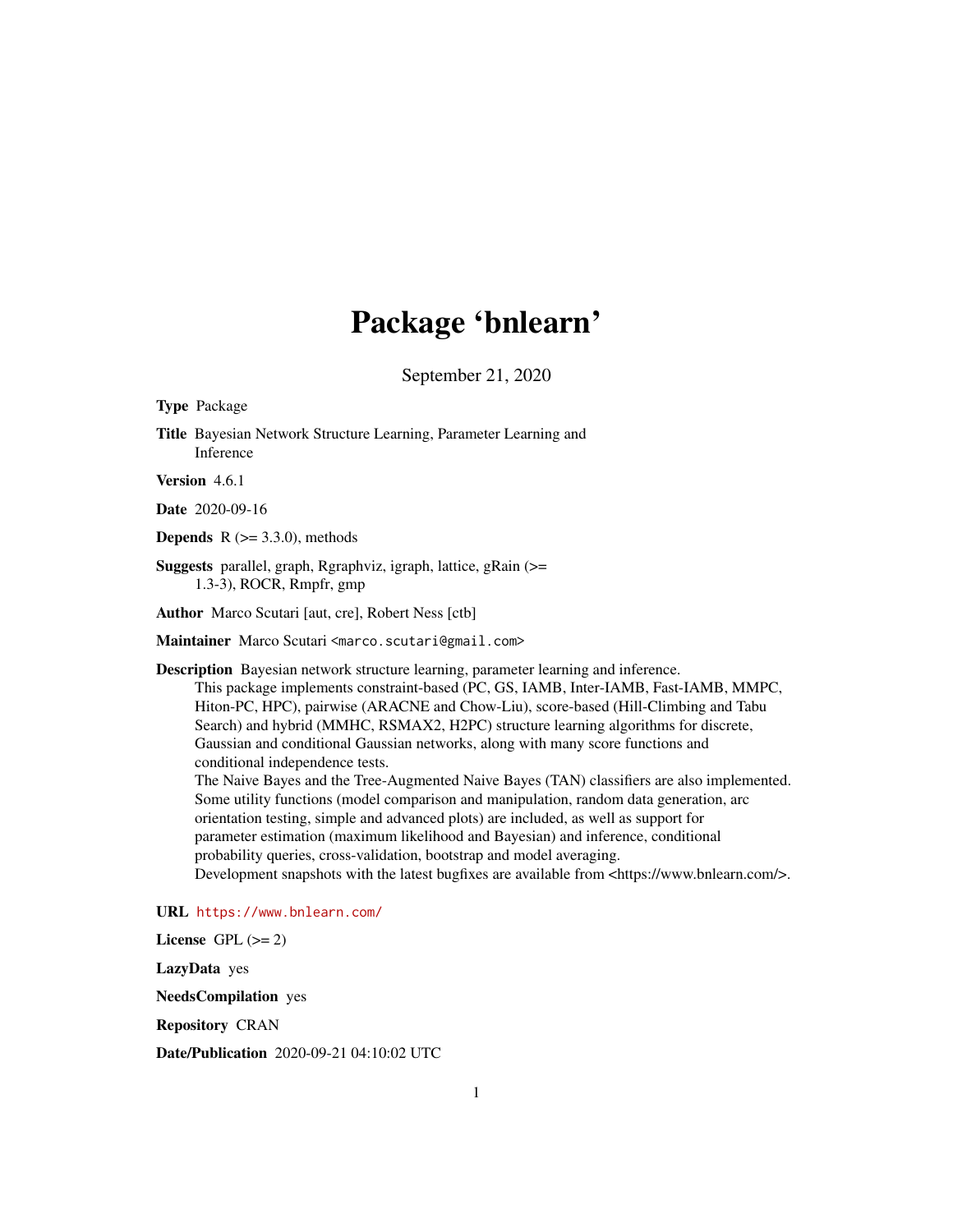# R topics documented:

|                                                                                                                            | 3              |
|----------------------------------------------------------------------------------------------------------------------------|----------------|
| alarm                                                                                                                      | 5              |
|                                                                                                                            | $\overline{7}$ |
|                                                                                                                            | 8              |
| 10                                                                                                                         |                |
| 13                                                                                                                         |                |
| 14                                                                                                                         |                |
| 15                                                                                                                         |                |
| 17                                                                                                                         |                |
| 18                                                                                                                         |                |
| 22                                                                                                                         |                |
| 25                                                                                                                         |                |
| 27                                                                                                                         |                |
| 28                                                                                                                         |                |
| 30                                                                                                                         |                |
| 31<br>$bn. strength class \dots \dots \dots \dots \dots \dots \dots \dots \dots \dots \dots \dots \dots \dots \dots \dots$ |                |
| 32                                                                                                                         |                |
| 33                                                                                                                         |                |
| 35                                                                                                                         |                |
| 35                                                                                                                         |                |
|                                                                                                                            |                |
| 38                                                                                                                         |                |
| 38                                                                                                                         |                |
| 40                                                                                                                         |                |
| 41                                                                                                                         |                |
| 43                                                                                                                         |                |
| 46                                                                                                                         |                |
| 48                                                                                                                         |                |
| 49                                                                                                                         |                |
| 50                                                                                                                         |                |
| 51<br>gRain integration $\ldots \ldots \ldots \ldots \ldots \ldots \ldots \ldots \ldots \ldots \ldots \ldots \ldots$       |                |
| 52                                                                                                                         |                |
| graph generation utilities $\ldots \ldots \ldots \ldots \ldots \ldots \ldots \ldots \ldots \ldots \ldots \ldots$<br>53     |                |
| 55                                                                                                                         |                |
| 56                                                                                                                         |                |
| 57                                                                                                                         |                |
| 59                                                                                                                         |                |
| 60                                                                                                                         |                |
| 64                                                                                                                         |                |
| 65<br>igraph integration $\dots \dots \dots \dots \dots \dots \dots \dots \dots \dots \dots \dots \dots \dots$             |                |
| 66                                                                                                                         |                |
| 68                                                                                                                         |                |
| 69<br>insurance                                                                                                            |                |
| 71                                                                                                                         |                |
| 72                                                                                                                         |                |
| 73                                                                                                                         |                |
| 74                                                                                                                         |                |
|                                                                                                                            |                |
|                                                                                                                            |                |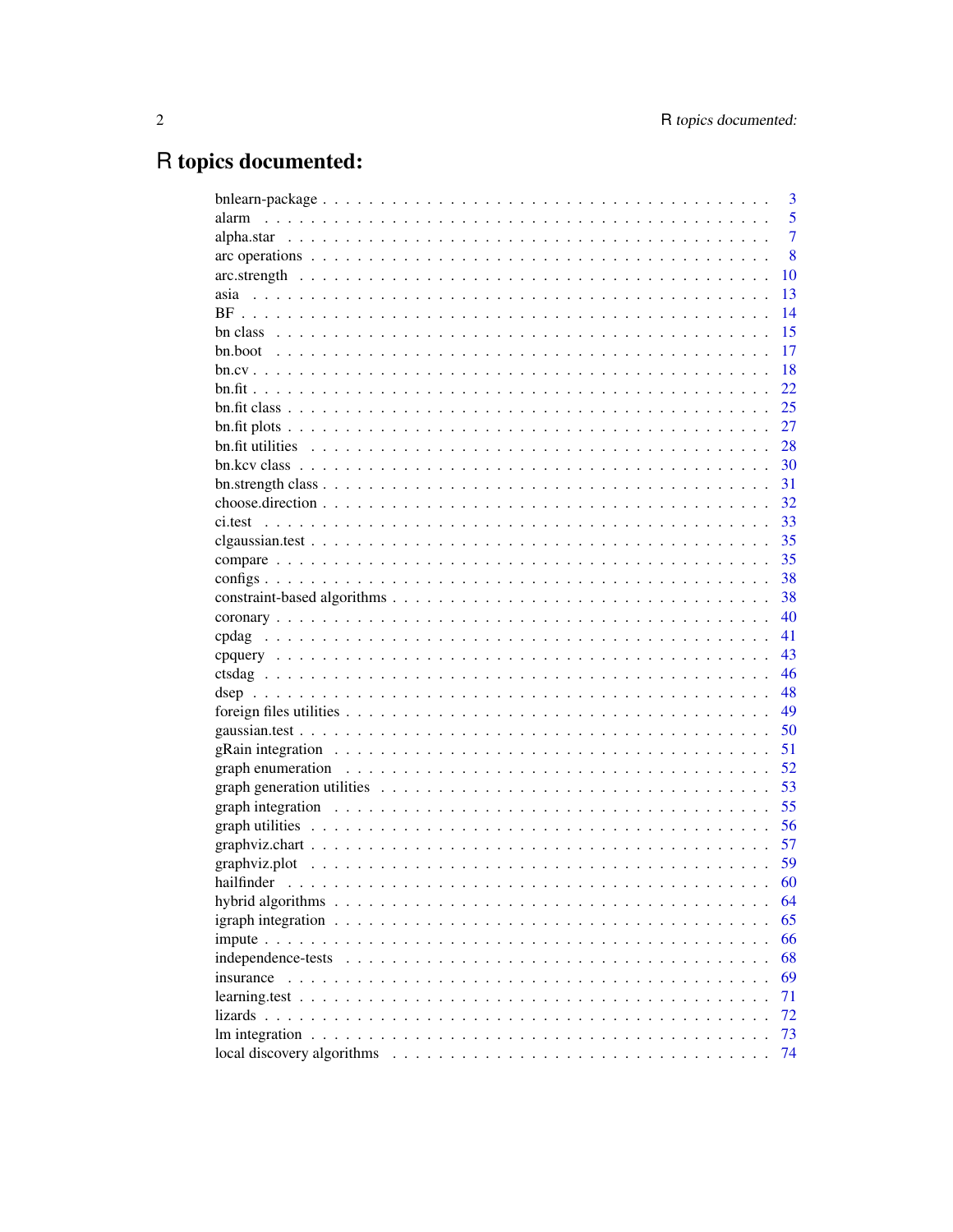<span id="page-2-0"></span>

|       | marks                                                                                                                                                                                                                         |     |
|-------|-------------------------------------------------------------------------------------------------------------------------------------------------------------------------------------------------------------------------------|-----|
|       |                                                                                                                                                                                                                               |     |
|       | model string utilities $\ldots \ldots \ldots \ldots \ldots \ldots \ldots \ldots \ldots \ldots \ldots \ldots$                                                                                                                  | 79  |
|       |                                                                                                                                                                                                                               | 80  |
|       |                                                                                                                                                                                                                               | 82  |
|       |                                                                                                                                                                                                                               | 83  |
|       |                                                                                                                                                                                                                               | 85  |
|       |                                                                                                                                                                                                                               | -86 |
|       | pealg integration responses to the set of the set of the set of the set of the set of the set of the set of the set of the set of the set of the set of the set of the set of the set of the set of the set of the set of the | 87  |
|       |                                                                                                                                                                                                                               | 87  |
|       |                                                                                                                                                                                                                               | -89 |
|       |                                                                                                                                                                                                                               | -90 |
|       |                                                                                                                                                                                                                               | 91  |
|       |                                                                                                                                                                                                                               | -93 |
|       |                                                                                                                                                                                                                               |     |
|       |                                                                                                                                                                                                                               |     |
|       |                                                                                                                                                                                                                               |     |
|       |                                                                                                                                                                                                                               |     |
|       |                                                                                                                                                                                                                               |     |
|       |                                                                                                                                                                                                                               |     |
|       | test counter                                                                                                                                                                                                                  |     |
|       |                                                                                                                                                                                                                               |     |
|       |                                                                                                                                                                                                                               |     |
|       |                                                                                                                                                                                                                               |     |
| Index |                                                                                                                                                                                                                               | 109 |
|       |                                                                                                                                                                                                                               |     |

bnlearn-package *Bayesian network structure learning, parameter learning and inference*

#### Description

Bayesian network structure learning (via constraint-based, score-based and hybrid algorithms), parameter learning (via ML and Bayesian estimators) and inference (via approximate inference algorithms).

# Details

bnlearn implements key algorithms covering all stages of Bayesian network modelling: data preprocessing, structure learning combining data and expert/prior knowledge, parameter learning, and inference (including causal inference via do-calculus). bnlearn aims to be a one-stop shop for Bayesian networks in R, providing the tools needed for learning and working with discrete Bayesian networks, Gaussian Bayesian networks and conditional linear Gaussian Bayesian networks on realworld data. Incomplete data with missing values are also supported. Furthermore the modular nature of bnlearn makes it easy to use it for simulation studies.

Implemented structure learning algorithms include: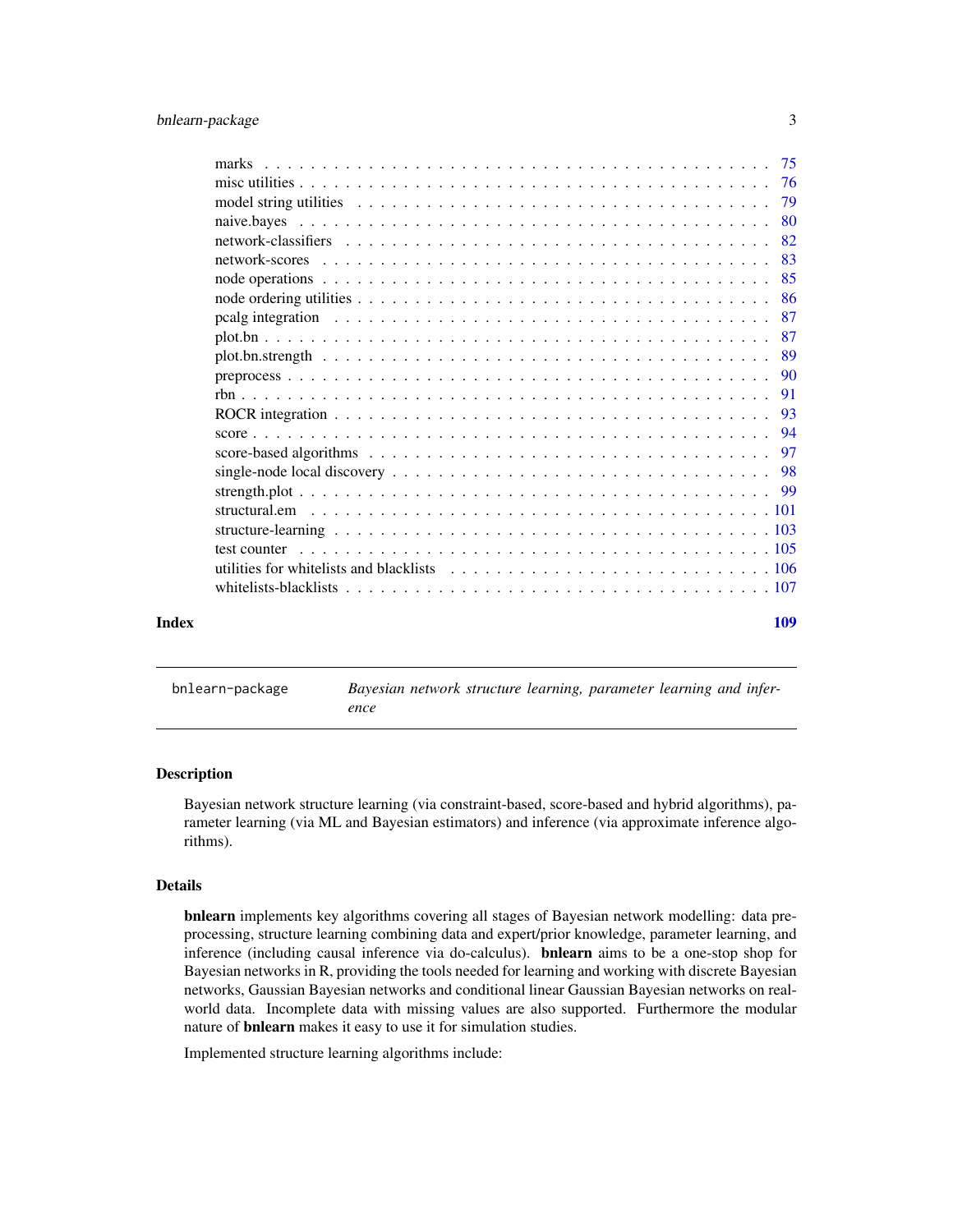- *Constraint-based algorithms*, which use conditional independence tests to learn conditional independence constraints from data. The constraints in turn are used to learn the structure of the Bayesian network under the assumption that conditional independence implies graphical separation (so, two variables that are independent cannot be connected by an arc).
- *Score-based algorithms*, which are general-purpose optimization algorithms that rank network structures with respect to a goodness-of-fit score.
- *Hybrid algorithms* combine aspects of both constraint-based and score-based algorithms, as they use conditional independence tests (usually to reduce the search space) and network scores (to find the optimal network in the reduced space) at the same time.

For more details about structure learning algorithms see [structure learning;](#page-102-1) available conditional independence tests are described in [independence tests](#page-67-1) and available network scores are described in [network scores.](#page-82-1) Specialized algorithms to learn the structure of Bayesian network classifiers are described in [network classifiers.](#page-81-1) All algorithms support the use of whitelists and blacklists to include and exclude arcs from the networks (see [whitelists and blacklists\)](#page-106-1); and many have parallel implementation built on the **parallel** package. Bayesian network scores support the use of graphical priors.

Parameter learning approaches include both frequentist and Bayesian estimators. Inference is implemented using approximate algorithms via particle filters approaches such as likelihood weighting, and covers conditional probability queries, prediction and imputation.

Additional facilities include support for bootstrap and cross-validation; advanced plotting capabilities implemented on top of Rgraphviz and lattice; model averaging; random graphs and random samples generation; import/export functions to integrate **bnlearn** with software such as Hugin and GeNIe; an associated Bayesian network repository of golden-standard networks at [https:](https://www.bnlearn.com/bnrepository/) [//www.bnlearn.com/bnrepository/](https://www.bnlearn.com/bnrepository/).

Use citation ("bnlearn") to find out how to cite **bnlearn** in publications and other materials; and visit <https://www.bnlearn.com/> for more examples and code from publications using **bnlearn**.

# Author(s)

Marco Scutari Istituto Dalle Molle di Studi sull'Intelligenza Artificiale (IDSIA)

Maintainer: Marco Scutari <marco.scutari@gmail.com>

#### References

#### reference books:

Koller D, Friedman N (2009). *Probabilistic Graphical Models: Principles and Techniques*. MIT Press.

Korb K, Nicholson AE (2010). *Bayesian Artificial Intelligence*. Chapman & Hall/CRC, 2nd edition. Pearl J (1988). *Probabilistic Reasoning in Intelligent Systems: Networks of Plausible Inference*. Morgan Kaufmann.

#### from the author:

Nagarajan R, Scutari M, Lebre S (2013). "Bayesian Networks in R with Applications in Systems Biology". Springer.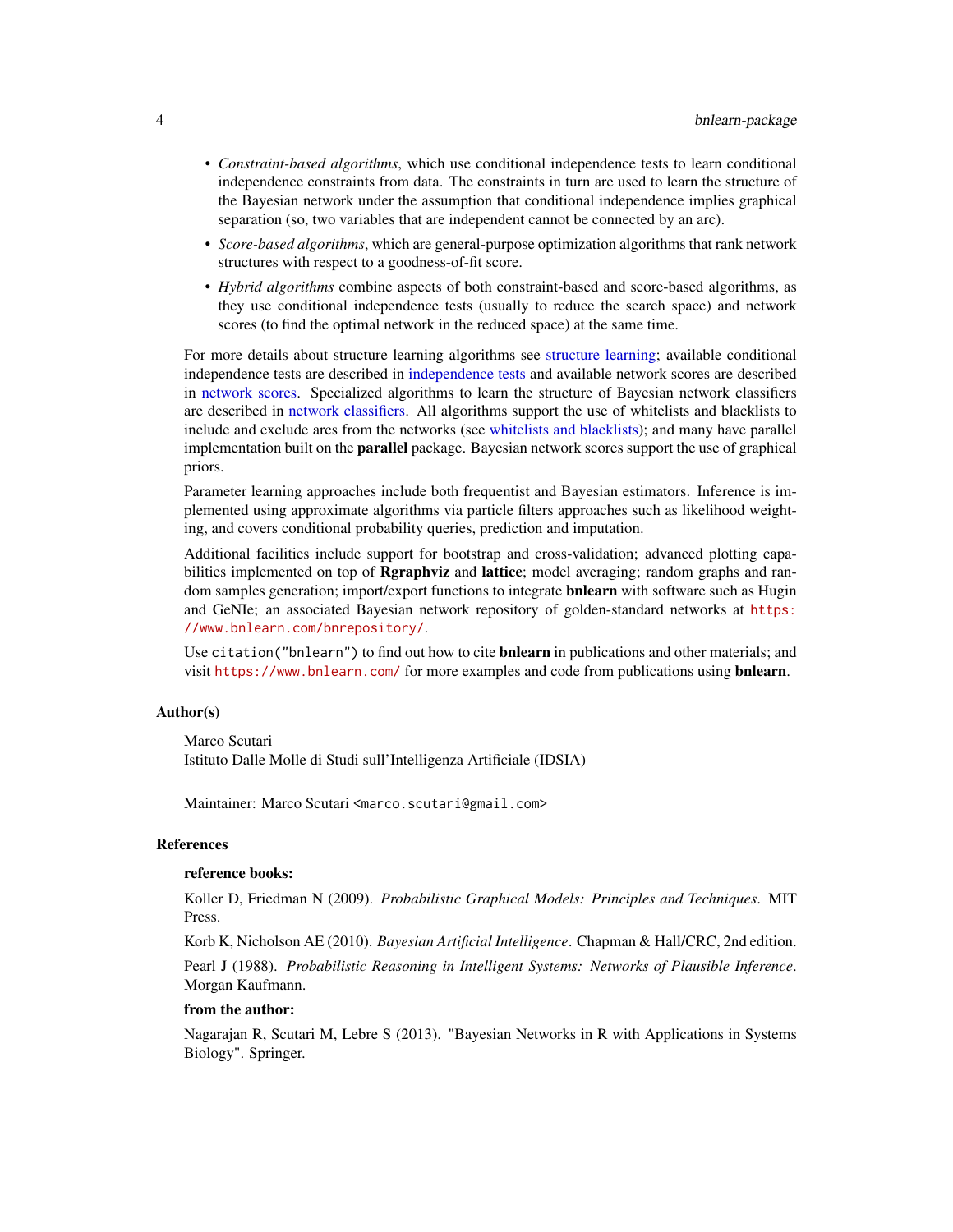<span id="page-4-0"></span>alarm 5

Scutari M (2010). "Learning Bayesian Networks with the bnlearn R Package". *Journal of Statistical Software*, 35(3):1–22.

Scutari M (20107). "Bayesian Network Constraint-Based Structure Learning Algorithms: Parallel and Optimized Implementations in the bnlearn R Package". *Journal of Statistical Software*, 77(2):1– 20.

#### Examples

```
## the workflow of Bayesian network modelling in bnlearn:
# choose the data set to work on...
data(learning.test)
# ... choose an algorithm and learn the structure of the network from the data...
net = hc(learning.test)
# ... plot it...
## Not run: graphviz.plot(net)
# ... learn the parameters of the network...
bn = bn.fit(net, learning.test)
# ... explore the network with a classic barchart...
## Not run: graphviz.chart(bn)
# ... and perform inference to answer any question that interests you!
cpquery(bn, event = (A == "a"), evidence = (C == "a"))
```
alarm *ALARM monitoring system (synthetic) data set*

#### **Description**

The ALARM ("A Logical Alarm Reduction Mechanism") is a Bayesian network designed to provide an alarm message system for patient monitoring.

# Usage

data(alarm)

# Format

The alarm data set contains the following 37 variables:

- CVP (*central venous pressure*): a three-level factor with levels LOW, NORMAL and HIGH.
- PCWP (*pulmonary capillary wedge pressure*): a three-level factor with levels LOW, NORMAL and HIGH.
- HIST (*history*): a two-level factor with levels TRUE and FALSE.
- TPR (*total peripheral resistance*): a three-level factor with levels LOW, NORMAL and HIGH.
- BP (*blood pressure*): a three-level factor with levels LOW, NORMAL and HIGH.
- CO (*cardiac output*): a three-level factor with levels LOW, NORMAL and HIGH.
- HRBP (*heart rate / blood pressure*): a three-level factor with levels LOW, NORMAL and HIGH.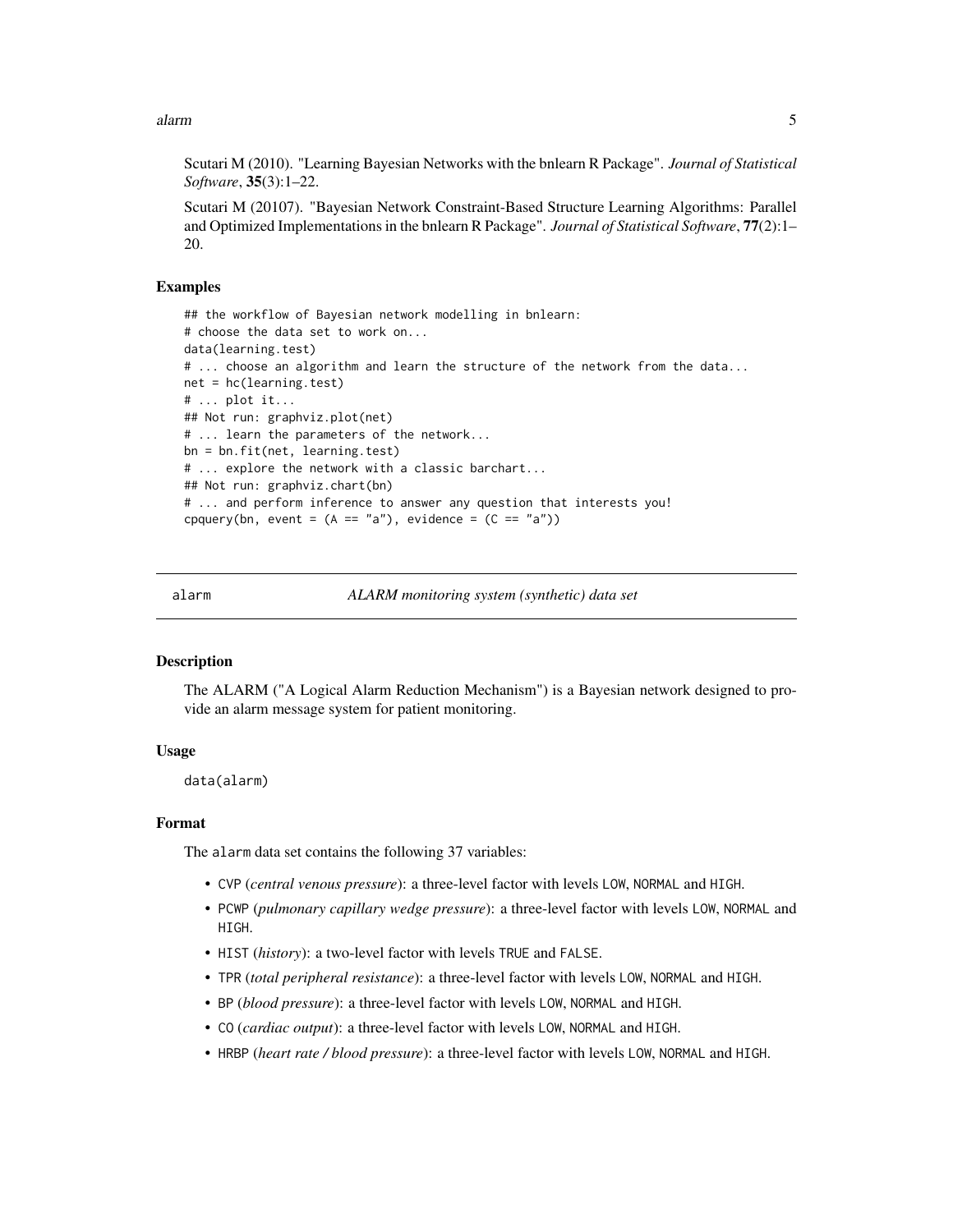- HREK (*heart rate measured by an EKG monitor*): a three-level factor with levels LOW, NORMAL and HIGH.
- HRSA (*heart rate / oxygen saturation*): a three-level factor with levels LOW, NORMAL and HIGH.
- PAP (*pulmonary artery pressure*): a three-level factor with levels LOW, NORMAL and HIGH.
- SAO2 (*arterial oxygen saturation*): a three-level factor with levels LOW, NORMAL and HIGH.
- FIO2 (*fraction of inspired oxygen*): a two-level factor with levels LOW and NORMAL.
- PRSS (*breathing pressure*): a four-level factor with levels ZERO, LOW, NORMAL and HIGH.
- ECO2 (*expelled CO2*): a four-level factor with levels ZERO, LOW, NORMAL and HIGH.
- MINV (*minimum volume*): a four-level factor with levels ZERO, LOW, NORMAL and HIGH.
- MVS (*minimum volume set*): a three-level factor with levels LOW, NORMAL and HIGH.
- HYP (*hypovolemia*): a two-level factor with levels TRUE and FALSE.
- LVF (*left ventricular failure*): a two-level factor with levels TRUE and FALSE.
- APL (*anaphylaxis*): a two-level factor with levels TRUE and FALSE.
- ANES (*insufficient anesthesia/analgesia*): a two-level factor with levels TRUE and FALSE.
- PMB (*pulmonary embolus*): a two-level factor with levels TRUE and FALSE.
- INT (*intubation*): a three-level factor with levels NORMAL, ESOPHAGEAL and ONESIDED.
- KINK (*kinked tube*): a two-level factor with levels TRUE and FALSE.
- DISC (*disconnection*): a two-level factor with levels TRUE and FALSE.
- LVV (*left ventricular end-diastolic volume*): a three-level factor with levels LOW, NORMAL and HIGH.
- STKV (*stroke volume*): a three-level factor with levels LOW, NORMAL and HIGH.
- CCHL (*catecholamine*): a two-level factor with levels NORMAL and HIGH.
- ERLO (*error low output*): a two-level factor with levels TRUE and FALSE.
- HR (*heart rate*): a three-level factor with levels LOW, NORMAL and HIGH.
- ERCA (*electrocauter*): a two-level factor with levels TRUE and FALSE.
- SHNT (*shunt*): a two-level factor with levels NORMAL and HIGH.
- PVS (*pulmonary venous oxygen saturation*): a three-level factor with levels LOW, NORMAL and HIGH.
- ACO2 (*arterial CO2*): a three-level factor with levels LOW, NORMAL and HIGH.
- VALV (*pulmonary alveoli ventilation*): a four-level factor with levels ZERO, LOW, NORMAL and HIGH.
- VLNG (*lung ventilation*): a four-level factor with levels ZERO, LOW, NORMAL and HIGH.
- VTUB (*ventilation tube*): a four-level factor with levels ZERO, LOW, NORMAL and HIGH.
- VMCH (*ventilation machine*): a four-level factor with levels ZERO, LOW, NORMAL and HIGH.

#### Note

The complete BN can be downloaded from <https://www.bnlearn.com/bnrepository/>.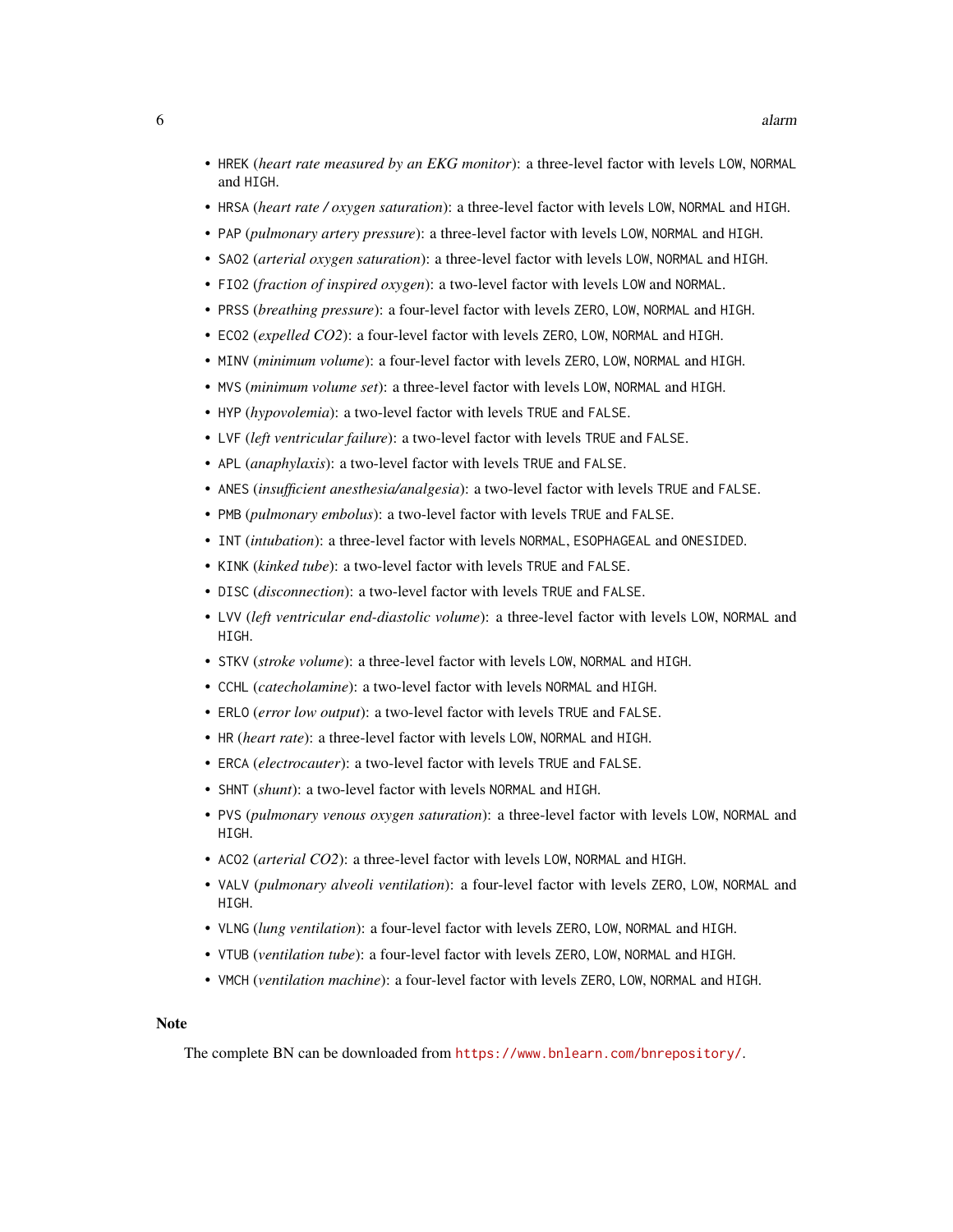#### <span id="page-6-0"></span>alpha.star 7

#### Source

Beinlich I, Suermondt HJ, Chavez RM, Cooper GF (1989). "The ALARM Monitoring System: A Case Study with Two Probabilistic Inference Techniques for Belief Networks". *Proceedings of the 2nd European Conference on Artificial Intelligence in Medicine*, 247–256.

# Examples

```
# load the data.
data(alarm)
# create and plot the network structure.
modelstring = paste0("[HIST|LVF][CVP|LVV][PCWP|LVV][HYP][LVV|HYP:LVF][LVF]",
  "[STKV|HYP:LVF][ERLO][HRBP|ERLO:HR][HREK|ERCA:HR][ERCA][HRSA|ERCA:HR][ANES]",
 "[APL][TPR|APL][ECO2|ACO2:VLNG][KINK][MINV|INT:VLNG][FIO2][PVS|FIO2:VALV]",
 "[SAO2|PVS:SHNT][PAP|PMB][PMB][SHNT|INT:PMB][INT][PRSS|INT:KINK:VTUB][DISC]",
 "[MVS][VMCH|MVS][VTUB|DISC:VMCH][VLNG|INT:KINK:VTUB][VALV|INT:VLNG]",
  "[ACO2|VALV][CCHL|ACO2:ANES:SAO2:TPR][HR|CCHL][CO|HR:STKV][BP|CO:TPR]")
dag = model2network(modelstring)
## Not run: graphviz.plot(dag)
```
alpha.star *Estimate the optimal imaginary sample size for BDe(u)*

#### Description

Estimate the optimal value of the imaginary sample size for the BDe score, assuming a uniform prior and given a network structure and a data set.

#### Usage

 $alpha.start(x, data, debug = FALSE)$ 

#### Arguments

| $\mathsf{x}$ | an object of class bn (for bn, fit and custom, fit) or an object of class bn, fit<br>(for bn.net).             |
|--------------|----------------------------------------------------------------------------------------------------------------|
| data         | a data frame containing the variables in the model.                                                            |
| debug        | a boolean value. If TRUE a lot of debugging output is printed; otherwise the<br>function is completely silent. |

# Value

alpha.star() returns a positive number, the estimated optimal imaginary sample size value.

#### Author(s)

Marco Scutari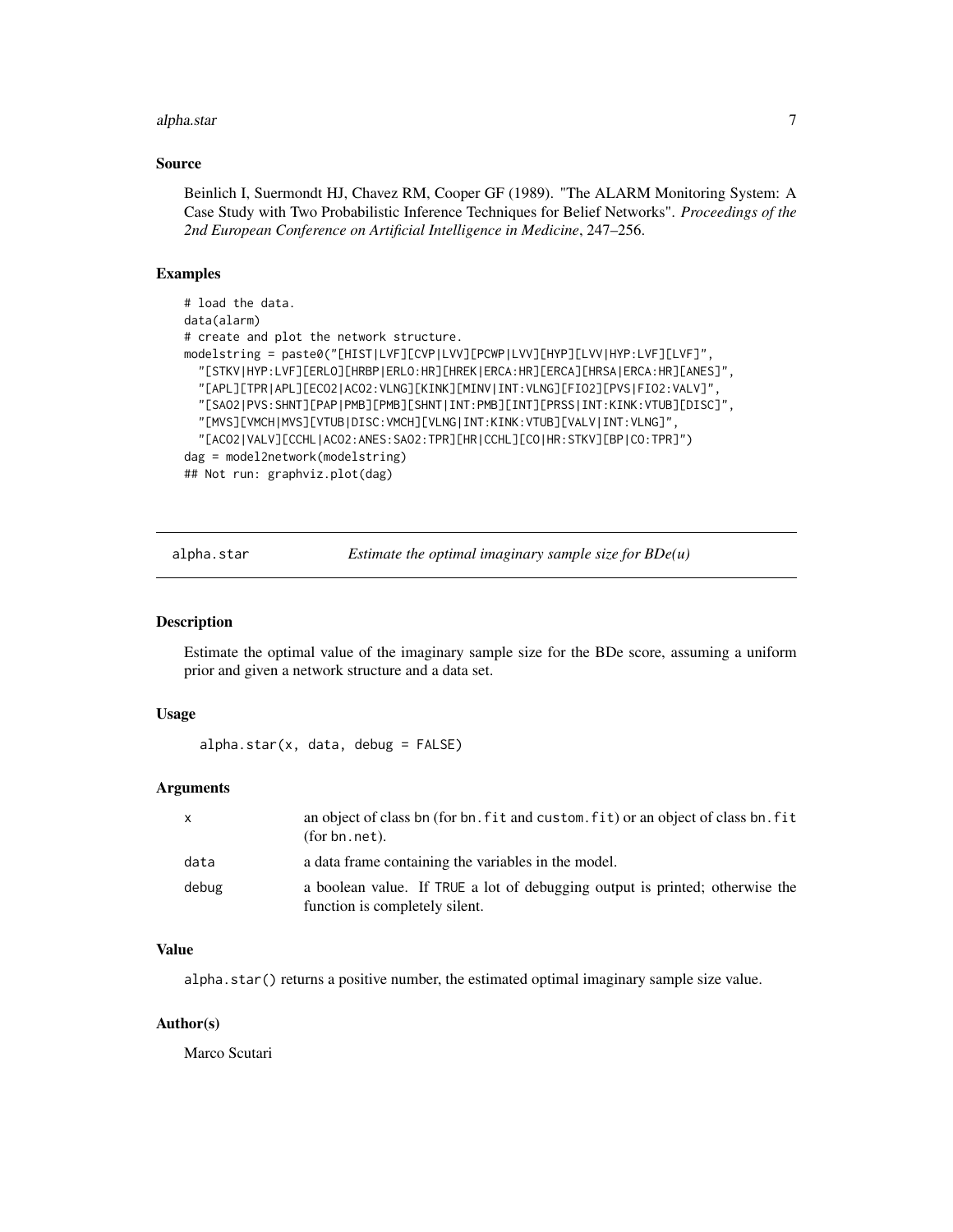# <span id="page-7-0"></span>References

Steck H (2008). "Learning the Bayesian Network Structure: Dirichlet Prior versus Data". *Proceedings of the 24th Conference on Uncertainty in Artificial Intelligence*, 511–518.

#### Examples

```
data(learning.test)
dag = hc(learning.test, score = "bic")
for (i in 1:3) {
 a = alpha.star(dag, learning.test)
 dag = hc(learning.test, score = "bde", iss = a)
}#FOR
```
arc operations *Drop, add or set the direction of an arc or an edge*

## <span id="page-7-1"></span>Description

Drop, add or set the direction of a directed or undirected arc (also known as edge).

#### Usage

```
# arc operations.
set.arc(x, from, to, check.cycles = TRUE, check.illegal = TRUE, debug = FALSE)
drop.arc(x, from, to, debug = FALSE)
reverse.arc(x, from, to, check.cycles = TRUE, check.illegal = TRUE, debug = FALSE)
# edge (i.e. undirected arc) operations
```
set.edge(x, from, to, check.cycles = TRUE, check.illegal = TRUE, debug = FALSE) drop.edge(x, from, to, debug = FALSE)

#### Arguments

| X             | an object of class bn.                                                                                                                                                            |
|---------------|-----------------------------------------------------------------------------------------------------------------------------------------------------------------------------------|
| from          | a character string, the label of a node.                                                                                                                                          |
| to            | a character string, the label of another node.                                                                                                                                    |
| check.cycles  | a boolean value. If TRUE the graph is tested for acyclicity; otherwise the graph<br>is returned anyway.                                                                           |
| check.illegal | a boolean value. If TRUE arcs that break the parametric assumptions of x, such<br>as those from continuous to discrete nodes in conditional Gaussian networks,<br>cause an error. |
| debug         | a boolean value. If TRUE a lot of debugging output is printed; otherwise the<br>function is completely silent.                                                                    |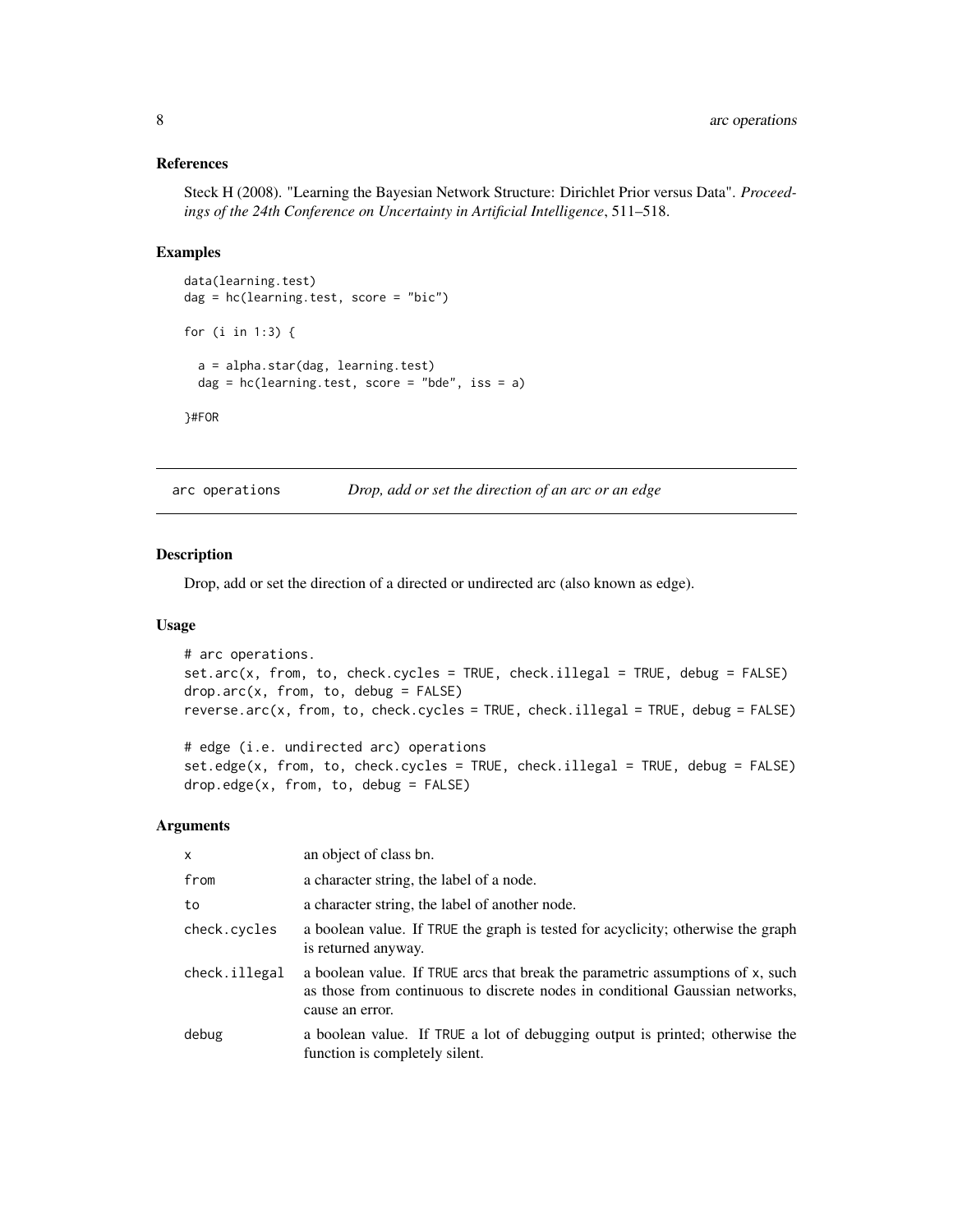# arc operations 9

# **Details**

The set.arc() function operates in the following way:

- if there is no arc between from and to, the arc from  $\rightarrow$  to is added.
- if there is an undirected arc between from and to, its direction is set to from  $\rightarrow$  to.
- if the arc to  $\rightarrow$  from is present, it is reversed.
- if the arc from  $\rightarrow$  to is present, no action is taken.

The drop.arc() function operates in the following way:

- if there is no arc between from and to, no action is taken.
- if there is a directed or an undirected arc between from and to, it is dropped regardless of its direction.

The reverse.arc() function operates in the following way:

- if there is no arc between from and to, it returns an error.
- if there is an undirected arc between from and to, it returns an error.
- if the arc to  $\rightarrow$  from is present, it is reversed.
- if the arc from  $\rightarrow$  to is present, it is reversed.

The set.edge() function operates in the following way:

- if there is no arc between from and to, the undirected arc from to is added.
- if there is an undirected arc between from and to, no action is taken.
- if either the arc from  $\rightarrow$  to or the arc to  $\rightarrow$  from are present, they are replaced with the undirected arc from - to.

The drop.edge() function operates in the following way:

- if there is no undirected arc between from and to, no action is taken.
- if there is an undirected arc between from and to, it is removed.
- if there is a directed arc between from and to, no action is taken.

# Value

All functions return invisibly an updated copy of x.

#### Author(s)

Marco Scutari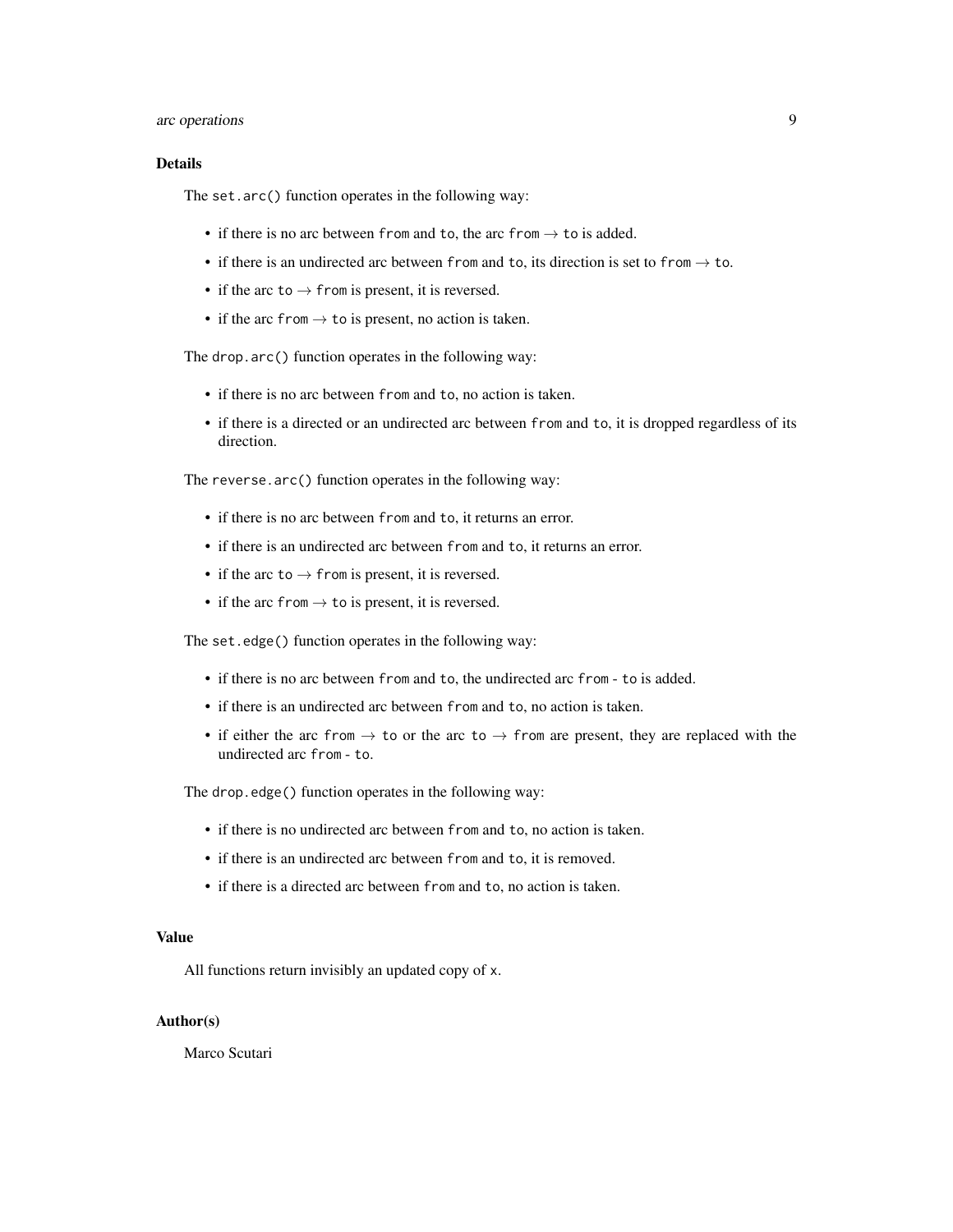#### Examples

```
data(learning.test)
res = gs(learning.test)## use debug = TRUE to get more information.
set.arc(res, "A", "B")
drop.arc(res, "A", "B")
drop.edge(res, "A", "B")
reverse.arc(res, "A", "D")
```
<span id="page-9-2"></span>arc.strength *Measure arc strength*

# <span id="page-9-1"></span>Description

Measure the strength of the probabilistic relationships expressed by the arcs of a Bayesian network, and use model averaging to build a network containing only the significant arcs.

# Usage

```
# strength of the arcs present in x.
arc.strength(x, data, criterion = NULL, ..., debug = FALSE)
# strength of all possible arcs, as learned from bootstrapped data.
boot.strength(data, cluster = NULL, R = 200, m = nrow(data),
  algorithm, algorithm.args = list(), cpdag = TRUE, debug = FALSE)
# strength of all possible arcs, from a list of custom networks.
custom.strength(networks, nodes, weights = NULL, cpdag = TRUE, debug = FALSE)
# strength of all possible arcs, computed using Bayes factors.
bf.strength(x, data, score, ..., debug = FALSE)
# average arc strengths.
## S3 method for class 'bn.strength'
mean(x, ..., weights = NULL)
```

```
# averaged network structure.
averaged.network(strength, nodes, threshold)
```
#### Arguments

| X        | an object of class bn. strength (for mean()) or of class bn (for all other func-<br>tions).                                                                                                                       |
|----------|-------------------------------------------------------------------------------------------------------------------------------------------------------------------------------------------------------------------|
| networks | a list, containing either object of class bn or arc sets (matrices or data frames<br>with two columns, optionally labeled "from" and "to"); or an object of class<br>$bn.kcv$ or $bn.kcv$ . list from $bn.cv()$ . |
| data     | a data frame containing the data the Bayesian network was learned from (for<br>$arc. strength()$ or that will be used to compute the arc strengths (for boot. strength()<br>and $bf$ . strength $()$ ).           |

<span id="page-9-0"></span>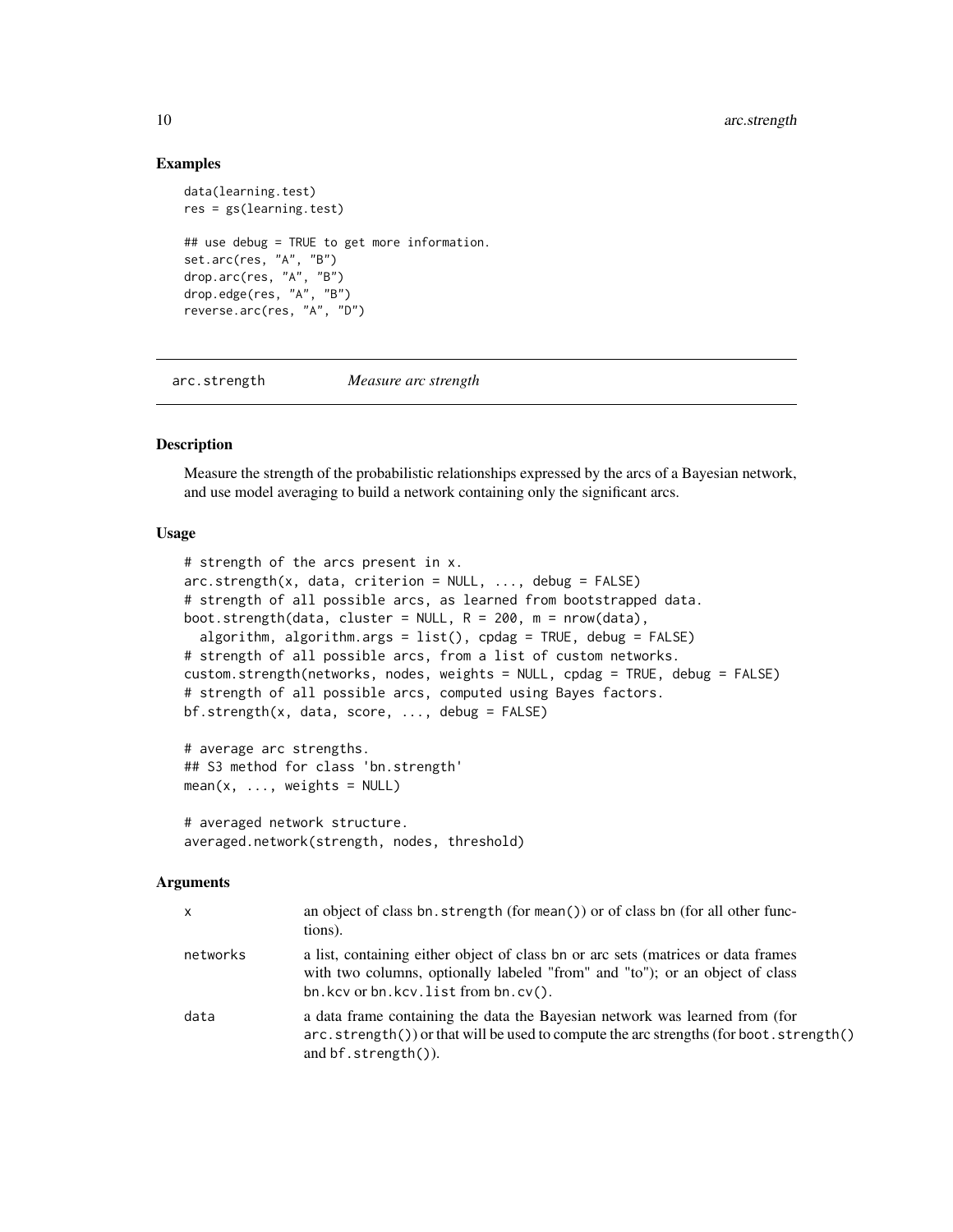# arc.strength 11

| cluster          | an optional cluster object from package <b>parallel</b> .                                                                                                                                                                                                                                                               |
|------------------|-------------------------------------------------------------------------------------------------------------------------------------------------------------------------------------------------------------------------------------------------------------------------------------------------------------------------|
| strength         | an object of class bn. strength, see below.                                                                                                                                                                                                                                                                             |
| threshold        | a numeric value, the minimum strength required for an arc to be included in the<br>averaged network. The default value is the threshold attribute of the strength<br>argument.                                                                                                                                          |
| nodes            | a vector of character strings, the labels of the nodes in the network. In averaged.network,<br>it defaults to the set of the unique node labels in the strength argument.                                                                                                                                               |
| criterion, score |                                                                                                                                                                                                                                                                                                                         |
|                  | a character string. For arc. strength(), the label of a score function or an in-<br>dependence test; see network scores for details. For bf. strength(), the label<br>of the score used to compute the Bayes factors; see BF for details.                                                                               |
| R                | a positive integer, the number of bootstrap replicates.                                                                                                                                                                                                                                                                 |
| m                | a positive integer, the size of each bootstrap replicate.                                                                                                                                                                                                                                                               |
| weights          | a vector of non-negative numbers, to be used as weights when averaging arc<br>strengths (in mean()) or network structures (in custom.strength()) to com-<br>pute strength coefficients. If NULL, weights are assumed to be uniform.                                                                                     |
| cpdag            | a boolean value. If TRUE the (PDAG of) the equivalence class is used instead of<br>the network structure itself. It should make it easier to identify score-equivalent<br>arcs.                                                                                                                                         |
| algorithm        | a character string, the structure learning algorithm to be applied to the bootstrap<br>replicates. See structure learning and the documentation of each algorithm<br>for details.                                                                                                                                       |
|                  | algorithm. args a list of extra arguments to be passed to the learning algorithm.                                                                                                                                                                                                                                       |
| .                | in arc.strength(), the additional tuning parameters for the network score (if<br>criterion is the label of a score function, see score for details), the conditional<br>independence test (currently the only one is B, the number of permutations). In<br>mean(), additional objects of class bn. strength to average. |
| debug            | a boolean value. If TRUE a lot of debugging output is printed; otherwise the<br>function is completely silent.                                                                                                                                                                                                          |

# Details

arc.strength() computes a measure of confidence or strength for each arc, while keeping fixed the rest of the network structure.

If criterion is a conditional independence test, the strength is a p-value (so the lower the value, the stronger the relationship). The conditional independence test would be that to drop the arc from the network. The only two possible additional arguments are alpha, which sets the significance threshold that is used in strength.plot(); and B, the number of permutations to be generated for each permutation test.

If criterion is the label of a score function, the strength is measured by the score gain/loss which would be caused by the arc's removal. In other words, it is the difference between the score of the network in which the arc is not present and the score of the network in which the arc is present. Negative values correspond to decreases in the network score and positive values correspond to increases in the network score (the stronger the relationship, the more negative the difference).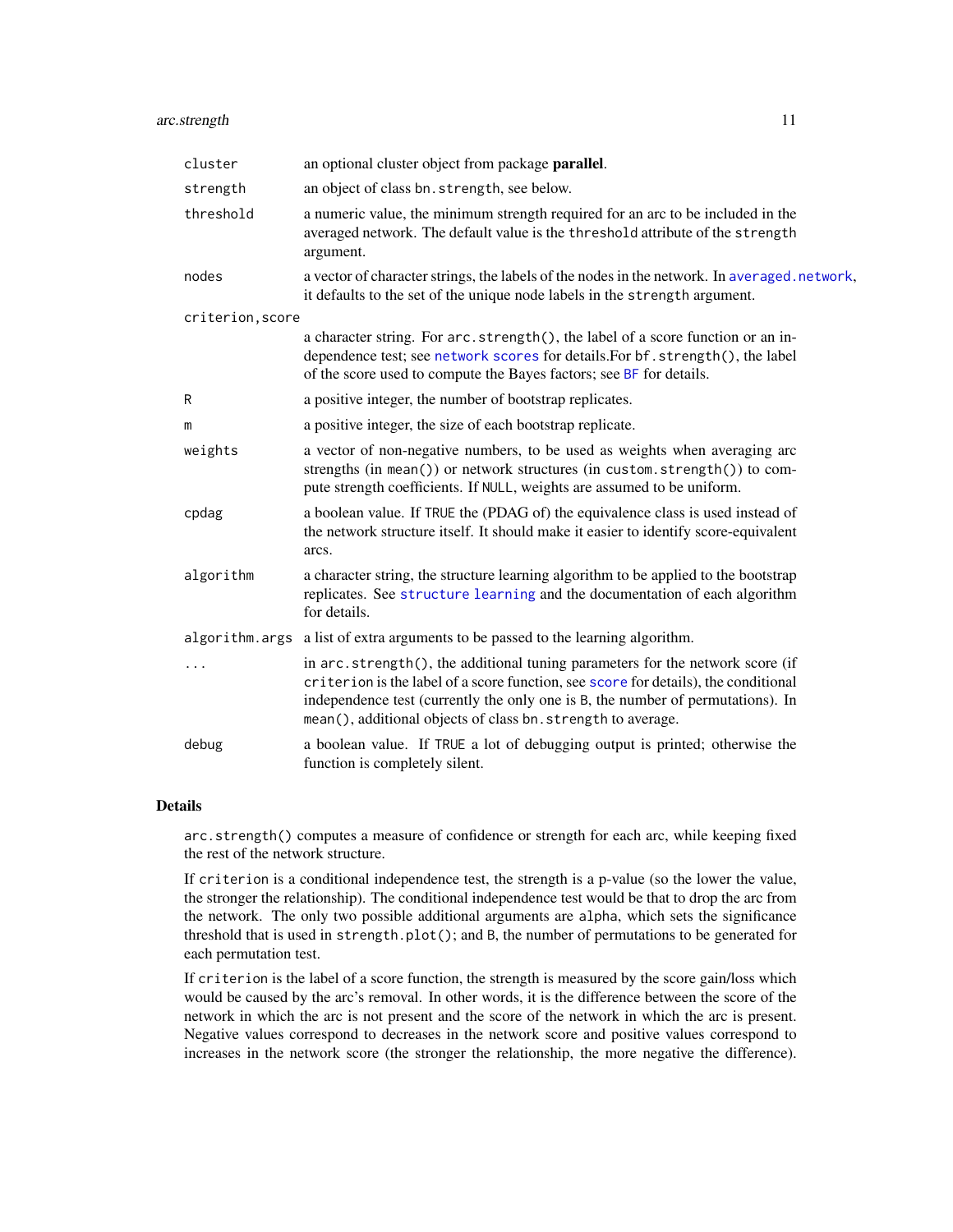There may be additional arguments depending on the choice of the score, see [score](#page-93-1) for details. The significance threshold is set to 0.

boot.strength() estimates the strength of each arc as its empirical frequency over a set of networks learned from bootstrap samples. It computes the probability of each arc (modulo its direction) and the probabilities of each arc's directions conditional on the arc being present in the graph (in either direction). The significance threshold is computed automatically from the strength estimates.

bf.strength() estimates the strength of each arc using Bayes factors to overcome the fact that Bayesian posterior scores are not normalised, and uses the latter to estimate the probabilities of all possible states of an arc given the rest of the network. The significance threshold is set to 1.

custom.strength() takes a list of networks and estimates arc strength in the same way as boot.strength().

Model averaging is supported for objects of class bn.strength returned by [boot.strength](#page-9-1), [custom.strength](#page-9-1) and [bf.strength](#page-9-1). The returned network contains the arcs whose strength is greater than the threshold attribute of the bn.strength object passed to averaged.network().

# Value

arc.strength(), boot.strength(), custom.strength(), bf.strength() and mean() return an object of class bn.strength; boot.strength() and custom.strength() also include information about the relative probabilities of arc directions.

averaged.network() returns an object of class bn.

See bn. strength class and [bn-class](#page-14-1) for details.

#### Note

averaged.network() typically returns a completely directed graph; an arc can be undirected if and only if the probability of each of its directions is exactly 0.5. This may happen, for example, if the arc is undirected in all the networks being averaged.

#### Author(s)

Marco Scutari

#### References

#### for model averaging and boostrap strength (confidence):

Friedman N, Goldszmidt M, Wyner A (1999). "Data Analysis with Bayesian Networks: A Bootstrap Approach". *Proceedings of the 15th Annual Conference on Uncertainty in Artificial Intelligence*, 196–201.

# for the computation of the bootstrap strength (confidence) significance threshold:

Scutari M, Nagarajan R (2011). "On Identifying Significant Edges in Graphical Models". *Proceedings of the Workshop 'Probabilistic Problem Solving in Biomedicine' of the 13th Artificial Intelligence in Medicine Conference*, 15–27.

# See Also

[strength.plot](#page-98-1), [choose.direction](#page-31-1), [score](#page-93-1), [ci.test](#page-32-1).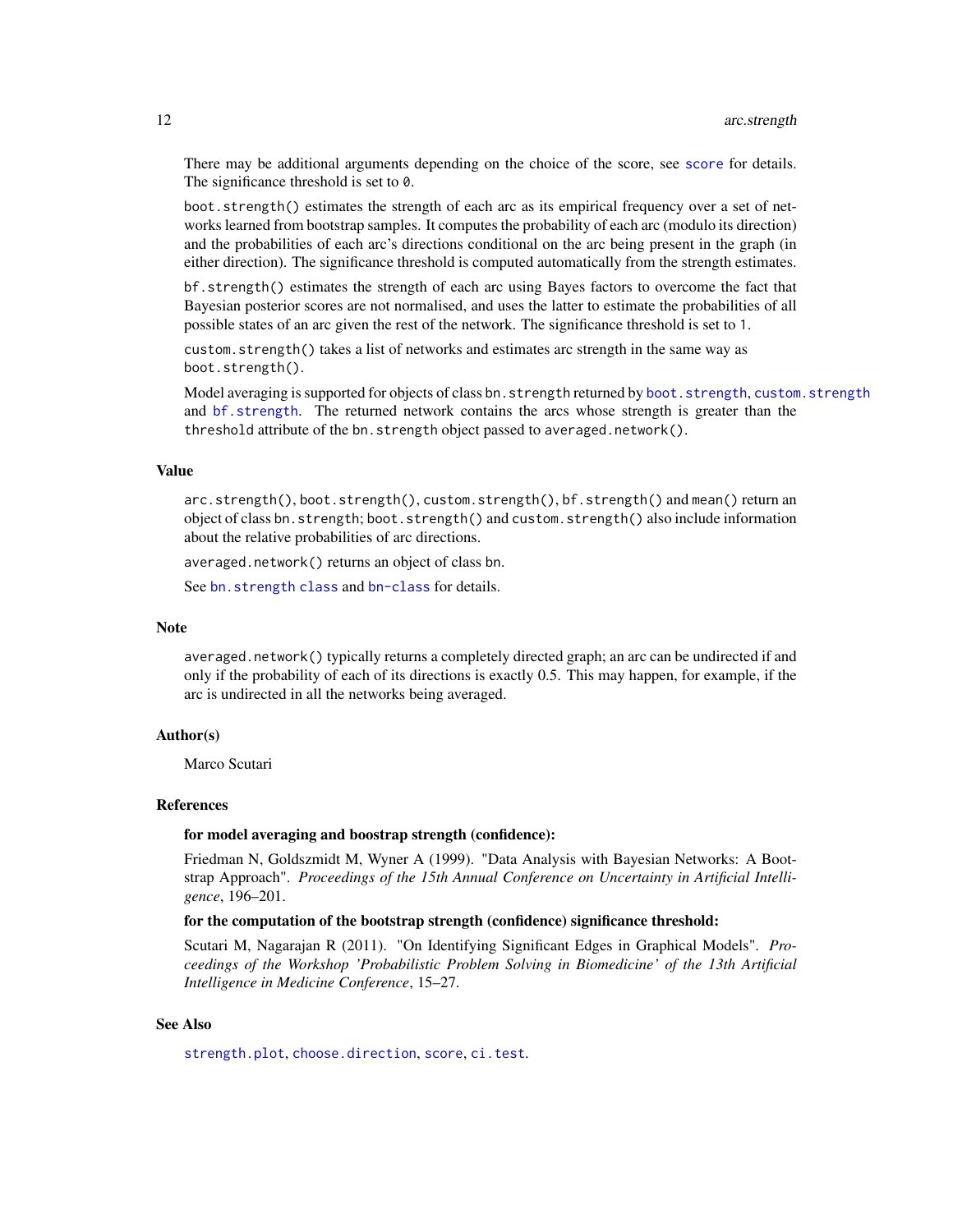<span id="page-12-0"></span>asia dia 13 metatra. Ny fisiana ara-daharampehintany ary ara-daharanjarahasin'ilay kaominina dia 413 metatra. Ny faritr'i North Amerika ary ara-daharanjarahasin'ilay kaominina dia 413 metatra. Ny faritr'i North Amerika ary

# Examples

```
data(learning.test)
res = gs(learning.test)res = set.arc(res, "A", "B")
arc.strength(res, learning.test)
## Not run:
arcs = boot.strength(learning.test, algorithm = "hc")
arcs[(\arcs$strength > 0.85) \& (\arcs$direction >= 0.5), ]averaged.network(arcs)
start = random.graph(nodes = names(learning.test), num = 50)
netlist = lapply(start, function(net) {
 hc(learning.test, score = "bde", iss = 10, start = net)}
arcs = custom.strength(netlist, nodes = names(learning.test),
         cpdag = FALSE)
arcs[(arcs$strength > 0.85) & (arcs$direction > = 0.5), ]
modelstring(averaged.network(arcs))
## End(Not run)
bf.strength(res, learning.test, score = "bds", prior = "marginal")
```
asia *Asia (synthetic) data set by Lauritzen and Spiegelhalter*

# Description

Small synthetic data set from Lauritzen and Spiegelhalter (1988) about lung diseases (tuberculosis, lung cancer or bronchitis) and visits to Asia.

# Usage

data(asia)

#### Format

The asia data set contains the following variables:

- D (*dyspnoea*), a two-level factor with levels yes and no.
- T (*tuberculosis*), a two-level factor with levels yes and no.
- L (*lung cancer*), a two-level factor with levels yes and no.
- B (*bronchitis*), a two-level factor with levels yes and no.
- A (*visit to Asia*), a two-level factor with levels yes and no.
- S (*smoking*), a two-level factor with levels yes and no.
- X (*chest X-ray*), a two-level factor with levels yes and no.
- E (*tuberculosis versus lung cancer/bronchitis*), a two-level factor with levels yes and no.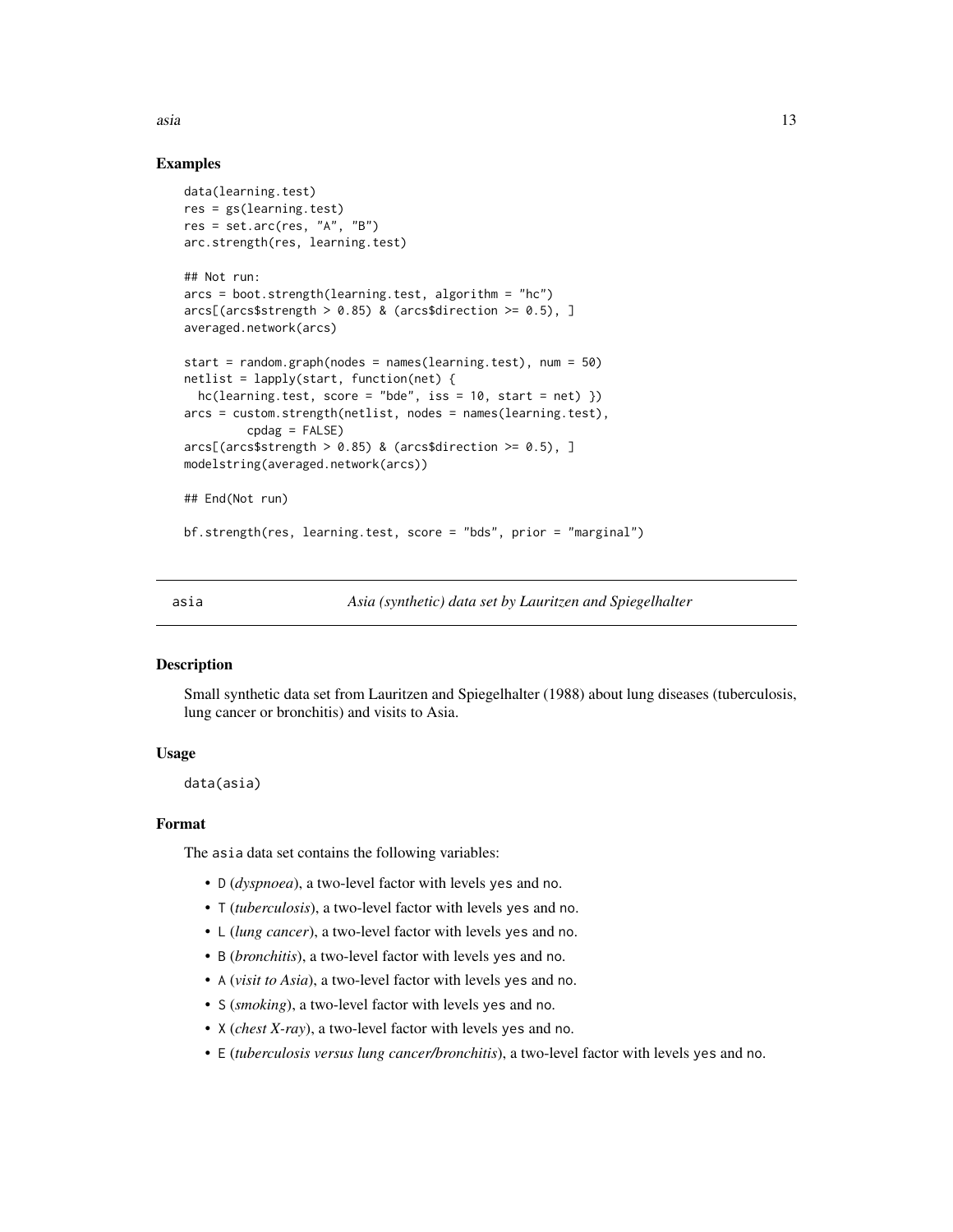# Note

Lauritzen and Spiegelhalter (1988) motivate this example as follows:

"Shortness-of-breath (dyspnoea) may be due to tuberculosis, lung cancer or bronchitis, or none of them, or more than one of them. A recent visit to Asia increases the chances of tuberculosis, while smoking is known to be a risk factor for both lung cancer and bronchitis. The results of a single chest X-ray do not discriminate between lung cancer and tuberculosis, as neither does the presence or absence of dyspnoea."

Standard learning algorithms are not able to recover the true structure of the network because of the presence of a node (E) with conditional probabilities equal to both 0 and 1. Monte Carlo tests seems to behave better than their parametric counterparts.

The complete BN can be downloaded from <https://www.bnlearn.com/bnrepository/>.

#### Source

Lauritzen S, Spiegelhalter D (1988). "Local Computation with Probabilities on Graphical Structures and their Application to Expert Systems (with discussion)". *Journal of the Royal Statistical Society: Series B*, 50(2):157–224.

## Examples

```
# load the data.
data(asia)
# create and plot the network structure.
dag = model2network("[A][S][T|A][L|S][B|S][D|B:E][E|T:L][X|E]")
## Not run: graphviz.plot(dag)
```
<span id="page-13-1"></span>

| I |
|---|

BF *Bayes factor between two network structures*

# **Description**

Compute the Bayes factor between the structures of two Bayesian networks..

# Usage

```
BF(num, den, data, score, ..., log = TRUE)
```
# Arguments

| two objects of class bn, corresponding to the numerator and the denominator<br>models in the Bayes factor.                                                                                                                                                                                                            |
|-----------------------------------------------------------------------------------------------------------------------------------------------------------------------------------------------------------------------------------------------------------------------------------------------------------------------|
| a data frame containing the data to be used to compute the Bayes factor.                                                                                                                                                                                                                                              |
| a character string, the label of a posterior network score. If none is specified,<br>the default score is the <i>Bayesian Dirichlet equivalent</i> score (bde) for discrete<br>networks and the Bayesian Gaussian score (bge) for Gaussian networks. Other<br>kinds of Bayesian networks are not currently supported. |
| extra tuning arguments for the posterior scores. See score for details.                                                                                                                                                                                                                                               |
| a boolean value. If TRUE the Bayes factor is given as $log(BF)$ .                                                                                                                                                                                                                                                     |
|                                                                                                                                                                                                                                                                                                                       |

<span id="page-13-0"></span>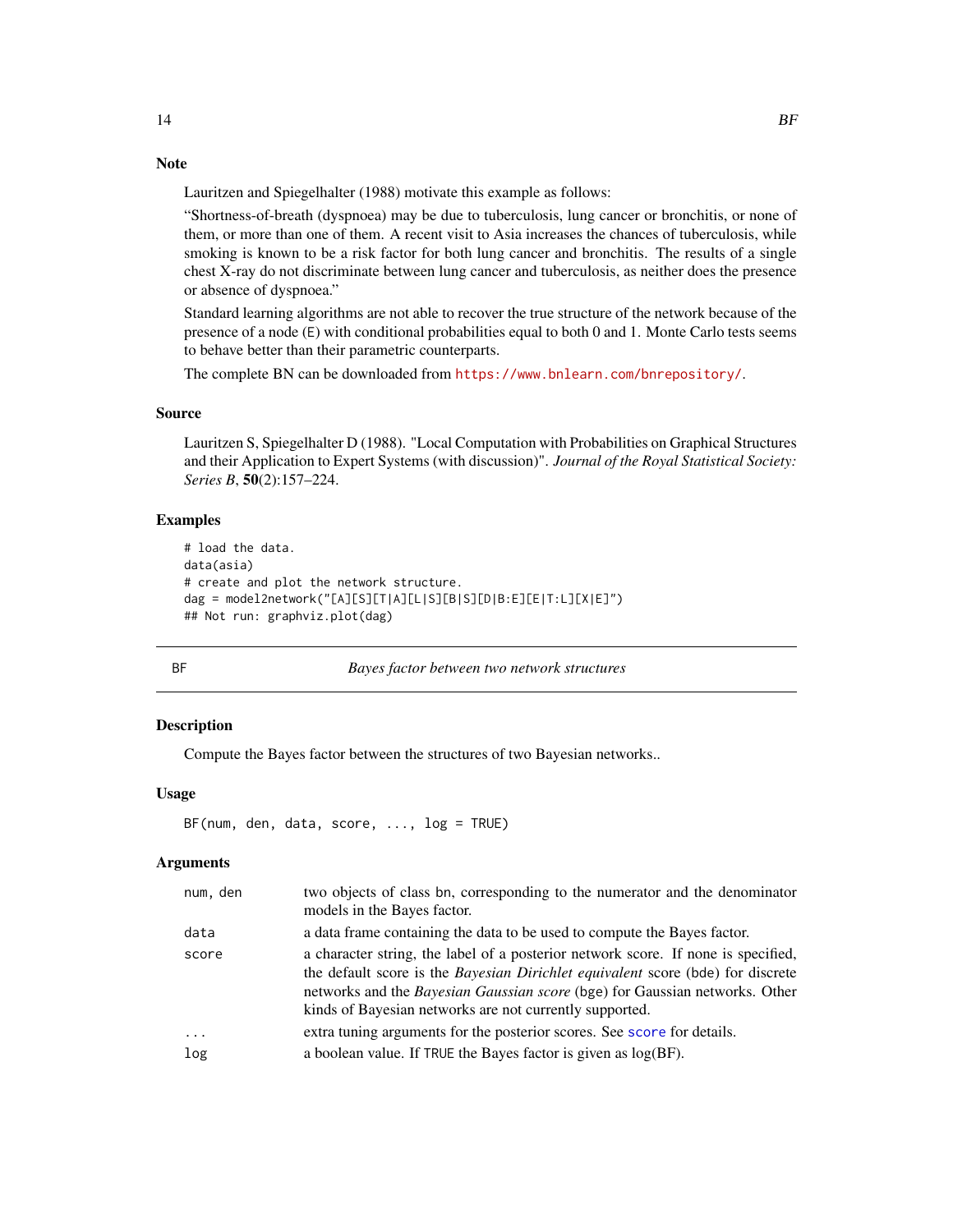#### <span id="page-14-0"></span>bn class and the contract of the contract of the contract of the contract of the contract of the contract of the contract of the contract of the contract of the contract of the contract of the contract of the contract of t

# Value

A single numeric value, the Bayes factor of the two network structures num and den.

# Note

The Bayes factor for two network structures, by definition, is the ratio of the respective marginal likelihoods which is equivalent to the ration of the corresponding posterior probabilities if we assume the uniform prior over all possible DAGs. However, note that it is possible to specify different priors using the "..." arguments of BF(); in that case the value returned by the function will not be the classic Bayes factor.

#### Author(s)

Marco Scutari

#### See Also

[score](#page-93-1), [compare](#page-34-1), [bf.strength](#page-9-1).

#### Examples

data(learning.test)

```
dag1 = model2network("[A][B][F][C|B][E|B][D|A:B:C]")
dag2 = model2network("[A][C][B|A][D|A][E|D][F|A:C:E]")
BF(dag1, dag2, learning.test, score = "bds", iss = 1)
```
<span id="page-14-2"></span>bn class *The bn class structure*

#### <span id="page-14-1"></span>Description

The structure of an object of S3 class bn.

#### Details

An object of class bn is a list containing at least the following components:

- learning: a list containing some information about the results of the learning algorithm. It's never changed afterward.
	- whitelist: a copy of the whitelist argument (a two-column matrix, whose columns are labeled from and to) as transformed by sanitization functions.
	- blacklist: a copy of the blacklist argument (a two-column matrix, whose columns are labeled from and to) as transformed by sanitization functions.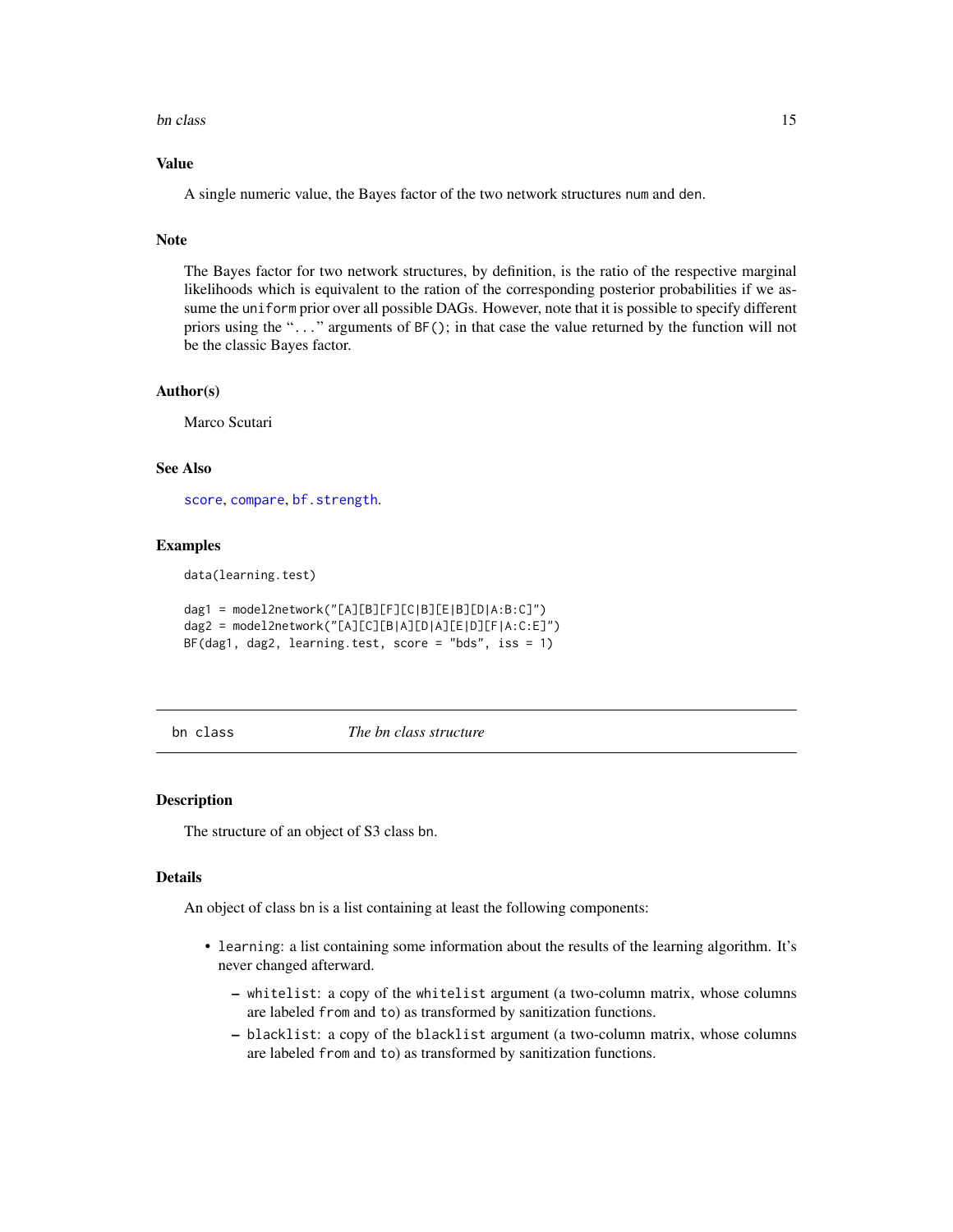- test: the label of the conditional independence test used by the learning algorithm (a character string); the label of the network score is used for score-based algorithms; the label of the network score used in the "Maximize" phase of hybrid algorithms; "none" for randomly generated graphs. For hybrid algorithms, test always has the same value as maxscore (see below).
- ntests: the number of conditional independence tests or score comparisons used in the learning (an integer value).
- algo: the label of the learning algorithm or the random generation algorithm used to generate the network (a character string).
- args: a list. The values of the parameters of either the conditional tests or the scores used in the learning process. Only the relevant ones are stored, so this may be an empty list.
	- \* alpha: the target nominal type I error rate (a numeric value) of the conditional independence tests.
	- \* iss: a positive numeric value, the imaginary sample size used by the bge and bde scores.
	- \* k: a positive numeric value, the penalty coefficient used by the aic, aic-g, bic and bic-g scores.
	- \* prob: the probability of each arc to be present in a graph generated by the ordered graph generation algorithm.
	- \* burn.in: the number of iterations for the ic-dag graph generation algorithm to converge to a stationary (and uniform) probability distribution.
	- \* max.degree: the maximum degree for any node in a graph generated by the ic-dag graph generation algorithm.
	- \* max.in.degree: the maximum in-degree for any node in a graph generated by the ic-dag graph generation algorithm.
	- \* max.out.degree: the maximum out-degree for any node in a graph generated by the ic-dag graph generation algorithm.
	- \* training: a character string, the label of the training node in a Bayesian network classifier.
	- \* threshold: the threshold used to determine which arcs are significant when averaging network structures.
	- \* prior: the graphical prior used in combination with a Bayesian score such as bde or bge.
	- \* beta: the parameters of the graphical prior.
- nodes: a list. Each element is named after a node and contains the following elements:
	- mb: the Markov blanket of the node (a vector of character strings).
	- nbr: the neighbourhood of the node (a vector of character strings).
	- parents: the parents of the node (a vector of character strings).
	- children: the children of the node (a vector of character strings).
- arcs: the arcs of the Bayesian network (a two-column matrix, whose columns are labeled from and to). Undirected arcs are stored as two directed arcs with opposite directions between the corresponding incident nodes.

Additional (optional) components under learning: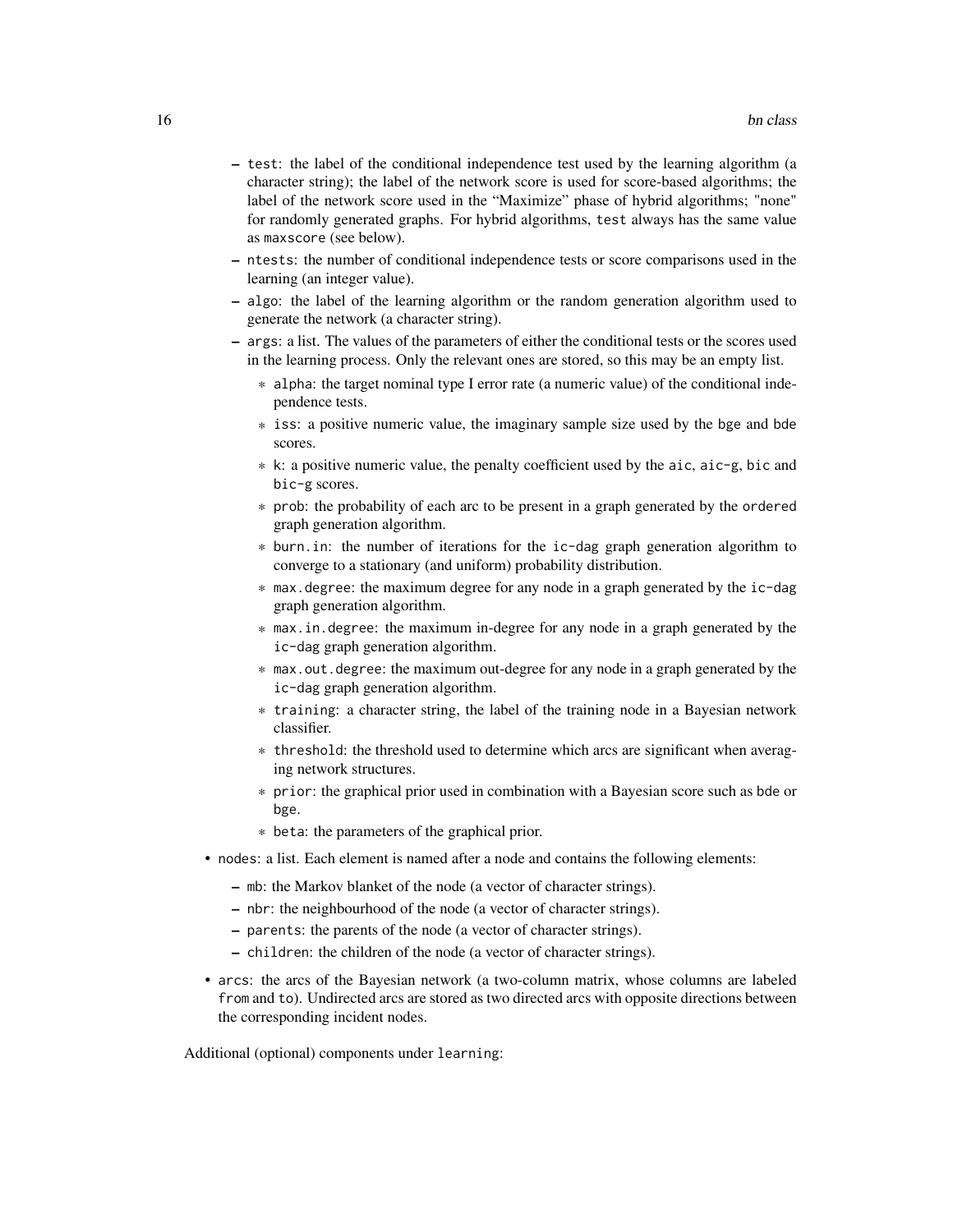#### <span id="page-16-0"></span>bn.boot 17

- optimized: whether additional optimizations have been used in the learning algorithm (a boolean value).
- illegal: arcs that are illegal according to the parametric assumptions used to learn the network structure (a two-column matrix, whose columns are labeled from and to).
- restrict: the label of the constraint-based algorithm used in the "Restrict" phase of a hybrid learning algorithm (a character string).
- rtest: the label of the conditional independence test used in the "Restrict" phase of a hybrid learning algorithm (a character string).
- maximize: the label of the score-based algorithm used in the "Maximize" phase of a hybrid learning algorithm (a character string).
- maxscore: the label of the network score used in the "Maximize" phase of a hybrid learning algorithm (a character string).
- max.sx: the maximum allowed size of the conditioning sets in the conditional independence tests used in constraint-based algorithms.

#### Author(s)

Marco Scutari

<span id="page-16-1"></span>bn.boot *Nonparametric bootstrap of Bayesian networks*

#### **Description**

Apply a user-specified function to the Bayesian network structures learned from bootstrap samples of the original data.

# Usage

```
bn.boot(data, statistic, R = 200, m = nrow(data), algorithm,
  algorithm.args = list(), statistic.args = list(), cluster = NULL,
  debug = FALSE)
```
#### Arguments

| data      | a data frame containing the variables in the model.                                                                                                                  |
|-----------|----------------------------------------------------------------------------------------------------------------------------------------------------------------------|
| statistic | a function or a character string (the name of a function) to be applied to each<br>bootstrap replicate.                                                              |
| R         | a positive integer, the number of bootstrap replicates.                                                                                                              |
| m         | a positive integer, the size of each bootstrap replicate.                                                                                                            |
| algorithm | a character string, the learning algorithm to be applied to the bootstrap replicates.<br>See structure learning and the documentation of each algorithm for details. |
|           | algorithm. args a list of extra arguments to be passed to the learning algorithm.                                                                                    |
|           | statistic. args a list of extra arguments to be passed to the function specified by statistic.                                                                       |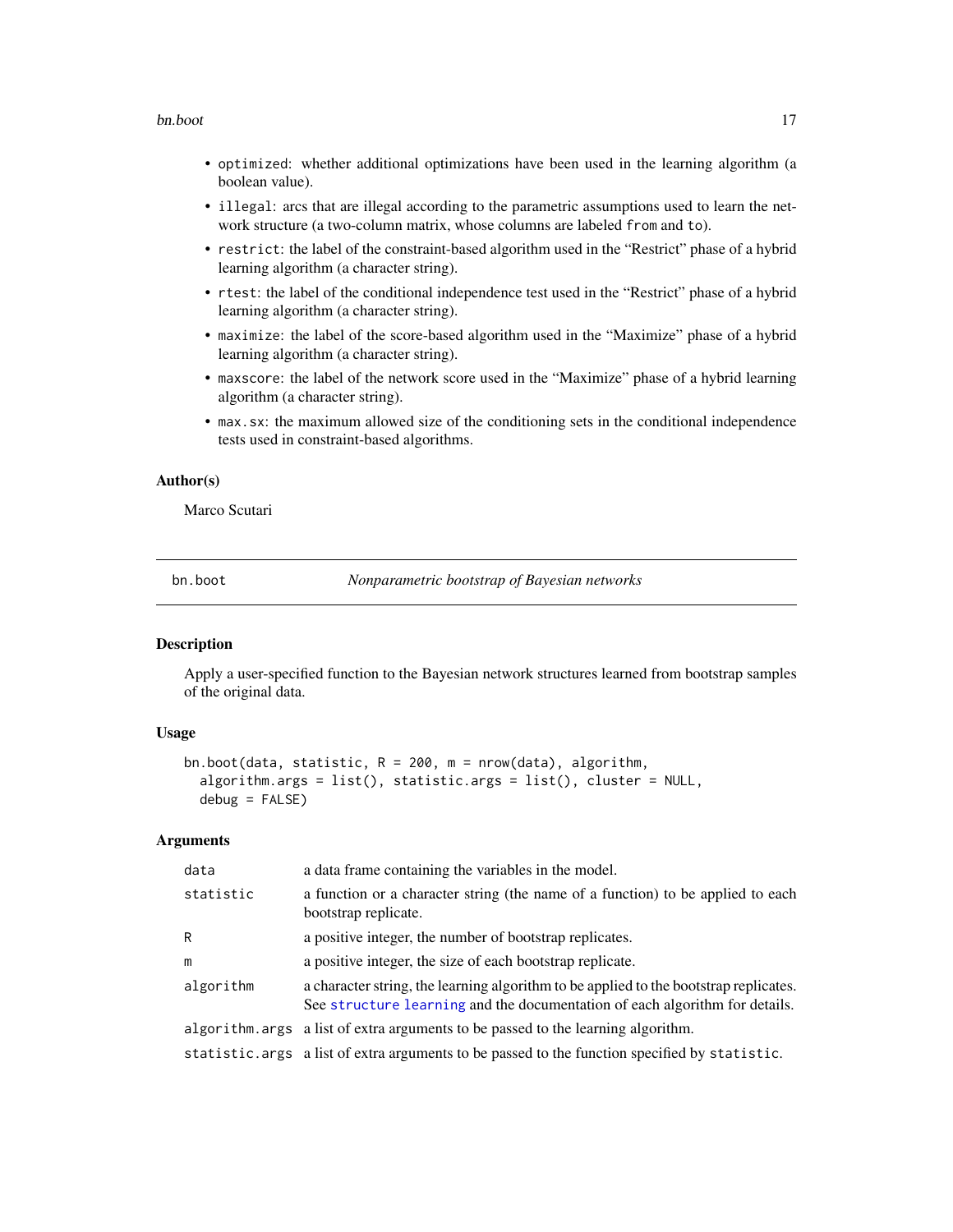<span id="page-17-0"></span>

| cluster | an optional cluster object from package <b>parallel</b> .                    |
|---------|------------------------------------------------------------------------------|
| debug   | a boolean value. If TRUE a lot of debugging output is printed; otherwise the |
|         | function is completely silent.                                               |

# Details

The first argument of statistic is the bn object encoding the network structure learned from the bootstrap sample; the arguments specified in statistics.args are extracted from the list and passed to statitstics as the 2nd, 3rd, etc. arguments.

#### Value

A list containing the results of the calls to statistic.

#### Author(s)

Marco Scutari

# References

Friedman N, Goldszmidt M, Wyner A (1999). "Data Analysis with Bayesian Networks: A Bootstrap Approach". *Proceedings of the 15th Annual Conference on Uncertainty in Artificial Intelligence*, 196–201.

# See Also

[bn.cv](#page-17-1), [rbn](#page-90-1).

#### Examples

```
## Not run:
data(learning.test)
bn.boot(data = learning.test, R = 2, m = 500, algorithm = "gs",
  statistic = arcs)
## End(Not run)
```
<span id="page-17-1"></span>bn.cv *Cross-validation for Bayesian networks*

#### Description

Perform a k-fold or hold-out cross-validation for a learning algorithm or a fixed network structure.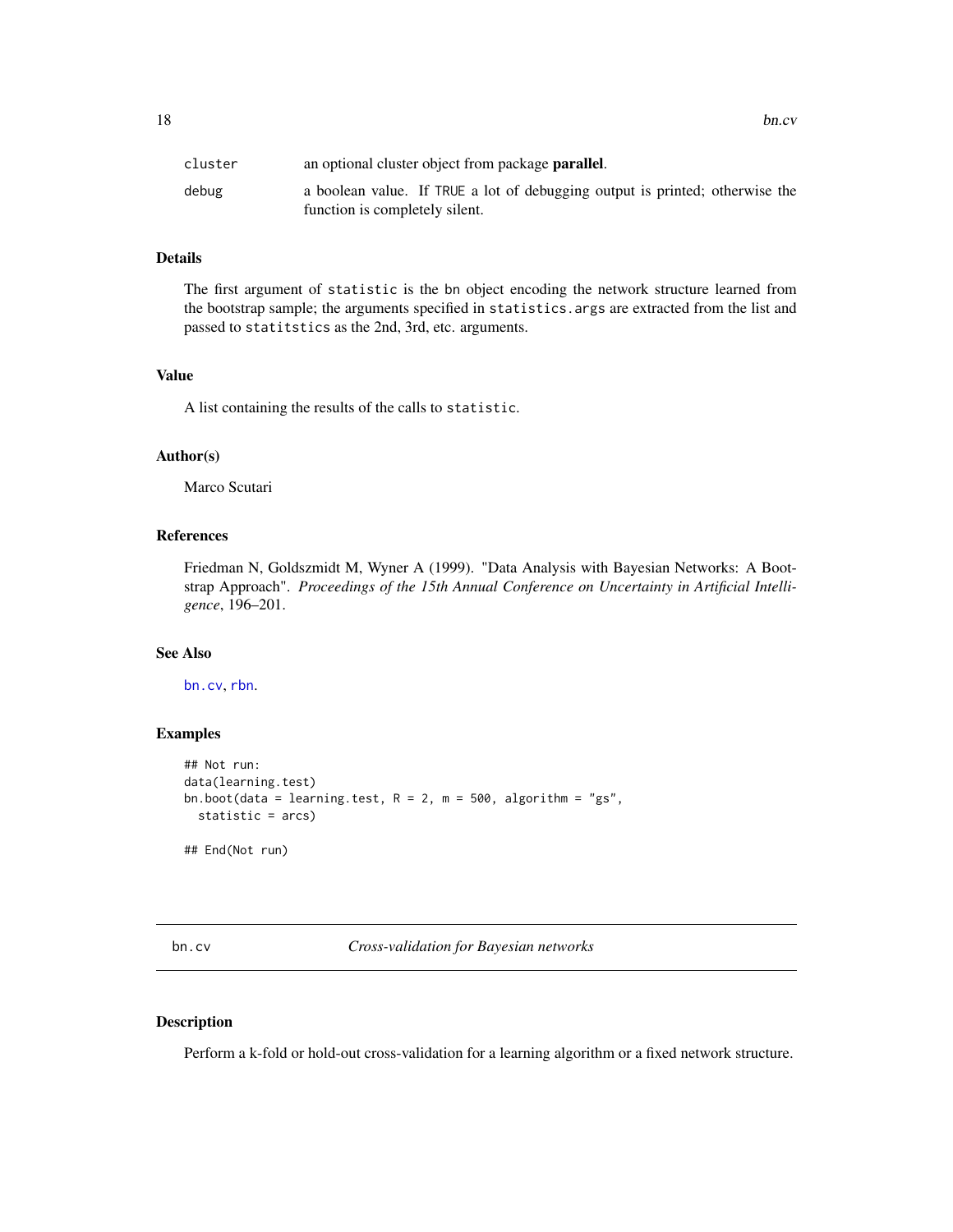bn.cv  $19$ 

# Usage

```
bn.cv(data, bn, loss = NULL, ..., algorithm.args = list(),loss.args = list(), fit = "mle", fit.args = list(), method = "k-fold",
 cluster = NULL, debug = FALSE)
## S3 method for class 'bn.kcv'
plot(x, ..., main, xlab, ylab, connect = FALSE)## S3 method for class 'bn.kcv.list'
plot(x, ..., main, xlab, ylab, connect = FALSE)
```
 $loss(x)$ 

# Arguments

| data             | a data frame containing the variables in the model.                                                                                                                                                                                                                                                 |
|------------------|-----------------------------------------------------------------------------------------------------------------------------------------------------------------------------------------------------------------------------------------------------------------------------------------------------|
| bn               | either a character string (the label of the learning algorithm to be applied to<br>the training data in each iteration) or an object of class bn (a fixed network<br>structure).                                                                                                                    |
| loss             | a character string, the label of a loss function. If none is specified, the default<br>loss function is the <i>Classification Error</i> for Bayesian networks classifiers; oth-<br>erwise, the Log-Likelihood Loss for both discrete and continuous data sets. See<br>below for additional details. |
| algorithm.args   | a list of extra arguments to be passed to the learning algorithm.                                                                                                                                                                                                                                   |
| loss.args        | a list of extra arguments to be passed to the loss function specified by loss.                                                                                                                                                                                                                      |
| fit              | a character string, the label of the method used to fit the parameters of the net-<br>work. See bn. fit for details.                                                                                                                                                                                |
| fit.args         | additional arguments for the parameter estimation procedure, see again bn. fit<br>for details.                                                                                                                                                                                                      |
| method           | a character string, either k-fold, custom-folds or hold-out. See below for<br>details.                                                                                                                                                                                                              |
| cluster          | an optional cluster object from package <b>parallel</b> .                                                                                                                                                                                                                                           |
| debug            | a boolean value. If TRUE a lot of debugging output is printed; otherwise the<br>function is completely silent.                                                                                                                                                                                      |
| x                | an object of class bn.kcv or bn.kcv.list returned by bn.cv().                                                                                                                                                                                                                                       |
| $\ddots$         | additional objects of class bn. kcv or bn. kcv. list to plot alongside the first.                                                                                                                                                                                                                   |
| main, xlab, ylab |                                                                                                                                                                                                                                                                                                     |
|                  | the title of the plot, an array of labels for the boxplot, the label for the y axis.                                                                                                                                                                                                                |
| connect          | a logical value. If TRUE, the medians points in the boxplots will be connected by<br>a segmented line.                                                                                                                                                                                              |

# Value

bn.cv() returns an object of class bn.kcv.list if runs is at least 2, an object of class bn.kcv if runs is equal to 1.

loss() returns a numeric vector with a length equal to runs.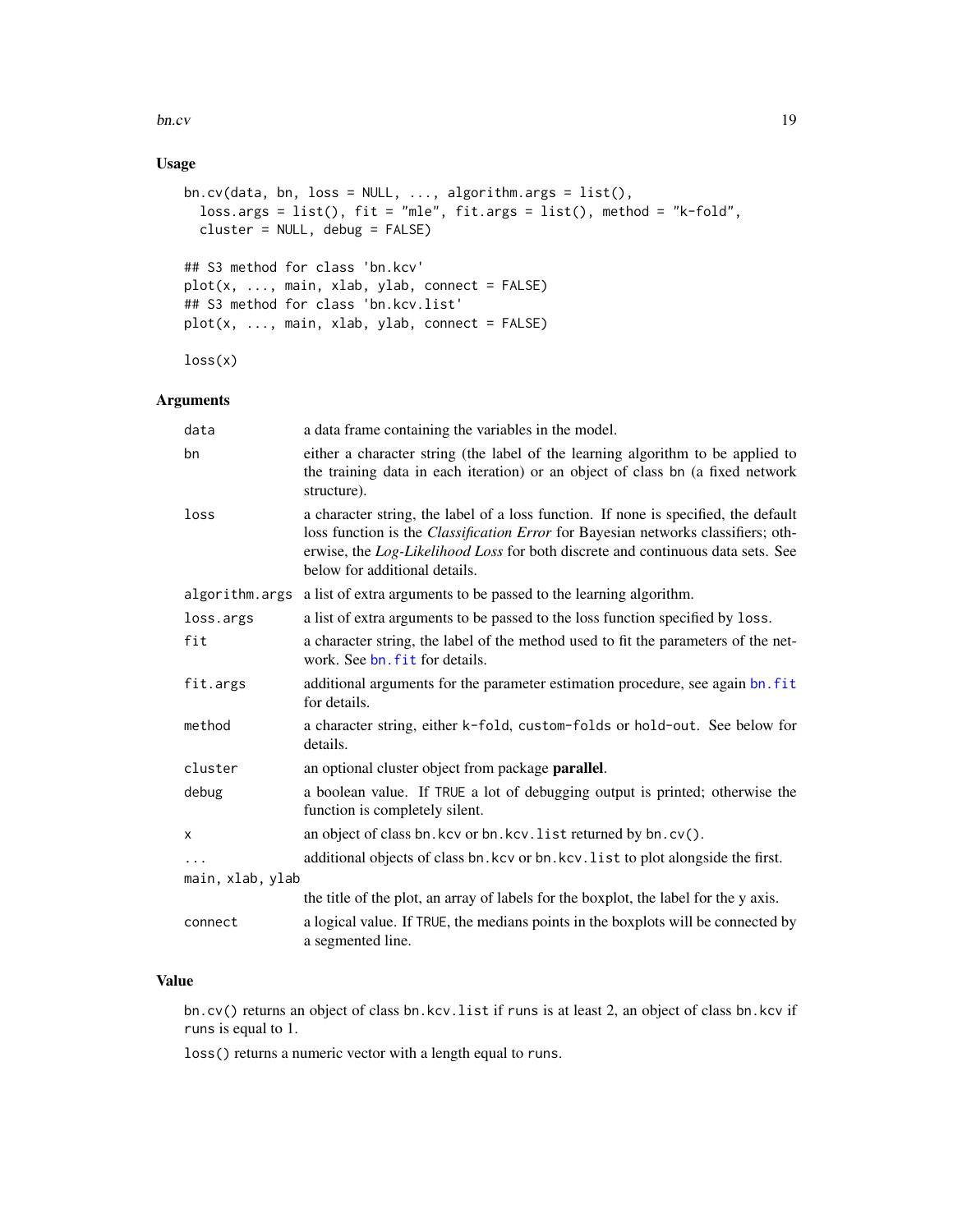#### Cross-Validation Strategies

The following cross-validation methods are implemented:

- *k-fold*: the data are split in k subsets of equal size. For each subset in turn, bn is fitted (and possibly learned as well) on the other k -1 subsets and the loss function is then computed using that subset. Loss estimates for each of the k subsets are then combined to give an overall loss for data.
- *custom-folds*: the data are manually partitioned by the user into subsets, which are then used as in k-fold cross-validation. Subsets are not constrained to have the same size, and every observation must be assigned to one subset.
- *hold-out*: k subsamples of size m are sampled independently without replacement from the data. For each subsample, bn is fitted (and possibly learned) on the remaining m -nrow(data) samples and the loss function is computed on the m observations in the subsample. The overall loss estimate is the average of the k loss estimates from the subsamples.

If cross-validation is used with multiple runs, the overall loss is the averge of the loss estimates from the different runs.

To clarify, cross-validation methods accept the following optional arguments:

- k: a positive integer number, the number of groups into which the data will be split (in k-fold cross-validation) or the number of times the data will be split in training and test samples (in hold-out cross-validation).
- m: a positive integer number, the size of the test set in hold-out cross-validation.
- runs: a positive integer number, the number of times k-fold or hold-out cross-validation will be run.
- folds: a list in which element corresponds to one fold and contains the indices for the observations that are included to that fold; or a list with an element for each run, in which each element is itself a list of the folds to be used for that run.

#### Loss Functions

The following loss functions are implemented:

- *Log-Likelihood Loss* (logl): also known as *negative entropy* or *negentropy*, it is the negated expected log-likelihood of the test set for the Bayesian network fitted from the training set.
- *Gaussian Log-Likelihood Loss* (logl-g): the negated expected log-likelihood for Gaussian Bayesian networks.
- *Classification Error* (pred): the *prediction error* for a single node in a discrete network. Frequentist predictions are used, so the values of the target node are predicted using only the information present in its local distribution (from its parents).
- *Posterior Classification Error* (pred-lw and pred-lw-cg): similar to the above, but predictions are computed from an arbitrary set of nodes using likelihood weighting to obtain Bayesian posterior estimates. pred-lw applies to discrete Bayesian networks, pred-lw-cg to (discrete nodes in) hybrid networks.
- *Exact Classification Error* (pred-exact): closed-form exact posterior predictions are available for Bayesian network classifiers.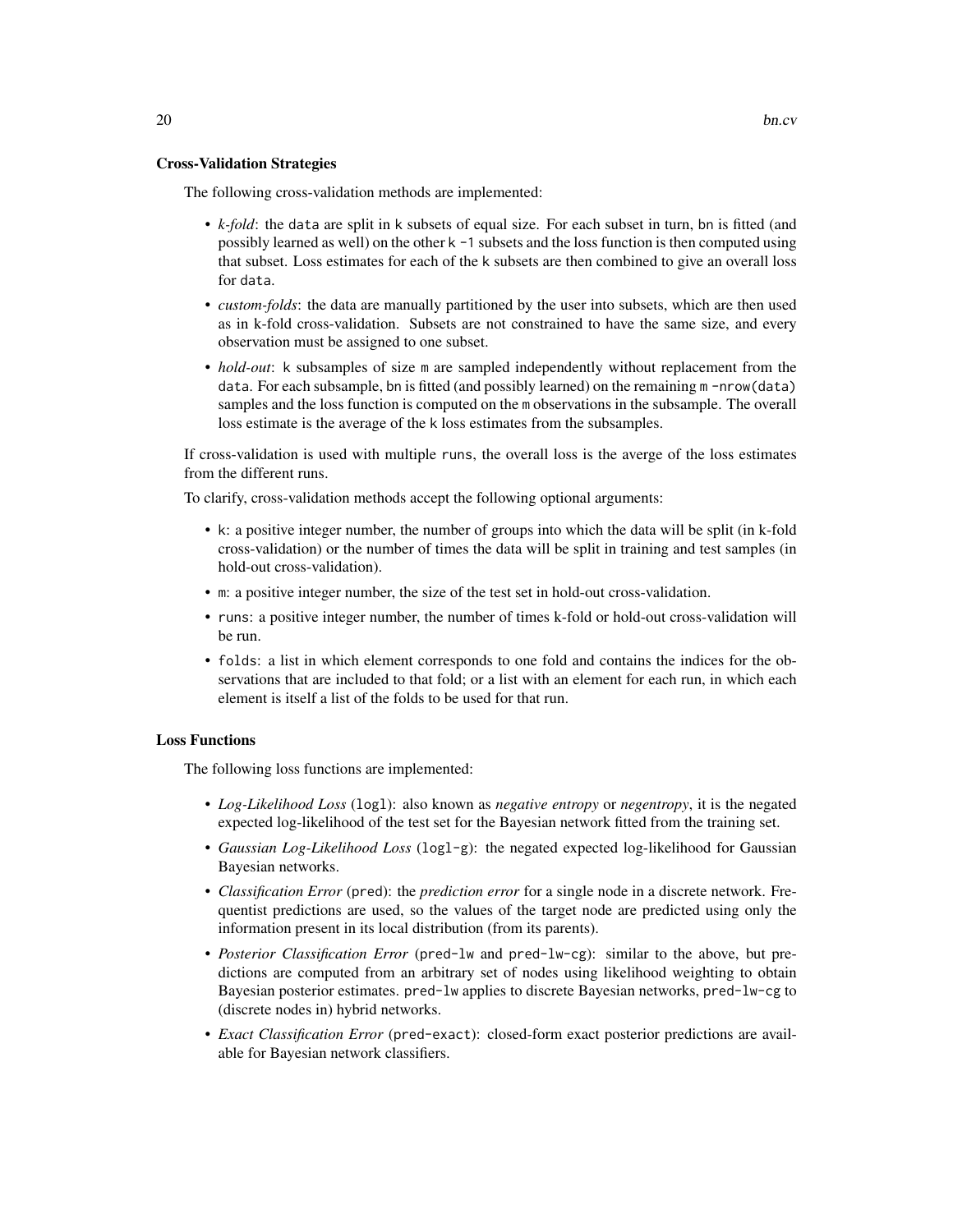- *Predictive Correlation* (cor): the *correlation* between the observed and the predicted values for a single node in a Gaussian Bayesian network.
- *Posterior Predictive Correlation* (cor-lw and cor-lw-cg): similar to the above, but predictions are computed from an arbitrary set of nodes using likelihood weighting to obtain Bayesian posterior estimates. cor-lw applies to Gaussian networks and cor-lw-cg to (continuous nodes in) hybrid networks.
- *Mean Squared Error* (mse): the *mean squared error* between the observed and the predicted values for a single node in a Gaussian Bayesian network.
- *Posterior Mean Squared Error* (mse-lw and mse-lw-cg): similar to the above, but predictions are computed from an arbitrary set of nodes using likelihood weighting to obtain Bayesian posterior estimates. mse-lw applies to Gaussian networks and mse-lw-cg to (continuous nodes in) hybrid networks.

Optional arguments that can be specified in loss.args are:

- target: a character string, the label of target node for prediction in all loss functions but logl, logl-g and logl-cg.
- from: a vector of character strings, the labels of the nodes used to predict the target node in pred-lw, pred-lw-cg, cor-lw, cor-lw-cg, mse-lw and mse-lw-cg. The default is to use all the other nodes in the network. Loss functions pred, cor and mse implicitly predict only from the parents of the target node.
- n: a positive integer, the number of particles used by likelihood weighting for pred-lw, pred-lw-cg, cor-lw, cor-lw-cg, mse-lw and mse-lw-cg. The default value is 500.

Note that if bn is a Bayesian network classifier, pred and pred-lw both give exact posterior predictions computed using the closed-form formulas for naive Bayes and TAN.

#### Plotting Results from Cross-Validation

Both plot methods accept any combination of objects of class bn.kcv or bn.kcv.list (the first as the x argument, the remaining as the ... argument) and plot the respected expected loss values side by side. For a bn.kcv object, this mean a single point; for a bn.kcv.list object this means a boxplot.

#### Author(s)

Marco Scutari

#### References

Koller D, Friedman N (2009). *Probabilistic Graphical Models: Principles and Techniques*. MIT Press.

# See Also

[bn.boot](#page-16-1), [rbn](#page-90-1), [bn.kcv-class](#page-29-1).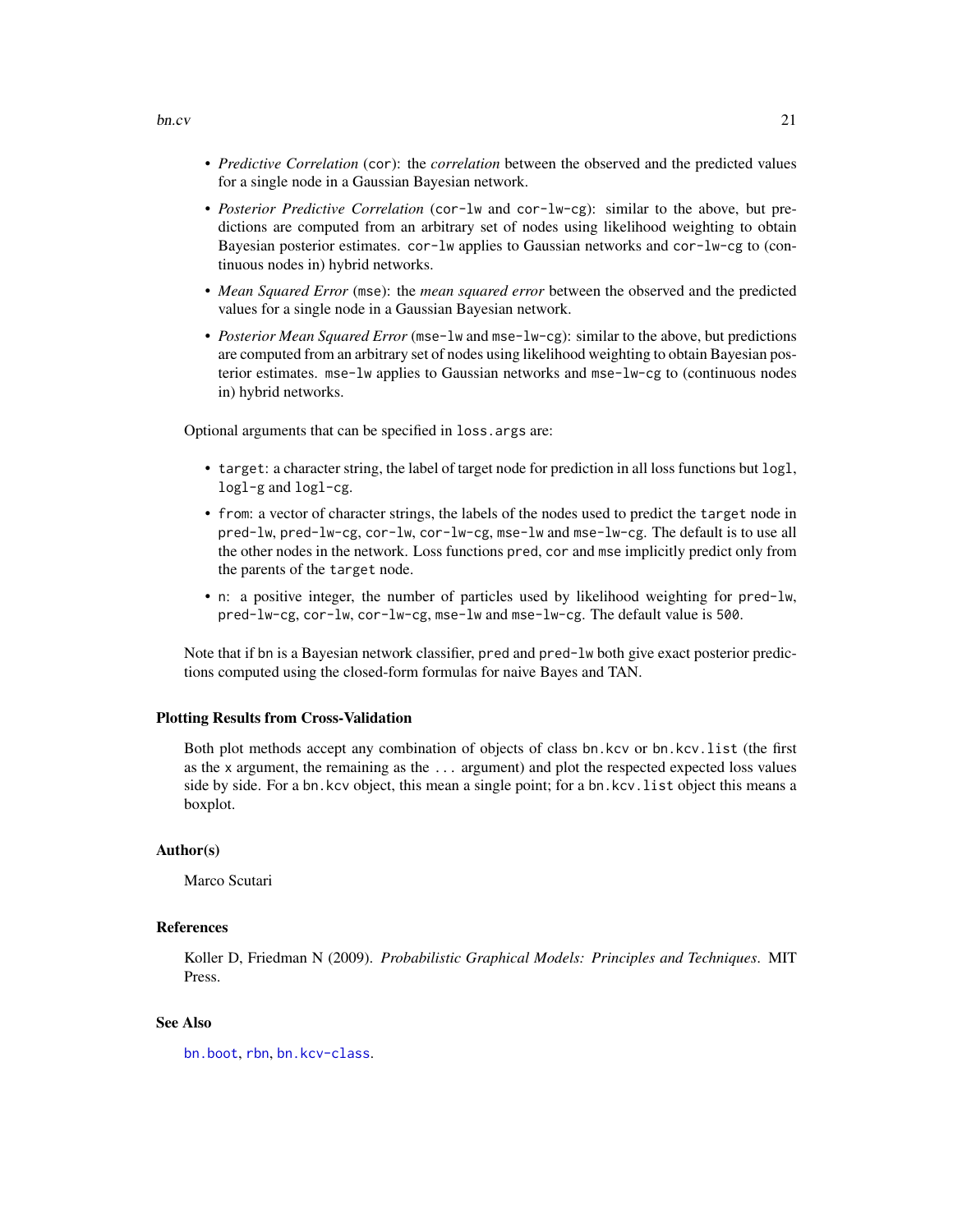### <span id="page-21-0"></span>Examples

```
bn.cv(learning.test, 'hc', loss = "pred", loss.args = list(target = "F"))
folds = list(1:2000, 2001:3000, 3001:5000)
bn.cv(learning.test, 'hc', loss = "logl", method = "custom-folds",
 folds = folds)
xval = bn.cv(gaussian.test, 'mmhc', method = "hold-out",
        k = 5, m = 50, runs = 2)
xval
loss(xval)
## Not run:
# comparing algorithms with multiple runs of cross-validation.
gaussian.subset = gaussian.test[1:50, ]
cv.gs = bn.cv(gaussian.subset, 'gs', runs = 10)
cv.iamb = bn.cv(gaussian.subset, 'iamb', runs = 10)
cv.inter = bn.cv(gaussian.subset, 'inter.iamb', runs = 10)
plot(cv.gs, cv.iamb, cv.inter,
 xlab = c("Grow-Shrink", "IAMB", "Inter-IAMB"), connect = TRUE)
# use custom folds.
folds = split(sample(nrow(gaussian.subset)), seq(5))
bn.cv(gaussian.subset, "hc", method = "custom-folds", folds = folds)
# multiple runs, with custom folds.
folds = replicate(5, split(sample(nrow(gaussian.subset)), seq(5)),
          simplify = FALSE)
bn.cv(gaussian.subset, "hc", method = "custom-folds", folds = folds)
## End(Not run)
```
#### <span id="page-21-1"></span>bn.fit *Fit the parameters of a Bayesian network*

#### Description

Fit, assign or replace the parameters of a Bayesian network conditional on its structure.

#### Usage

```
bn.fit(x, data, cluster = NULL, method = "mle", \dots, keep.fitted = TRUE,
 debug = FALSE)custom.fit(x, dist, ordinal, debug = FALSE)
bn.net(x, debug = FALSE)
```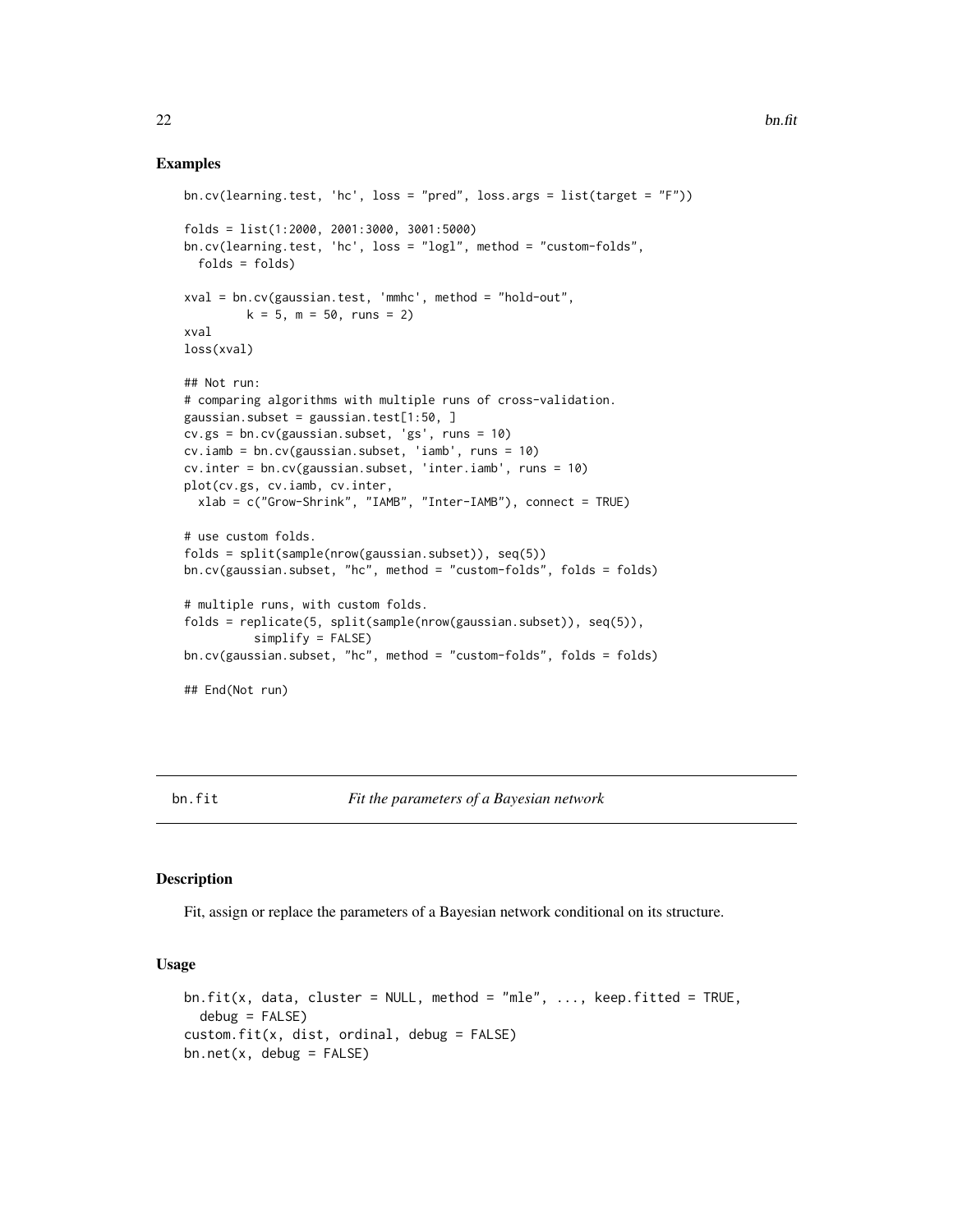#### bn.fit  $\qquad \qquad \qquad$  23

# Arguments

| $\mathsf{x}$ | an object of class bn (for bn. $fit()$ and custom. $fit()$ ) or an object of class<br>bn.fit (for bn.net).                                                                                                                                |
|--------------|-------------------------------------------------------------------------------------------------------------------------------------------------------------------------------------------------------------------------------------------|
| data         | a data frame containing the variables in the model.                                                                                                                                                                                       |
| cluster      | an optional cluster object from package <b>parallel</b> .                                                                                                                                                                                 |
| dist         | a named list, with element for each node of x. See below.                                                                                                                                                                                 |
| method       | a character string, either mle for <i>Maximum Likelihood parameter estimation</i><br>or bayes for <i>Bayesian parameter estimation</i> (currently implemented only for<br>discrete data).                                                 |
| $\cdots$     | additional arguments for the parameter estimation procedure, see below.                                                                                                                                                                   |
| ordinal      | a vector of character strings, the labels of the discrete nodes which should be<br>saved as ordinal random variables (bn. fit. onode) instead of unordered factors<br>(bn.fit.dnode).                                                     |
| keep.fitted  | a boolean value. If TRUE, the object returned by bn. fit will contain fitted values<br>and residuals for all Gaussian and conditional Gaussian nodes, and the configu-<br>rations of the discrete parents for conditional Gaussian nodes. |
| debug        | a boolean value. If TRUE a lot of debugging output is printed; otherwise the<br>function is completely silent.                                                                                                                            |

# Details

bn. fit() fits the parameters of a Bayesian network given its structure and a data set; bn. net returns the structure underlying a fitted Bayesian network.

Additional arguments for the bn.fit() function:

- iss: a numeric value, the imaginary sample size used by the bayes method to estimate the conditional probability tables associated with discrete nodes (see [score](#page-93-1) for details).
- replace.unidentifiable: a boolean value. If TRUE and method is mle, unidentifiable parameters are replaced by zeroes (in the case of regression coefficients and standard errors in Gaussian and conditional Gaussian nodes) or by uniform conditional probabilities (in discrete nodes).

If FALSE (the default), the conditional probabilities in the local distributions of discrete nodes have a mximum likelihood estimate of NaN for all parents configurations that are not observed in data. Similarly, regression coefficients are set to NA if the linear regressions correspoding to the local distributions of continuous nodes are singular. Such missing values propagate to the results of functions such as predict().

An in-place replacement method is available to change the parameters of each node in a bn.fit object; see the examples for discrete, continuous and hybrid networks below. For a discrete node (class bn.fit.dnode or bn.fit.onode), the new parameters must be in a table object. For a Gaussian node (class bn.fit.gnode), the new parameters can be defined either by an lm, glm or pensim object (the latter is from the penalized package) or in a list with elements named coef, sd and optionally fitted and resid. For a conditional Gaussian node (class bn.fit.cgnode), the new parameters can be defined by a list with elements named coef, sd and optionally fitted, resid and configs. In both cases coef should contain the new regression coefficients, sd the standard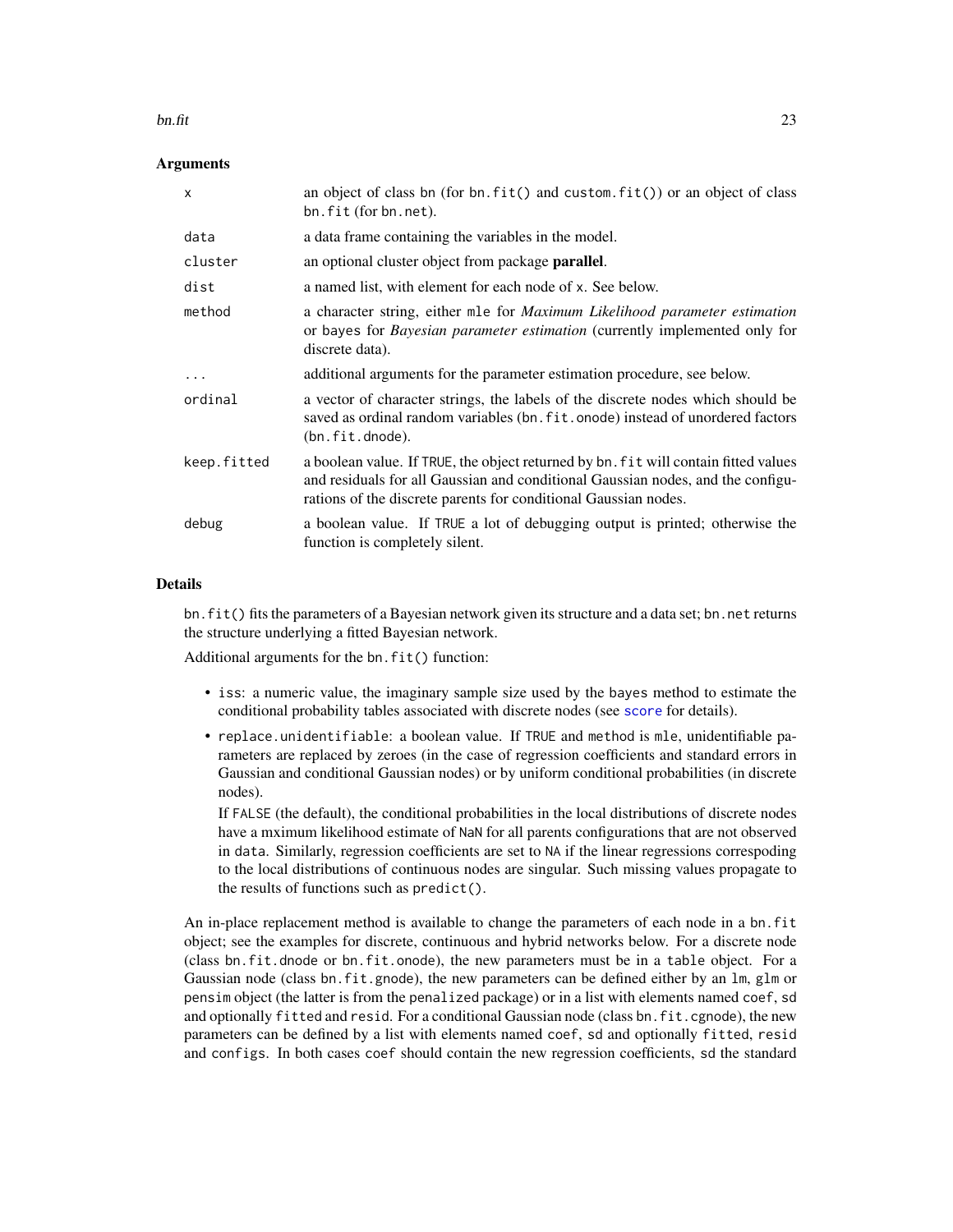deviation of the residuals, fitted the fitted values and resid the residuals. configs should contain the configurations if the discrete parents of the conditional Gaussian node, stored as a factor.

custom.fit() takes a set of user-specified distributions and their parameters and uses them to build a bn.fit object. Its purpose is to specify a Bayesian network (complete with the parameters, not only the structure) using knowledge from experts in the field instead of learning it from a data set. The distributions must be passed to the function in a list, with elements named after the nodes of the network structure x. Each element of the list must be in one of the formats described above for in-place replacement.

# Value

bn.fit() and custom.fit()returns an object of class bn.fit, bn.net() an object of class bn. See [bn class](#page-14-2) and bn. fit class for details.

#### Note

Due to the way Bayesian networks are defined it is possible to estimate their parameters only if the network structure is completely directed (i.e. there are no undirected arcs). See [set.arc](#page-7-1) and [pdag2dag](#page-55-1) for two ways of manually setting the direction of one or more arcs.

The bayes and mle methods in  $bn.fit()$  handle missing values in data by estimating the parameters of each local distribution using the observations that are complete for the variables involved (the node and its parents).

When method is set to mle, bn.fit() produces NA parameter estimates for discrete and conditional Gaussian nodes when there are (discrete) parents configurations that are not observed in data. To avoid this either set replace.unidentifiable to TRUE or, in the case of discrete networks, use method = "bayes".

#### Author(s)

Marco Scutari

# See Also

[bn.fit utilities](#page-27-1), [bn.fit plots](#page-26-1).

#### Examples

```
data(learning.test)
```

```
# learn the network structure.
res = gs(learning.test)# set the direction of the only undirected arc, A - B.
res = set.archive, "A", "B")# estimate the parameters of the Bayesian network.
fitted = bn.fit(res, learning.test)
# replace the parameters of the node B.
new.cpt = matrix(c(0.1, 0.2, 0.3, 0.2, 0.5, 0.6, 0.7, 0.3, 0.1),
           byrow = TRUE, ncol = 3,
           dimnames = list(B = c("a", "b", "c"), A = c("a", "b", "c"))fitted$B = as.table(new.cpt)
```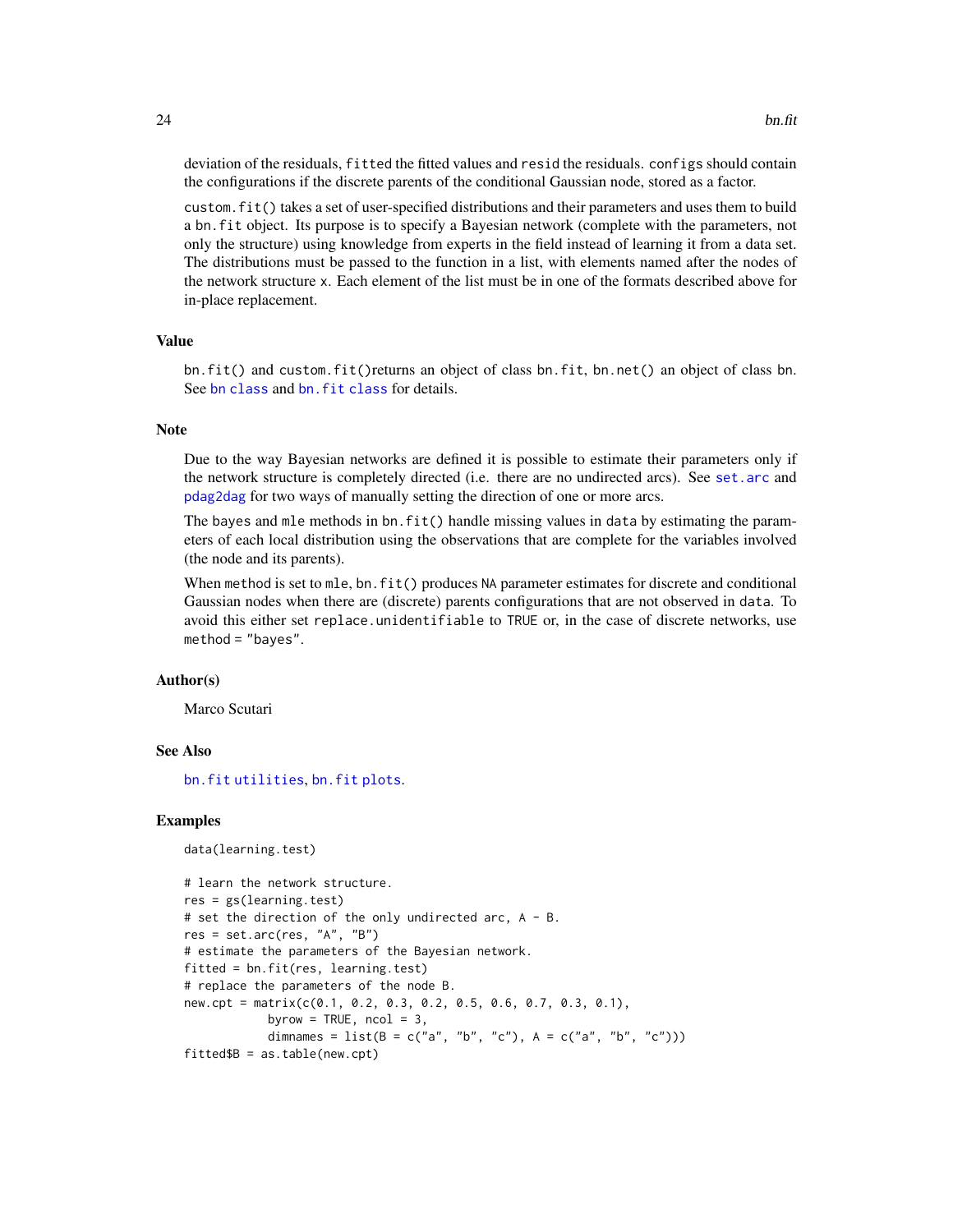#### <span id="page-24-0"></span>bn.fit class 25

```
# the network structure is still the same.
all.equal(res, bn.net(fitted))
# learn the network structure.
res = hc(gaussian.test)
# estimate the parameters of the Bayesian network.
fitted = bn.fit(res, gaussian.test)
# replace the parameters of the node F.
fitted$F = list(coef = c(1, 2, 3, 4, 5), sd = 3)
# set again the original parameters
fitted$F = lm(F \sim A + D + E + G, data = gaussian.test)
# discrete Bayesian network from expert knowledge.
net = model2network("[A][B][C|A:B]")
\text{cptA = matrix}(c(0.4, 0.6), \text{ ncol = 2, dimnames = list(NULL, c("LOW", "HIGH"))\text{cptB = matrix}(c(0.8, 0.2), \text{ncol = 2, dimnames = list(NULL, c("GOOD", "BAD"))cptC = c(0.5, 0.5, 0.4, 0.6, 0.3, 0.7, 0.2, 0.8)
dim(cptC) = c(2, 2, 2)dimnames(cptC) = list("C" = c("TRUE", "FALSE"), "A" = c("LOW", "HIGH"),"B" = c("GOOD", "BAD"))
cfit = custom.fit(net, dist = list(A = cpt, B = cpt, C = cptC))# for ordinal nodes it is nearly the same.
cfit = custom.fit(net, dist = list(A = cpt, B = cpt, C = cpt),ordinal = c("A", "B")# Gaussian Bayesian network from expert knowledge.
distA = list(coef = c("(Intercept)" = 2), sd = 1)
distB = list(coef = c("(Intercept)" = 1), sd = 1.5)
distC = list(coef = c("(Intercept)" = 0.5, "A" = 0.75, "B" = 1.32), sd = 0.4)
cfit = custom.fit(net, dist = list(A = distA, B = distB, C = distC))# conditional Gaussian Bayesian network from expert knowledge.
\text{cptA = matrix}(c(0.4, 0.6), \text{ncol = 2, dimnames = list(NULL, c("LOW", "HIGH"))})distB = list(coef = c("(Intercept)" = 1), sd = 1.5)
distC = list(coef = matrix(c(1.2, 2.3, 3.4, 4.5), ncol = 2,
               dimnames = list(c("(Intercept)", "B"), NULL)),
          sd = c(0.3, 0.6)cgfit = custom.fit(net, dist = list(A = \text{cpt}A, B = \text{dist}B, C = \text{dist}C))
```

```
bn.fit class The bn.fit class structure
```
#### <span id="page-24-2"></span>**Description**

The structure of an object of S3 class bn.fit.

#### Details

An object of class bn.fit is a list whose elements correspond to the nodes of the Bayesian network. If the latter is discrete (i.e. the nodes are multinomial random variables), the object also has class bn.fit.dnet; each node has class bn.fit.dnode and contains the following elements: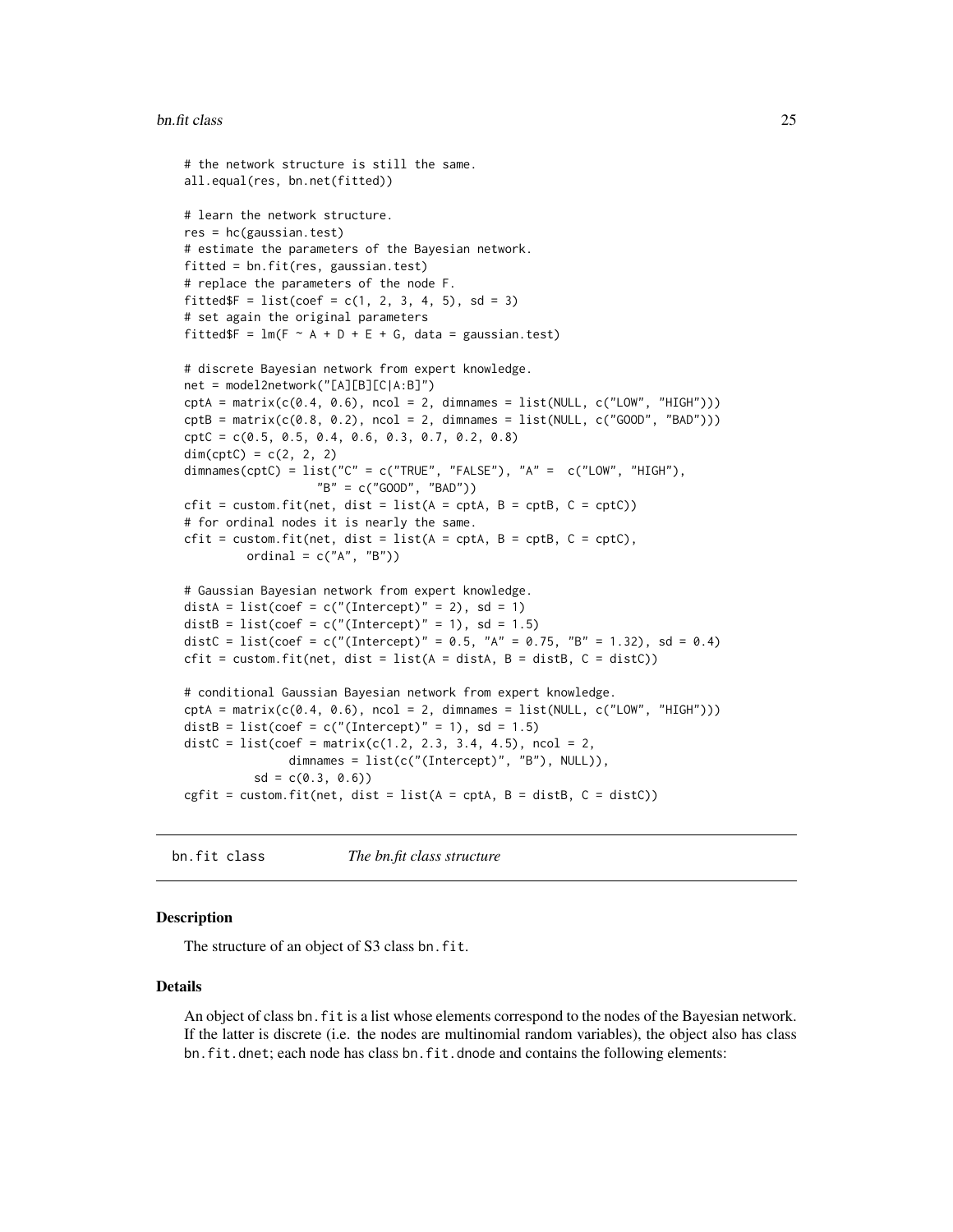- node: a character string, the label of the node.
- parents: a vector of character strings, the labels of the parents of the node.
- children: a vector of character strings, the labels of the children of the node.
- prob: a (multi)dimensional numeric table, the conditional probability table of the node given its parents.

Nodes encoding ordinal variables (i.e. ordered factors) have class bn.fit.onode and contain the same elements as bn.fit.dnode nodes. Networks containing only ordinal nodes also have class bn.fit.onet, while those containing both ordinal and multinomial nodes also have class bn.fit.donet.

If on the other hand the network is continuous (i.e. the nodes are Gaussian random variables), the object also has class bn.fit.gnet; each node has class bn.fit.gnode and contains the following elements:

- node: a character string, the label of the node.
- parents: a vector of character strings, the labels of the parents of the node.
- children: a vector of character strings, the labels of the children of the node.
- coefficients: a numeric vector, the linear regression coefficients of the parents against the node.
- residuals: a numeric vector, the residuals of the linear regression.
- fitted.values: a numeric vector, the fitted mean values of the linear regression.
- sd: a numeric value, the standard deviation of the residuals (i.e. the standard error).

Hybrid (i.e. conditional linear Gaussian) networks also have class bn.fit.gnet. Gaussian nodes have class bn.fit.gnode, discrete nodes have class bn.fit.dnode and conditional Gaussian nodes have class bn.fit.cgnode. Each node contains the following elements:

- node: a character string, the label of the node.
- parents: a vector of character strings, the labels of the parents of the node.
- children: a vector of character strings, the labels of the children of the node.
- dparents: an integer vector, the indexes of the discrete parents in parents.
- gparents: an integer vector, the indexes of the continuous parents in parents.
- dlevels: a list containing the levels of the discrete parents in parents.
- coefficients: a numeric matrix, the linear regression coefficients of the continuous parents. Each column corresponds to a configuration of the discrete parents.
- residuals: a numeric vector, the residuals of the linear regression.
- fitted.values: a numeric vector, the fitted mean values of the linear regression.
- configs: an integer vector, the indexes of the configurations of the discrete parents.
- sd: a numeric vector, the standard deviation of the residuals (i.e. the standard error) for each configuration of the discrete parents.

Furthermore, Bayesian network classifiers store the label of the training node in an additional attribute named training.

#### Author(s)

Marco Scutari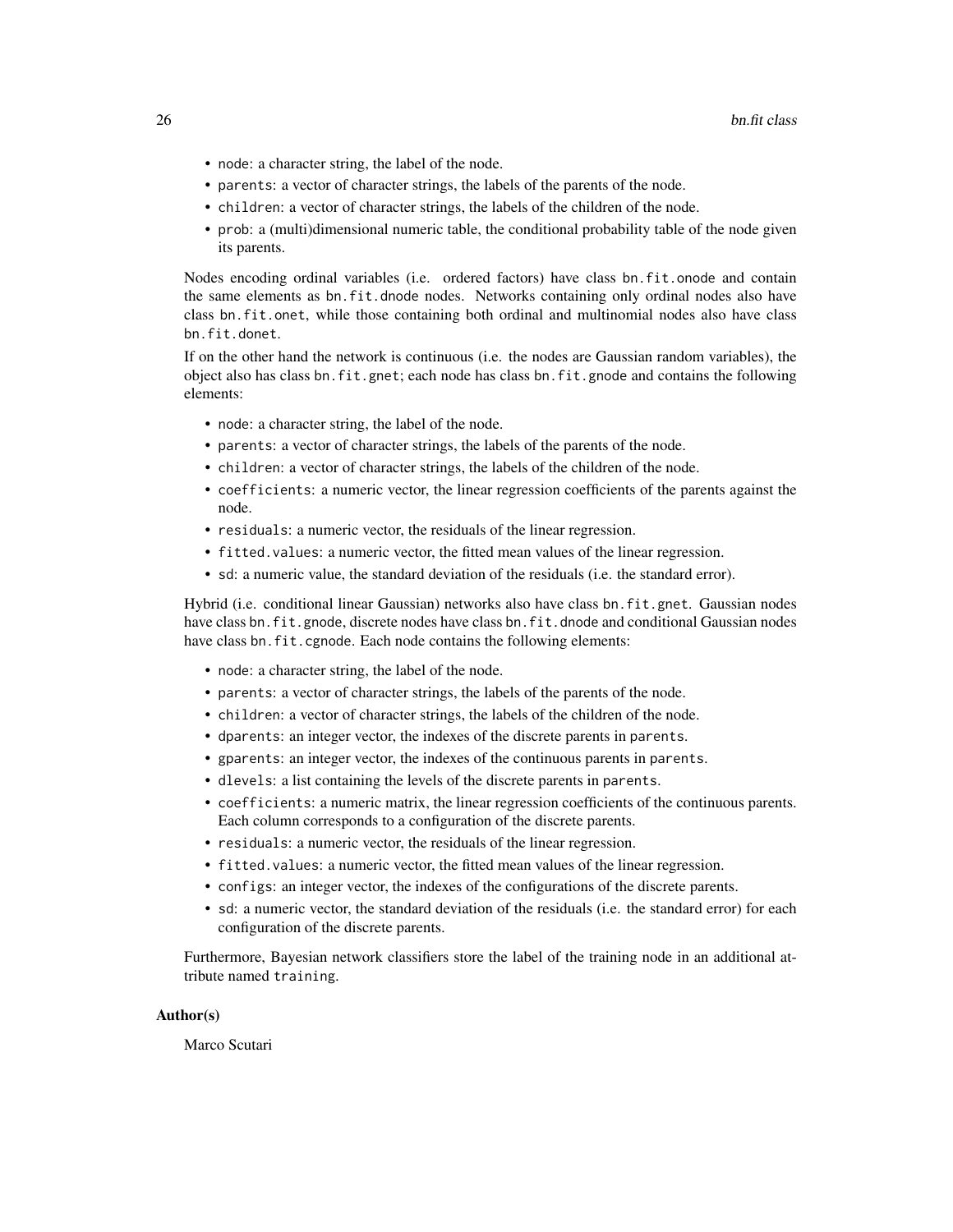<span id="page-26-1"></span><span id="page-26-0"></span>

#### **Description**

Plot functions for the bn.fit, bn.fit.dnode and bn.fit.gnode classes, based on the lattice package.

#### Usage

```
## for Gaussian Bayesian networks.
bn.fit.qqplot(fitted, xlab = "Theoretical Quantiles",
 ylab = "Sample Quantiles", main, ...)
bn.fit.histogram(fitted, density = TRUE, xlab = "Residuals",
 ylab = ifelse(density, "Density", ""), main, ...)
bn.fit.xyplot(fitted, xlab = "Fitted values", ylab = "Residuals", main, ...)
## for discrete (multinomial and ordinal) Bayesian networks.
bn.fit.barchart(fitted, xlab = "Probabilities", ylab = "Levels", main, ...)
bn.fit.dotplot(fitted, xlab = "Probabilities", ylab = "Levels", main, ...)
```
#### Arguments

| fitted           | an object of class bn. fit, bn. fit. dnode or bn. fit. gnode.                                                                          |
|------------------|----------------------------------------------------------------------------------------------------------------------------------------|
| xlab, ylab, main |                                                                                                                                        |
|                  | the label of the x axis, of the y axis, and the plot title.                                                                            |
| densitv          | a boolean value. If TRUE the histogram is plotted using relative frequencies, and<br>the matching normal density is added to the plot. |
| $\ddots$         | additional arguments to be passed to <b>lattice</b> functions.                                                                         |
|                  |                                                                                                                                        |

# Details

bn.fit.qqplot() draws a quantile-quantile plot of the residuals.

bn.fit.histogram() draws a histogram of the residuals, using either absolute or relative frequencies.

bn.fit.xyplot() plots the residuals versus the fitted values.

bn.fit.barchart() and bn.fit.dotplot plot the probabilities in the conditional probability table associated with each node.

#### Value

The lattice plot objects. Note that if auto-printing is turned off (for example when the code is loaded with the source function), the return value must be printed explicitly for the plot to be displayed.

# Author(s)

Marco Scutari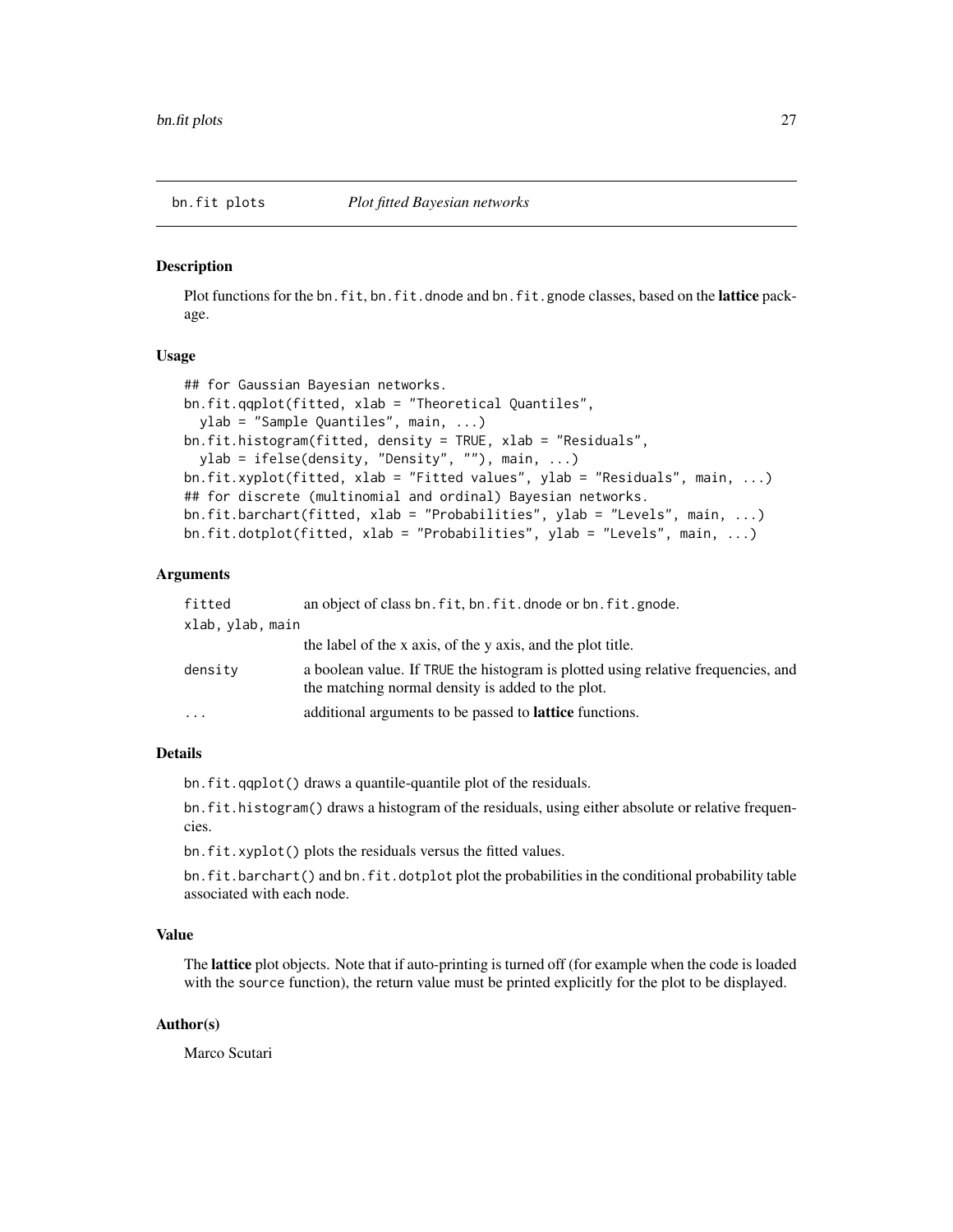### See Also

[bn.fit](#page-21-1), [bn.fit class](#page-24-1).

<span id="page-27-1"></span>bn.fit utilities *Utilities to manipulate fitted Bayesian networks*

#### Description

Assign, extract or compute various quantities of interest from an object of class bn.fit, bn.fit.dnode, bn.fit.gnode, bn.fit.cgnode or bn.fit.onode.

#### Usage

```
## methods available for "bn.fit"
## S3 method for class 'bn.fit'
fitted(object, ...)
## S3 method for class 'bn.fit'
coef(object, ...)
## S3 method for class 'bn.fit'
residuals(object, ...)
## S3 method for class 'bn.fit'
sigma(object, ...)
## S3 method for class 'bn.fit'
logLik(object, data, nodes, by sample = FALSE, ...)## S3 method for class 'bn.fit'
AIC(object, data, \dots, k = 1)
## S3 method for class 'bn.fit'
BIC(object, data, ...)
## methods available for "bn.fit.dnode"
## S3 method for class 'bn.fit.dnode'
coef(object, for.parents, ...)
## methods available for "bn.fit.onode"
## S3 method for class 'bn.fit.onode'
coef(object, for.parents, ...)
## methods available for "bn.fit.gnode"
## S3 method for class 'bn.fit.gnode'
fitted(object, ...)
## S3 method for class 'bn.fit.gnode'
coef(object, ...)
## S3 method for class 'bn.fit.gnode'
residuals(object, ...)
## S3 method for class 'bn.fit.gnode'
sigma(object, ...)
```
<span id="page-27-0"></span>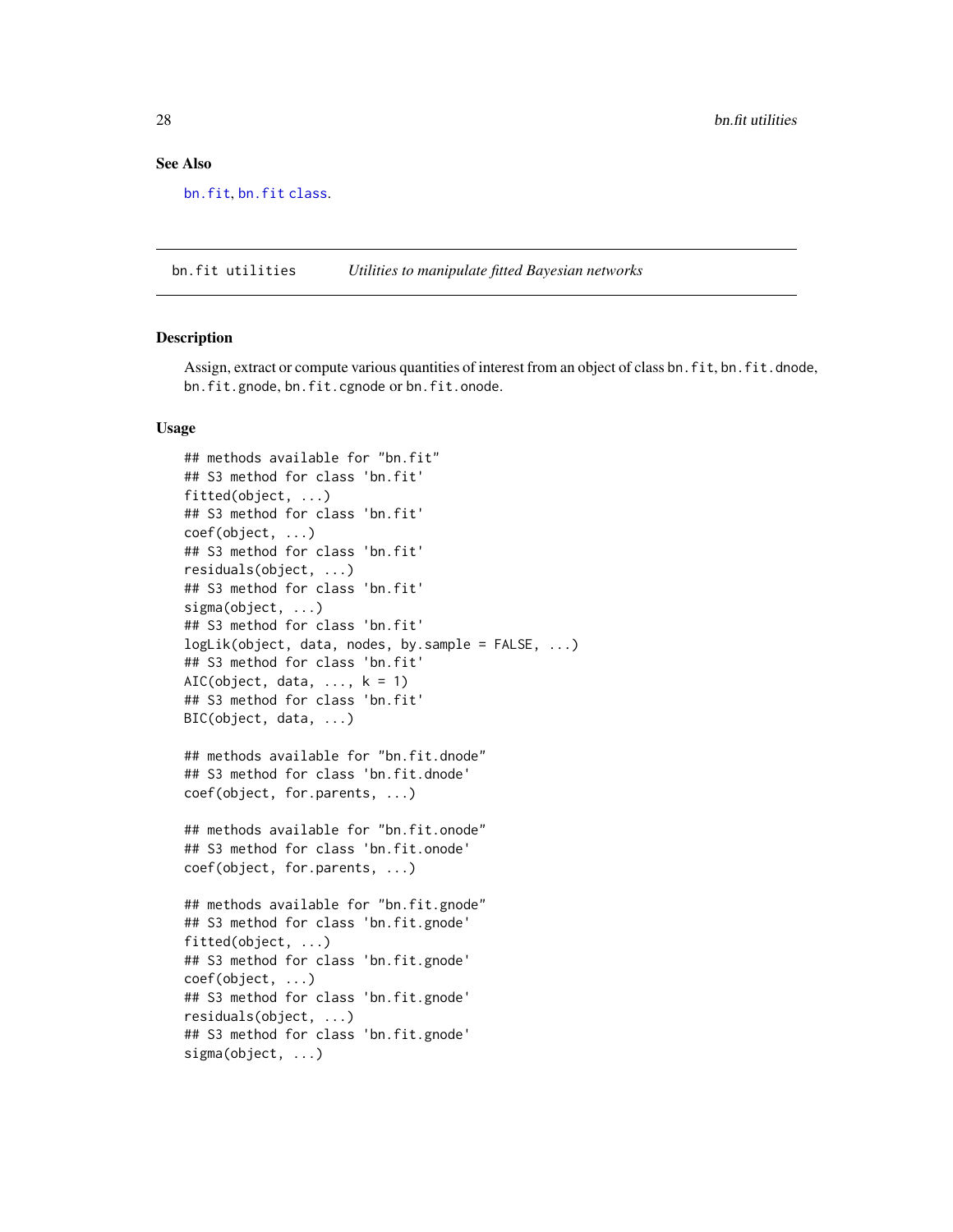```
## methods available for "bn.fit.cgnode"
## S3 method for class 'bn.fit.cgnode'
fitted(object, ...)
## S3 method for class 'bn.fit.cgnode'
coef(object, for.parents, ...)
## S3 method for class 'bn.fit.cgnode'
residuals(object, ...)
## S3 method for class 'bn.fit.cgnode'
sigma(object, for.parents, ...)
```
# Arguments

| object      | an object of class bn. fit, bn. fit. dnode, bn. fit. gnode, bn. fit. cgnode or<br>bn.fit.onode.                                                                                                                   |
|-------------|-------------------------------------------------------------------------------------------------------------------------------------------------------------------------------------------------------------------|
| nodes       | a vector of character strings, the label of a nodes whose log-likelihood compo-<br>nents are to be computed.                                                                                                      |
| data        | a data frame containing the variables in the model.                                                                                                                                                               |
| $\cdots$    | additional arguments, currently ignored.                                                                                                                                                                          |
| k           | a numeric value, the penalty coefficient to be used; the default $k = 1$ gives the<br>expression used to compute AIC.                                                                                             |
| by.sample   | a boolean value. If TRUE, $logLik()$ returns a vector containing the the log-<br>likelihood of each observations in the sample. If FALSE, logLik() returns a<br>single value, the likelihood of the whole sample. |
| for.parents | a named list in which each element contains                                                                                                                                                                       |

#### Details

coef() (and its alias coefficients()) extracts model coefficients (which are conditional probabilities for discrete nodes and linear regression coefficients for Gaussian and conditional Gaussian nodes).

residuals() (and its alias resid()) extracts model residuals and fitted() (and its alias fitted.values()) extracts fitted values from Gaussian and conditional Gaussian nodes. If the bn.fit object does not include the residuals or the fitted values for the node of interest both functions return NULL.

sigma() extracts the standard deviations of the residuals from Gaussian and conditional Gaussian networks and nodes.

logLik() returns the log-likelihood for the observations in data.

The for parents argument in the methods for  $\text{coef}()$  and  $\text{sigma}()$  can be used to have both functions return the parameters associated with a specific configuration of the discrete parents of a node. If for.parents is not specified, all relevant parameters are returned.

# Value

logLik() returns a numeric vector or a single numeric value, depending on the value of by. sample. AIC and BIC always return a single numeric value.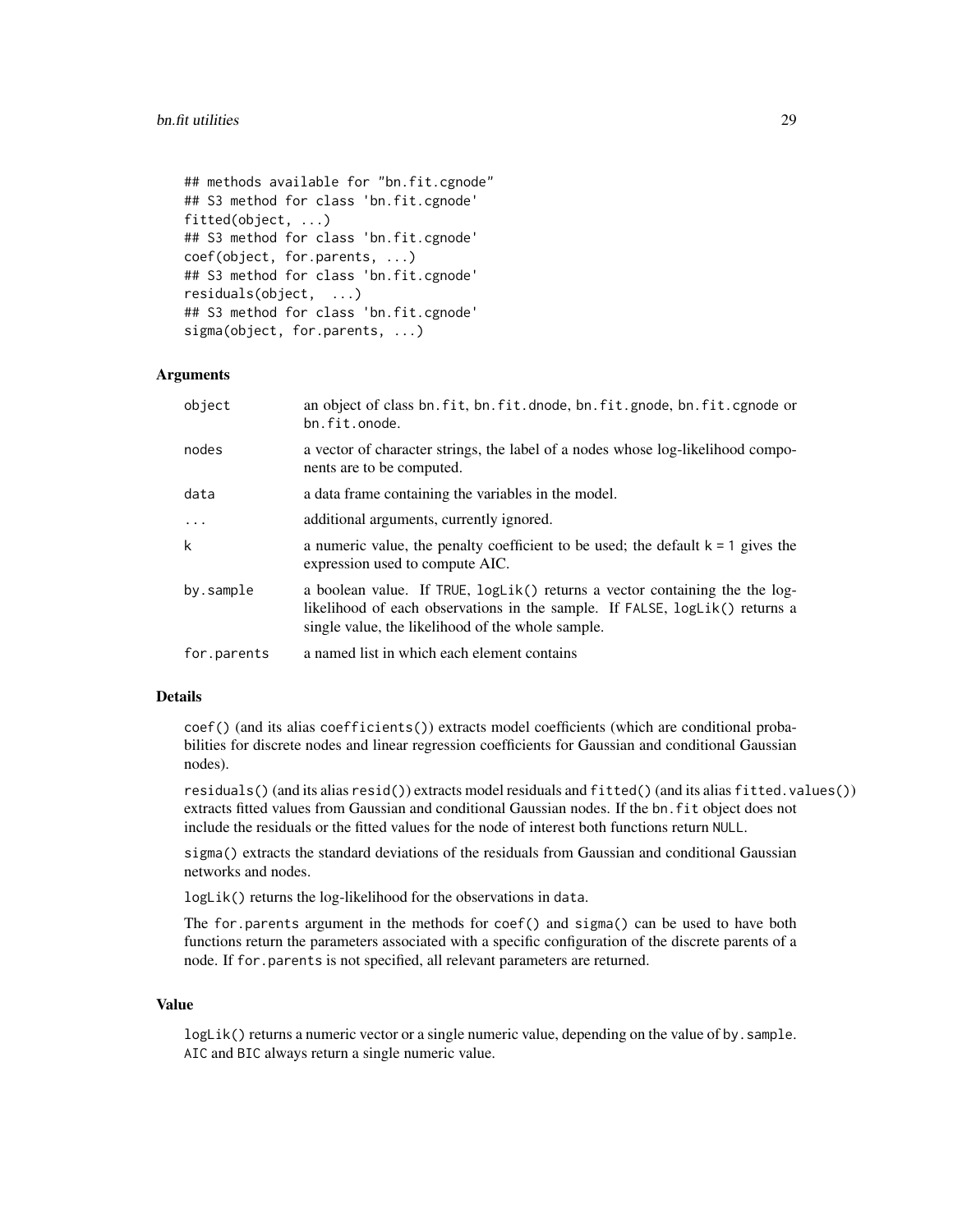<span id="page-29-0"></span>All the other functions return a list with an element for each node in the network (if object has class bn.fit) or a numeric vector or matrix (if object has class bn.fit.dnode, bn.fit.gnode, bn.fit.cgnode or bn.fit.onode).

#### Author(s)

Marco Scutari

# See Also

[bn.fit](#page-21-1), [bn.fit-class](#page-24-2).

# Examples

```
data(gaussian.test)
res = hc(gaussian.test)
fitted = bn.fit(res, gaussian.test)
coefficients(fitted)
coefficients(fitted$C)
str(residuals(fitted))
```

```
data(learning.test)
res2 = hc(learning.test)
fitted2 = bn.fit(res2, learning.test)
coefficients(fitted2$E)
coefficients(fitted2$E, for.parents = list(F = "a", B = "b"))
```
bn.kcv class *The bn.kcv class structure*

#### <span id="page-29-1"></span>Description

The structure of an object of S3 class bn.kcv or bn.kcv.list.

# Details

An object of class bn.kcv.list is a list whose elements are objects of class bn.kcv.

An object of class bn.kcv is a list whose elements correspond to the iterations of a k-fold crossvalidation. Each element contains the following objects:

- test: an integer vector, the indexes of the observations used as a test set.
- fitted: an object of class bn.fit, the Bayesian network fitted from the training set.
- learning: the learning element of the bn object that was used for parameter learning from the training set (either learned from the training set as well or specified by the user).
- loss: the value of the loss function.

If the loss function requires to predict values from the test sets, each element also contains: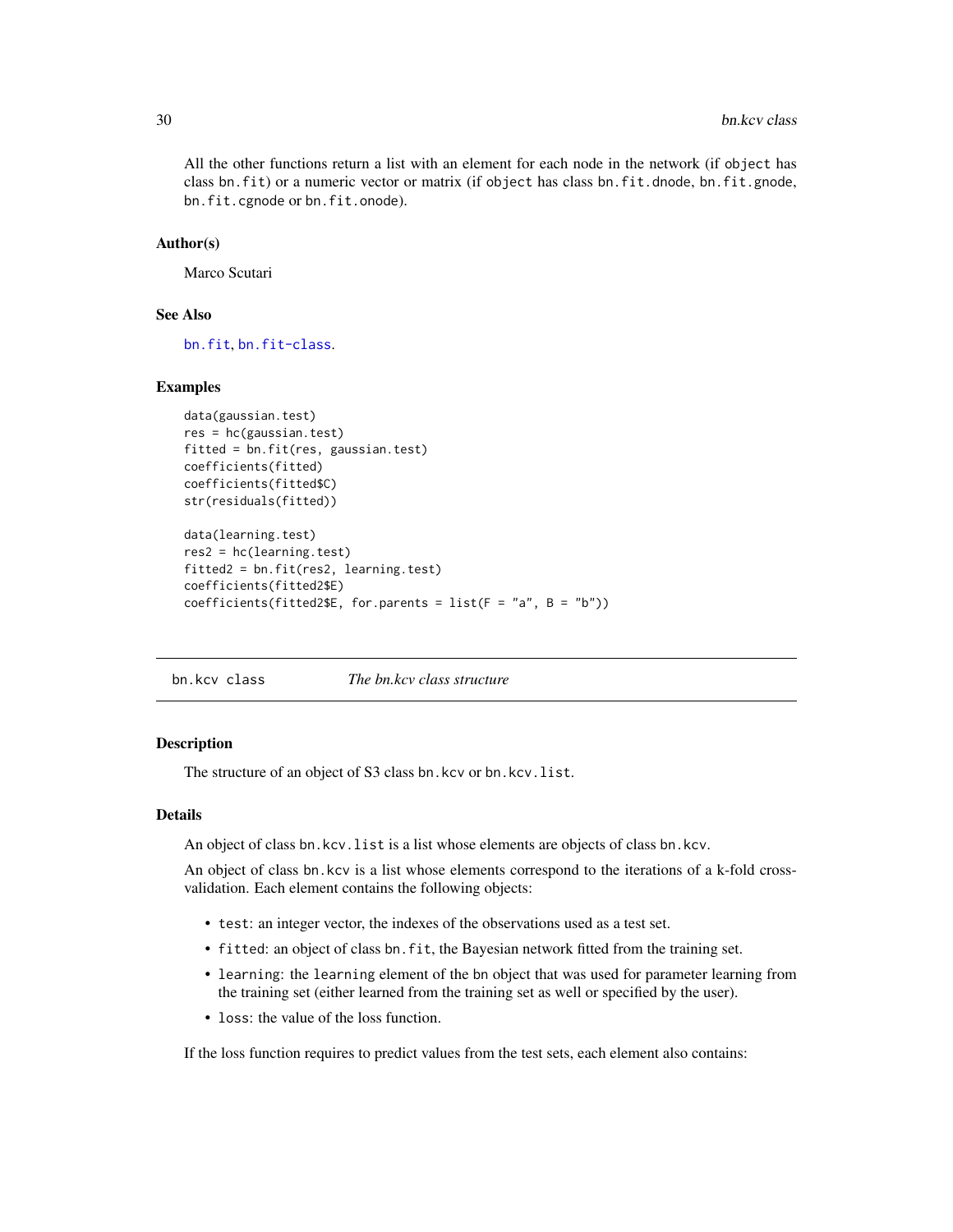# <span id="page-30-0"></span>bn.strength class 31

- predicted: a factor or a numeric vector, the predicted values for the target node in the test set.
- observed: a factor or a numeric vector, the observed values for the target node in the test set.

In addition, an object of class bn.kcv has the following attributes:

- loss: a character string, the label of the loss function.
- mean: the mean of the values of the loss function computed in the k iterations of the crossvalidation, which is printed as the "expected loss" or averaged to compute the "average loss over the runs".
- bn: either a character string (the label of the learning algorithm to be applied to the training data in each iteration) or an object of class bn (a fixed network structure).

# Author(s)

Marco Scutari

<span id="page-30-1"></span>bn.strength class *The bn.strength class structure*

#### **Description**

The structure of an object of S3 class bn.strength.

#### Details

An object of class bn.strength is a data frame with the following columns (one row for each arc):

- from,to: the nodes incident on the arc.
- strength: the strength of the arc. See [arc.strength](#page-9-2), [boot.strength](#page-9-1), [custom.strength](#page-9-1) and [strength.plot](#page-98-1) for details.

and some additional attributes:

- method: a character string, the method used to compute the strength coefficients. It can be equal to test, score or bootstrap.
- threshold: a numeric value, the threshold used to determine if a strength coefficient is significant.

An optional column called direction may also be present, giving the probability of the direction of an arc given its presence in the graph.

Only the plot() method is defined for this class; therefore, it can be manipulated as a standard data frame.

# Author(s)

Marco Scutari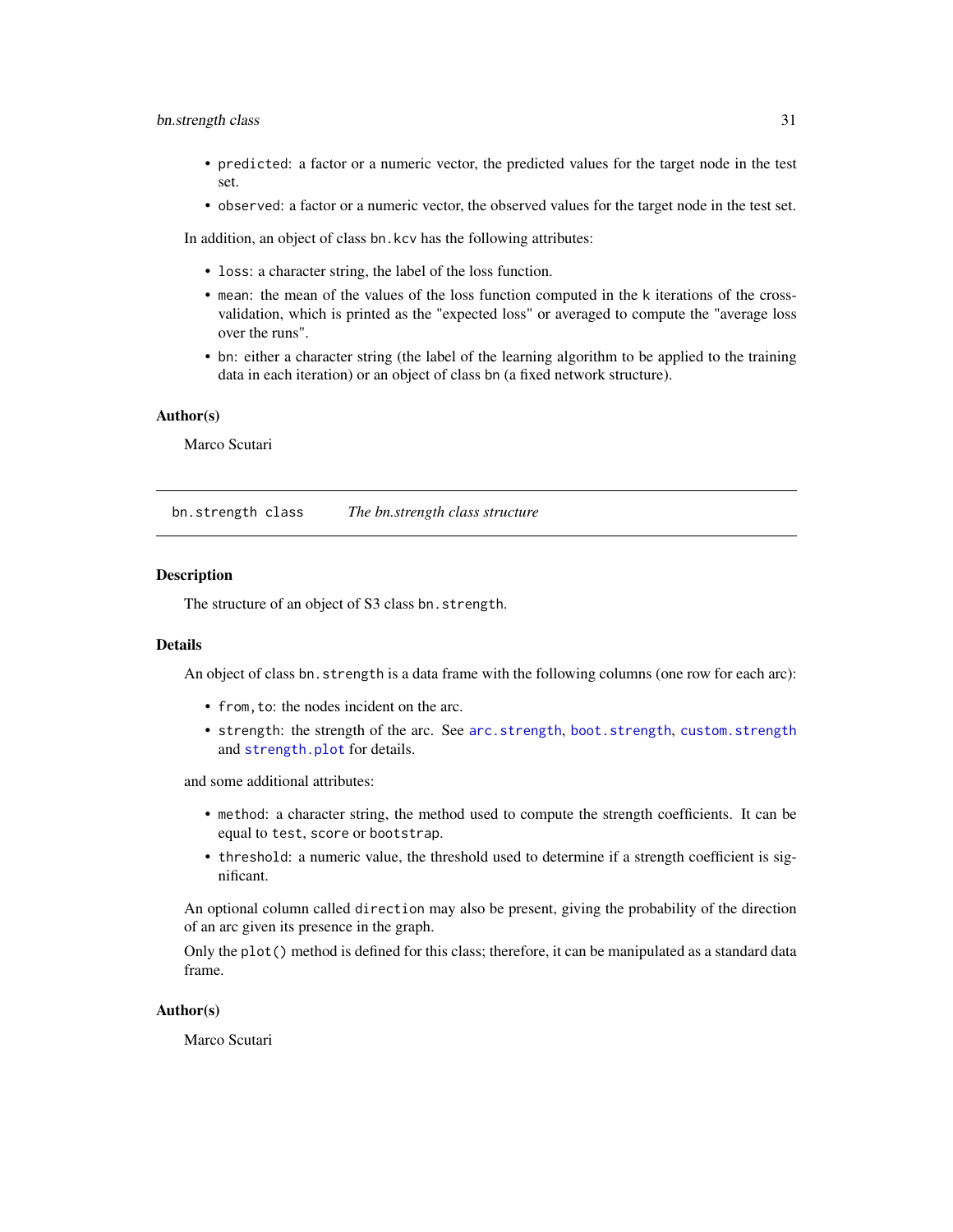<span id="page-31-1"></span><span id="page-31-0"></span>

#### Description

Check both possible directed arcs for existence, and choose the one with the lowest p-value, the highest score or the highest bootstrap probability.

#### Usage

 $choose.direction(x, arc, data, criterion = NULL, ..., delay = FALSE)$ 

#### Arguments

| $\mathsf{x}$ | an object of class bn.                                                                                                                                                                         |
|--------------|------------------------------------------------------------------------------------------------------------------------------------------------------------------------------------------------|
| arc          | a character string vector of length 2, the labels of two nodes of the graph.                                                                                                                   |
| data         | a data frame containing the data the Bayesian network was learned from.                                                                                                                        |
| criterion    | a character string, the label of a score function, the label of an independence test<br>or bootstrap. See network scores and independence tests for details on<br>the first two possibilities. |
| $\ddots$     | additional tuning parameters for the network score. See score for details.                                                                                                                     |
| debug        | a boolean value. If TRUE a lot of debugging output is printed; otherwise the<br>function is completely silent.                                                                                 |

# Details

If criterion is bootstrap, choose.directions accepts the same arguments as boot.strength(): R (the number of bootstrap replicates), m (the bootstrap sample size), algorithm (the structure learning algorithm), algorithm.args (the arguments to pass to the structure learning algorithm) and cpdag (whether to transform the network structure to the CPDAG representation of the equivalence class it belongs to).

If criterion is a test or a score function, any node connected to one of the nodes in arc by an undirected arc is treated as a parent of that node (with a warning).

#### Value

choose.direction returns invisibly an updated copy of x.

#### Author(s)

Marco Scutari

# See Also

[score](#page-93-1), [arc.strength](#page-9-2).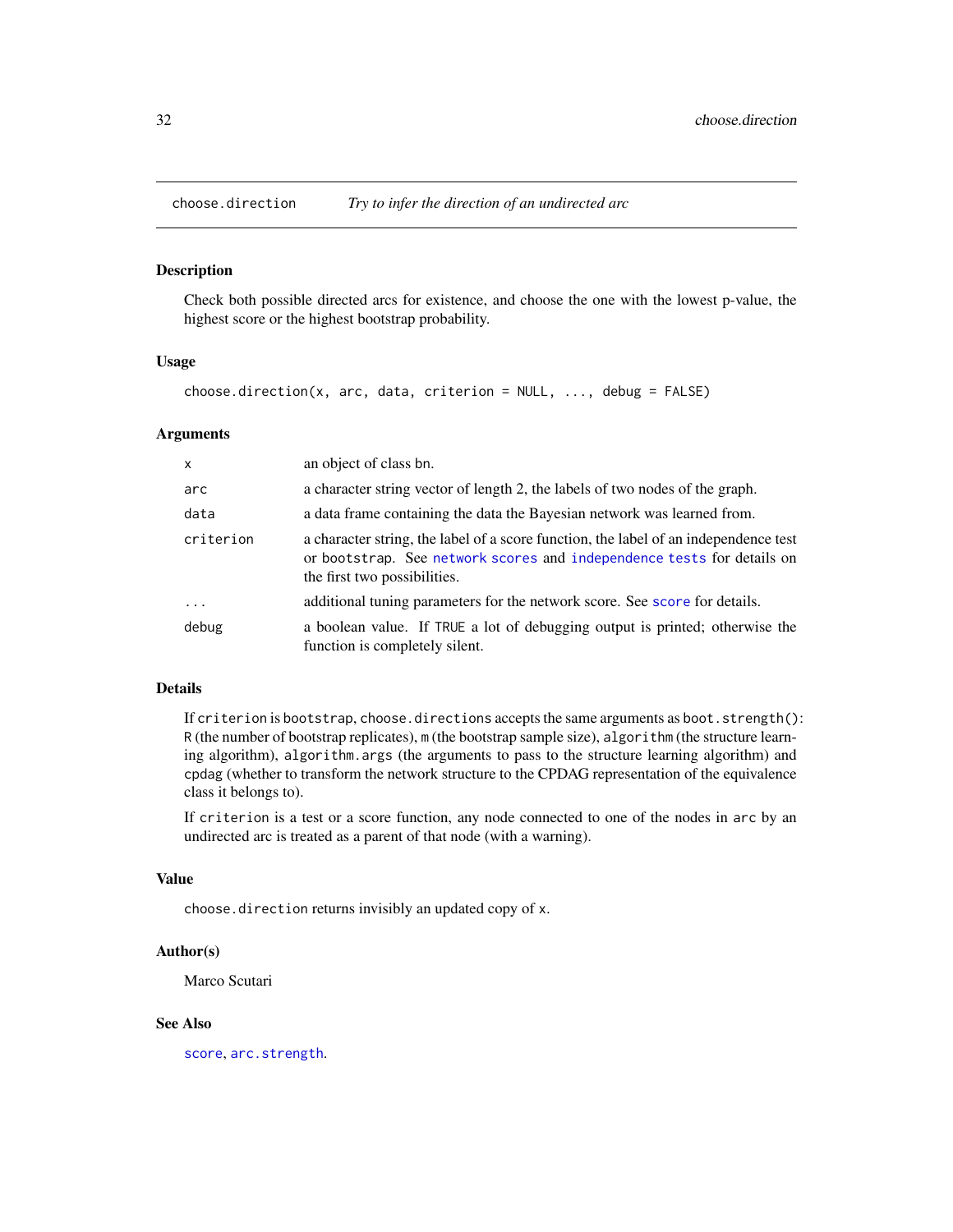#### <span id="page-32-0"></span>ci.test 33

# Examples

```
data(learning.test)
res = gs(learning.test)
## the arc A - B has no direction.
choose.direction(res, learning.test, arc = c("A", "B"), debug = TRUE)
## let's see score equivalence in action.
choose.direction(res, learning.test, criterion = "aic",
  arc = c("A", "B"), debug = TRUE)
## arcs which introduce cycles are handled correctly.
res = set.arc(res, "A", "B")
# now A \rightarrow B \rightarrow E \rightarrow A is a cycle.
choose.direction(res, learning.test, arc = c("E", "A"), debug = TRUE)
## Not run:
choose.direction(res, learning.test, arc = c("D", "E"), criterion = "bootstrap",
  R = 100, algorithm = "iamb", algorithm.args = list(test = "x2"), cpdag = TRUE,
  debug = TRUE)
## End(Not run)
```
<span id="page-32-1"></span>ci.test *Independence and conditional independence tests*

# Description

Perform an independence or a conditional independence test.

#### Usage

ci.test(x, y, z, data, test, B, debug = FALSE)

# Arguments

| X    | a character string (the name of a variable), a data frame, a numeric vector or a<br>factor object.                                                                                                                                                                                                                                                                        |
|------|---------------------------------------------------------------------------------------------------------------------------------------------------------------------------------------------------------------------------------------------------------------------------------------------------------------------------------------------------------------------------|
|      | a character string (the name of another variable), a numeric vector or a factor<br>object.                                                                                                                                                                                                                                                                                |
| 7    | a vector of character strings (the names of the conditioning variables), a numeric<br>vector, a factor object or a data frame. If NULL an independence test will be<br>executed.                                                                                                                                                                                          |
| data | a data frame containing the variables to be tested.                                                                                                                                                                                                                                                                                                                       |
| test | a character string, the label of the conditional independence test to be used in the<br>algorithm. If none is specified, the default test statistic is the <i>mutual information</i><br>for categorical variables, the Jonckheere-Terpstra test for ordered factors and<br>the <i>linear correlation</i> for continuous variables. See independence tests for<br>details. |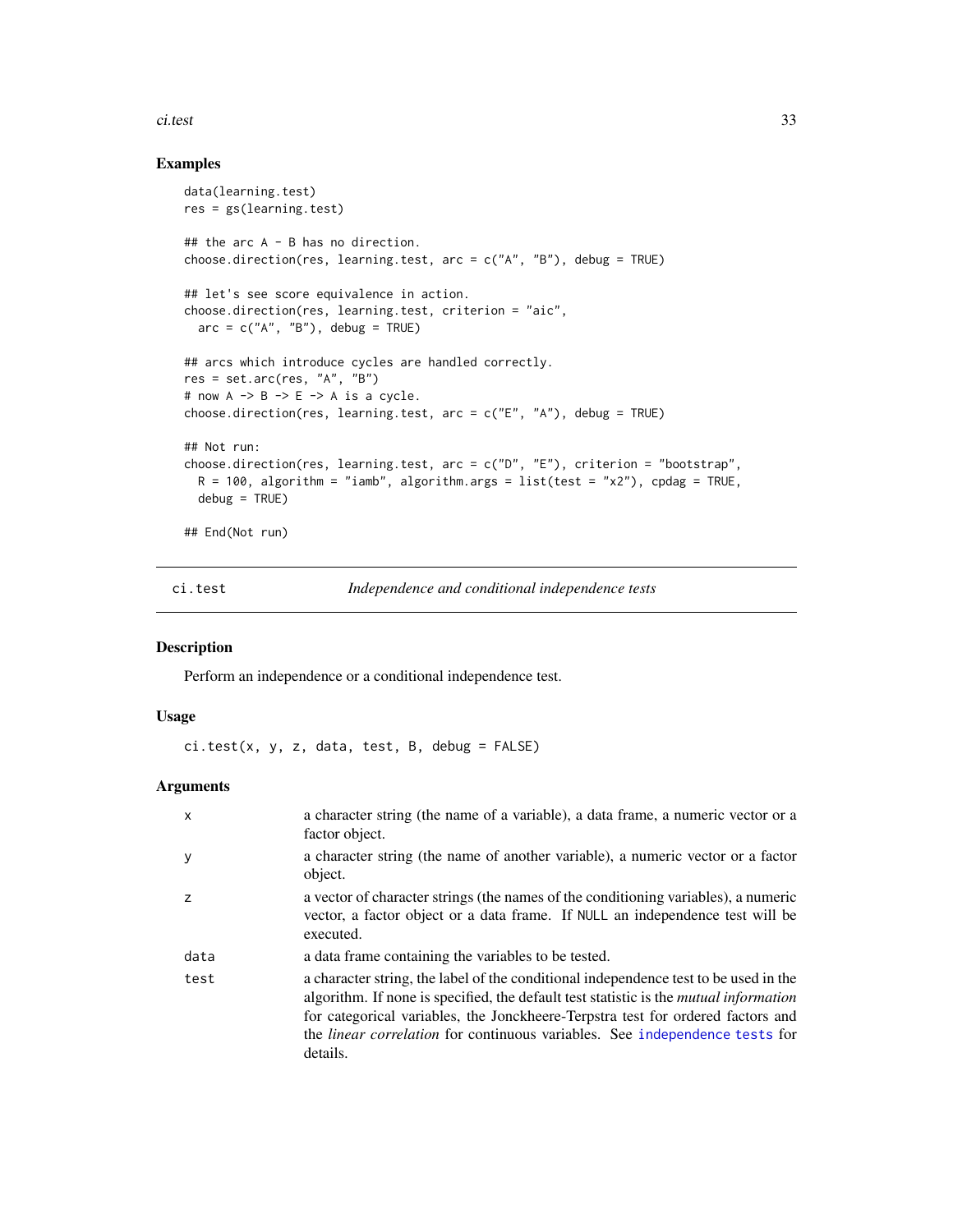| B     | a positive integer, the number of permutations considered for each permutation                                 |
|-------|----------------------------------------------------------------------------------------------------------------|
|       | test. It will be ignored with a warning if the conditional independence test spec-                             |
|       | ified by the test argument is not a permutation test.                                                          |
| debug | a boolean value. If TRUE a lot of debugging output is printed; otherwise the<br>function is completely silent. |

# Value

An object of class htest containing the following components:

| statistic   | the value the test statistic.                                                                                                                                                                    |
|-------------|--------------------------------------------------------------------------------------------------------------------------------------------------------------------------------------------------|
| parameter   | the degrees of freedom of the approximate chi-squared or t distribution of the<br>test statistic; the number of permutations computed by Monte Carlo tests. Semi-<br>parametric tests have both. |
| p.value     | the p-value for the test.                                                                                                                                                                        |
| method      | a character string indicating the type of test performed, and whether Monte Carlo<br>simulation or continuity correction was used.                                                               |
| data.name   | a character string giving the name(s) of the data.                                                                                                                                               |
| null.value  | the value of the test statistic under the null hypothesis, always 0.                                                                                                                             |
| alternative | a character string describing the alternative hypothesis.                                                                                                                                        |
|             |                                                                                                                                                                                                  |

# Author(s)

Marco Scutari

# See Also

[choose.direction](#page-31-1), [arc.strength](#page-9-2).

# Examples

```
data(gaussian.test)
data(learning.test)
```

```
# using a data frame and column labels.
ci.test(x = "F", y = "B", z = c("C", "D"), data = gaussian.test)
# using a data frame.
ci.test(gaussian.test)
# using factor objects.
attach(learning.test)
ci.test(x = F, y = B, z = data-frame(C, D))
```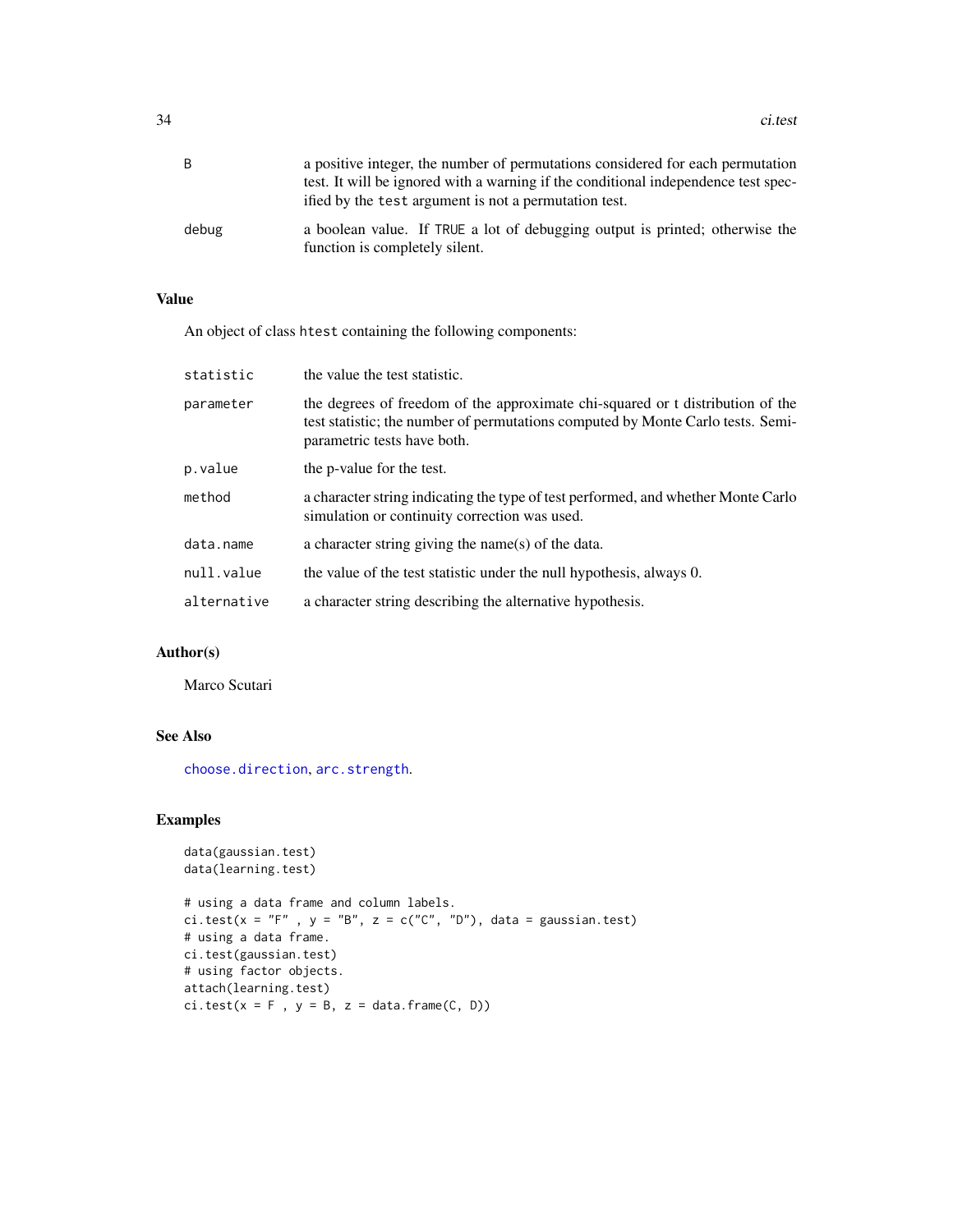<span id="page-34-0"></span>clgaussian.test *Synthetic (mixed) data set to test learning algorithms*

#### Description

This a synthetic data set used as a test case in the bnlearn package.

# Usage

```
data(clgaussian.test)
```
# Format

The clgaussian. test data set contains one normal (Gaussian) variable, 4 discrete variables and 3 conditional Gaussian variables.

# Note

The R script to generate data from this network is available from [https://www.bnlearn.com/](https://www.bnlearn.com/documentation/networks/) [documentation/networks/](https://www.bnlearn.com/documentation/networks/).

#### Examples

```
# load the data.
data(clgaussian.test)
# create and plot the network structure.
dag = model2network("[A][B][C][H][D|A:H][F|B:C][E|B:D][G|A:D:E:F]")
## Not run: graphviz.plot(dag)
```
<span id="page-34-1"></span>compare *Compare two or more different Bayesian networks*

# Description

Compare two different Bayesian networks; compute their Structural Hamming Distance (SHD) or the Hamming distance between their skeletons. Or graphically compare them by plotting them side by side,

# Usage

```
compare(target, current, arcs = FALSE)
## S3 method for class 'bn'
all.equal(target, current, ...)
shd(learned, true, wlbl = FALSE, debug = FALSE)
hamming(learned, true, debug = FALSE)
```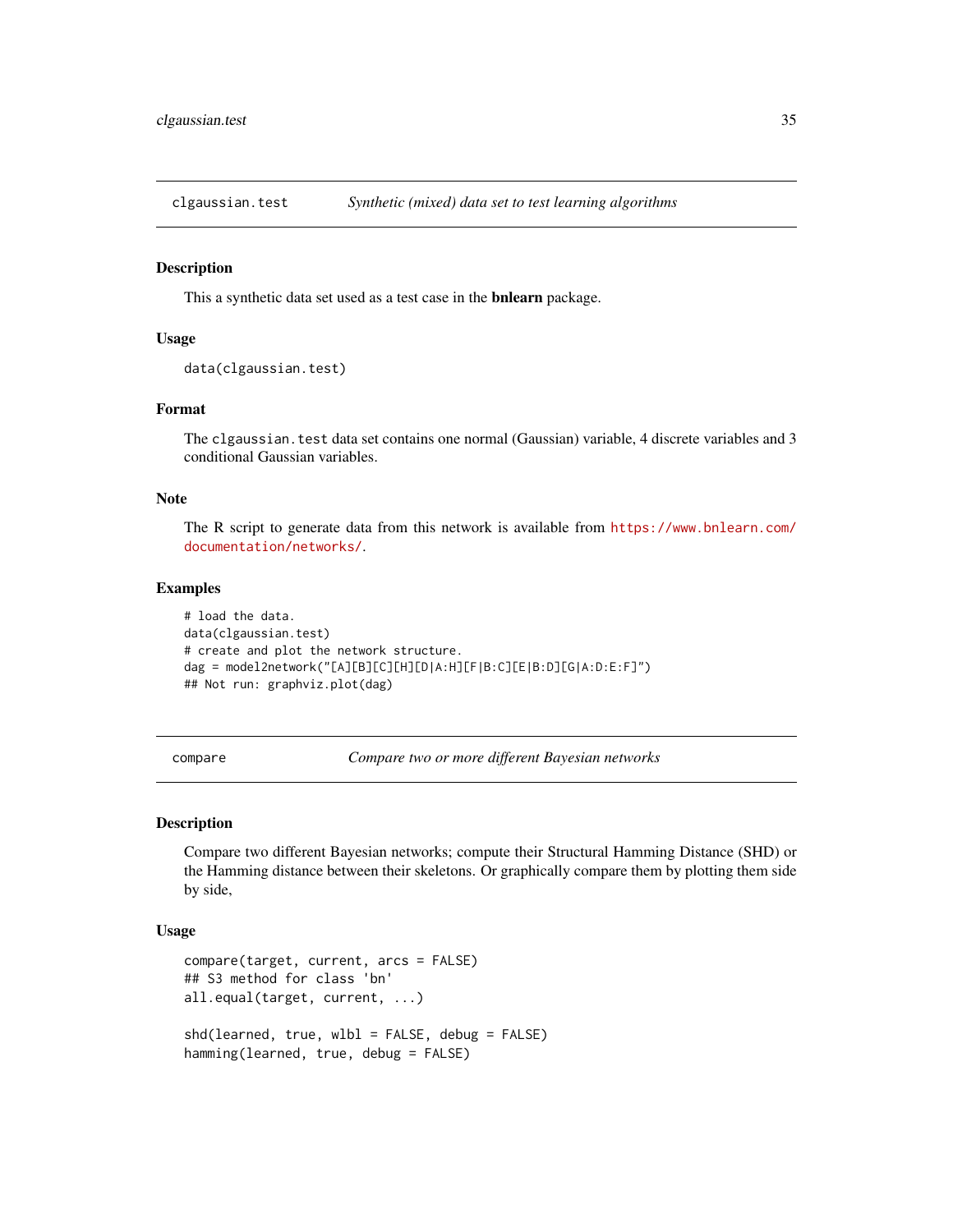```
graphviz.compare(x, ..., groups, layout = "dot", shape = "circle", main = NULL,
 sub = NULL, diff = "from-first", diff.args = list()
```
# Arguments

| target, learned |                                                                                                                                                                                             |
|-----------------|---------------------------------------------------------------------------------------------------------------------------------------------------------------------------------------------|
|                 | an object of class bn.                                                                                                                                                                      |
| current, true   | another object of class bn.                                                                                                                                                                 |
| $\ldots$        | extra arguments from the generic method (for all . equal (), currently ignored);<br>or a set of one or more objects of class bn (for graphyiz.compare).                                     |
| wlbl            | a boolean value. If TRUE arcs whose directions have been fixed by a whitelist<br>or a by blacklist are preserved when constructing the CPDAGs of learned and<br>true.                       |
| debug           | a boolean value. If TRUE a lot of debugging output is printed; otherwise the<br>function is completely silent.                                                                              |
| arcs            | a boolean value. See below.                                                                                                                                                                 |
| X               | an object of class bn.                                                                                                                                                                      |
| groups          | a list of character vectors, representing groups of node labels of nodes that<br>should be plotted close to each other.                                                                     |
| layout          | a character string, the layout argument that will be passed to <b>Rgraphviz</b> . Possi-<br>ble values are dots, neato, twopi, circo and fdp. See Rgraphviz documenta-<br>tion for details. |
| shape           | a character string, the shape of the nodes. Can be circle, ellipse or rectangle.                                                                                                            |
| main            | a vector of character strings, one for each network. They are plotted at the top<br>of the corresponding figure(s).                                                                         |
| sub             | a vector of character strings, the subtitles that are plotted at the bottom of the<br>corresponding figure(s).                                                                              |
| diff            | a character string, the label of the method used to compare and format the fig-<br>ure(s) created by graphviz.compare(). The default value is from-first, se<br>below for details.          |
| diff.args       | a list of optional arguments to control the formatting of the figure(s) created by<br>graphviz.compare(). See below for details.                                                            |
|                 |                                                                                                                                                                                             |

# Details

graphviz.compare() can visualize differences between graphs in various way depending on the value of the diff and diff.args arguments:

- none: differences are not highlighted.
- from-first: the first bn object, x, is taken as the reference network. All the other networks, passed via the ... argument, are compared to that first network and their true positive, false positive, false negative arcs relative to that first network are highlighted. Colours, line types and line widths for each category of arcs can be specified as the elements of a list via the diff.args argument, with names tp.col, tp.lty, tp.lwd, fp.col, fp.lty, fp.lwd, fn.col, fn.lty, tp.lwd. In addition, it is possible not to plot the reference network at all by setting show.first to FALSE.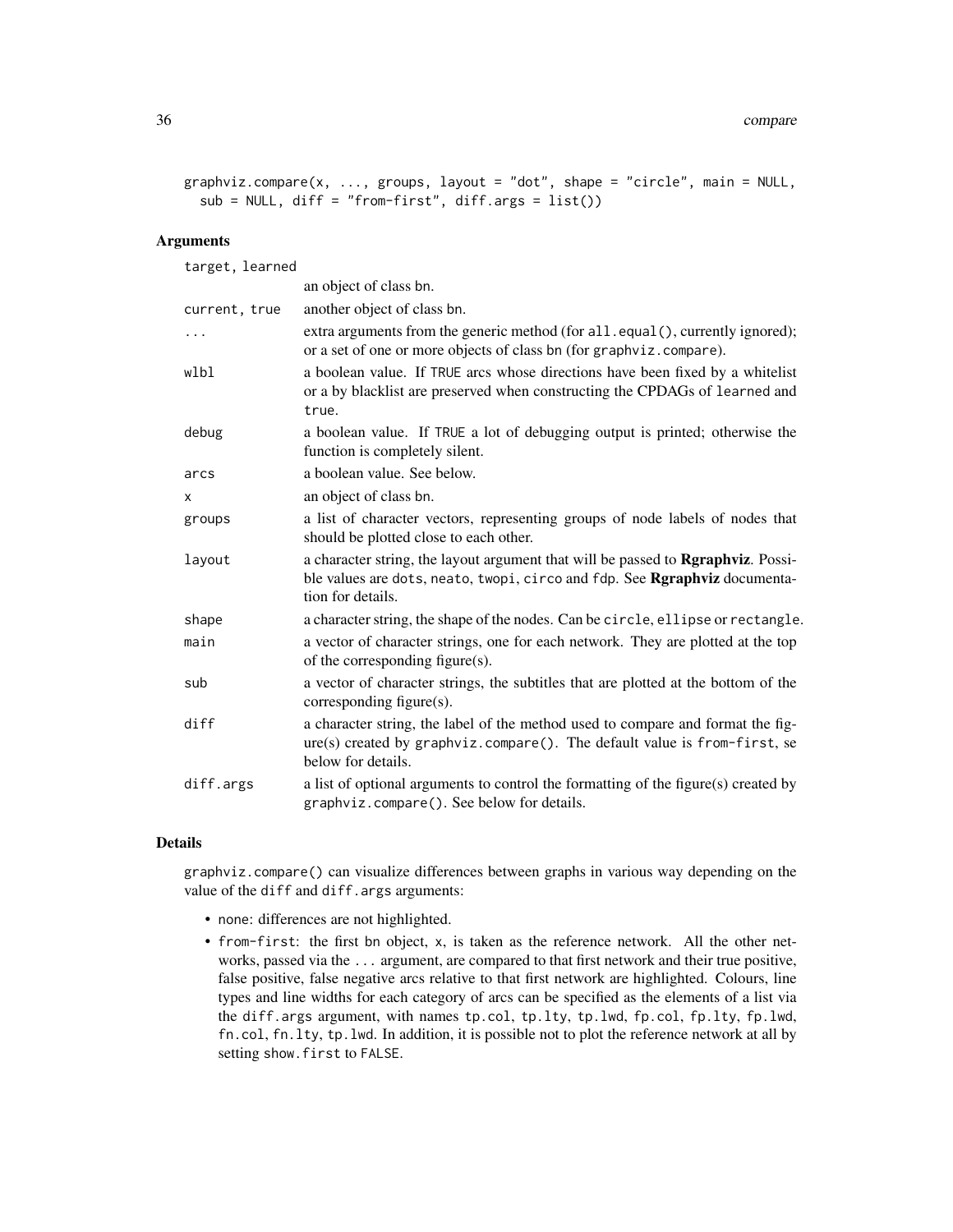#### compare 37

Regardless of the visualization, the nodes are arranged to be in the same position for all the networks to make it easier to compare them.

# Value

compare() returns a list containing the number of true positives (tp, the number of arcs in current also present in target), of false positives (fp, the number of arcs in current not present in target) and of false negatives (fn, the number of arcs not in current but present in target) if arcs is FALSE; or the corresponding arc sets if arcs is TRUE.

all.equal() returns either TRUE or a character string describing the differences between target and current.

shd() and hamming() return a non-negative integer number.

graphviz.compare() plots one or more figures and returns invisibly a list containing the graph objects generated from the networks that were passed as arguments (in the same order). They can be further modified using the graph and Rgraphviz packages.

# **Note**

Note that SHD, as defined in the reference, is defined on CPDAGs; therefore cpdag() is called on both learned and true before computing the distance.

# Author(s)

Marco Scutari

# References

Tsamardinos I, Brown LE, Aliferis CF (2006). "The Max-Min Hill-Climbing Bayesian Network Structure Learning Algorithm". *Machine Learning*, 65(1):31–78.

```
data(learning.test)
```

```
e1 = model2network("[A][B][C|A:B][D|B][E|C][F|A:E]")
e2 = model2network("[A][B][C|A:B][D|B][E|C:F][F|A]")
shd(e2, e1, debug = TRUE)
unlist(compare(e1,e2))
compare(target = e1, current = e2, arcs = TRUE)## Not run: graphviz.compare(e1, e2, diff = "none")
```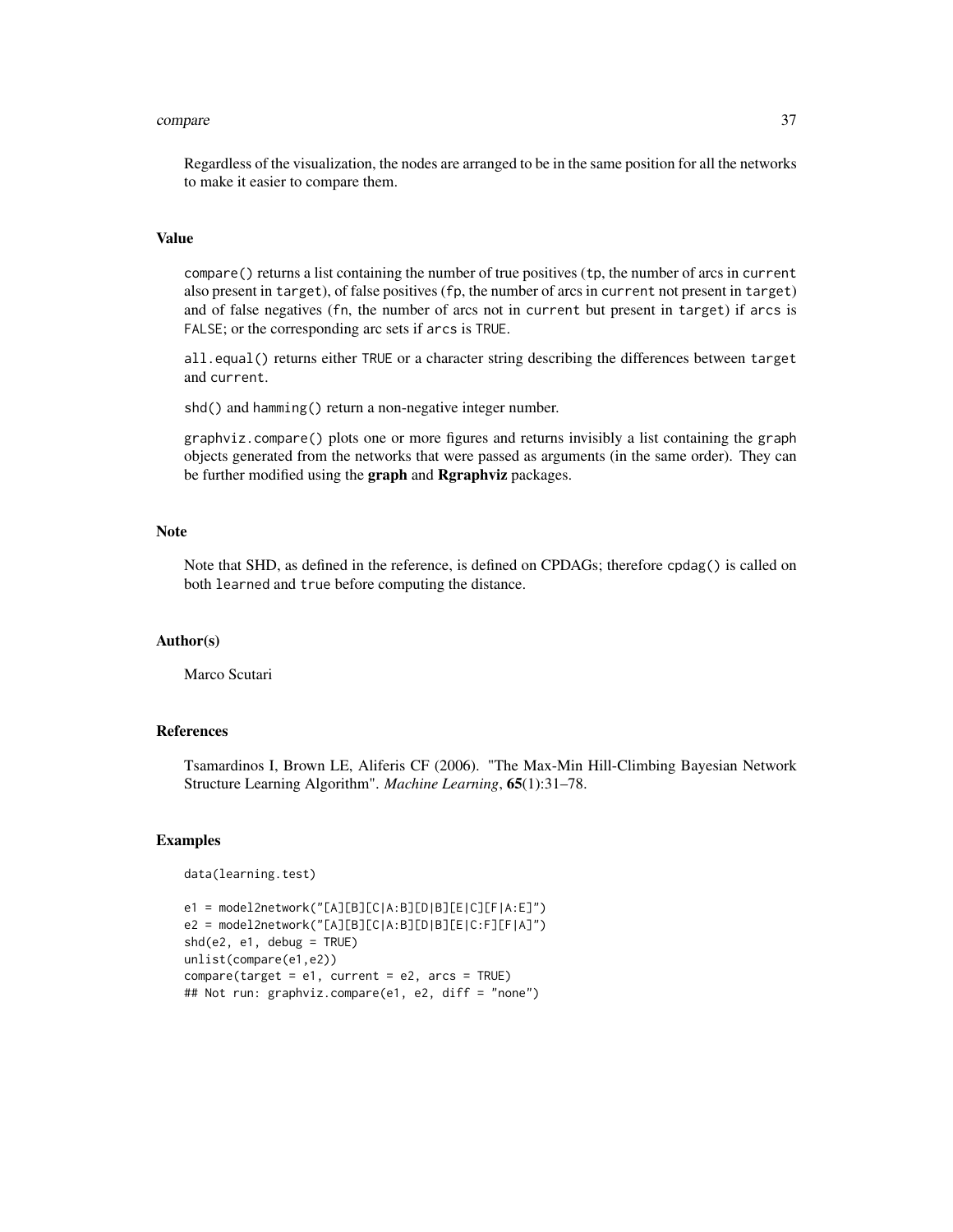## Description

Create configurations of discrete variables, which can be used in modelling conditional probability tables.

## Usage

configs(data, all = TRUE)

## Arguments

| data | a data frame containing factor columns.                                          |
|------|----------------------------------------------------------------------------------|
| all  | a boolean value. If TRUE all configuration are included as levels in the return  |
|      | value; otherwise only configurations which are actually observed are considered. |

## Value

A factor with one element for each row of data, and levels as specified by all.

# Author(s)

Marco Scutari

# Examples

```
data(learning.test)
configs(learning.test, all = TRUE)
configs(learning.test, all = FALSE)
```
<span id="page-37-0"></span>constraint-based algorithms

*Constraint-based structure learning algorithms*

# Description

Learn the equivalence class of a directed acyclic graph (DAG) from data using the PC, Grow-Shrink (GS), Incremental Association (IAMB), Fast Incremental Association (Fast-IAMB), Interleaved Incremental Association (Inter-IAMB), Incremental Association with FDR (IAMB-FDR), Max-Min Parents and Children (MMPC), Semi-Interleaved HITON-PC or Hybrid Parents and Children (HPC) constraint-based algorithms.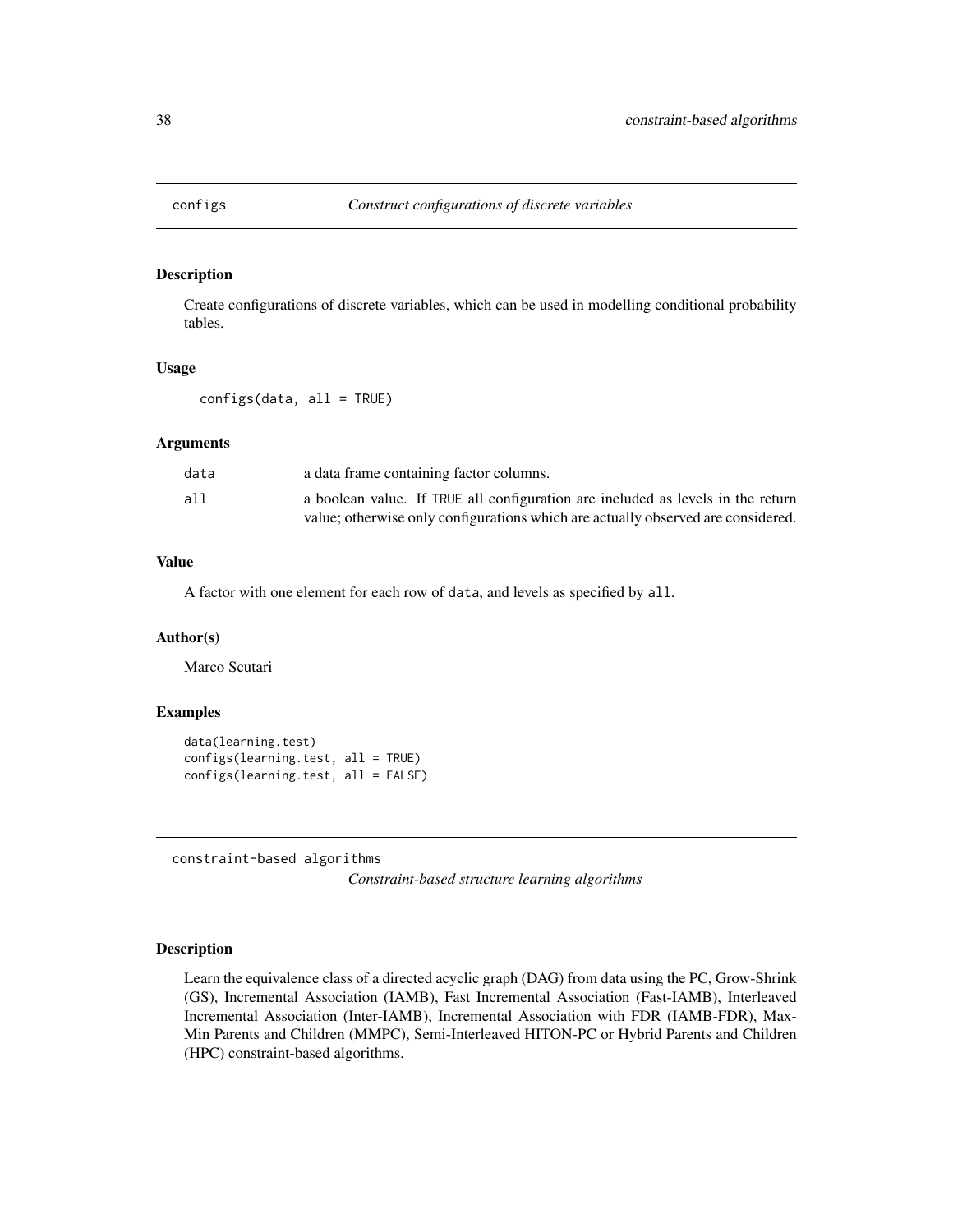#### Usage

```
pc.stable(x, cluster = NULL, whitelist = NULL, blacklist = NULL, test = NULL,
  alpha = 0.05, B = NULL, max.sx = NULL, delay = FALSE, undirected = FALSE)
gs(x, cluster = NULL, whitelist = NULL, blacklist = NULL, test = NULL,
  alpha = 0.05, B = NULL, max.sx = NULL, debug = FALSE, undirected = FALSE)
iamb(x, cluster = NULL, whitelist = NULL, blacklist = NULL, test = NULL,
 alpha = 0.05, B = NULL, max.sx = NULL, debug = FALSE, undirected = FALSE)
fast.iamb(x, cluster = NULL, whitelist = NULL, blacklist = NULL, test = NULL,
  alpha = 0.05, B = NULL, max.sx = NULL, debug = FALSE, undirected = FALSE)
inter.iamb(x, cluster = NULL, whitelist = NULL, blacklist = NULL, test = NULL,
 alpha = 0.05, B = NULL, max.sx = NULL, debug = FALSE, undirected = FALSE)
iamb.fdr(x, cluster = NULL, whitelist = NULL, blacklist = NULL, test = NULL,
  alpha = 0.05, B = NULL, max.sx = NULL, debug = FALSE, undirected = FALSE)
mmpc(x, cluster = NULL, whitelist = NULL, blacklist = NULL, test = NULL,alpha = 0.05, B = NULL, max.sx = NULL, debug = FALSE, undirected = TRUEsi.hiton.pc(x, cluster = NULL, whitelist = NULL, blacklist = NULL, test = NULL,
  alpha = 0.05, B = NULL, max.sx = NULL, delay = FALSE, undirected = TRUE)
hpc(x, cluster = NULL, whitelist = NULL, blacklist = NULL, test = NULL,
  alpha = 0.05, B = NULL, max.sx = NULL, delay = FALSE, undirected = TRUE)
```
#### Arguments

| X            | a data frame containing the variables in the model.                                                                                                                                                                                                                                                                                                                |
|--------------|--------------------------------------------------------------------------------------------------------------------------------------------------------------------------------------------------------------------------------------------------------------------------------------------------------------------------------------------------------------------|
| cluster      | an optional cluster object from package <b>parallel</b> .                                                                                                                                                                                                                                                                                                          |
| whitelist    | a data frame with two columns (optionally labeled "from" and "to"), containing<br>a set of arcs to be included in the graph.                                                                                                                                                                                                                                       |
| blacklist    | a data frame with two columns (optionally labeled "from" and "to"), containing<br>a set of arcs not to be included in the graph.                                                                                                                                                                                                                                   |
| test         | a character string, the label of the conditional independence test to be used in the<br>algorithm. If none is specified, the default test statistic is the <i>mutual information</i><br>for categorical variables, the Jonckheere-Terpstra test for ordered factors and<br>the linear correlation for continuous variables. See independence tests for<br>details. |
| alpha        | a numeric value, the target nominal type I error rate.                                                                                                                                                                                                                                                                                                             |
| B            | a positive integer, the number of permutations considered for each permutation<br>test. It will be ignored with a warning if the conditional independence test spec-<br>ified by the test argument is not a permutation test.                                                                                                                                      |
| $max$ . $sx$ | a positive integer, the maximum allowed size of the conditioning sets used in<br>conditional independence tests. The default is that there is no limit on size.                                                                                                                                                                                                    |
| debug        | a boolean value. If TRUE a lot of debugging output is printed; otherwise the<br>function is completely silent.                                                                                                                                                                                                                                                     |
| undirected   | a boolean value. If TRUE no attempt will be made to determine the orientation of<br>the arcs; the returned (undirected) graph will represent the underlying structure<br>of the Bayesian network.                                                                                                                                                                  |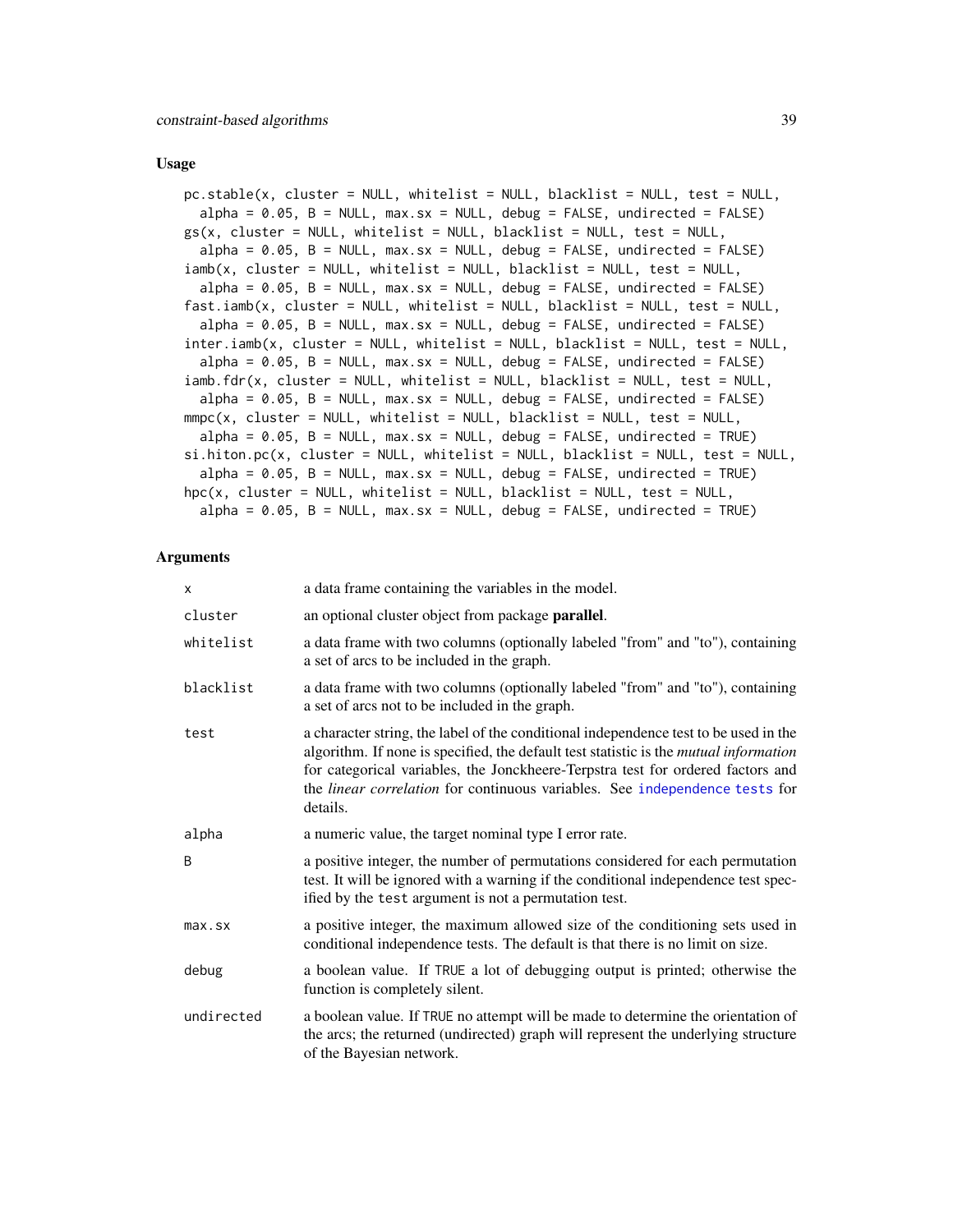# Value

An object of class bn. See [bn-class](#page-14-0) for details.

# Note

Note that even when undirected is set to FALSE there is no guarantee that all arcs in the returned network will be directed; some arc directions are impossible to learn just from data due to score equivalence. cextend() provides a consistent extension of partially directed networks into directed acyclic graphs, which can then be used (for instance) for parameter learning.

See [structure learning](#page-102-0) for a complete list of structure learning algorithms with the respective references.

### Author(s)

Marco Scutari

## See Also

[local discovery algorithms,](#page-73-0) [score-based algorithms,](#page-96-0) [hybrid algorithms,](#page-63-0) [cextend.](#page-40-0)

coronary *Coronary heart disease data set*

# **Description**

Probable risk factors for coronary thrombosis, comprising data from 1841 men.

# Usage

data(coronary)

# Format

The coronary data set contains the following 6 variables:

- Smoking (*smoking*): a two-level factor with levels no and yes.
- M. Work (*strenuous mental work*): a two-level factor with levels no and yes.
- P. Work (*strenuous physical work*): a two-level factor with levels no and yes.
- Pressure (*systolic blood pressure*): a two-level factor with levels <140 and >140.
- Proteins (*ratio of beta and alpha lipoproteins*): a two-level factor with levels <3 and >3.
- Family (*family anamnesis of coronary heart disease*): a two-level factor with levels neg and pos.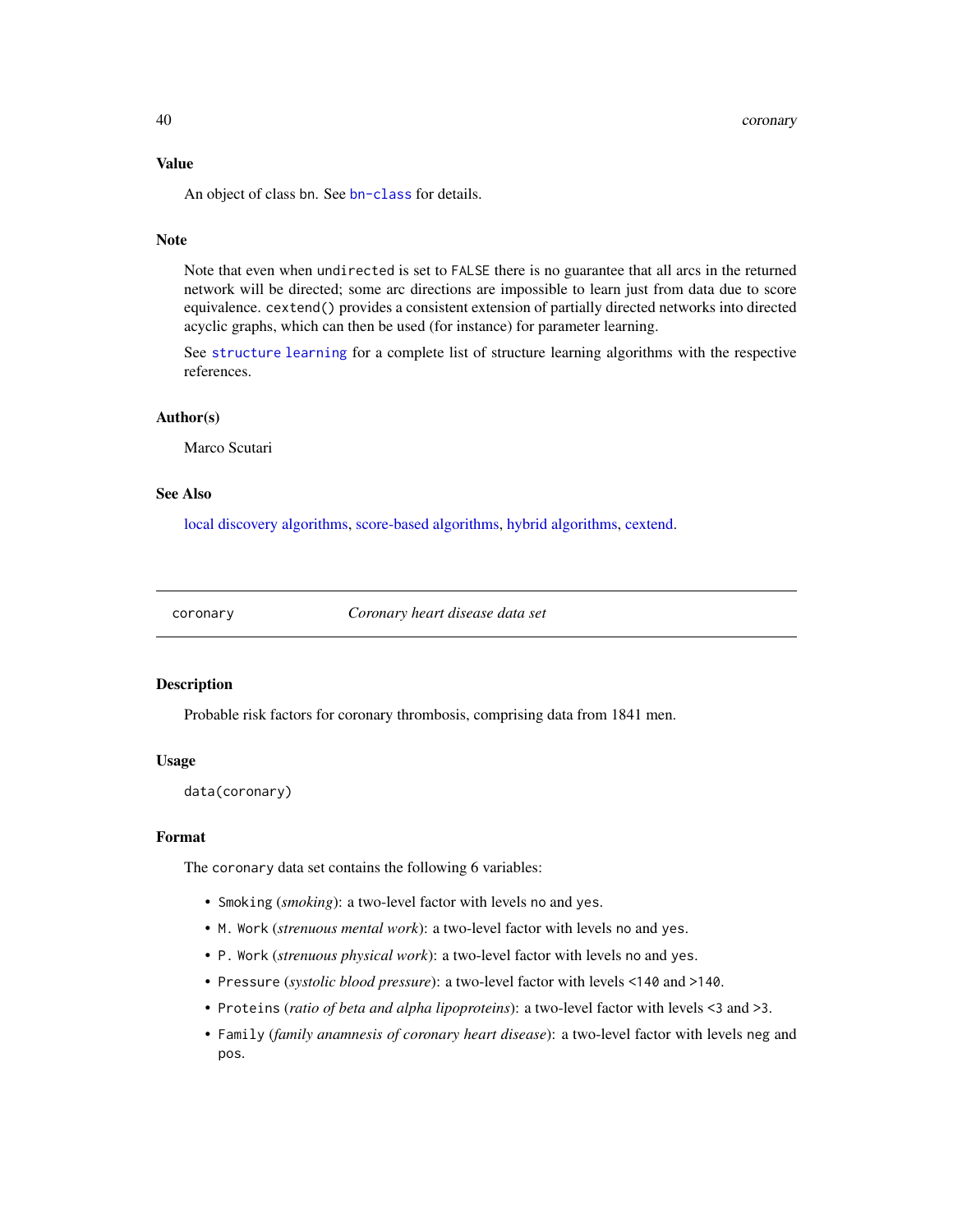cpdag and the contract of the contract of the contract of the contract of the contract of the contract of the contract of the contract of the contract of the contract of the contract of the contract of the contract of the

# Source

Edwards DI (2000). *Introduction to Graphical Modelling*. Springer, 2nd edition.

Reinis Z, Pokorny J, Basika V, Tiserova J, Gorican K, Horakova D, Stuchlikova E, Havranek T, Hrabovsky F (1981). "Prognostic Significance of the Risk Profile in the Prevention of Coronary Heart Disease". *Bratisl Lek Listy*, 76:137–150. Published on Bratislava Medical Journal, in Czech.

Whittaker J (1990). *Graphical Models in Applied Multivariate Statistics*. Wiley.

# Examples

```
# This is the undirected graphical model from Whittaker (1990).
data(coronary)
ug = empty.graph(names(coronary))
arcs(ug, check.cycles = FALSE) = matrix(c("Family", "M. Work", "M. Work", "Family",
    "M. Work", "P. Work", "P. Work", "M. Work",
    "M. Work", "Proteins", "Proteins", "M. Work",
    "M. Work", "Smoking", "Smoking", "M. Work",
    "P. Work", "Smoking", "Smoking", "P. Work",
    "P. Work", "Proteins", "Proteins", "P. Work",
    "Smoking", "Proteins", "Proteins", "Smoking",
    "Smoking", "Pressure", "Pressure", "Smoking",
    "Pressure", "Proteins", "Proteins", "Pressure"),
  ncol = 2, byrow = TRUE,
  dimnames = list(c(), c("from", "to")))## Not run: graphviz.plot(ug, shape = "ellipse")
```
<span id="page-40-1"></span>cpdag *Equivalence classes, moral graphs and consistent extensions*

## <span id="page-40-0"></span>**Description**

Find the equivalence class and the v-structures of a Bayesian network, construct its moral graph, or create a consistent extension of an equivalent class.

#### Usage

```
cpdag(x, moral = FALSE, wh = FALSE, delay = FALSE)cextend(x, strict = TRUE, debug = FALSE)
moral(x, debug = FALSE)colliders(x, arcs = FALSE, debug = FALSE)shielded.colliders(x, arcs = FALSE, debug = FALSE)unshielded.colliders(x, arcs = FALSE, debug = FALSE)
vstructures(x, arcs = FALSE, moral = FALSE, delay = FALSE)
```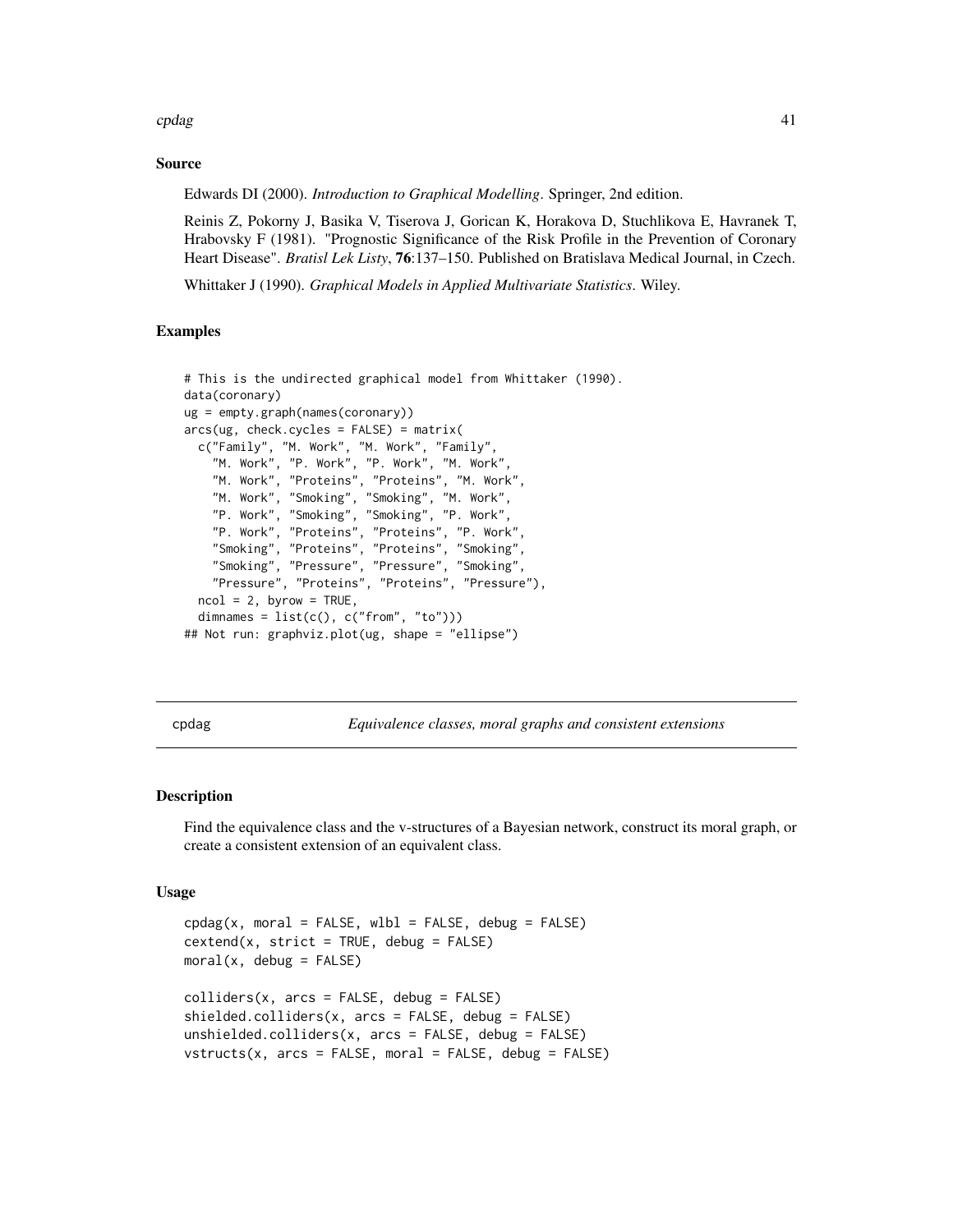## Arguments

| $\mathsf{x}$ | an object of class bn or bn. fit (with the exception of cextend, which only<br>accepts objects of class bn).                                                              |
|--------------|---------------------------------------------------------------------------------------------------------------------------------------------------------------------------|
| arcs         | a boolean value. If TRUE the arcs that are part of at least one v-structure are<br>returned instead of the v-structures themselves.                                       |
| moral        | a boolean value. If FALSE we define a v-structure as in Pearl (2000); if TRUE, as<br>in Koller and Friedman (2009). See below.                                            |
| wlbl         | a boolean value. If TRUE arcs whose directions have been fixed by a whitelist or<br>a by blacklist are preserved when constructing the CPDAG.                             |
| strict       | a boolean value. If no consistent extension is possible and strict is TRUE,<br>an error is generated; otherwise a partially extended graph is returned with a<br>warning. |
| debug        | a boolean value. If TRUE a lot of debugging output is printed; otherwise the<br>function is completely silent.                                                            |

#### Details

What kind of arc configuration is called a v-structure is not uniquely defined in literature. The original definition from Pearl (2000), which is still followed by most texts and papers, states that the two parents in the v-structure must not be connected by an arc. However, Koller and Friedman (2009) call that a *immoral v-structure* and call a *moral v-structure* a v-structure in which the parents are linked by an arc. This mirrors the *unshielded* versus *shielded collider* naming convention, but it is confusing.

Setting moral to TRUE in cpdag() and vstructs() makes those functions follow the definition from Koller and Friedman (2009); the default value of FALSE, on the other hand, makes those functions follow the definition from Pearl (2000). The former call *v-structures* both shielded and unshielded colliders (respectively *moral v-structures* and *immoral v-structures*); the latter requires v-structures to be unshielded colliders. Hence, the moral argument controls whether moral vstructures (shielded colliders) are returned along with immoral v-structures (unshielded collides).

Note that arcs whose directions are dictated by the parametric assumptions of conditional linear Gaussian networks are preserved as directed arcs in cpdag().

#### Value

cpdag() returns an object of class bn, representing the equivalence class. moral on the other hand returns the moral graph. See [bn-class](#page-14-0) for details.

cextend() returns an object of class bn, representing a DAG that is the consistent extension of x.

vstructs() returns a matrix with either 2 or 3 columns, according to the value of the arcs argument.

## Author(s)

Marco Scutari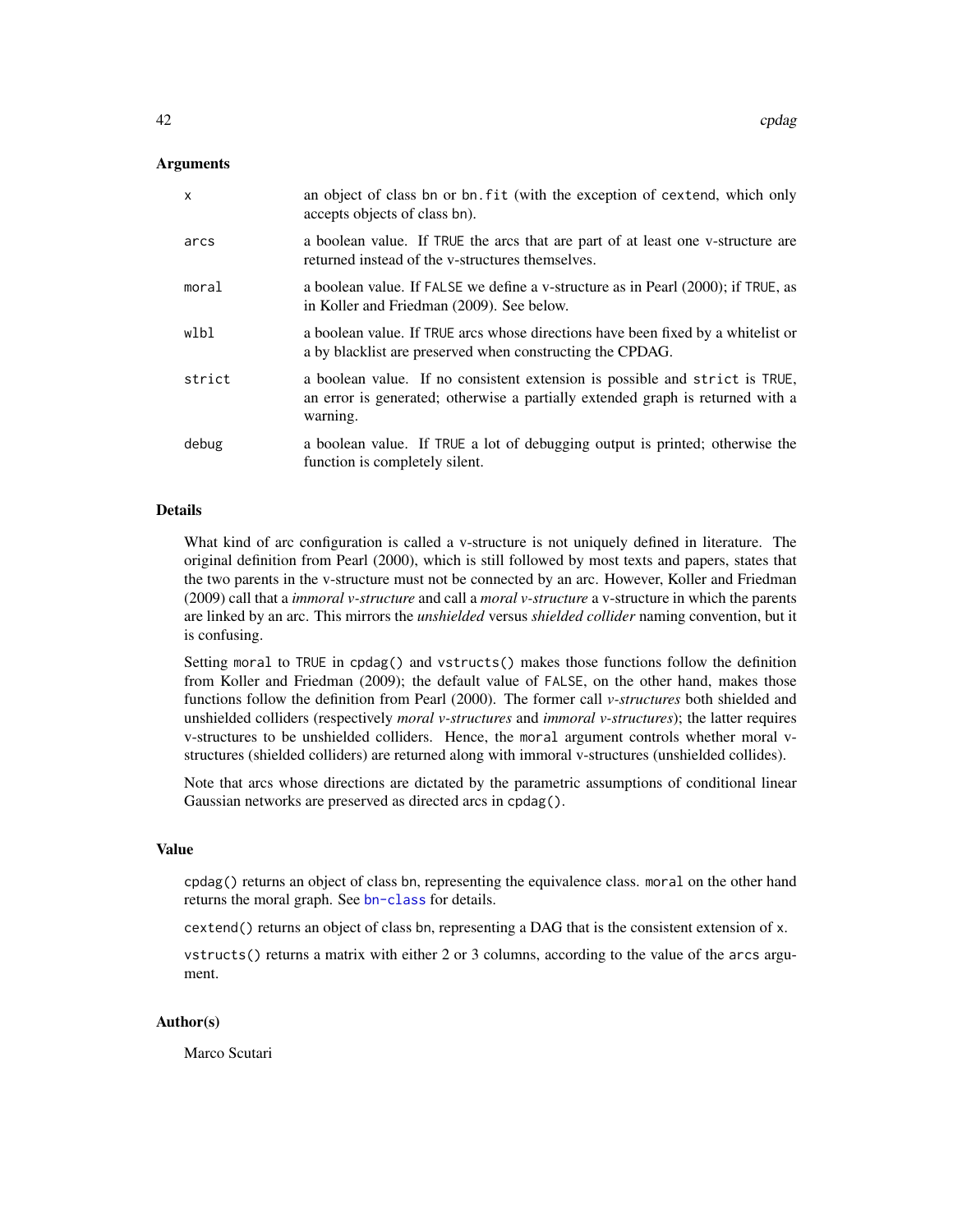#### cpquery and the contract of the contract of the contract of the contract of the contract of the contract of the contract of the contract of the contract of the contract of the contract of the contract of the contract of th

# References

Dor D (1992). *A Simple Algorithm to Construct a Consistent Extension of a Partially Oriented Graph*. UCLA, Cognitive Systems Laboratory.

Koller D, Friedman N (2009). *Probabilistic Graphical Models: Principles and Techniques*. MIT Press.

Pearl J (2009). *Causality: Models, Reasoning and Inference*. Cambridge University Press, 2nd edition.

# Examples

```
data(learning.test)
res = gs(learning.test)
cpdag(res)
vstructs(res)
```
cpquery *Perform conditional probability queries*

# Description

Perform conditional probability queries (CPQs).

## Usage

```
cpquery(fitted, event, evidence, cluster = NULL, method = "ls", ...,
  debug = FALSE)
cpdist(fitted, nodes, evidence, cluster = NULL, method = "ls", ...,
 debug = FALSE)
```
mutilated(x, evidence)

# Arguments

| fitted          | an object of class bn. fit.                                                                                                                                                                          |
|-----------------|------------------------------------------------------------------------------------------------------------------------------------------------------------------------------------------------------|
| $\mathsf{x}$    | an object of class bn or bn. fit.                                                                                                                                                                    |
| event, evidence |                                                                                                                                                                                                      |
|                 | see below.                                                                                                                                                                                           |
| nodes           | a vector of character strings, the labels of the nodes whose conditional distribu-<br>tion we are interested in.                                                                                     |
| cluster         | an optional cluster object from package <b>parallel</b> .                                                                                                                                            |
| method          | a character string, the method used to perform the conditional probability query.<br>Currently only <i>logic sampling</i> (1s, the default) and <i>likelihood weighting</i> (1w) are<br>implemented. |
| $\cdots$        | additional tuning parameters.                                                                                                                                                                        |
| debug           | a boolean value. If TRUE a lot of debugging output is printed; otherwise the<br>function is completely silent.                                                                                       |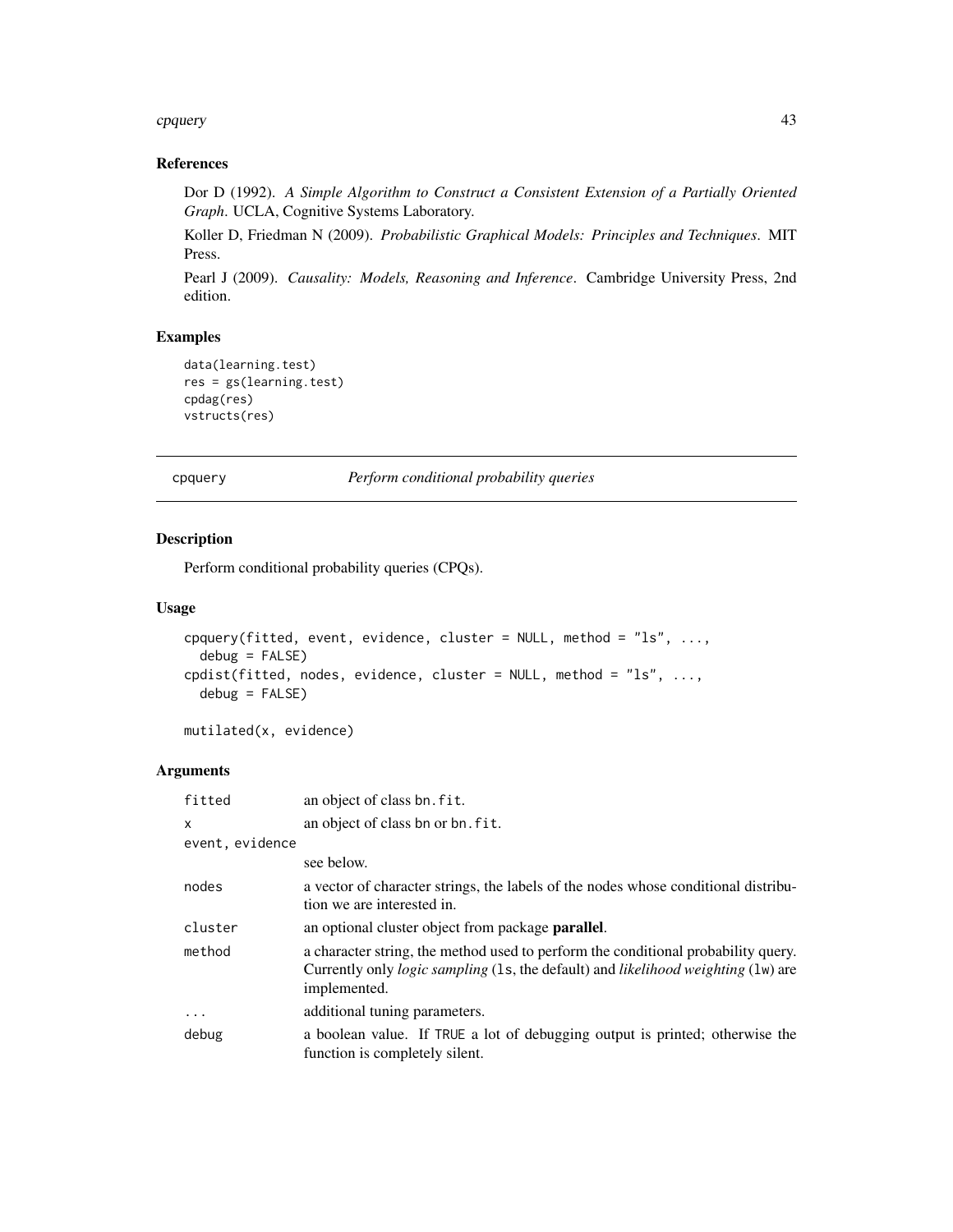#### Details

cpquery estimates the conditional probability of event given evidence using the method specified in the method argument.

cpdist generates random samples conditional on the evidence using the method specified in the method argument.

mutilated constructs the mutilated network arising from an ideal intervention setting the nodes involved to the values specified by evidence. In this case evidence must be provided as a list in the same format as for likelihood weighting (see below).

Note that both cpquery and cpdist are based on Monte Carlo particle filters, and therefore they may return slightly different values on different runs due to simulation noise.

## Value

cpquery() returns a numeric value, the conditional probability of event() conditional on evidence.

cpdist() returns a data frame containing the samples generated from the conditional distribution of the nodes conditional on evidence(). The data frame has class c("bn.cpdist","data.frame"), and a meth,-8od attribute storing the value of the method argument. In the case of likelihood weighting, the weights are also attached as an attribute called weights.

mutilated returns a bn or bn.fit object, depending on the class of x.

#### Logic Sampling

Logic sampling is an *approximate inference* algorithm.

The event and evidence arguments must be two expressions describing the event of interest and the conditioning evidence in a format such that, if we denote with data the data set the network was learned from, data[evidence,] and data[event,] return the correct observations. If either event or evidence is set to TRUE an unconditional probability query is performed with respect to that argument.

Three tuning parameters are available:

- n: a positive integer number, the number of random samples to generate from fitted. The default value is 5000 \* log10(nparams(fitted)) for discrete and conditional Gaussian networks and 500 \* nparams(fitted) for Gaussian networks.
- batch: a positive integer number, the number of random samples that are generated at one time. Defaults to 10^4. If the n is very large (e.g. 10^12), R would run out of memory if it tried to generate them all at once. Instead random samples are generated in batches of size batch, discarding each batch before generating the next.
- query.nodes: a vector of character strings, the labels of the nodes involved in event and evidence. Simple queries do not require to generate samples from all the nodes in the network, so cpquery and cpdist try to identify which nodes are used in event and evidence and reduce the network to their upper closure. query.nodes may be used to manually specify these nodes when automatic identification fails; there is no reason to use it otherwise.

Note that the number of samples returned by cpdist() is always smaller than n, because logic sampling is a form of rejection sampling. Therefore, only the observations matching evidence (out of the n that are generated) are returned, and their number depends on the probability of evidence.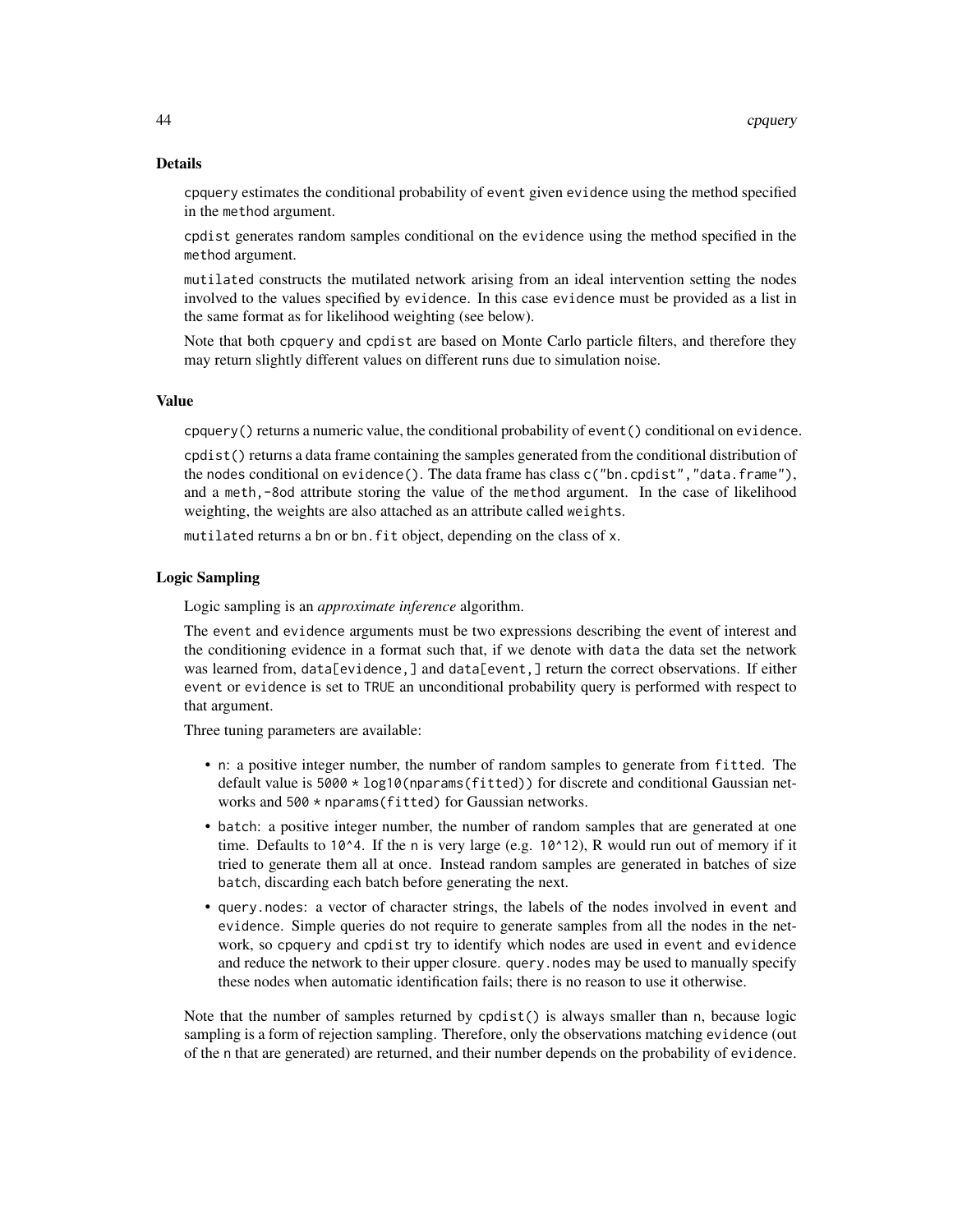#### cpquery and the contract of the contract of the contract of the contract of the contract of the contract of the contract of the contract of the contract of the contract of the contract of the contract of the contract of th

Furthermore, the probabilities returned by cpquery() are approximate estimates and they will not sum up to 1 even when the corresponding underlying values do if they are computed in separate calls to cpquery().

#### Likelihood Weighting

Likelihood weighting is an *approximate inference* algorithm based on Monte Carlo sampling.

The event argument must be an expression describing the event of interest, as in logic sampling. The evidence argument must be a named list:

- Each element corresponds to one node in the network and must contain the value that node will be set to when sampling.
- In the case of a continuous node, two values can also be provided. In that case, the value for that node will be sampled from a uniform distribution on the interval delimited by the specified values.
- In the case of a discrete or ordinal node, two or more values can also be provided. In that case, the value for that node will be sampled with uniform probability from the set of specified values.

If either event or evidence is set to TRUE an unconditional probability query is performed with respect to that argument.

Tuning parameters are the same as for logic sampling: n, batch and query.nodes.

Note that the samples returned by cpdist() are generated from the mutilated network, and need to be weighted appropriately when computing summary statistics (for more details, see the references below). cpquery does that automatically when computing the final conditional probability. Also note that the batch argument is ignored in cpdist() for speed and memory efficiency. Furthermore, the probabilities returned by cpquery() are approximate estimates and they will not sum up to 1 even when the corresponding underlying values do if they are computed in separate calls to cpquery().

## Author(s)

Marco Scutari

#### References

Koller D, Friedman N (2009). *Probabilistic Graphical Models: Principles and Techniques*. MIT Press.

Korb K, Nicholson AE (2010). *Bayesian Artificial Intelligence*. Chapman & Hall/CRC, 2nd edition.

```
## discrete Bayesian network (it is the same with ordinal nodes).
data(learning.test)
fitted = bn.fit(hc(learning.test), learning.test)
# the result should be around 0.025.
cpquery(fitted, (B == "b"), (A == "a"))
# programmatically build a conditional probability query...
var = names(learning.test)
```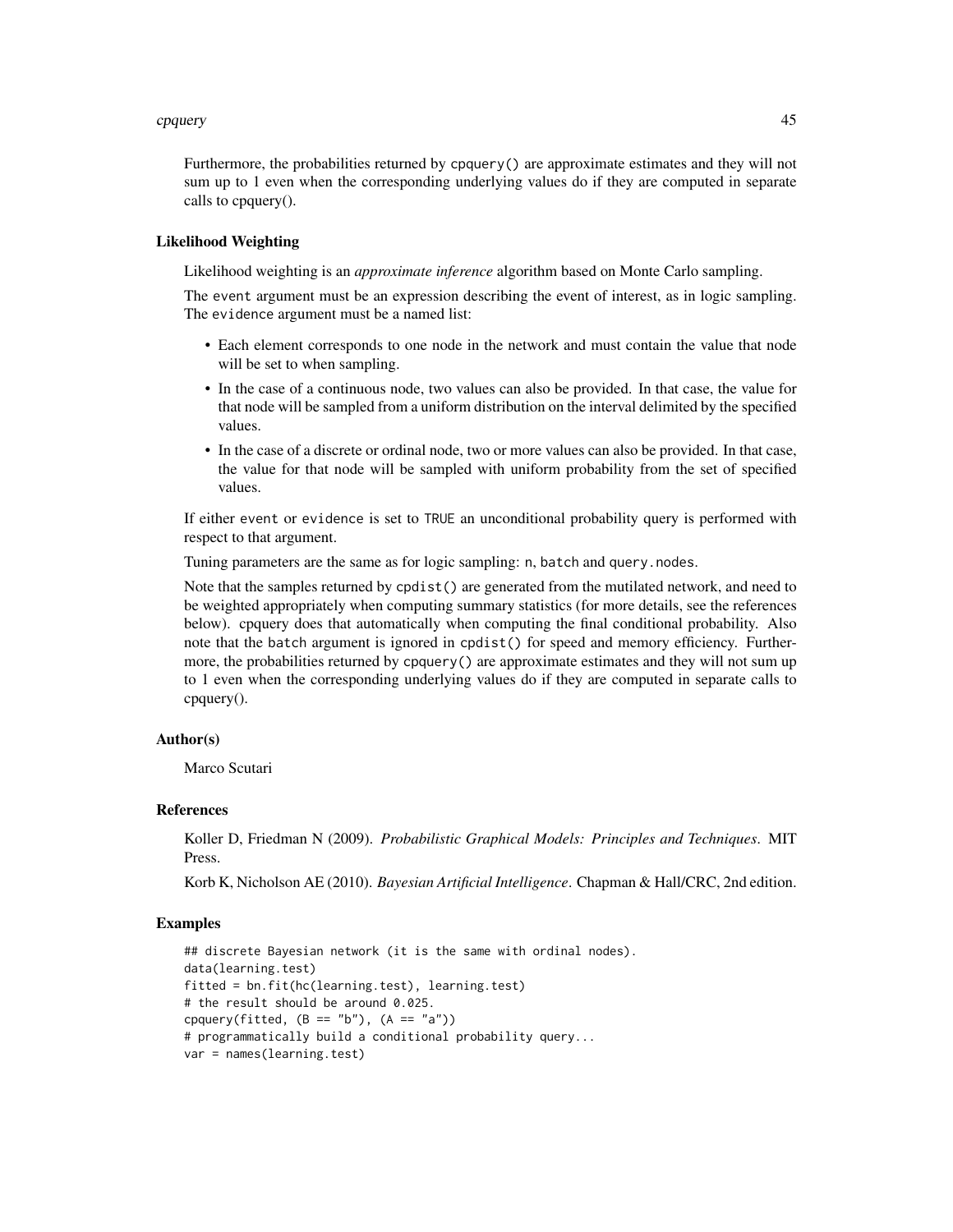```
obs = 2str = paste("(", names(learning.test)[-3], " == '",
        sapply(learning.test[obs, -3], as.character), "')",
        sep = "", collapse = " & "')str
str2 = paste(",", names(learning.test)[3], " == ","as.character(learning.test[obs, 3]), "')", sep = "")
str2
cmd = paste("cpquery(fitted, ", str2, ", ", str, ")", sep = "")
eval(parse(text = cmd))
# ... but note that predict works better in this particular case.
attr(predict(fitted, "C", learning.test[obs, -3], prob = TRUE), "prob")
# do the same with likelihood weighting.
cpquery(fitted, event = eval(parse(text = str2)),
 evidence = as.list(learning.test[2, -3]), method = "lw")
attr(predict(fitted, "C", learning.test[obs, -3],
              method = "bayes-lw", prob = TRUE), "prob")
# conditional distribution of A given C == "c".
table(cpdfst(fitted, "A", (C == "c")))## Gaussian Bayesian network.
data(gaussian.test)
fitted = bn.fit(hc(gaussian.test), gaussian.test)
# the result should be around 0.04.
cpquery(fitted,
 event = ((A \ge 0) \& (A \le 1)) \& ((B \ge 0) \& (B \le 3)),evidence = (C + D < 10)## ideal interventions and mutilated networks.
mutilated(fitted, evidence = list(F = 42))
```
ctsdag *Equivalence classes in the presence of interventions*

#### Description

Generate the partially directed acyclic graph representing the equivalence class of a Bayesian network learned using interventions.

#### Usage

```
ctsdag(x, exp, learning = FALSE, debug = FALSE)
```
#### Arguments

| $\mathsf{x}$ | an object of class bn, the network from which to compute the PDAG.                |
|--------------|-----------------------------------------------------------------------------------|
| exp          | a vector of character strings, the labels of the node that are the targets of the |
|              | interventions. If no targets are provided, ctsdag() just reverts to cpdag().      |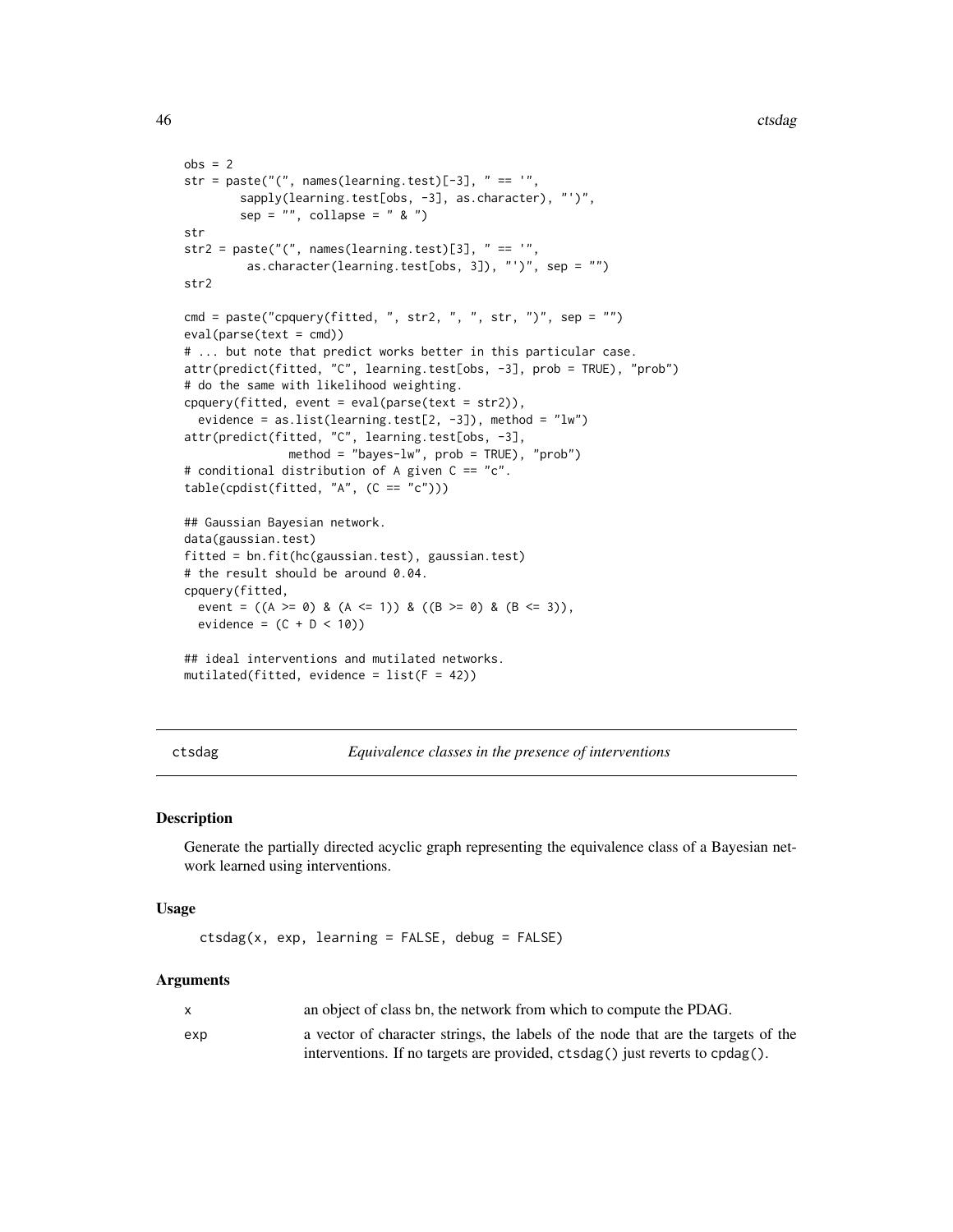#### ctsdag and the control of the control of the control of the control of the control of the control of the control of the control of the control of the control of the control of the control of the control of the control of t

| learning | a boolean value. If TRUE, interventions, whitelists and blacklists used in learning                            |
|----------|----------------------------------------------------------------------------------------------------------------|
|          | the structure of x will be taken into account in contructing the PDAG. These                                   |
|          | interventions will be applied in addition to those provided via the exp argument.                              |
| debug    | a boolean value. If TRUE a lot of debugging output is printed; otherwise the<br>function is completely silent. |

## Details

ctsdag() extends cpdag() by incorporating interventions in constructing the partially directed acyclic graph that represents the equivalence class of x; it preserves the directions of arcs that are compelled because they are incident on the target nodes specified by the exp argument. This assumes do-calculus model of targeted interventions with no unknown side-effects.

It also takes into account prior arc probabilities used in structure learning, ensuring that DAGs are equivalent in posterior probability only if they are equivalent in prior probability. This is not the case for graph priors other than the uniform (uniform) and marginal uniform priors (marginal, see [bn-class](#page-14-0) for details).

# Value

ctsdag returns an object of class bn, representing the equivalence class. See [bn-class](#page-14-0) for details.

#### Author(s)

Robert Osazuwa Ness

## References

Castelo R, Siebes A (2000). "Priors on Network Structures. Biasing the Search for Bayesian Networks". *International Journal of Approximate Reasoning*, 24(1):39–57.

Chickering DM (1995). "A Transformational Characterization of Equivalent Bayesian Network Structures". *Proceedings of the Eleventh Annual Conference on Uncertainty in Artificial Intelligence*, 87–98.

Ness RO, Sachs K, Mallick P, Vitek O (2017). "A Bayesian Active Learning Experimental Design for Inferring Signaling Networks". *International Conference on Research in Computational Molecular Biology*, 134–156.

Tian J, Pearl J (2001). "Causal Discovery from Changes". *Proceedings of the Seventeenth Conference on Uncertainty in Artificial Intelligence*, 512–521.

#### See Also

[cpdag,](#page-40-1) [score.](#page-93-0)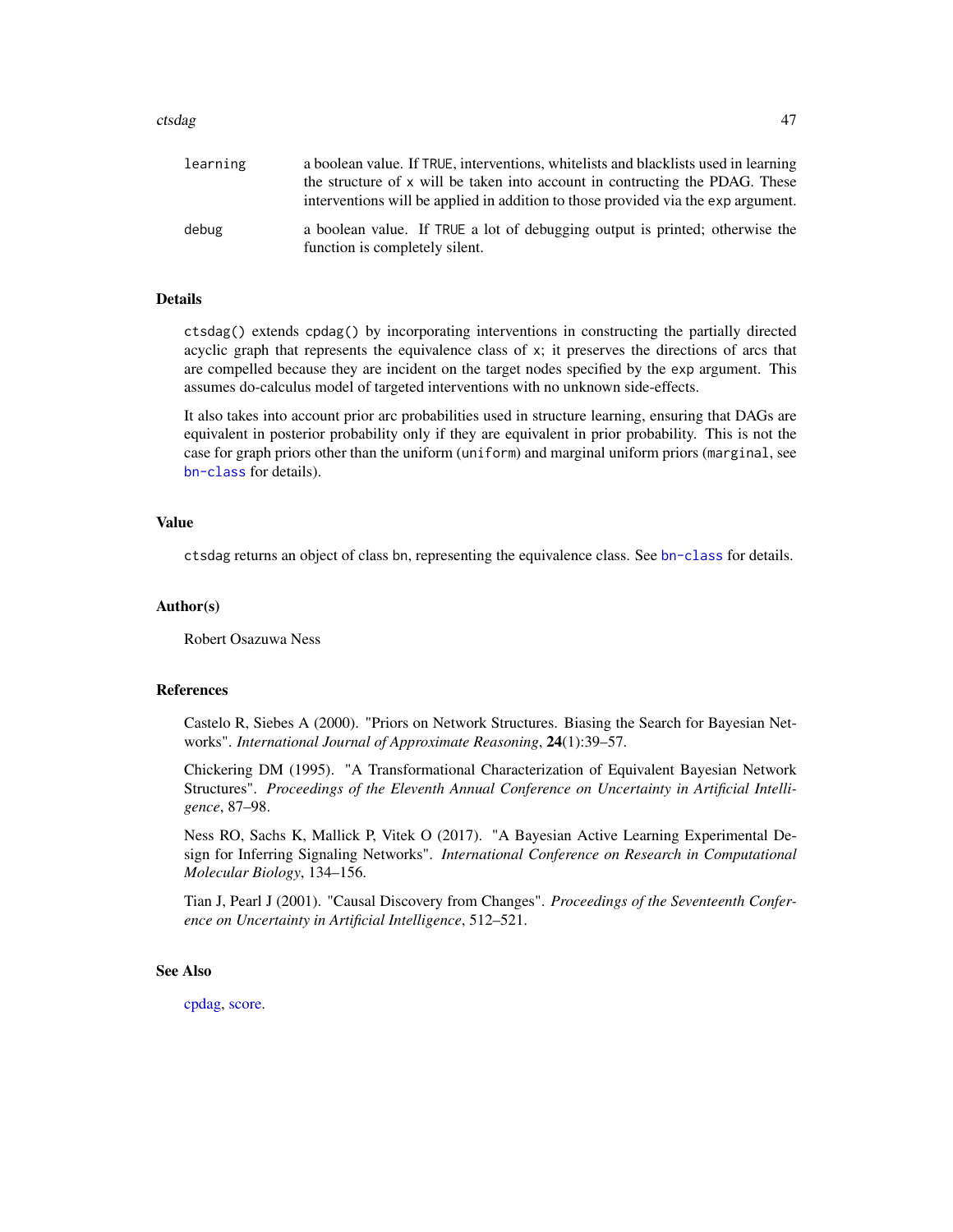# Description

Check whether two nodes are d-separated.

# Usage

dsep(bn, x, y, z)

# Arguments

| bn  | an object of class bn.                                                                                                     |
|-----|----------------------------------------------------------------------------------------------------------------------------|
| x,y | a character string, the label of a node.                                                                                   |
|     | an optional vector of character strings, the label of the (candidate) d-separating<br>nodes. It defaults to the empty set. |

# Value

dsep() returns TRUE if x and y are d-separated by z, and FALSE otherwise.

# Author(s)

Marco Scutari

# References

Koller D, Friedman N (2009). *Probabilistic Graphical Models: Principles and Techniques*. MIT Press.

```
bn = model2network("[A][C|A][B|C]")
dsep(bn, "A", "B", "C")
bn = model2network("[A][C][B|A:C]")
dsep(bn, "A", "B", "C")
```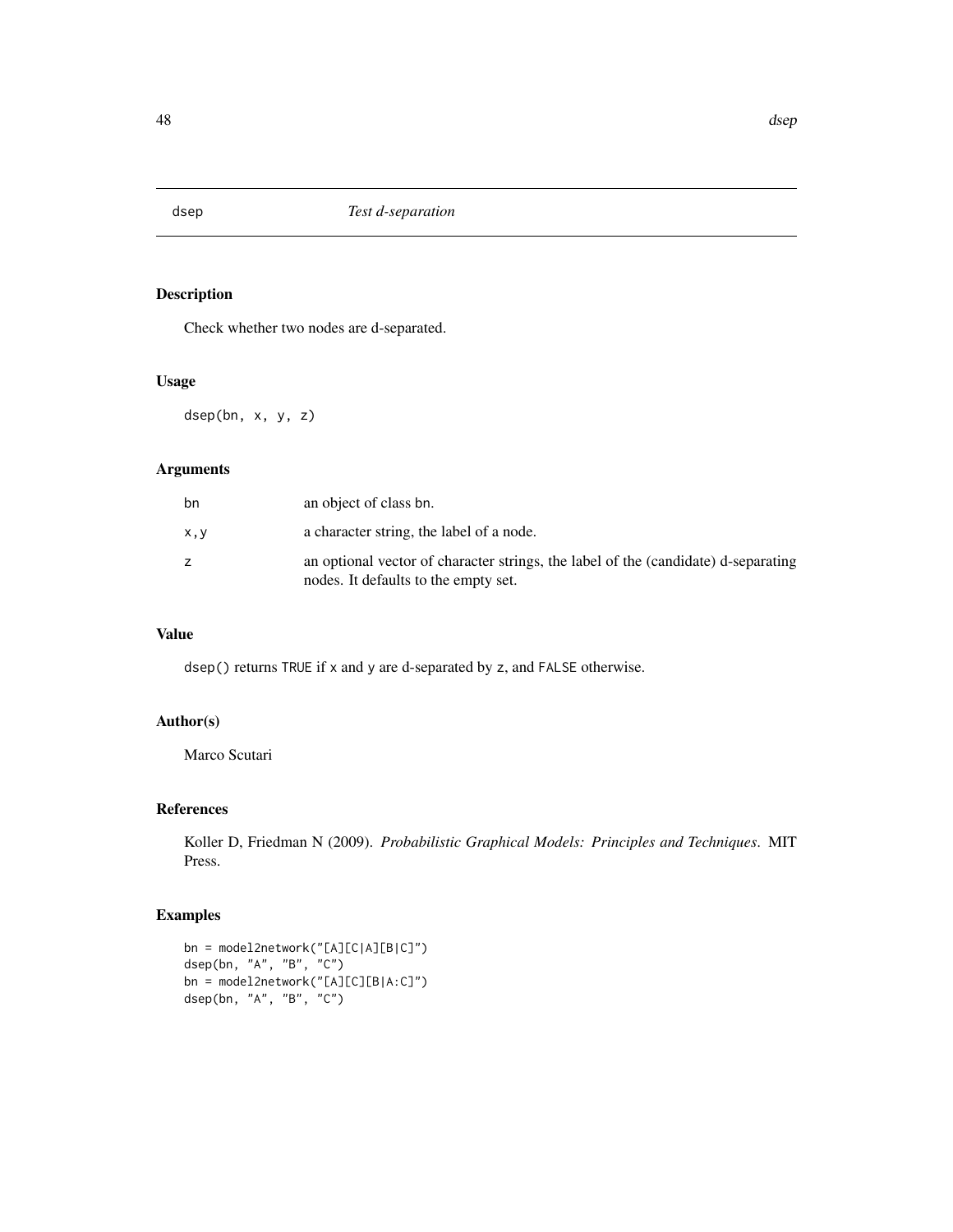foreign files utilities

*Read and write BIF, NET, DSC and DOT files*

## Description

Read networks saved from other programs into bn.fit objects, and dump bn and bn.fit objects into files for other programs to read.

## Usage

```
# Old (non-XML) Bayesian Interchange format.
read.bif(file, debug = FALSE)
write.bif(file, fitted)
# Microsoft Interchange format.
read.dsc(file, debug = FALSE)
write.dsc(file, fitted)
# HUGIN flat network format.
read.net(file, debug = FALSE)
write.net(file, fitted)
# Graphviz DOT format.
write.dot(file, graph)
```
#### Arguments

| file   | a connection object or a character string.                                                                     |
|--------|----------------------------------------------------------------------------------------------------------------|
| fitted | an object of class bn. fit.                                                                                    |
| graph  | an object of class bn or bn. fit.                                                                              |
| debug  | a boolean value. If TRUE a lot of debugging output is printed; otherwise the<br>function is completely silent. |

## Value

read.bif(), read.dsc() and read.net() return an object of class bn.fit. write.bif(), write.dsc(), write.net() and write.dot() return NULL invisibly.

## Note

All the networks present in the Bayesian Network Repository have associated BIF, DSC and NET files that can be imported with read.bif(), read.dsc() and read.net().

HUGIN can import and export NET files; Netica can read (but not write) DSC files; and GeNIe can read and write both DSC and NET files.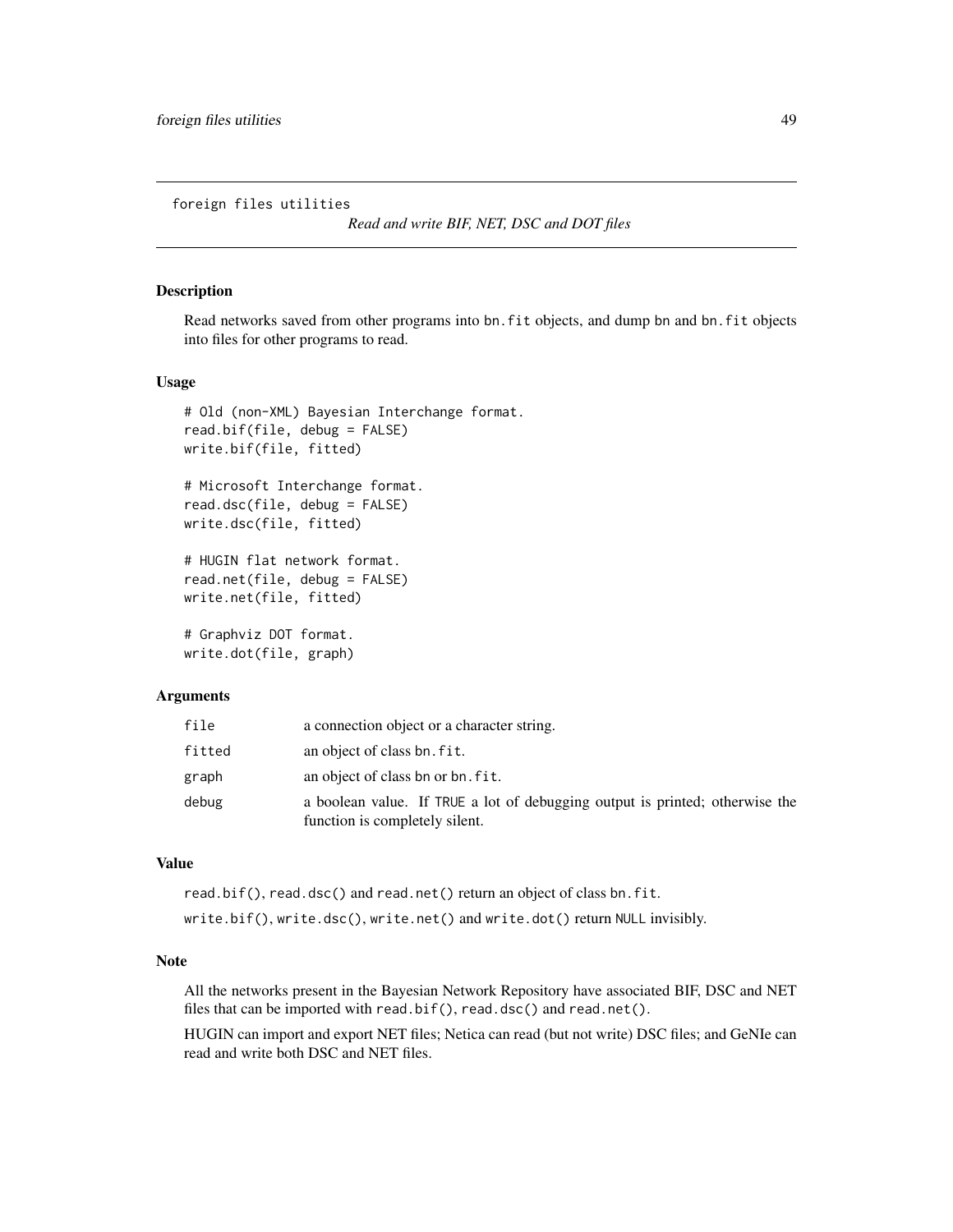DOT files can be read by Graphviz, Gephi and a variety of other programs.

Please note that these functions work on a "best effort" basis, as the parsing of these formats have been implemented by reverse engineering the file format from publicly available examples.

## Author(s)

Marco Scutari

# References

Bayesian Network Repository, <https://www.bnlearn.com/bnrepository/>.

gaussian.test *Synthetic (continuous) data set to test learning algorithms*

## Description

This a synthetic data set used as a test case in the bnlearn package.

## Usage

```
data(gaussian.test)
```
#### Format

The gaussian.test data set contains seven normal (Gaussian) variables.

## Note

The R script to generate data from this network is available from [https://www.bnlearn.com/](https://www.bnlearn.com/documentation/networks/) [documentation/networks/](https://www.bnlearn.com/documentation/networks/).

```
# load the data.
data(gaussian.test)
# create and plot the network structure.
dag = model2network("[A][B][E][G][C|A:B][D|B][F|A:D:E:G]")
## Not run: graphviz.plot(dag)
```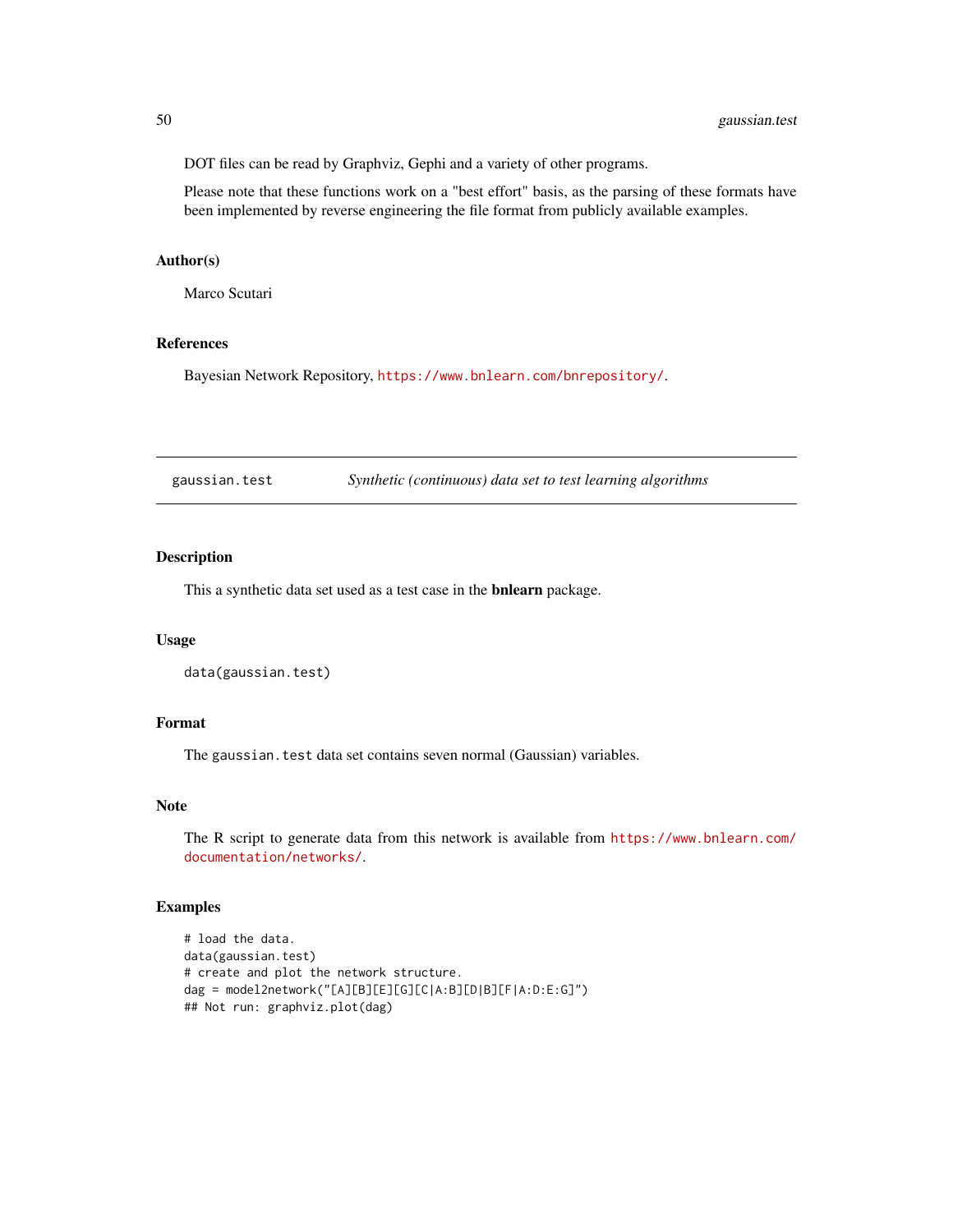gRain integration *Import and export networks from the gRain package*

# Description

Convert bn.fit objects to grain objects and vice versa.

## Usage

```
## S3 method for class 'grain'
as.bn.fit(x, including.evidence = FALSE, ...)## S3 method for class 'bn.fit'
as.grain(x)
## S3 method for class 'grain'
as.bn(x, \ldots)
```
# Arguments

| X                  | an object of class grain(code) (for as.bn.fit) or bn.fit() (for as.grain).                                                                                                                                                            |
|--------------------|---------------------------------------------------------------------------------------------------------------------------------------------------------------------------------------------------------------------------------------|
| including.evidence |                                                                                                                                                                                                                                       |
|                    | a boolean value. If FALSE, the grain object is converted without considering<br>any evidence that has been set into it. If TRUE, any hard evidence is carried over<br>into the bn. fit object as a zero-one probability distribution. |
| $\ddotsc$          | extra arguments from the generic method (currently ignored).                                                                                                                                                                          |

## Value

An object of class grain (for as.grain), bn.fit (for as.bn.fit) or bn (for as.bn).

#### Note

Conditional probability tables in grain objects must be completely specified; on the other hand, bn.fit allows NaN values for unobserved parents' configurations. Such bn.fit objects will be converted to \$m\$ codegrain objects by replacing the missing conditional probability distributions with uniform distributions.

Another solution to this problem is to fit another bn.fit with method = "bayes" and a low iss value, using the same data and network structure.

Ordinal nodes will be treated as categorical by as.grain, disregarding the ordering of the levels.

## Author(s)

Marco Scutari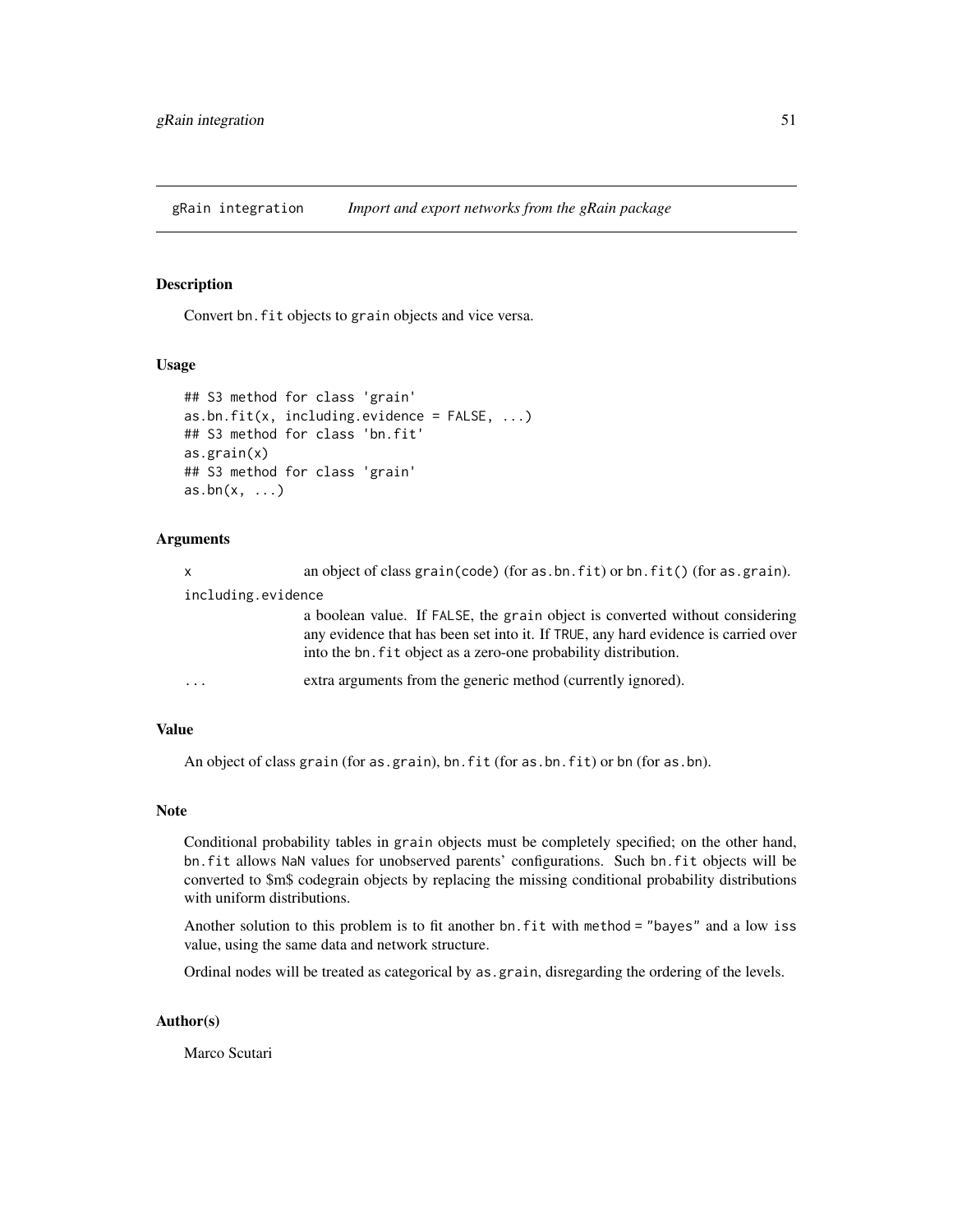# Examples

```
## Not run:
library(gRain)
a = bn.fit(hc(learning.test), learning.test)
b = as.grain(a)c = as.bn.fit(b)## End(Not run)
```
graph enumeration *Count graphs with specific characteristics*

# Description

Count directed acyclic graphs of various sizes with specific characteristics.

# Usage

```
count.graphs(type = "all.dags", nodes, ..., debug = FALSE)
```
# Arguments

| type  | a character string, the label describing the types of graphs to be counted (see<br>below).                                                         |
|-------|----------------------------------------------------------------------------------------------------------------------------------------------------|
| nodes | a vector of positive integers, the graph sizes as given by the numbers of nodes.                                                                   |
| .     | additional parameters (see below).                                                                                                                 |
| debug | a boolean value. If TRUE a lot of debugging output is printed; otherwise the<br>function is completely silent. Ignored in some generation methods. |

# Details

The types of graphs, and the associated additional parameters, are:

- all-dags: all directed acyclic graphs.
- dags-given-ordering: all directed acyclic graphs with a specific topological ordering.
- dags-with-k-roots: all directed acyclic graphs with k root nodes.
- dags-with-r-arcs: all directed acyclic graphs with r arcs.

# Value

count.graphs() returns an objects of class bigz from the **gmp** package, a vector with the graph counts.

# Author(s)

Marco Scutari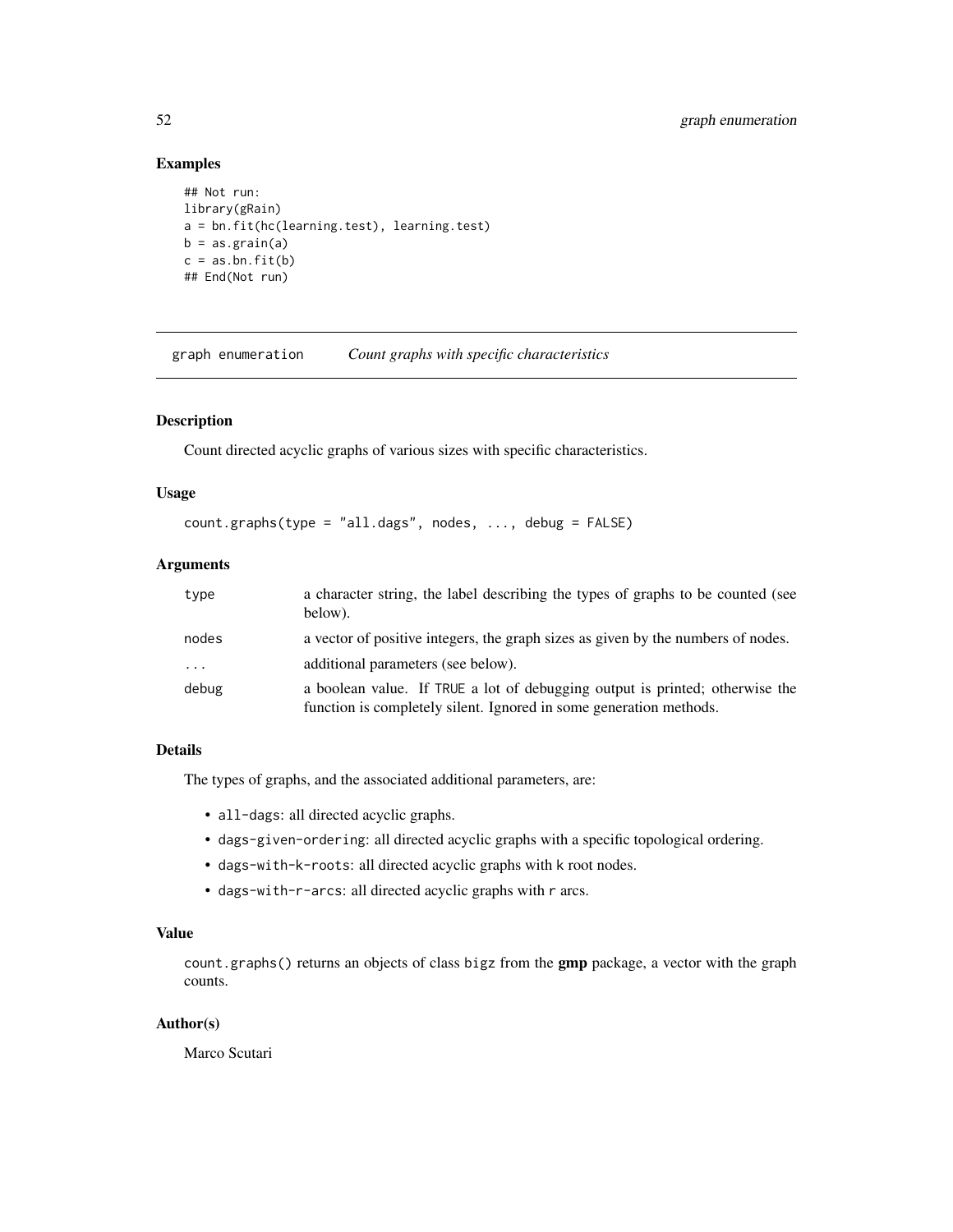# References

Harary F, Palmer EM (1973). "Graphical Enumeration". Academic Press.

Rodionov VI (1992). "On the Number of Labeled Acyclic Digraphs". *Discrete Mathematics*, 105:319–321.

Liskovets VA (1976). "On the Number of Maximal Vertices of a Random Acyclic Digraph". *Theory of Probability and its Applications*, 20(2):401–409.

## Examples

```
## Not run:
count.graphs("dags.with.r.arcs", nodes = 3:6, r = 2)
```
## End(Not run)

graph generation utilities

*Generate empty or random graphs*

## Description

Generate empty or random directed acyclic graphs from a given set of nodes.

# Usage

```
empty.graph(nodes, num = 1)
random.graph(nodes, num = 1, method = "ordered", ..., debug = FALSE)
```
# Arguments

| nodes      | a vector of character strings, the labels of the nodes.                                                                                                                                                                                                                                                      |
|------------|--------------------------------------------------------------------------------------------------------------------------------------------------------------------------------------------------------------------------------------------------------------------------------------------------------------|
| num        | an integer, the number of graphs to be generated.                                                                                                                                                                                                                                                            |
| method     | a character string, the label of a score. Possible values are ordered (full order-<br>ing based generation), ic-dag (Ide's and Cozman's Generating Multi-connected<br>DAGs algorithm), melancon (Melancon's and Philippe's Uniform Random Acyclic<br>Digraphs algorithm) and empty (generates empty graphs). |
| $\ddots$ . | additional tuning parameters (see below).                                                                                                                                                                                                                                                                    |
| debug      | a boolean value. If TRUE a lot of debugging output is printed; otherwise the<br>function is completely silent. Ignored in some generation methods.                                                                                                                                                           |

## Details

Available graph generation algorithms are:

• *full ordering* based generation (ordered): generates graphs whose node ordering is given by the order of the labels in the nodes argument. The same algorithm is used in the randomDAG function in package pcalg.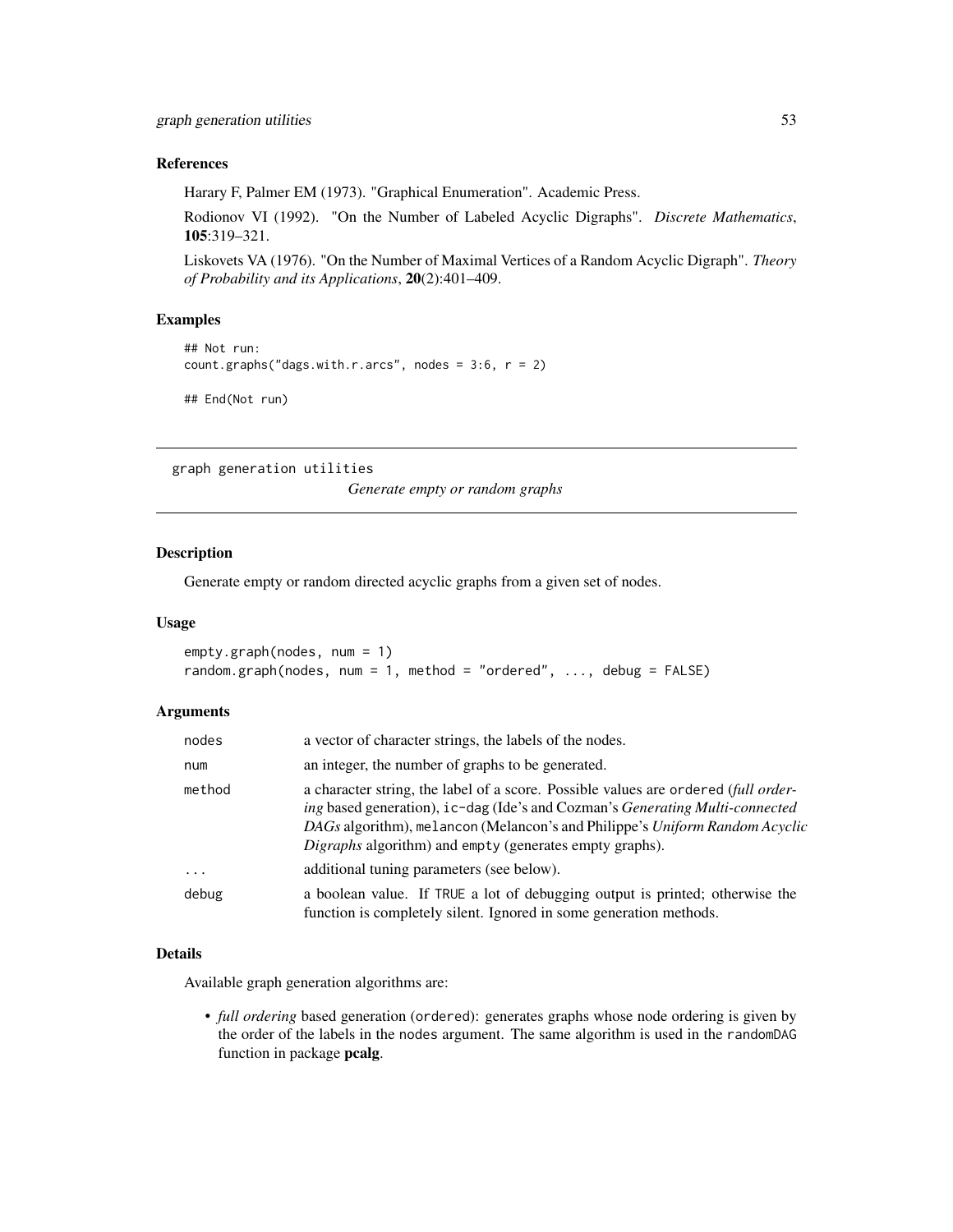- Ide's and Cozman's *Generating Multi-connected DAGs* algorithm (ic-dag): generates graphs with a uniform probability distribution over the set of multiconnected graphs.
- Melancon's and Philippe's *Uniform Random Acyclic Digraphs* algorithm (melancon): generates graphs with a uniform probability distribution over the set of all possible graphs.
- *empty graphs* (empty): generates graphs without any arc.

Additional arguments for the random.graph function are:

- prob: the probability of each arc to be present in a graph generated by the ordered algorithm. The default value is 2 / (length(nodes) -1), which results in a sparse graph (the number of arcs should be of the same order as the number of nodes).
- burn.in: the number of iterations for the ic-dag and melancon algorithms to converge to a stationary (and uniform) probability distribution. The default value is 6  $*$  length(nodes)^2.
- every: return only one graph every number of steps instead of all the graphs generated with ic-dag and melancon. Since both algorithms are based on Markov Chain Monte Carlo approaches, high values of every result in a more diverse set of networks. The default value is 1, i.e. to return all the networks that are generated.
- max.degree: the maximum degree for any node in a graph generated by the ic-dag and melancon algorithms. The default value is Inf.
- max.in.degree: the maximum in-degree for any node in a graph generated by the ic-dag and melancon algorithms. The default value is Inf.
- max.out.degree: the maximum out-degree for any node in a graph generated by the ic-dag and melancon algorithms. The default value is Inf.

## Value

Both empty.graph() and random.graph() return an object of class bn (if num is equal to 1) or a list of objects of class bn (otherwise). If every is greated than 1, random.graph always returns a list, regardless of the number of graphs it contains.

#### Author(s)

Marco Scutari

# References

Ide JS, Cozman FG (2002). "Random Generation of Bayesian Networks". *Proceedings of the 16th Brazilian Symposium on Artificial Intelligence*, 366–375.

Melancon G, Dutour I, Bousquet-Melou M (2001). "Random Generation of Directed Acyclic Graphs". *Electronic Notes in Discrete Mathematics*, 10:202–207.

Melancon G, Philippe F (2004). "Generating Connected Acyclic Digraphs Uniformly at Random". *Information Processing Letters*, 90(4):209–213.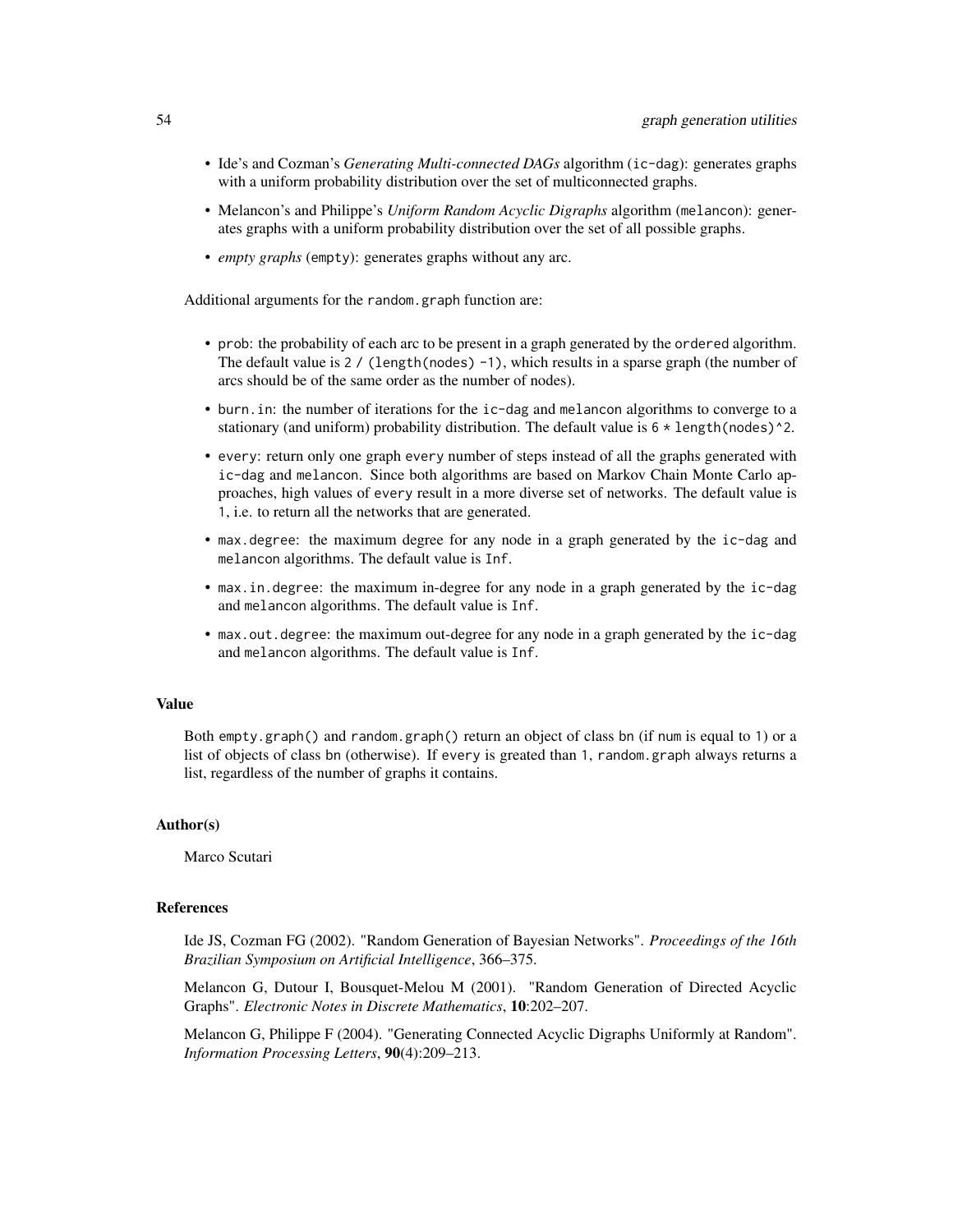# graph integration 55

# Examples

```
empty.graph(LETTERS[1:8])
random.graph(LETTERS[1:8])
plot(random.graph(LETTERS[1:8], method = "ic-dag", max.in.degree = 2))
plot(random.graph(LETTERS[1:8]))
plot(random.graph(LETTERS[1:8], prob = 0.2))
```
graph integration *Import and export networks from the graph package*

# Description

Convert bn and bn.fit objects to graphNEL and graphAM objects and vice versa.

## Usage

```
## S3 method for class 'graphNEL'
as.bn(x, ..., check.cycles = TRUE)## S3 method for class 'graphAM'
as.bn(x, ..., check.cycles = TRUE)## S3 method for class 'bn'
as.graphNEL(x)
## S3 method for class 'bn.fit'
as.graphNEL(x)
## S3 method for class 'bn'
as.graphAM(x)
## S3 method for class 'bn.fit'
as.graphAM(x)
```
# Arguments

|                         | an object of class bn, bn. fit, graph NEL, graph AM.                           |
|-------------------------|--------------------------------------------------------------------------------|
| $\cdot$ $\cdot$ $\cdot$ | extra arguments from the generic method (currently ignored).                   |
| check.cvcles            | a boolean value. If FALSE the returned network will not be checked for cycles. |

## Value

An object of the relevant class.

#### Author(s)

Marco Scutari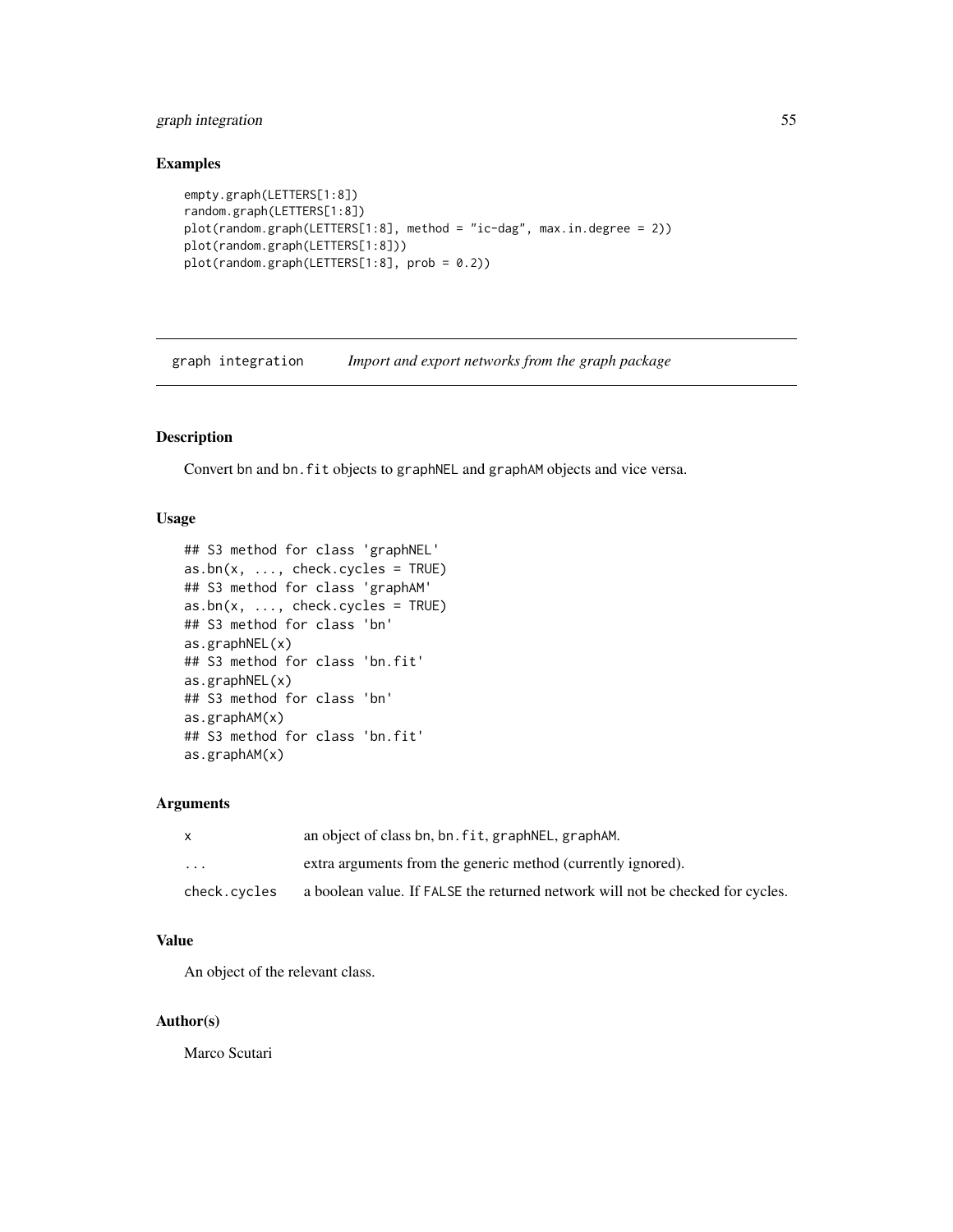## Examples

```
## Not run:
library(graph)
a = bn.fit(hc(learning.test), learning.test)
b = as.graphNEL(a)c = as,bn(b)## End(Not run)
```
graph utilities *Utilities to manipulate graphs*

## Description

Check and manipulate graph-related properties of an object of class bn.

## Usage

```
# check whether the graph is acyclic/completely directed.
acyclic(x, directed = FALSE, debug = FALSE)directed(x)
# check whether there is a path between two nodes.
path.exists(x, from, to, direct = TRUE, underlying.graph = FALSE, debug = FALSE)
# deprecated alias of path.exists().
## S4 method for signature 'bn'
path(object, from, to, direct = TRUE, underlying.graph = FALSE,
    debug = FALSE)## S4 method for signature 'bn.fit'
path(object, from, to, direct = TRUE,
    underlying.graph = FALSE, debug = FALSE)
# build the skeleton or a complete orientation of the graph.
skeleton(x)
pdag2dag(x, ordering)
# build a subgraph spanning a subset of nodes.
subgraph(x, nodes)
```
#### Arguments

| x, object        | an object of class bn. skeleton(), acyclic(), directed(), path.exixsts()<br>and path() also accept objects of class bn. fit. |
|------------------|------------------------------------------------------------------------------------------------------------------------------|
| from             | a character string, the label of a node.                                                                                     |
| to               | a character string, the label of a node (different from from).                                                               |
| direct           | a boolean value. If FALSE ignore any arc between from and to when looking for<br>a path.                                     |
| underlying.graph |                                                                                                                              |
|                  | a boolean value. If TRUE the underlying undirected graph is used instead of the<br>(directed) one from the x argument.       |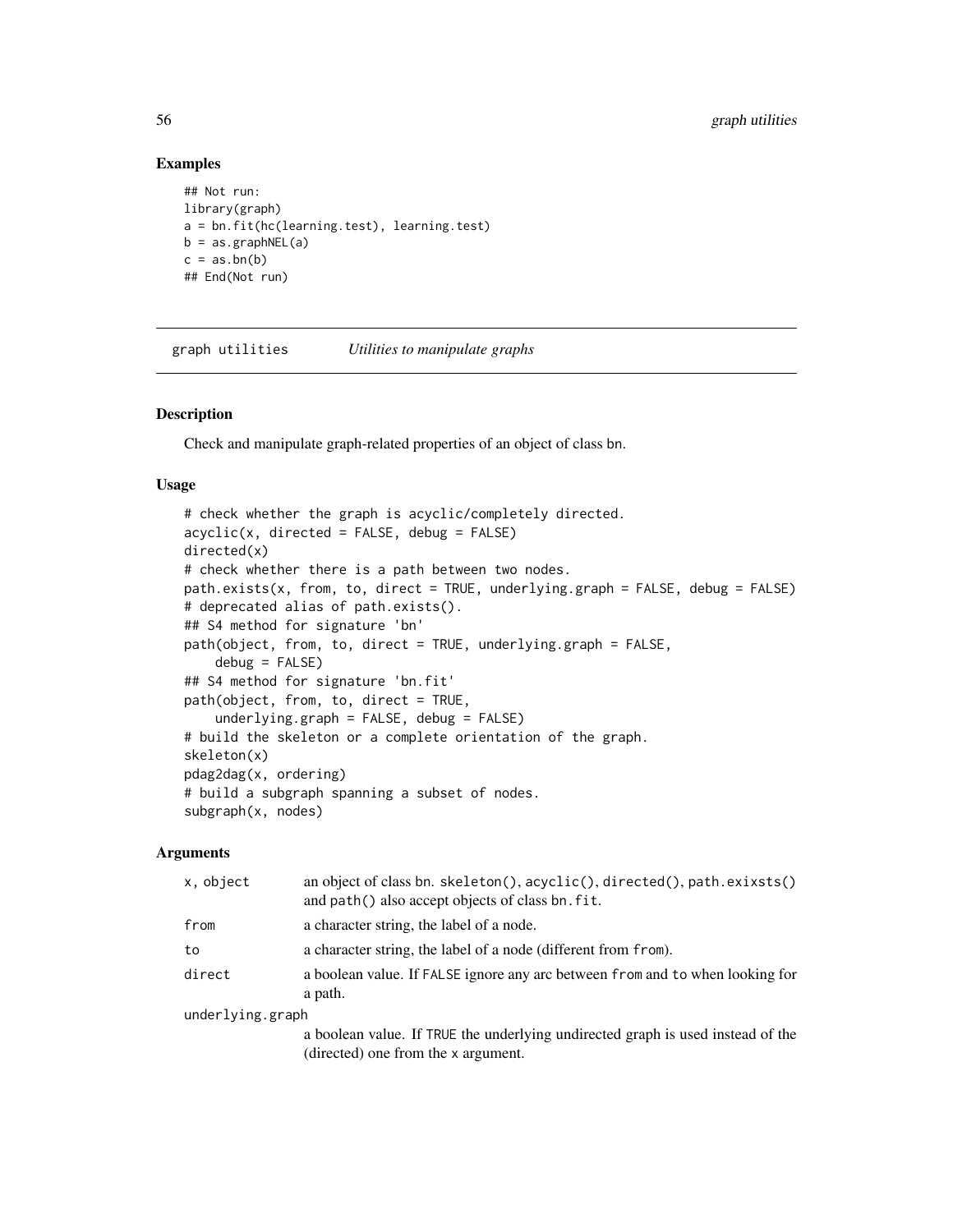# graphviz.chart 57

| ordering | the labels of all the nodes in the graph; their order is the node ordering used to<br>set the direction of undirected arcs.                                                        |
|----------|------------------------------------------------------------------------------------------------------------------------------------------------------------------------------------|
| nodes    | the labels of the nodes that induce the subgraph.                                                                                                                                  |
| directed | a boolean value. If TRUE only completely directed cycles are considered; other-<br>wise undirected arcs will also be considered and treated as arcs present in both<br>directions. |
| debug    | a boolean value. If TRUE a lot of debugging output is printed; otherwise the<br>function is completely silent.                                                                     |

# Value

```
acyclic(), path() and directed() return a boolean value.
skeleton(), pdag2dag() and subgraph() return an object of class bn.
```
# Author(s)

Marco Scutari

# References

Bang-Jensen J, Gutin G (2009). *Digraphs: Theory, Algorithms and Applications*. Springer, 2nd edition.

# Examples

```
data(learning.test)
res = gs(learning.test)
acyclic(res)
directed(res)
res = pdag2dag(res, ordering = LETTERS[1:6])
res
directed(res)
skeleton(res)
```
graphviz.chart *Plotting networks with probability bars*

# Description

Plot a Bayesian network as a graph whose nodes are barplots representing the marginal probability distributions of the corresponding variables. Requires the **Rgraphviz** and **gRain** packages.

# Usage

```
graphviz.chart(x, type = "barchart", layout = "dot", draw.levels = TRUE,
 grid = FALSE, scale = c(0.75, 1.1), col = "black", bg = "transparent",
  text.col = "black", bar.col = "black", strip.bg = bg, main = NULL,
  sub = NULL
```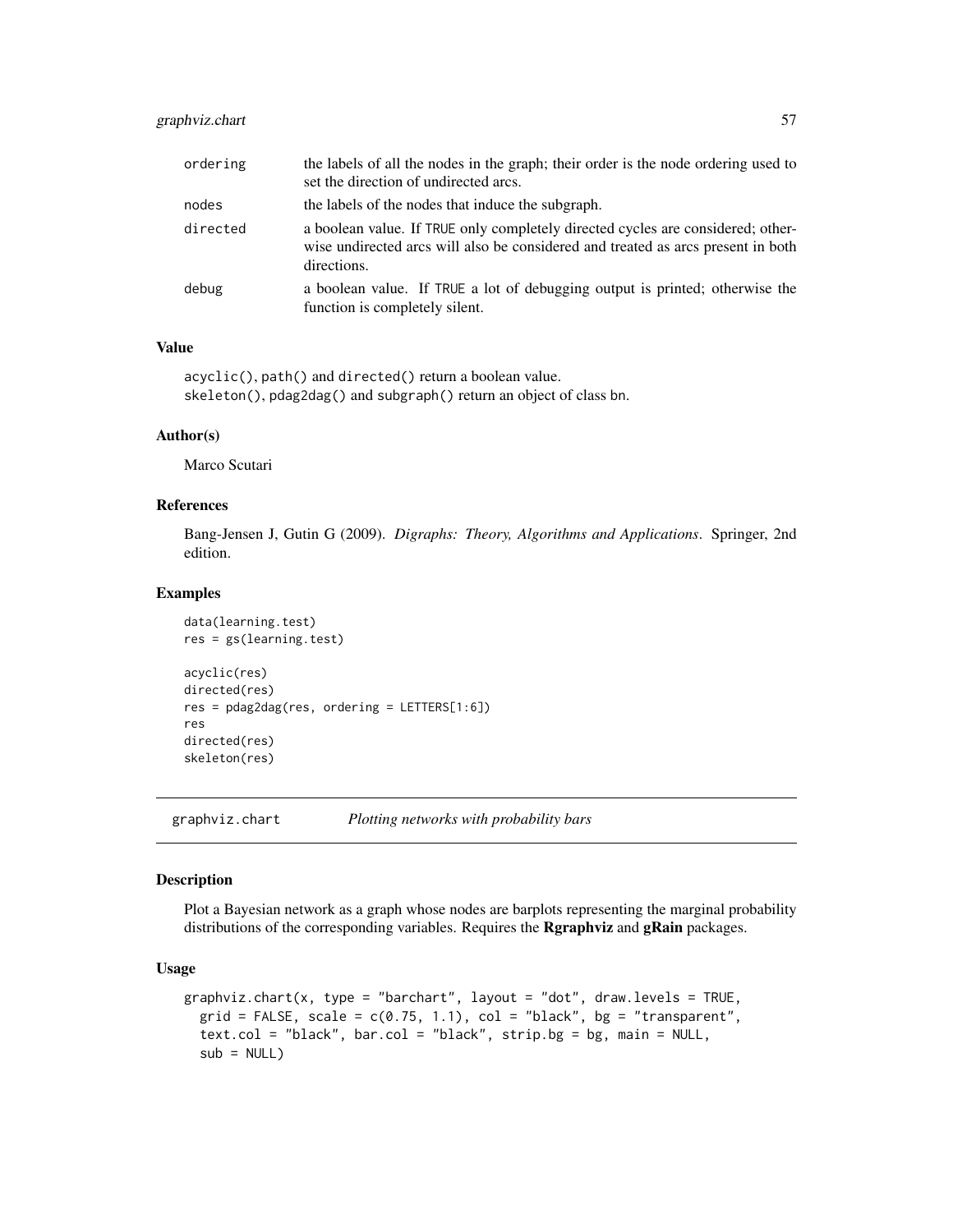## Arguments

| an object of class bn. fit representing a discrete Bayesian network.                                                                                                                                                                                                              |  |
|-----------------------------------------------------------------------------------------------------------------------------------------------------------------------------------------------------------------------------------------------------------------------------------|--|
| a character string, the type of graph used to plot the probability distributions in<br>the nodes. Possible values are barchart, dotplot and barprob (a barchart with<br>probabilities printed over the bars).                                                                     |  |
| a character string, the layout argument that will be passed to <b>Rgraphviz</b> . Possi-<br>ble values are dots, neato, twopi, circo and fdp. See Rgraphviz documenta-<br>tion for details.                                                                                       |  |
| a boolean value, whether to print the labels of the levels of each variable.                                                                                                                                                                                                      |  |
| a boolean value, whether to draw to a reference grid for the probability distri-<br>butions. If grid is TRUE, a vertical grid is drawn at probabilities $c(0, 0.25, 0.25)$<br>0.50,0.75). If grid is a numeric vector, a verical grid is drawn at the specified<br>probabilities. |  |
| a vector of two positive numbers, used by <b>Rgraphviz</b> to determine the size and<br>the aspect ratio of the nodes.                                                                                                                                                            |  |
| col, bg, text.col, bar.col, strip.bg                                                                                                                                                                                                                                              |  |
| the colours of the node border, of the barchart background, of the text, of the<br>bars and of the strip background.                                                                                                                                                              |  |
| a character string, the main title of the graph. It's plotted at the top of the graph.                                                                                                                                                                                            |  |
| a character string, a subtitle which is plotted at the bottom of the graph.                                                                                                                                                                                                       |  |
|                                                                                                                                                                                                                                                                                   |  |

#### Value

graphviz.chart() invisibly returns NULL.

# Author(s)

Marco Scutari

```
## Not run:
modelstring = paste("[HIST|LVF][CVP|LVV][PCWP|LVV][HYP][LVV|HYP:LVF][LVF]",
  "[STKV|HYP:LVF][ERLO][HRBP|ERLO:HR][HREK|ERCA:HR][ERCA][HRSA|ERCA:HR][ANES]",
  "[APL][TPR|APL][ECO2|ACO2:VLNG][KINK][MINV|INT:VLNG][FIO2][PVS|FIO2:VALV]",
  "[SAO2|PVS:SHNT][PAP|PMB][PMB][SHNT|INT:PMB][INT][PRSS|INT:KINK:VTUB][DISC]",
  "[MVS][VMCH|MVS][VTUB|DISC:VMCH][VLNG|INT:KINK:VTUB][VALV|INT:VLNG][ACO2|VALV]",
  "[CCHL|ACO2:ANES:SAO2:TPR][HR|CCHL][CO|HR:STKV][BP|CO:TPR]", sep = "")
dag = model2network(modelstring)
fitted = bn.fit(dag, alarm)
# Netica style.
graphviz.chart(fitted, grid = TRUE, bg = "beige", bar.col = "black")
# Hugin style.
graphviz.chart(fitted, type = "barprob", grid = TRUE, bar.col = "green",
  strip.bg = "lightyellow")
# GeNIe style.
graphviz.chart(fitted, col = "darkblue", bg = "azure", bar.col = "darkblue")
```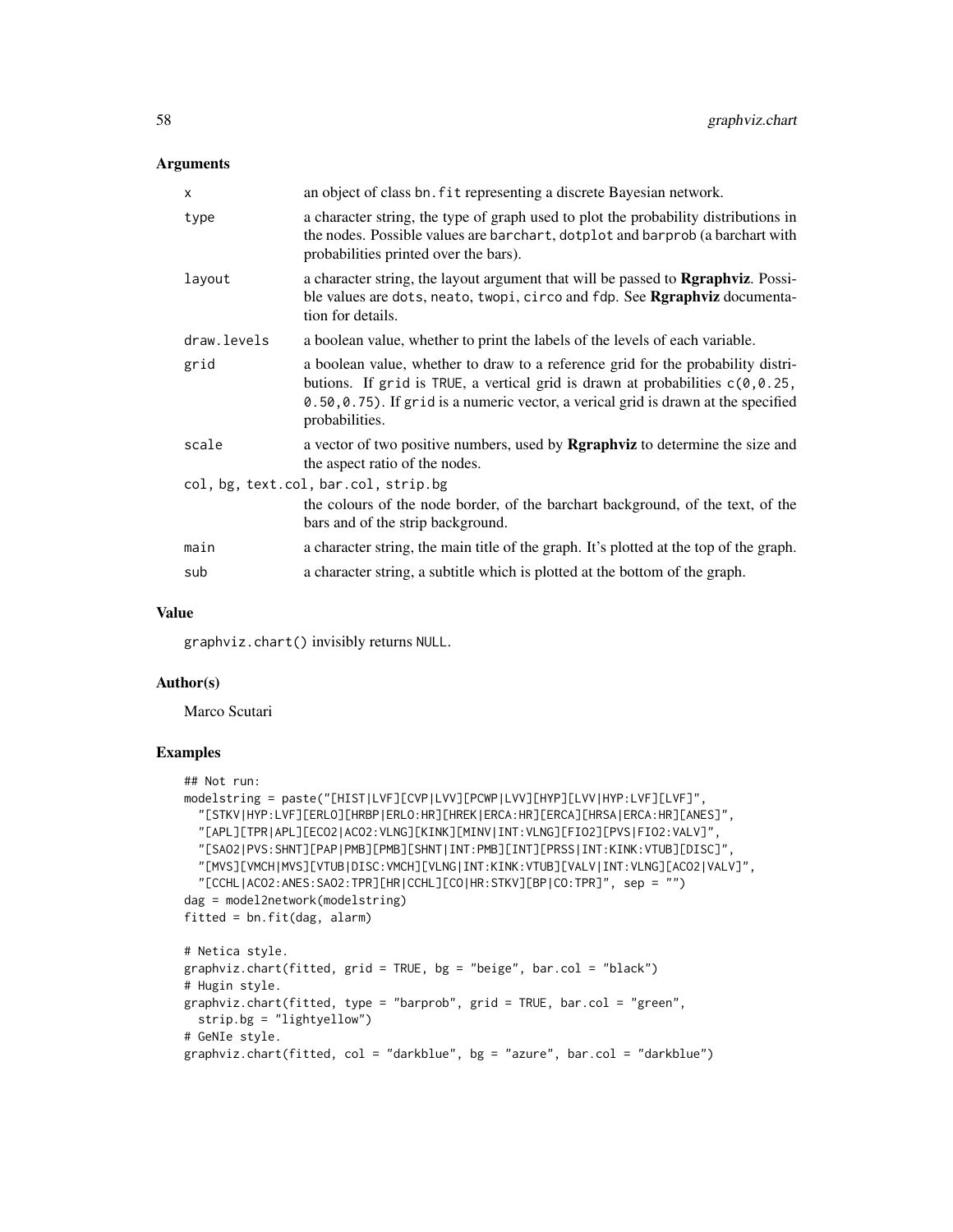# graphviz.plot 59

```
# personal favourites.
graphviz.chart(fitted, type = "barprob", grid = TRUE, bar.col = "darkgreen",
  strip.bg = "lightskyblue")
graphviz.chart(fitted, type = "barprob", grid = TRUE, bar.col = "gold",
  strip.bg = "lightskyblue")
# dot-plot version.
graphviz.chart(fitted, type = "dotplot")
## End(Not run)
```
graphviz.plot *Advanced Bayesian network plots*

# Description

Plot the graph associated with a Bayesian network using the Rgraphviz package.

# Usage

```
graphviz.plot(x, highlight = NULL, groups, layout = "dot",
  shape = "circle", main = NULL, sub = NULL, render = TRUE)
```
## Arguments

| $\times$  | an object of class bn or bn. fit.                                                                                                                                                                    |
|-----------|------------------------------------------------------------------------------------------------------------------------------------------------------------------------------------------------------|
| highlight | a list, see below.                                                                                                                                                                                   |
| groups    | a list of character vectors, representing groups of node labels of nodes that<br>should be plotted close to each other.                                                                              |
| layout    | a character string, the layout argument that will be passed to <b>Repraphyliz</b> . Possi-<br>ble values are dots, neato, twopi, circo and fdp. See <b>Rgraphyiz</b> documenta-<br>tion for details. |
| shape     | a character string, the shape of the nodes. Can be circle, ellipse or rectangle.                                                                                                                     |
| main      | a character string, the main title of the graph. It's plotted at the top of the graph.                                                                                                               |
| sub       | a character string, a subtitle which is plotted at the bottom of the graph.                                                                                                                          |
| render    | a logical value. If TRUE, graphyiz.plot() actually draws the figure in addition<br>to returning the corresponding graph object. If FALSE, no figure is produced.                                     |

#### Details

The highlight argument is a list with at least one of the following elements:

- nodes: a character vector, the labels of the nodes to be highlighted.
- arcs: the arcs to be highlighted (a two-column matrix, whose columns are labeled from and to).

and optionally one or more of the following graphical parameters: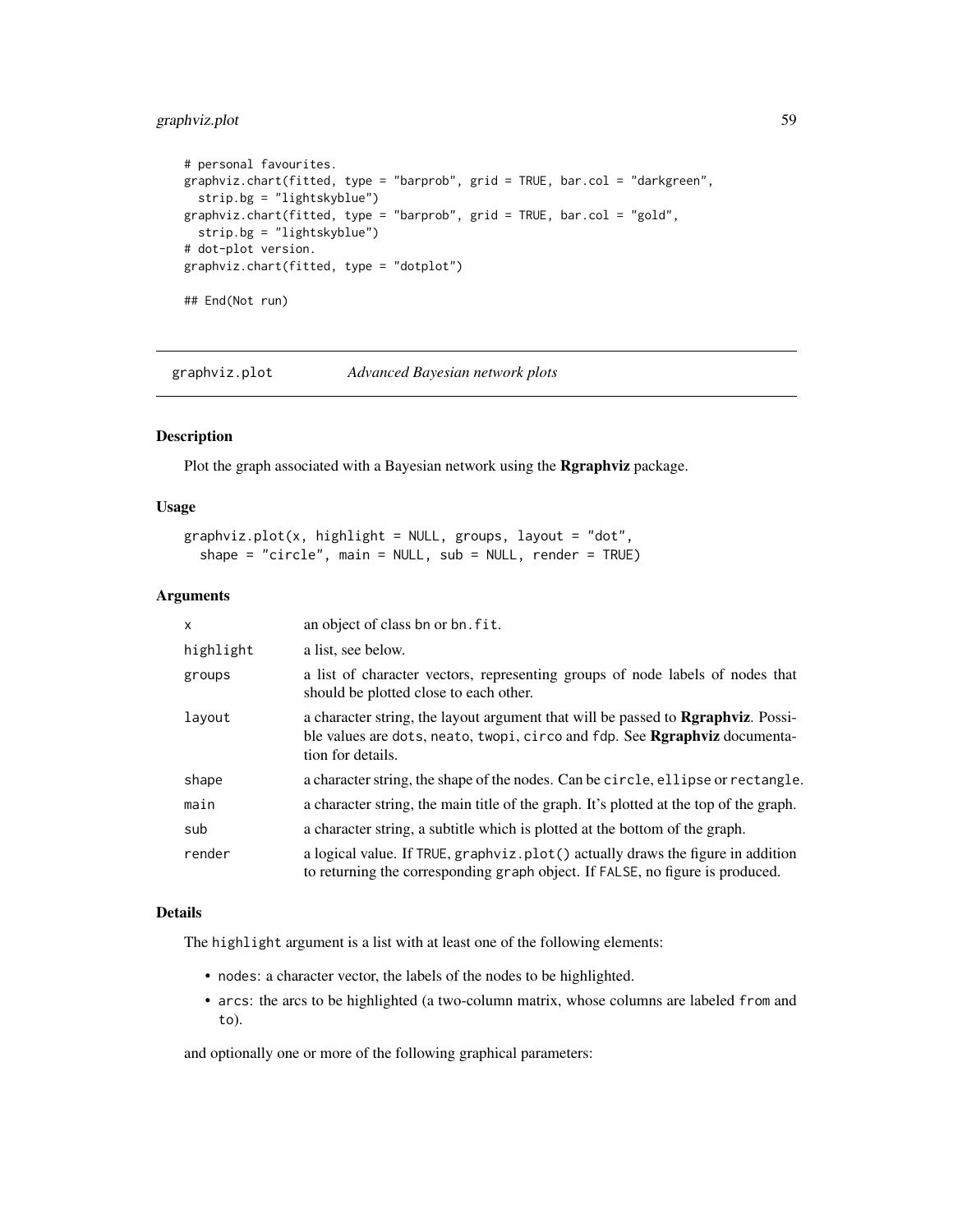- col: an integer or character string (the highlight colour for the arcs and the node frames). The default value is red.
- textCol: an integer or character string (the highlight colour for the labels of the nodes). The default value is black.
- fill: an integer or character string (the colour used as a background colour for the nodes). The default value is transparent.
- lwd: a positive number (the line width of highlighted arcs). It overrides the line width settings in strength.plot(). The default value is to use the global settings of  $\mathbf{Rgraphviz}$ .
- lty: the line type of highlighted arcs. Possible values are 0, 1, 2, 3, 4, 5, 6, "blank", "solid", "dashed", "dotted", "dotdash", "longdash" and "twodash". The default value is to use the global settings of Rgraphviz.

Note that all these parameters take a single value that is then applied to all nodes and arcs that will be highlighted.

#### Value

 $graphviz.plot()$  returns invisibly the graph object produced from the network passed as the  $x$ argument. It can be further modified using the graph and Rgraphviz packages.

# Author(s)

Marco Scutari

## See Also

[plot.bn](#page-86-0).

hailfinder *The HailFinder weather forecast system (synthetic) data set*

#### Description

Hailfinder is a Bayesian network designed to forecast severe summer hail in northeastern Colorado.

## Usage

```
data(hailfinder)
```
#### Format

The hailfinder data set contains the following 56 variables:

- N07muVerMo (*10.7mu vertical motion*): a four-level factor with levels StrongUp, WeakUp, Neutral and Down.
- SubjVertMo (*subjective judgment of vertical motion*): a four-level factor with levels StrongUp, WeakUp, Neutral and Down.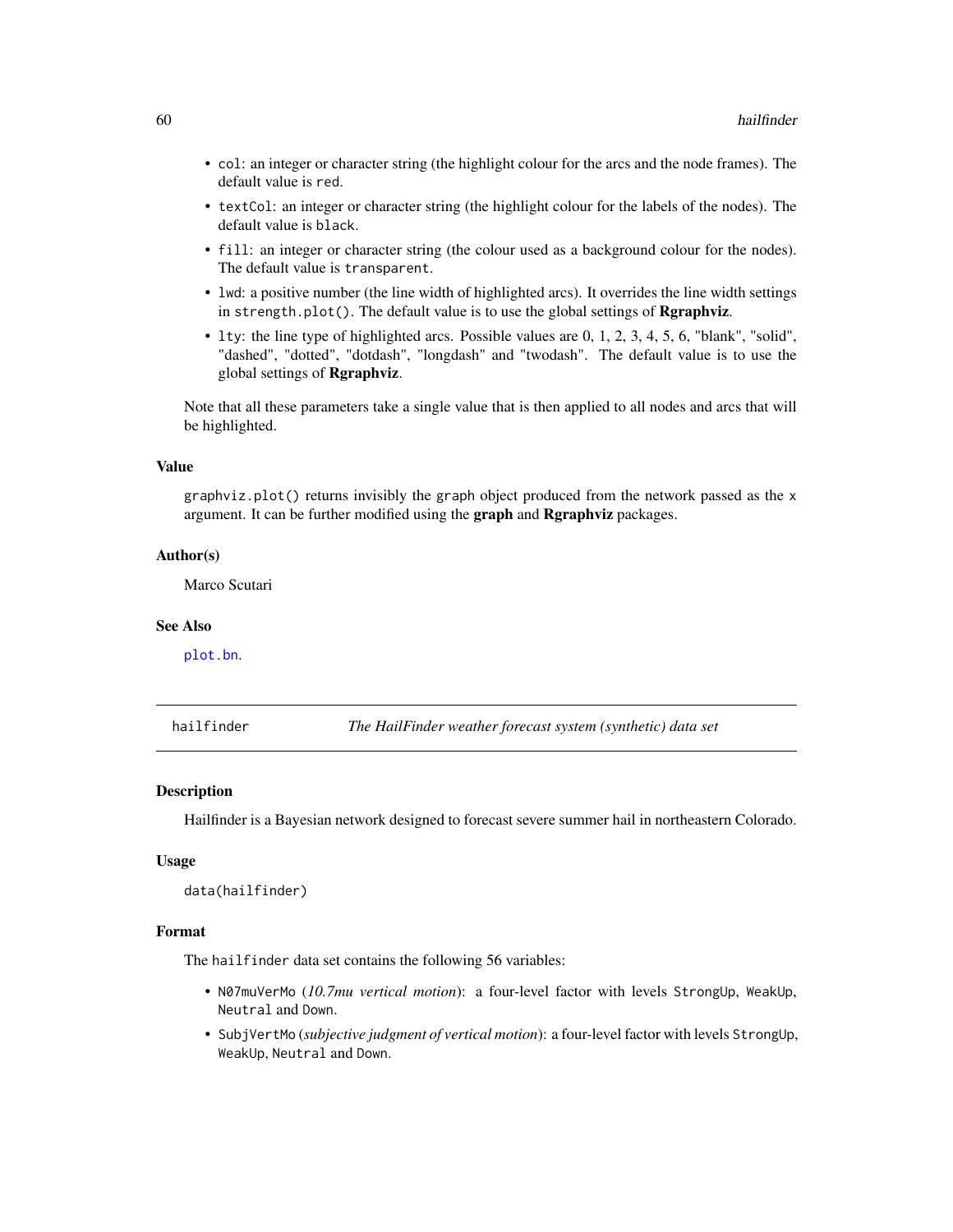### hailfinder 61 between 1980 and 1980 and 1980 and 1980 and 1980 and 1980 and 1980 and 1980 and 1980 and 1980 and 1980 and 1980 and 1980 and 1980 and 1980 and 1980 and 1980 and 1980 and 1980 and 1980 and 1980 and 1980 and 19

- QGVertMotion (*quasigeostrophic vertical motion*): a four-level factor with levels StrongUp, WeakUp, Neutral and Down.
- CombVerMo (*combined vertical motion*): a four-level factor with levels StrongUp, WeakUp, Neutral and Down.
- AreaMesoALS (*area of meso-alpha*): a four-level factor with levels StrongUp, WeakUp, Neutral and Down.
- SatContMoist (*satellite contribution to moisture*): a four-level factor with levels VeryWet, Wet, Neutral and Dry.
- RaoContMoist (*reading at the forecast center for moisture*): a four-level factor with levels VeryWet, Wet, Neutral and Dry.
- CombMoisture (*combined moisture*): a four-level factor with levels VeryWet, Wet, Neutral and Dry.
- AreaMoDryAir (*area of moisture and adry air*): a four-level factor with levels VeryWet, Wet, Neutral and Dry.
- VISCloudCov (*visible cloud cover*): a three-level factor with levels Cloudy, PC and Clear.
- IRCloudCover (*infrared cloud cover*): a three-level factor with levels Cloudy, PC and Clear.
- CombClouds (*combined cloud cover*): a three-level factor with levels Cloudy, PC and Clear.
- CldShadeOth (*cloud shading, other*): a three-level factor with levels Cloudy, PC and Clear.
- AMInstabMt (*AM instability in the mountains*): a three-level factor with levels None, Weak and Strong.
- InsInMt (*instability in the mountains*): a three-level factor with levels None, Weak and Strong.
- WndHodograph (*wind hodograph*): a four-level factor with levels DCVZFavor, StrongWest, Westerly and Other.
- OutflowFrMt (*outflow from mountains*): a three-level factor with levels None, Weak and Strong.
- MorningBound (*morning boundaries*): a three-level factor with levels None, Weak and Strong.
- Boundaries (*boundaries*): a three-level factor with levels None, Weak and Strong.
- CldShadeConv (*cloud shading, convection*): a three-level factor with levels None, Some and Marked.
- CompPlFcst (*composite plains forecast*): a three-level factor with levels IncCapDecIns, LittleChange and DecCapIncIns.
- CapChange (*capping change*): a three-level factor with levels Decreasing, LittleChange and Increasing.
- LoLevMoistAd (*low-level moisture advection*): a four-level factor with levels StrongPos, WeakPos, Neutral and Negative.
- InsChange (*instability change*): three-level factor with levels Decreasing, LittleChange and Increasing.
- MountainFcst (*mountains (region 1) forecast*): a three-level factor with levels XNIL, SIG and SVR.
- Date (*date*): a six-level factor with levels May15\_Jun14, Jun15\_Jul1, Jul2\_Jul15, Jul16\_Aug10, Aug11\_Aug20 and Aug20\_Sep15.
- Scenario (*scenario*): an eleven-level factor with levels A, B, C, D, E, F, G, H, I, J and K.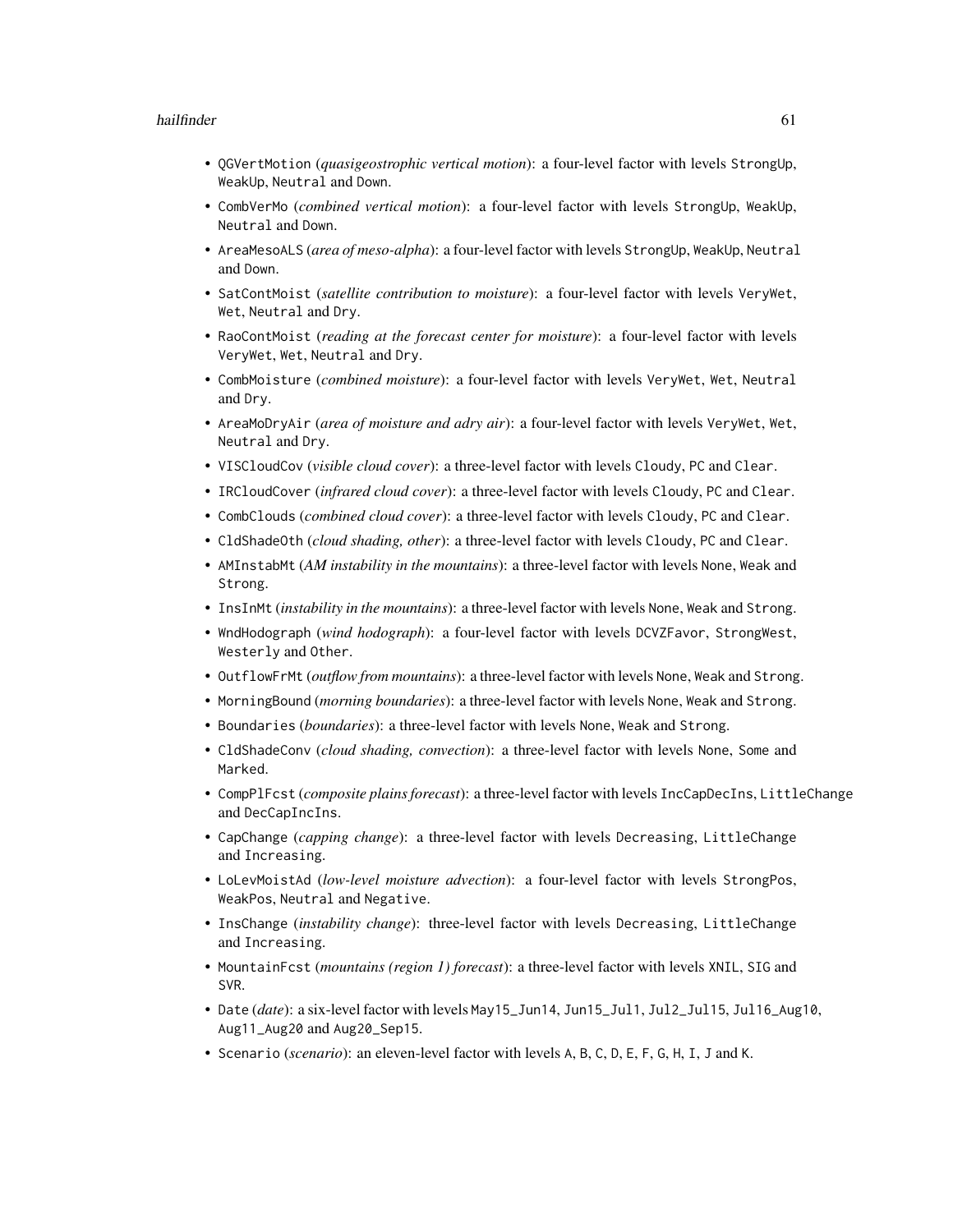- ScenRelAMCIN (*scenario relevant to AM convective inhibition*): a two-level factor with levels AB and CThruK.
- MorningCIN (*morning convective inhibition*): a four-level factor with levels None, PartInhibit, Stifling and TotalInhibit.
- AMCINInScen (*AM convective inhibition in scenario*): a three-level factor with levels LessThanAve, Average and MoreThanAve.
- CapInScen (*capping withing scenario*): a three-level factor with levels LessThanAve, Average and MoreThanAve.
- ScenRelAMIns (*scenario relevant to AM instability*): a six-level factor with levels ABI, CDEJ, F, G, H and K.
- LIfr12ZDENSd (*LI from 12Z DEN sounding*): a four-level factor with levels LIGt0, N1GtLIGt\_4, N5GtLIGt\_8 and LILt\_8.
- AMDewptCalPl (*AM dewpoint calculations, plains*): a three-level factor with levels Instability, Neutral and Stability.
- AMInsWliScen (*AM instability within scenario*): a three-level factor with levels LessUnstable, Average and MoreUnstable.
- InsSclInScen (*instability scaling within scenario*): a three-level factor with levels LessUnstable, Average and MoreUnstable.
- ScenRel34 (*scenario relevant to regions 2/3/4*): a five-level factor with levels ACEFK, B, D, GJ and HI.
- LatestCIN (*latest convective inhibition*): a four-level factor with levels None, PartInhibit, Stifling and TotalInhibit.
- LLIW (*LLIW severe weather index*): a four-level factor with levels Unfavorable, Weak, Moderate and Strong.
- CurPropConv (*current propensity to convection*): a four-level factor with levels None, Slight, Moderate and Strong.
- ScnRelPlFcst (*scenario relevant to plains forecast*): an eleven-level factor with levels A, B, C, D, E, F, G, H, I, J and K.
- PlainsFcst (*plains forecast*): a three-level factor with levels XNIL, SIG and SVR.
- N34StarFcst (*regions 2/3/4 forecast*): a three-level factor with levels XNIL, SIG and SVR.
- R5Fcst (*region 5 forecast*): a three-level factor with levels XNIL, SIG and SVR.
- Dewpoints (*dewpoints*): a seven-level factor with levels LowEverywhere, LowAtStation, LowSHighN, LowNHighS, LowMtsHighPl, HighEverywher, Other.
- LowLLapse (*low-level lapse rate*): a four-level factor with levels CloseToDryAd, Steep, ModerateOrLe and Stable.
- MeanRH (*mean relative humidity*): a three-level factor with levels VeryMoist, Average and Dry.
- MidLLapse (*mid-level lapse rate*): a three-level factor with levels CloseToDryAd, Steep and ModerateOrLe.
- MvmtFeatures (*movement of features*): a four-level factor with levels StrongFront, MarkedUpper, OtherRapid and NoMajor.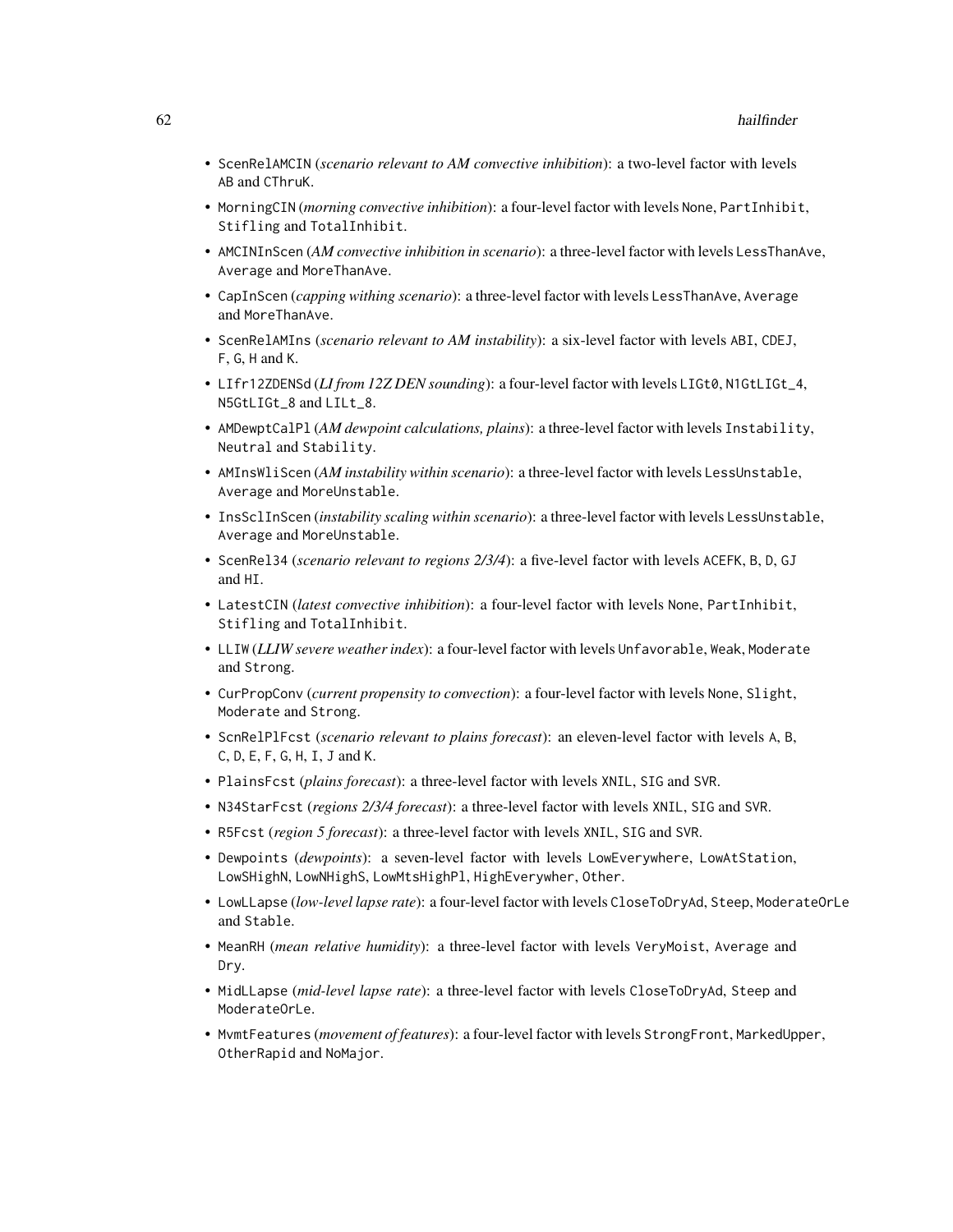## hailfinder 63

- RHRatio (*realtive humidity ratio*): a three-level factor with levels MoistMDryL, DryMMoistL and other.
- SfcWndShfDis (*surface wind shifts and discontinuities*): a seven-level factor with levels DenvCyclone, E\_W\_N, E\_W\_S, MovigFtorOt, DryLine, None and Other.
- SynForcng (*synoptic forcing*): a five-level factor with levels SigNegative, NegToPos, SigPositive, PosToNeg and LittleChange.
- TempDis (*temperature discontinuities*): a four-level factor with levels QStationary, Moving, None, Other.
- WindAloft (*wind aloft*): a four-level factor with levels LV, SWQuad, NWQuad, AllElse.
- WindFieldMt (*wind fields, mountains*): a two-level factor with levels Westerly and LVorOther.
- WindFieldPln (*wind fields, plains*): a six-level factor with levels LV, DenvCyclone, LongAnticyc, E\_NE, SEquad and WidespdDnsl.

# **Note**

The complete BN can be downloaded from <https://www.bnlearn.com/bnrepository/>.

## Source

Abramson B, Brown J, Edwards W, Murphy A, Winkler RL (1996). "Hailfinder: A Bayesian system for forecasting severe weather". *International Journal of Forecasting*, 12(1):57–71.

```
# load the data.
data(hailfinder)
# create and plot the network structure.
modelstring = paste0("[N07muVerMo][SubjVertMo][QGVertMotion][SatContMoist][RaoContMoist]",
 "[VISCloudCov][IRCloudCover][AMInstabMt][WndHodograph][MorningBound][LoLevMoistAd][Date]",
 "[MorningCIN][LIfr12ZDENSd][AMDewptCalPl][LatestCIN][LLIW]",
 "[CombVerMo|N07muVerMo:SubjVertMo:QGVertMotion][CombMoisture|SatContMoist:RaoContMoist]",
 "[CombClouds|VISCloudCov:IRCloudCover][Scenario|Date][CurPropConv|LatestCIN:LLIW]",
 "[AreaMesoALS|CombVerMo][ScenRelAMCIN|Scenario][ScenRelAMIns|Scenario][ScenRel34|Scenario]",
 "[ScnRelPlFcst|Scenario][Dewpoints|Scenario][LowLLapse|Scenario][MeanRH|Scenario]",
 "[MidLLapse|Scenario][MvmtFeatures|Scenario][RHRatio|Scenario][SfcWndShfDis|Scenario]",
 "[SynForcng|Scenario][TempDis|Scenario][WindAloft|Scenario][WindFieldMt|Scenario]",
 "[WindFieldPln|Scenario][AreaMoDryAir|AreaMesoALS:CombMoisture]",
 "[AMCINInScen|ScenRelAMCIN:MorningCIN][AMInsWliScen|ScenRelAMIns:LIfr12ZDENSd:AMDewptCalPl]",
 "[CldShadeOth|AreaMesoALS:AreaMoDryAir:CombClouds][InsInMt|CldShadeOth:AMInstabMt]",
 "[OutflowFrMt|InsInMt:WndHodograph][CldShadeConv|InsInMt:WndHodograph][MountainFcst|InsInMt]",
 "[Boundaries|WndHodograph:OutflowFrMt:MorningBound][N34StarFcst|ScenRel34:PlainsFcst]",
 "[CompPlFcst|AreaMesoALS:CldShadeOth:Boundaries:CldShadeConv][CapChange|CompPlFcst]",
 "[InsChange|CompPlFcst:LoLevMoistAd][CapInScen|CapChange:AMCINInScen]",
 "[InsSclInScen|InsChange:AMInsWliScen][R5Fcst|MountainFcst:N34StarFcst]",
  "[PlainsFcst|CapInScen:InsSclInScen:CurPropConv:ScnRelPlFcst]")
dag = model2network(modelstring)
## Not run: graphviz.plot(dag, shape = "ellipse")
```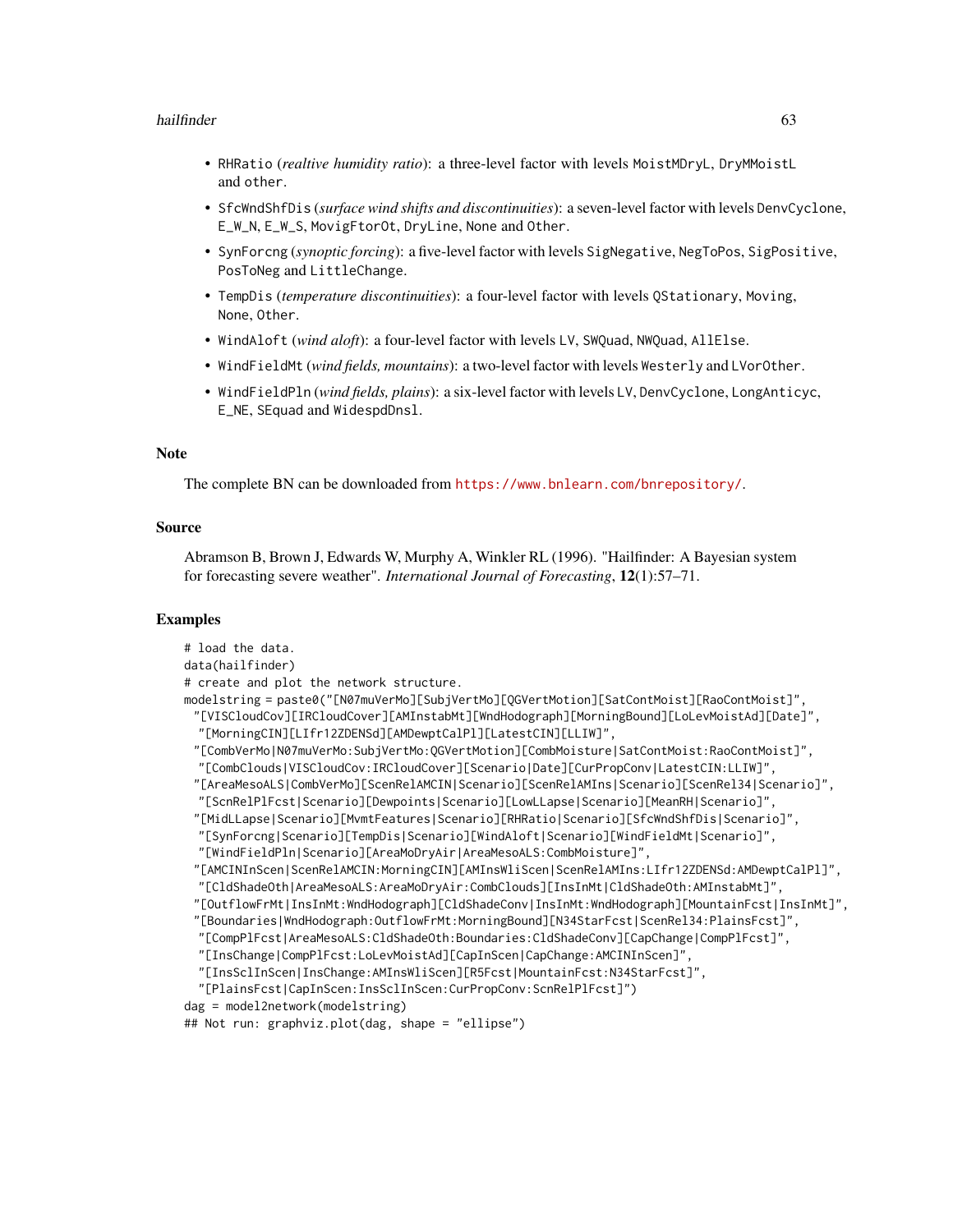<span id="page-63-0"></span>hybrid algorithms *Hybrid structure learning algorithms*

#### Description

Learn the structure of a Bayesian network with Max-Min Hill Climbing (MMHC), Hybrid HPC (H2PC), and the more general 2-phase Restricted Maximization (RSMAX2) hybrid algorithms.

## Usage

```
rsmax2(x, whitelist = NULL, blacklist = NULL, restrict = "si.hiton.pc",
 maximize = "hc", restrict.args = list(), maximize.args = list(), debug = FALSE)
mmbc(x, whitelist = NULL, blacklist = NULL, restrict.args = list(),maximize. args = list(), debug = FALSE)h2pc(x, whitelist = NULL, blacklist = NULL, restrict.args = list(),
 maximize. args = list(), delay = FALSE)
```
## Arguments

| X             | a data frame containing the variables in the model.                                                                                                                                      |
|---------------|------------------------------------------------------------------------------------------------------------------------------------------------------------------------------------------|
| whitelist     | a data frame with two columns (optionally labeled "from" and "to"), containing<br>a set of arcs to be included in the graph.                                                             |
| blacklist     | a data frame with two columns (optionally labeled "from" and "to"), containing<br>a set of arcs not to be included in the graph.                                                         |
| restrict      | a character string, the constraint-based or local search algorithm to be used in<br>the "restrict" phase. See structure learning and the documentation of each<br>algorithm for details. |
| maximize      | a character string, the score-based algorithm to be used in the "maximize" phase.<br>Possible values are hc and tabu. See structure learning for details.                                |
| restrict.args | a list of arguments to be passed to the algorithm specified by restrict, such as<br>test or alpha.                                                                                       |
| maximize.args | a list of arguments to be passed to the algorithm specified by maximize, such as<br>restart for hill-climbing or tabu for tabu search.                                                   |
| debug         | a boolean value. If TRUE a lot of debugging output is printed; otherwise the<br>function is completely silent.                                                                           |

## Value

An object of class bn. See [bn-class](#page-14-0) for details.

#### Note

mmhc() is simply rsmax2() with restrict set to mmpc and maximize set to hc. Similarly, h2pc is simply rsmax2() with restrict set to hpcand maximize set to hc.

See [structure learning](#page-102-0) for a complete list of structure learning algorithms with the respective references.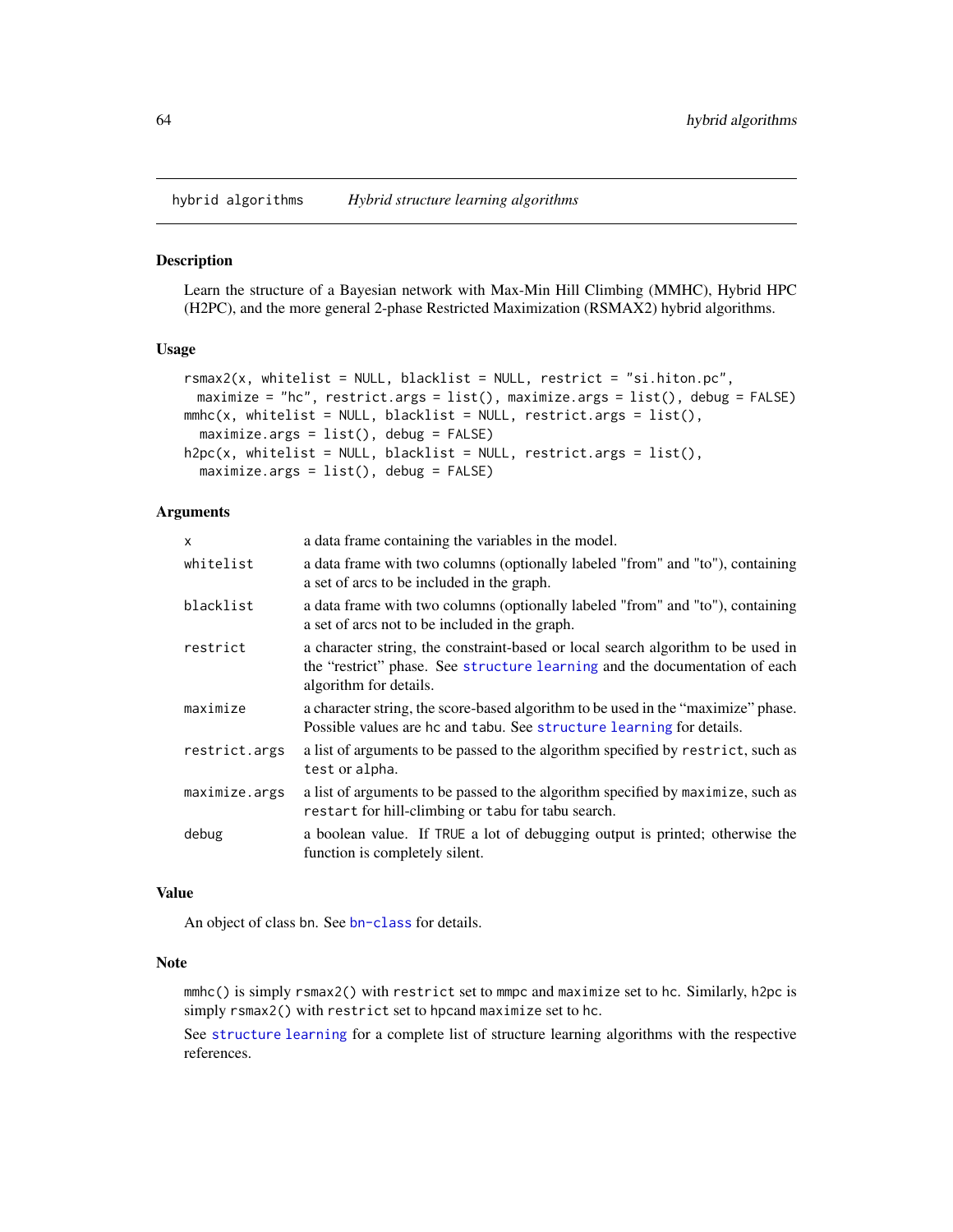# igraph integration 65

# Author(s)

Marco Scutari

# See Also

[local discovery algorithms,](#page-73-0) [score-based algorithms,](#page-96-0) [constraint-based algorithms.](#page-37-0)

igraph integration *Import and export networks from the igraph package*

# Description

Convert bn and bn.fit objects to igraph and vice versa.

# Usage

```
## S3 method for class 'igraph'
as.bn(x, ..., check.cycles = TRUE)
## S3 method for class 'bn'
as.igraph(x, ...)
## S3 method for class 'bn.fit'
as.ignph(x, ...)
```
# Arguments

|              | an object of class bn, bn. fit, or igraph.                                     |
|--------------|--------------------------------------------------------------------------------|
| $\ddotsc$    | extra arguments from the generic method (currently ignored).                   |
| check.cycles | a boolean value. If FALSE the returned network will not be checked for cycles. |

# Value

An object of the relevant class.

#### Author(s)

Marco Scutari

```
## Not run:
a = bn.fit(hc(learning.test), learning.test)
b = as.jpgplot(b, edge.arrow.mode = 2L * !igraph::which_mutual(b))
c = as.bn(b)## End(Not run):
```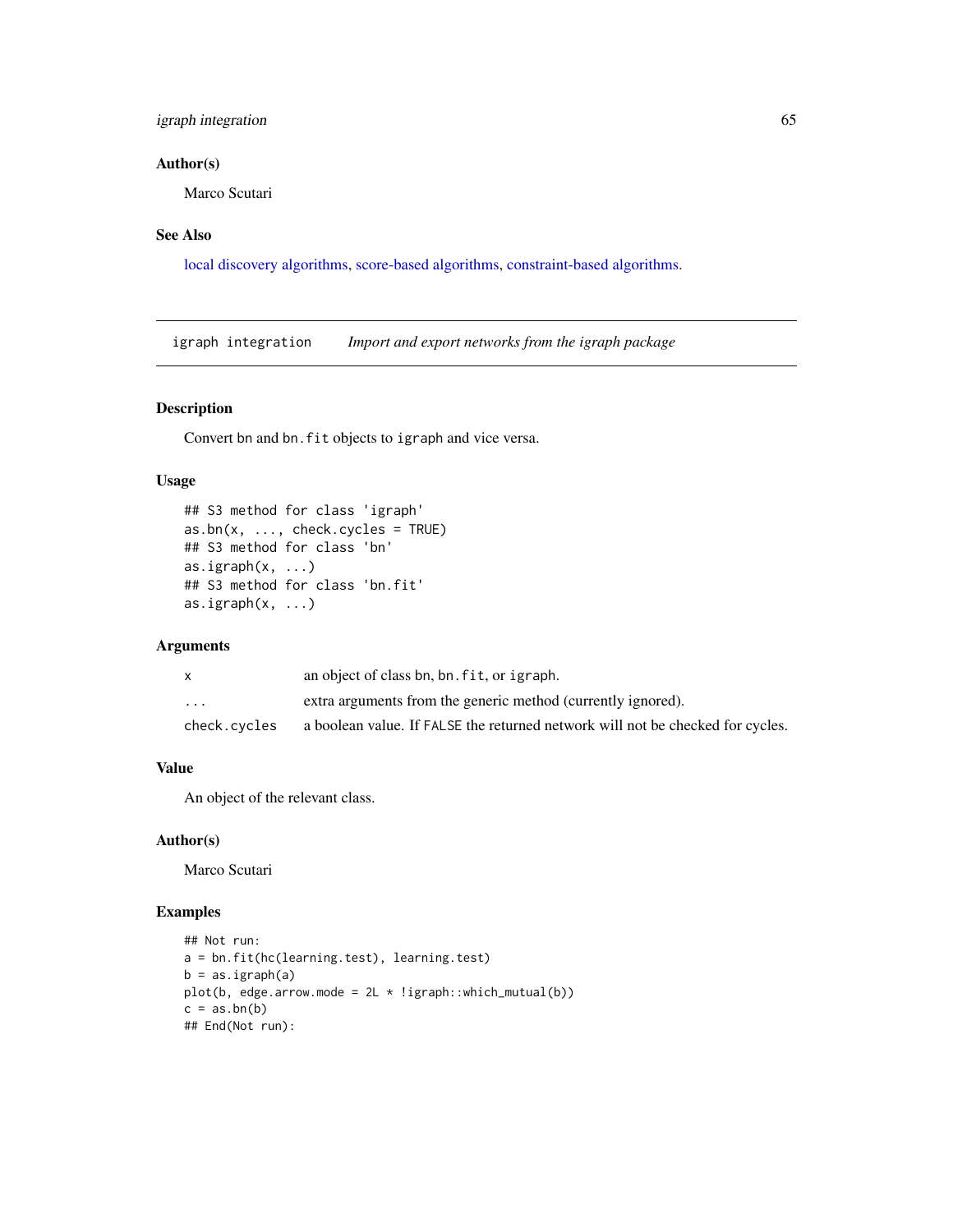#### Description

Impute missing values in a data set or predict a variable from a Bayesian network.

## Usage

```
## S3 method for class 'bn.fit'
predict(object, node, data, method = "parents", ..., prob = FALSE,
  debug = FALSE)
```
impute(object, data, method, ..., debug = FALSE)

# Arguments

| object  | an object of class bn. fit for impute; or an object of class bn or bn. fit for<br>predict.                                                                            |
|---------|-----------------------------------------------------------------------------------------------------------------------------------------------------------------------|
| data    | a data frame containing the data to be imputed. Complete observations will be<br>ignored.                                                                             |
| node    | a character string, the label of a node.                                                                                                                              |
| method  | a character string, the method used to impute the missing values or predict new<br>ones. The default value is parents.                                                |
| $\cdot$ | additional arguments for the imputation method. See below.                                                                                                            |
| prob    | a boolean value. If TRUE and object is a discrete network, the probabilities used<br>for prediction are attached to the predicted values as an attribute called prob. |
| debug   | a boolean value. If TRUE a lot of debugging output is printed; otherwise the<br>function is completely silent.                                                        |

## Details

predict() returns the predicted values for node given the data specified by data and the fitted network. Depending on the value of method, the predicted values are computed as follows.

- parents: the predicted values are computed by plugging in the new values for the parents of node in the local probability distribution of node extracted from fitted.
- bayes-lw: the predicted values are computed by averaging likelihood weighting simulations performed using all the available nodes as evidence (obviously, with the exception of the node whose values we are predicting). The number of random samples which are averaged for each new observation is controlled by the n optional argument; the default is 500. If the variable being predicted is discrete, the predicted level is that with the highest conditional probability. If the variable is continuous, the predicted value is the expected value of the conditional distribution. The variables that are used to compute the predicted values can be specified with the from optional argument; the default is to use all the relevant variables from the data. Note that the predicted values will differ in each call to predict() since this method is based on a stochastic simulation.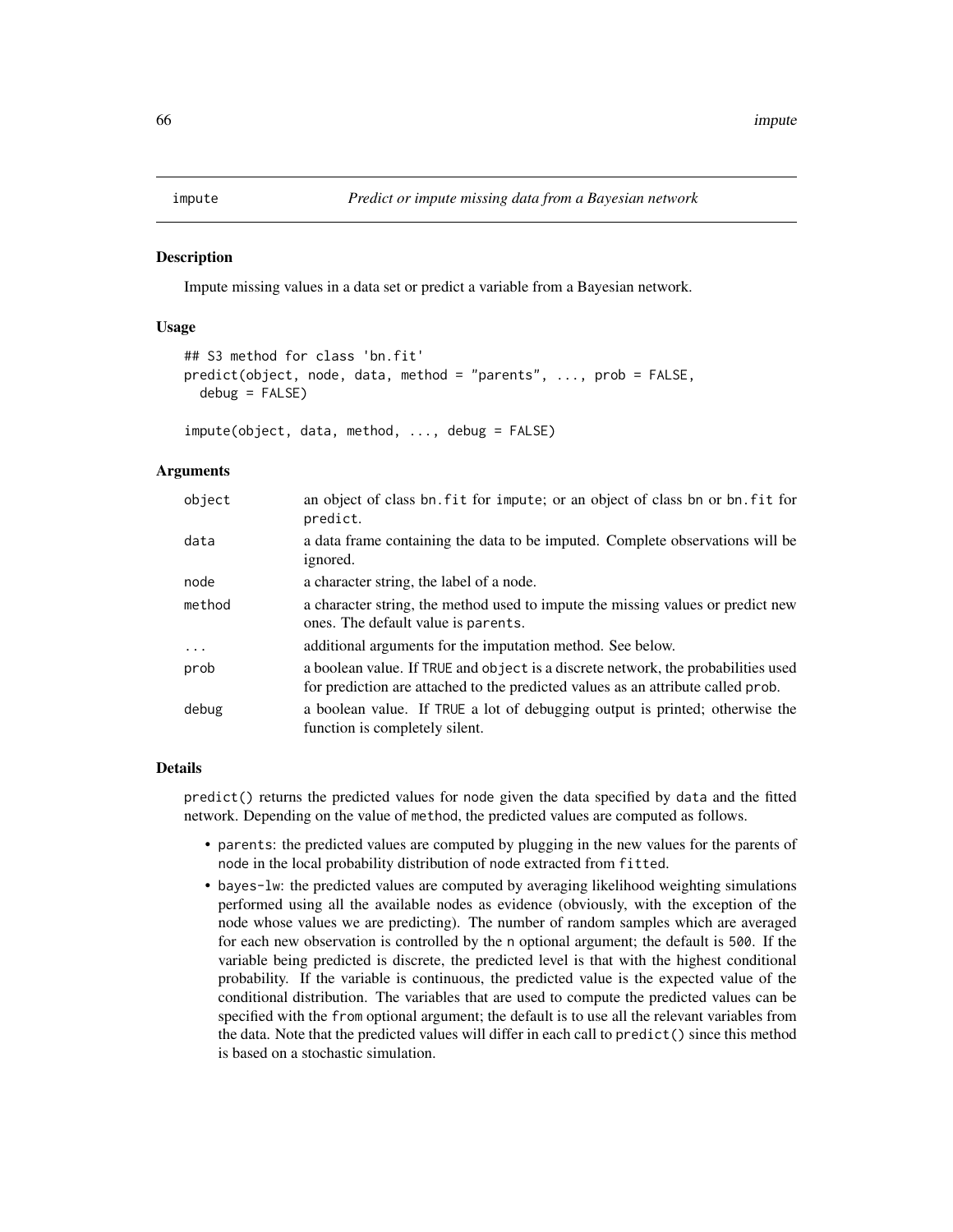#### impute 67 and 57 and 57 and 57 and 57 and 57 and 57 and 57 and 57 and 57 and 57 and 57 and 57 and 57 and 57 and 57 and 57 and 57 and 57 and 57 and 57 and 57 and 57 and 57 and 57 and 57 and 57 and 57 and 57 and 57 and 57 an

impute() is based on predict(), and can impute missing values with the same methods (parents and bayes-lw). The latter can take an additional argument n with the number of random samples which are averaged for each observation. As in predict(), imputed values will differ in each call to impute() when method is set to bayes-lw.

If object contains NA parameter estimates (because of unobserved discrete parents configurations in the data the parameters were learned from), predict will predict NAs when those parents configurations appear in data. See [bn.fit](#page-21-0) for details on how to make sure bn.fit objects contain no NA parameter estimates.

# Value

predict() returns a numeric vector (for Gaussian and conditional Gaussian nodes), a factor (for categorical nodes) or an ordered factor (for ordinal nodes). If prob = TRUE and the network is discrete, the probabilities used for prediction are attached to the predicted values as an attribute called prob.

impute() returns a data frame with the same structure as data.

## Note

Ties in prediction are broken using *Bayesian tie breaking*, i.e. sampling at random from the tied values. Therefore, setting the random seed is required to get reproducible results.

Classifiers have a separate predict() method, see [naive.bayes.](#page-79-0)

## Author(s)

Marco Scutari

```
# missing data imputation.
with.missing.data = gaussian.test
with.missing.data[sample(nrow(with.missing.data), 500), "F"] = NA
fitted = bn.fit(model2network("[A][B][E][G][C|A:B][D|B][F|A:D:E:G]"),
           gaussian.test)
imputed = impute(fitted, with.missing.data)
# predicting a variable in the test set.
training = bn.fit(model2network("[A][B][E][G][C|A:B][D|B][F|A:D:E:G]"),
           gaussian.test[1:2000, ])
test = gaussian.test[2001:nrow(gaussian.test), ]
predicted = predict(training, node = "F", data = test)
# obtain the conditional probabilities for the values of a single variable
# given a subset of the rest, they are computed to determine the predicted
# values.
fitted = bn.fit(model2network("[A][C][F][B|A][D|A:C][E|B:F]"), learning.test)
evidence = data.frame(A = factor("a", levels = levels(learning.test$A)),
                      F = factor("b", levels = levels(learning.test$F)))
predicted = predict(fitted, "C", evidence,
             method = "bayes-lw", prob = TRUE)
```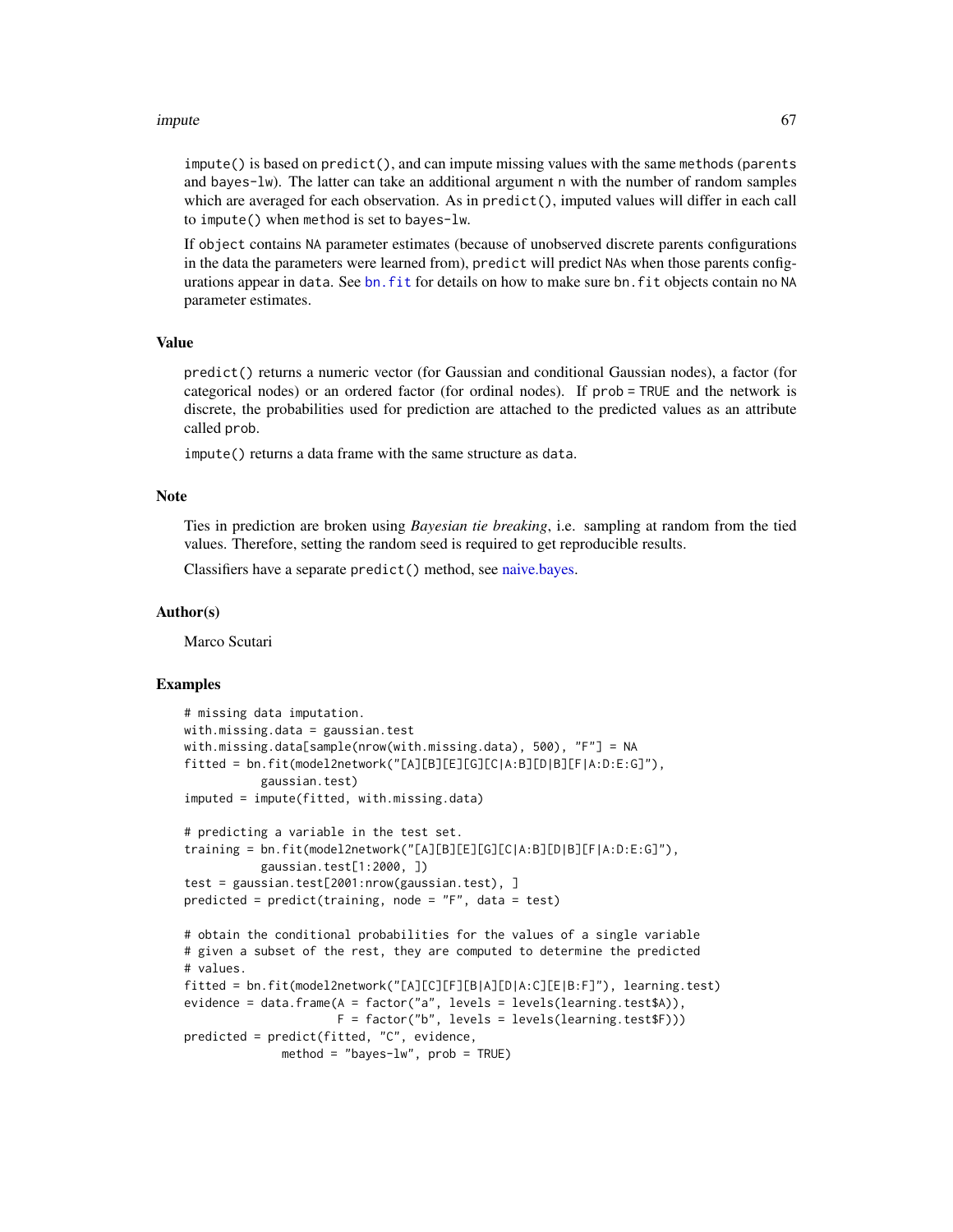```
attr(predicted, "prob")
```
independence-tests *Conditional independence tests*

## <span id="page-67-0"></span>Description

Overview of the conditional independence tests implemented in **bnlearn**, with the respective reference publications.

#### Details

Unless otherwise noted, the reference publication for conditional independence tests is:

Edwards DI (2000). *Introduction to Graphical Modelling*. Springer, 2nd edition.

Additionally for continuous permutation tests:

Legendre P (2000). "Comparison of Permutation Methods for the Partial Correlation and Partial Mantel Tests". *Journal of Statistical Computation and Simulation*, 67:37–73.

and for semiparametric discrete tests:

Tsamardinos I, Borboudakis G (2010). "Permutation Testing Improves Bayesian Network Learning". *Machine Learning and Knowledge Discovery in Databases*, 322–337.

Available conditional independence tests (and the respective labels) for *discrete Bayesian networks* (categorical variables) are:

- *mutual information*: an information-theoretic distance measure. It's proportional to the loglikelihood ratio (they differ by a  $2n$  factor) and is related to the deviance of the tested models. The asymptotic  $\chi^2$  test (mi and mi-adf, with adjusted degrees of freedom), the Monte Carlo permutation test (mc-mi), the sequential Monte Carlo permutation test (smc-mi), and the semiparametric test (sp-mi) are implemented.
- *shrinkage estimator* for the *mutual information* ( $m$ i sh): an improved asymptotic  $\chi^2$  test based on the James-Stein estimator for the mutual information.

Hausser J, Strimmer K (2009). "Entropy inference and the James-Stein estimator, with application to nonlinear gene association networks". *Statistical Applications in Genetics and Molecular Biology*, 10:1469–1484.

• *Pearson's*  $X^2$ : the classical Pearson's  $X^2$  test for contingency tables. The asymptotic  $\chi^2$  test (x2 and x2-adf, with adjusted degrees of freedom), the Monte Carlo permutation test (mc-x2), the sequential Monte Carlo permutation test (smc-x2) and semiparametric test (sp-x2) are implemented.

Available conditional independence tests (and the respective labels) for *discrete Bayesian networks* (ordered factors) are:

• *Jonckheere-Terpstra*: a trend test for ordinal variables. The asymptotic normal test (jt), the Monte Carlo permutation test  $(m - j t)$  and the sequential Monte Carlo permutation test (smc-jt) are implemented.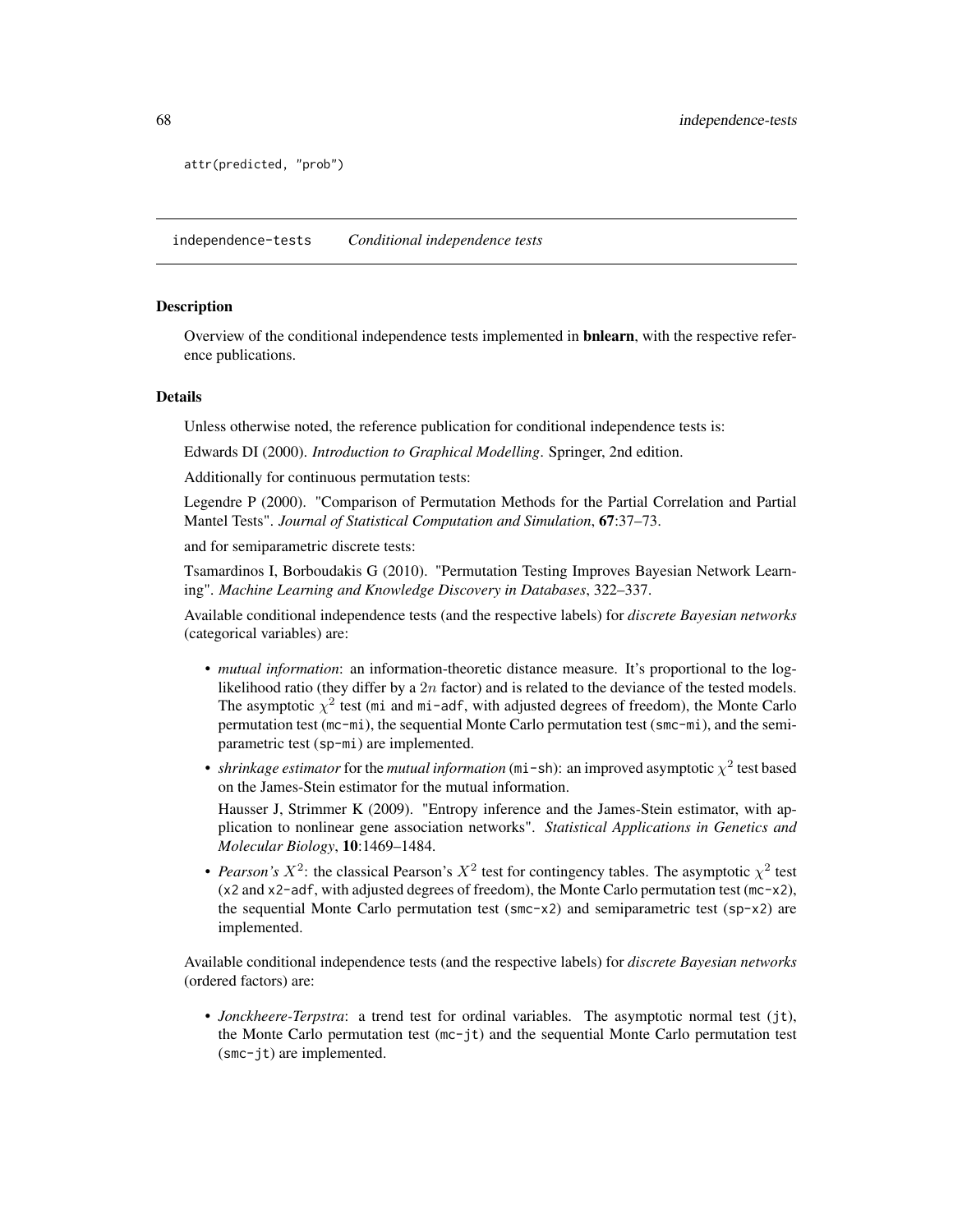#### insurance 69

Available conditional independence tests (and the respective labels) for *Gaussian Bayesian networks* (normal variables) are:

- *linear correlation*: Pearson's linear correlation. The exact Student's t test (cor), the Monte Carlo permutation test (mc-cor) and the sequential Monte Carlo permutation test (smc-cor) are implemented.
- *Fisher's Z*: a transformation of the linear correlation with asymptotic normal distribution. The asymptotic normal test  $(zf)$ , the Monte Carlo permutation test  $(mc-zf)$  and the sequential Monte Carlo permutation test (smc-zf) are implemented.
- *mutual information*: an information-theoretic distance measure. Again it is proportional to the log-likelihood ratio (they differ by a 2n factor). The asymptotic  $\chi^2$  test (mi-g), the Monte Carlo permutation test (mc-mi-g) and the sequential Monte Carlo permutation test (smc-mi-g) are implemented.
- *shrinkage estimator* for the *mutual information* (mi-g-sh): an improved asymptotic  $\chi^2$  test based on the James-Stein estimator for the mutual information. Ledoit O, Wolf M (2003). "Improved Estimation of the Covariance Matrix of Stock Returns with an Application to Portfolio Selection". *Journal of Empirical Finance*, 10:603–621.

Available conditional independence tests (and the respective labels) for *hybrid Bayesian networks* (mixed discrete and normal variables) are:

• *mutual information*: an information-theoretic distance measure. Again it is proportional to the log-likelihood ratio (they differ by a 2n factor). Only the asymptotic  $\chi^2$  test (mi-cg) is implemented.

| insurance | Insurance evaluation network (synthetic) data set |
|-----------|---------------------------------------------------|
|-----------|---------------------------------------------------|

# Description

Insurance is a network for evaluating car insurance risks.

## Usage

```
data(insurance)
```
## Format

The insurance data set contains the following 27 variables:

- GoodStudent (*good student*): a two-level factor with levels False and True.
- Age (*age*): a three-level factor with levels Adolescent, Adult and Senior.
- SocioEcon (*socio-economic status*): a four-level factor with levels Prole, Middle, UpperMiddle and Wealthy.
- RiskAversion (*risk aversion*): a four-level factor with levels Psychopath, Adventurous, Normal and Cautious.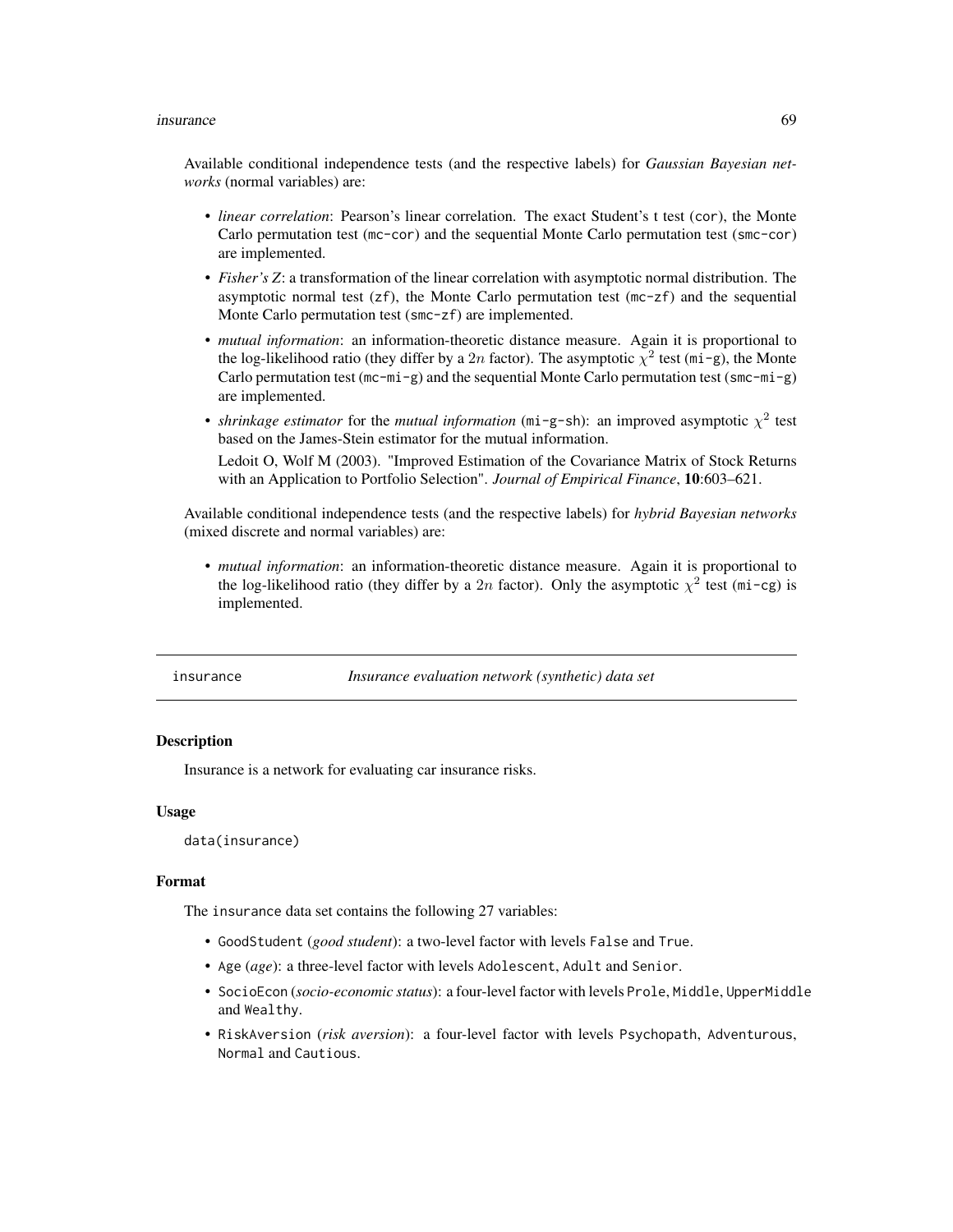- VehicleYear (*vehicle age*): a two-level factor with levels Current and older.
- ThisCarDam (*damage to this car*): a four-level factor with levels None, Mild, Moderate and Severe.
- RuggedAuto (*ruggedness of the car*): a three-level factor with levels EggShell, Football and Tank.
- Accident (*severity of the accident*): a four-level factor with levels None, Mild, Moderate and Severe.
- MakeModel (*car's model*): a five-level factor with levels SportsCar, Economy, FamilySedan, Luxury and SuperLuxury.
- DrivQuality (*driving quality*): a three-level factor with levels Poor, Normal and Excellent.
- Mileage (*mileage*): a four-level factor with levels FiveThou, TwentyThou, FiftyThou and Domino.
- Antilock (*ABS*): a two-level factor with levels False and True.
- DrivingSkill (*driving skill*): a three-level factor with levels SubStandard, Normal and Expert.
- SeniorTrain (*senior training*): a two-level factor with levels False and True.
- ThisCarCost (*costs for the insured car*): a four-level factor with levels Thousand, TenThou, HundredThou and Million.
- Theft (*theft*): a two-level factor with levels False and True.
- CarValue (*value of the car*): a five-level factor with levels FiveThou, TenThou, TwentyThou, FiftyThou and Million.
- HomeBase (*neighbourhood type*): a four-level factor with levels Secure, City, Suburb and Rural.
- AntiTheft (*anti-theft system*): a two-level factor with levels False and True.
- PropCost (*ratio of the cost for the two cars*): a four-level factor with levels Thousand, TenThou, HundredThou and Million.
- OtherCarCost (*costs for the other car*): a four-level factor with levels Thousand, TenThou, HundredThou and Million.
- OtherCar (*other cars involved in the accident*): a two-level factor with levels False and True.
- MedCost (*cost of the medical treatment*): a four-level factor with levels Thousand, TenThou, HundredThou and Million.
- Cushioning (*cushioning*): a four-level factor with levels Poor, Fair, Good and Excellent.
- Airbag (*airbag*): a two-level factor with levels False and True.
- ILiCost (*inspection cost*): a four-level factor with levels Thousand, TenThou, HundredThou and Million.
- DrivHist (*driving history*): a three-level factor with levels Zero, One and Many.

#### Note

The complete BN can be downloaded from <https://www.bnlearn.com/bnrepository/>.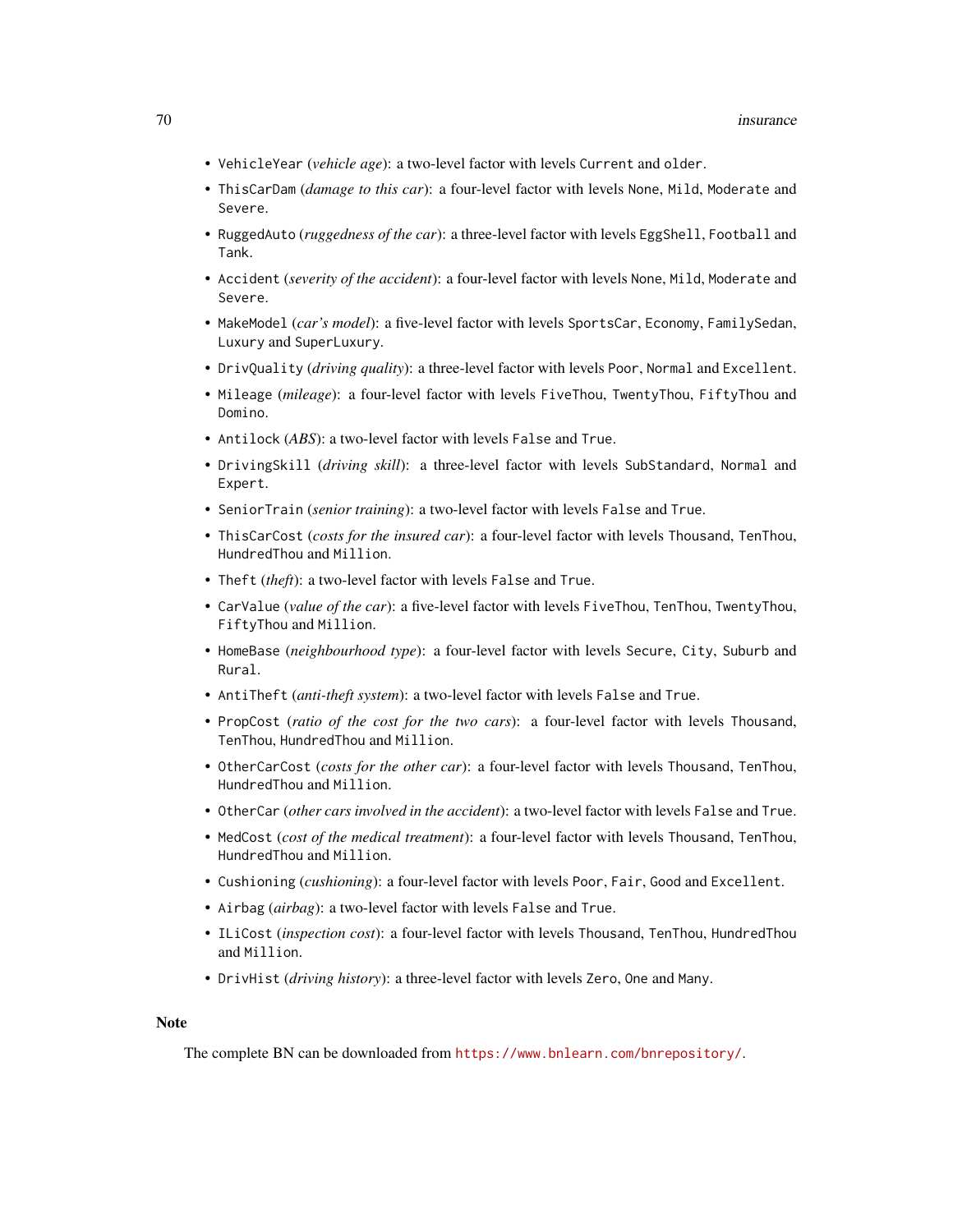# learning.test 71

## Source

Binder J, Koller D, Russell S, Kanazawa K (1997). "Adaptive Probabilistic Networks with Hidden Variables". *Machine Learning*, 29(2–3):213–244.

# Examples

```
# load the data.
data(insurance)
# create and plot the network structure.
modelstring = paste0("[Age][Mileage][SocioEcon|Age][GoodStudent|Age:SocioEcon]",
 "[RiskAversion|Age:SocioEcon][OtherCar|SocioEcon][VehicleYear|SocioEcon:RiskAversion]",
  "[MakeModel|SocioEcon:RiskAversion][SeniorTrain|Age:RiskAversion]",
  "[HomeBase|SocioEcon:RiskAversion][AntiTheft|SocioEcon:RiskAversion]",
  "[RuggedAuto|VehicleYear:MakeModel][Antilock|VehicleYear:MakeModel]",
  "[DrivingSkill|Age:SeniorTrain][CarValue|VehicleYear:MakeModel:Mileage]",
  "[Airbag|VehicleYear:MakeModel][DrivQuality|RiskAversion:DrivingSkill]",
  "[Theft|CarValue:HomeBase:AntiTheft][Cushioning|RuggedAuto:Airbag]",
  "[DrivHist|RiskAversion:DrivingSkill][Accident|DrivQuality:Mileage:Antilock]",
  "[ThisCarDam|RuggedAuto:Accident][OtherCarCost|RuggedAuto:Accident]",
  "[MedCost|Age:Accident:Cushioning][ILiCost|Accident]",
  "[ThisCarCost|ThisCarDam:Theft:CarValue][PropCost|ThisCarCost:OtherCarCost]")
dag = model2network(modelstring)
## Not run: graphviz.plot(dag, shape = "ellipse")
```
learning.test *Synthetic (discrete) data set to test learning algorithms*

## Description

This a synthetic data set used as a test case in the bnlearn package.

#### Usage

```
data(learning.test)
```
#### Format

The learning. test data set contains the following variables:

- A, a three-level factor with levels a, b and c.
- B, a three-level factor with levels a, b and c.
- C, a three-level factor with levels a, b and c.
- D, a three-level factor with levels a, b and c.
- E, a three-level factor with levels a, b and c.
- F, a two-level factor with levels a and b.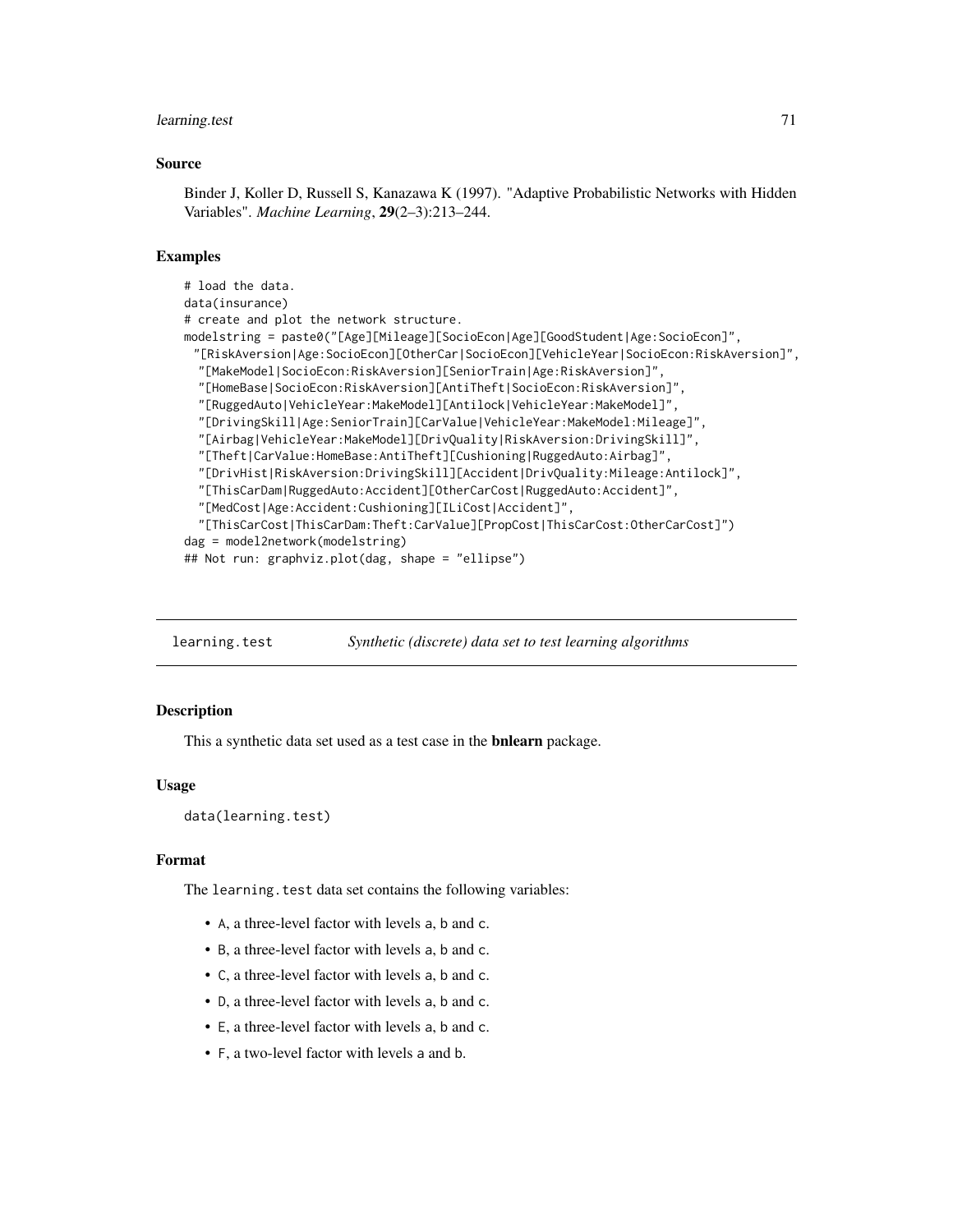# Note

The R script to generate data from this network is available from [https://www.bnlearn.com/](https://www.bnlearn.com/documentation/networks/) [documentation/networks/](https://www.bnlearn.com/documentation/networks/).

## Examples

```
# load the data.
data(learning.test)
# create and plot the network structure.
dag = model2network("[A][C][F][B|A][D|A:C][E|B:F]")
## Not run: graphviz.plot(dag)
```
lizards *Lizards' perching behaviour data set*

# Description

Real-world data set about the perching behaviour of two species of lizards in the South Bimini island, from Shoener (1968).

### Usage

```
data(lizards)
```
## Format

The lizards data set contains the following variables:

- Species (*the species of the lizard*): a two-level factor with levels Sagrei and Distichus.
- Height (*perch height*): a two-level factor with levels high (greater than 4.75 feet) and low (lesser or equal to 4.75 feet).
- Diameter (*perch diameter*): a two-level factor with levels narrow (greater than 4 inches) and wide (lesser or equal to 4 inches).

# Source

Edwards DI (2000). *Introduction to Graphical Modelling*. Springer, 2nd edition.

Fienberg SE (1980). *The Analysis of Cross-Classified Categorical Data*. Springer, 2nd edition.

Schoener TW (1968). "The Anolis Lizards of Bimini: Resource Partitioning in a Complex Fauna". *Ecology*, 49(4):704–726.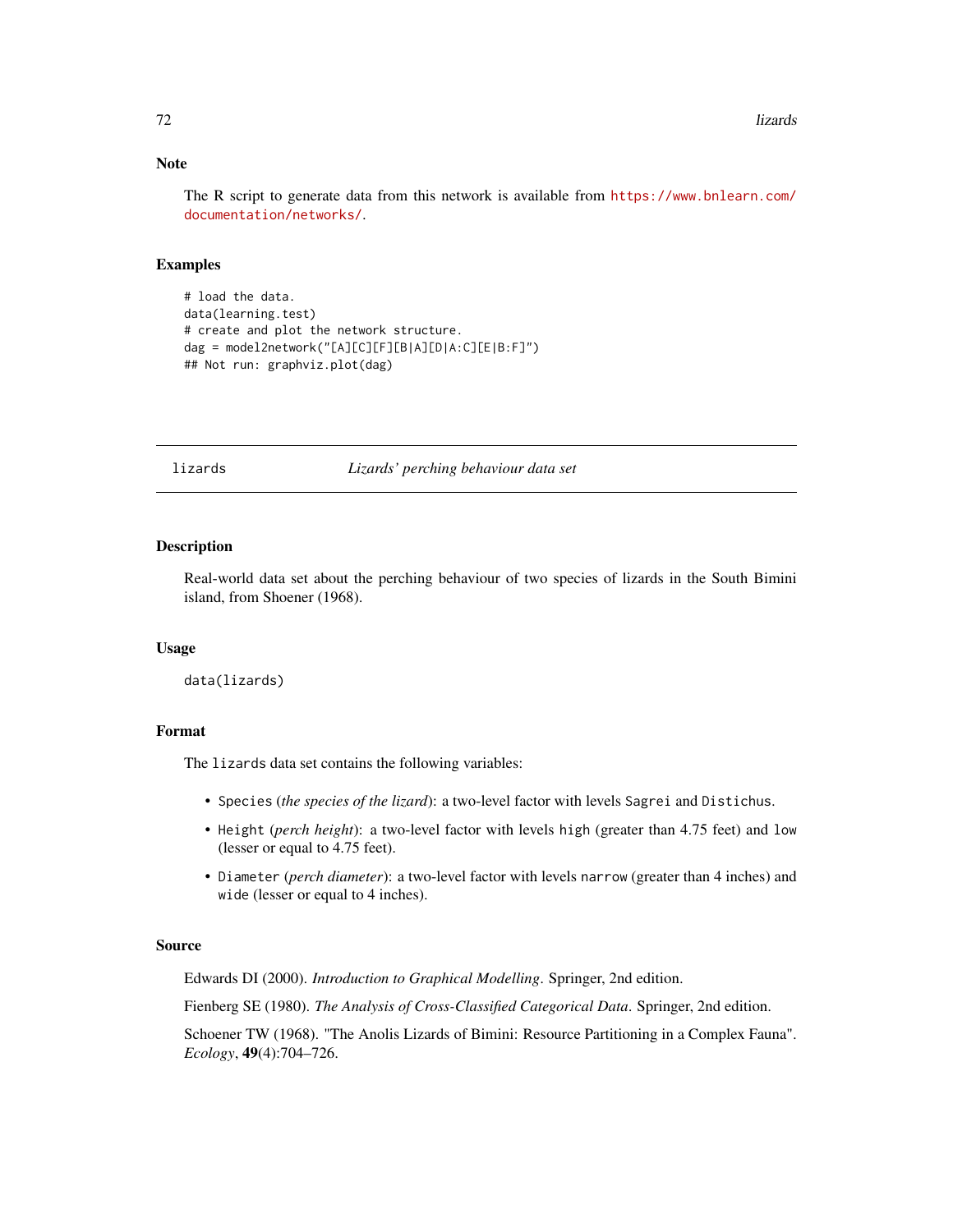# lm integration 73

## Examples

```
# load the data.
data(lizards)
# create and plot the network structure.
dag = model2network("[Species][Diameter|Species][Height|Species]")
## Not run: graphviz.plot(dag, shape = "ellipse")
# This data set is useful as it offers nominal values for
# the conditional mutual information and X^2 tests.
ci.test("Height", "Diameter", "Species", test = "mi", data = lizards)
ci.test("Height", "Diameter", "Species", test = "x2", data = lizards)
```
lm integration *Produce lm objects from Bayesian networks*

## Description

Take a bn object or bn.fit object encoding a Gaussian network and refit all the local distributions using lm(). This makes it possible to use all the functions provided by R for lm objects (summary, anova, etc.) to investigate the network.

## Usage

```
## S3 method for class 'bn'
as.lm(x, data, ...)## S3 method for class 'bn.fit'
as.lm(x, data, ...)## S3 method for class 'bn.fit.gnode'
as.lm(x, data, ...)
```
## Arguments

| $\mathsf{x}$            | an object of class bn, bn. fit or bn. fit. gnode.   |
|-------------------------|-----------------------------------------------------|
| data                    | a data frame containing the variables in the model. |
| $\cdot$ $\cdot$ $\cdot$ | additional arguments, currently ignored.            |

# Value

If x is an object of class bn or bn.fit, as.lm() returns a list of lm objects, one for each node in x. If x is an object of class bn or bn.fit.gnode, as.lm() returns a single lm object.

## Author(s)

Marco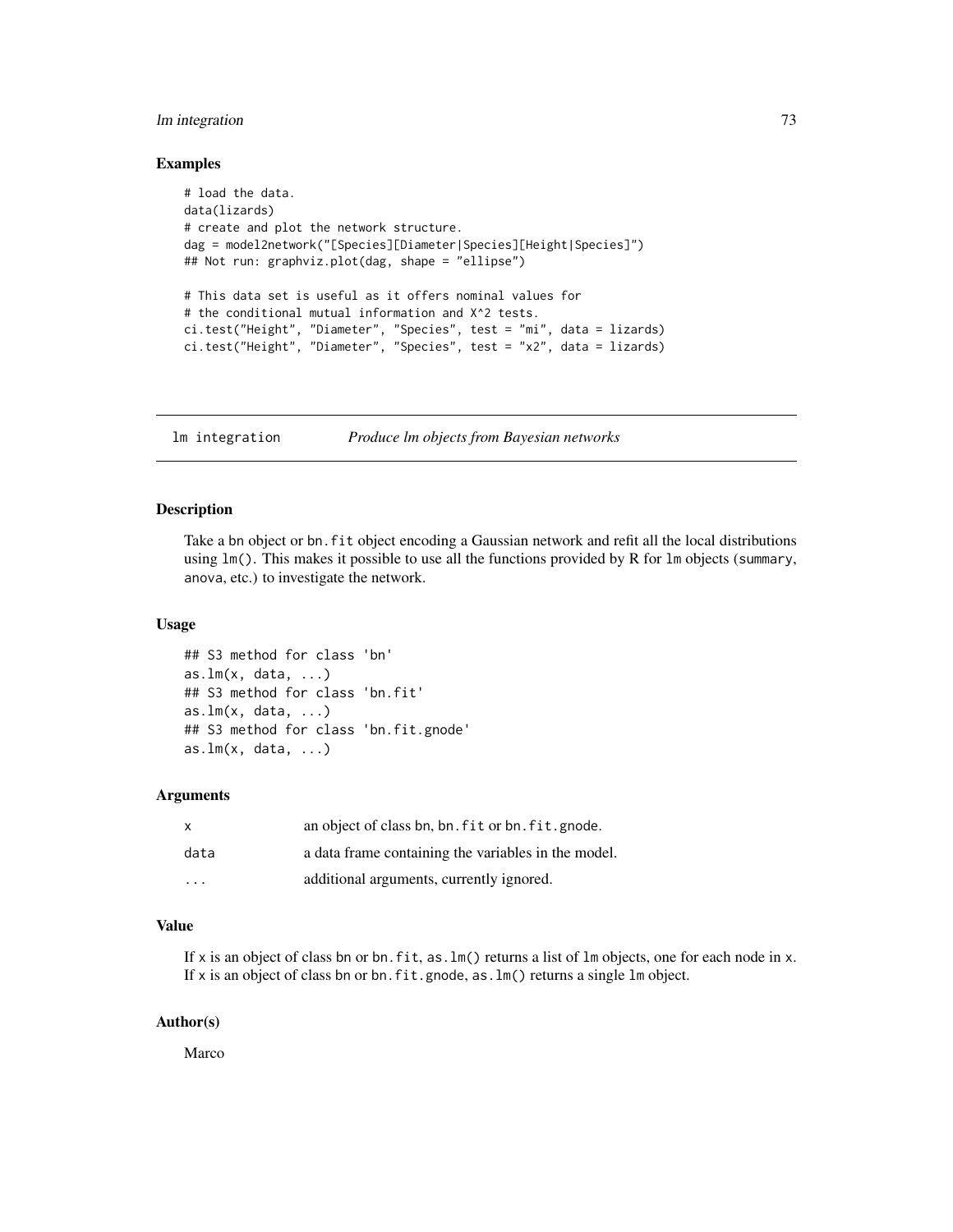# Examples

```
dag = hc(gaussian.test)
fitted = bn.fit(dag, gaussian.test)
as.lm(dag, gaussian.test)
as.lm(fitted, gaussian.test)
as.lm(fitted$F, gaussian.test)
```
<span id="page-73-0"></span>local discovery algorithms

*Local discovery structure learning algorithms*

# <span id="page-73-1"></span>Description

ARACNE and Chow-Liu learn simple graphs structures from data using pairwise mutual information coefficients.

#### Usage

```
aracne(x, whitelist = NULL, blacklist = NULL, mi = NULL, debug = FALSE)chow.liu(x, whitelist = NULL, blacklist = NULL, mi = NULL, debug = FALSE)
```
# Arguments

| X         | a data frame containing the variables in the model.                                                                                                                                                                                                                     |
|-----------|-------------------------------------------------------------------------------------------------------------------------------------------------------------------------------------------------------------------------------------------------------------------------|
| whitelist | a data frame with two columns (optionally labeled "from" and "to"), containing<br>a set of arcs to be included in the graph.                                                                                                                                            |
| blacklist | a data frame with two columns (optionally labeled "from" and "to"), containing<br>a set of arcs not to be included in the graph.                                                                                                                                        |
| mi        | a character string, the estimator used for the pairwise ( <i>i.e.</i> unconditional) mu-<br>tual information coefficients in the ARACNE and Chow-Liu algorithms. Pos-<br>sible values are mi (discrete mutual information) and $mi$ g (Gaussian mutual<br>information). |
| debug     | a boolean value. If TRUE a lot of debugging output is printed; otherwise the<br>function is completely silent.                                                                                                                                                          |

## Value

An object of class bn. See [bn-class](#page-14-0) for details.

#### Author(s)

Marco Scutari

## See Also

[constraint-based algorithms,](#page-37-0) [score-based algorithms,](#page-96-0) [hybrid algorithms.](#page-63-0)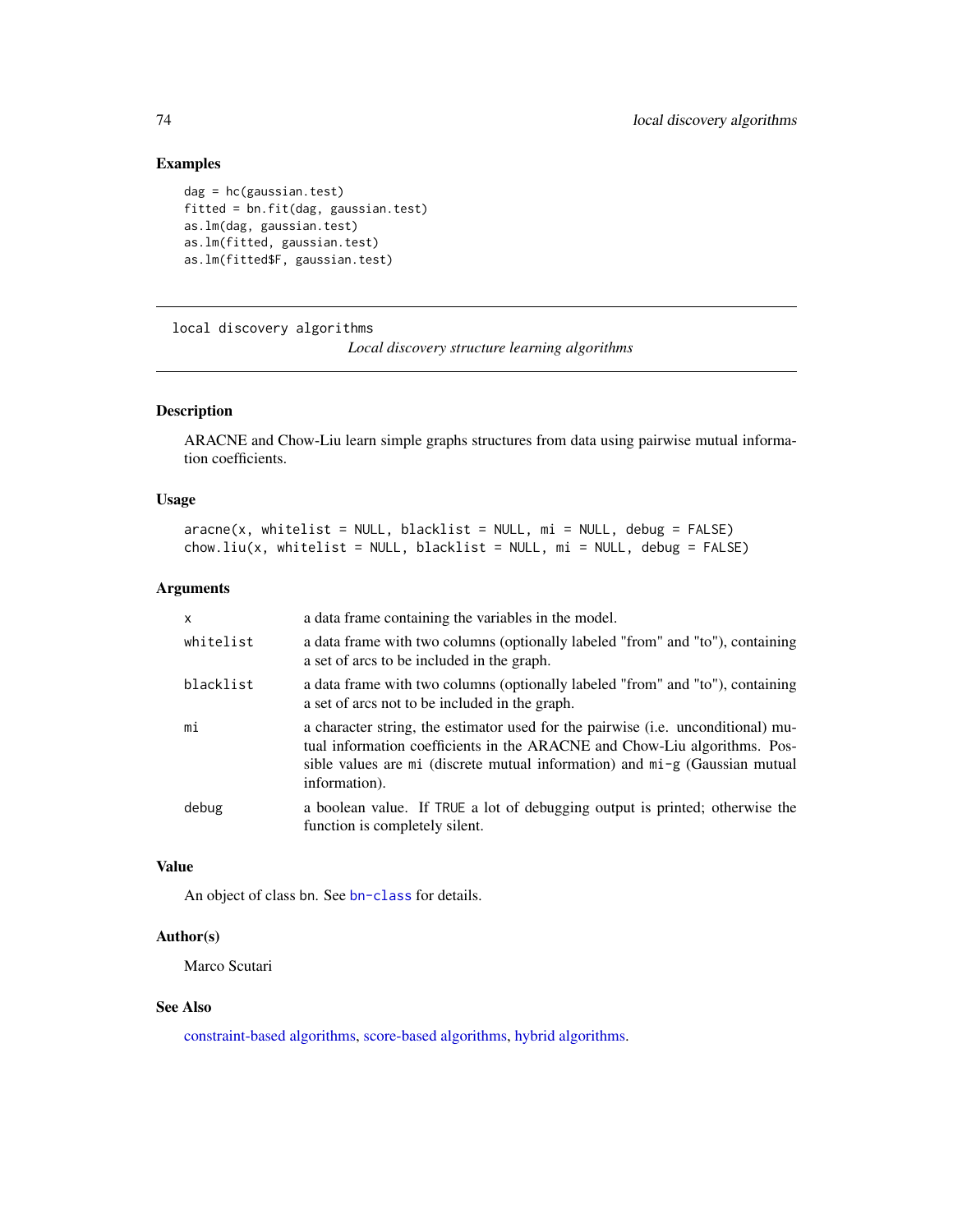## Description

Examination marks of 88 students on five different topics, from Mardia (1979).

# Usage

data(marks)

# Format

The marks data set contains the following variables, one for each topic in the examination:

- MECH (*mechanics*)
- VECT (*vectors*)
- ALG (*algebra*)
- ANL (*analysis*)
- STAT (*statistics*)

All are measured on the same scale (0-100).

# Source

Edwards DI (2000). *Introduction to Graphical Modelling*. Springer, 2nd edition. Mardia KV, Kent JT, Bibby JM (1979). *Multivariate Analysis*. Academic Press. Whittaker J (1990). *Graphical Models in Applied Multivariate Statistics*. Wiley.

# Examples

```
# This is the undirected graphical model from Edwards (2000).
data(marks)
ug = empty.graph(names(marks))
arcs(ug, check.cycles = FALSE) = matrix(c("MECH", "VECT", "MECH", "ALG", "VECT", "MECH", "VECT", "ALG",
    "ALG", "MECH", "ALG", "VECT", "ALG", "ANL", "ALG", "STAT",
    "ANL", "ALG", "ANL", "STAT", "STAT", "ALG", "STAT", "ANL"),
 ncol = 2, byrow = TRUE,
 dimnames = list(c(), c("from", "to")))## Not run: graphviz.plot(ug)
```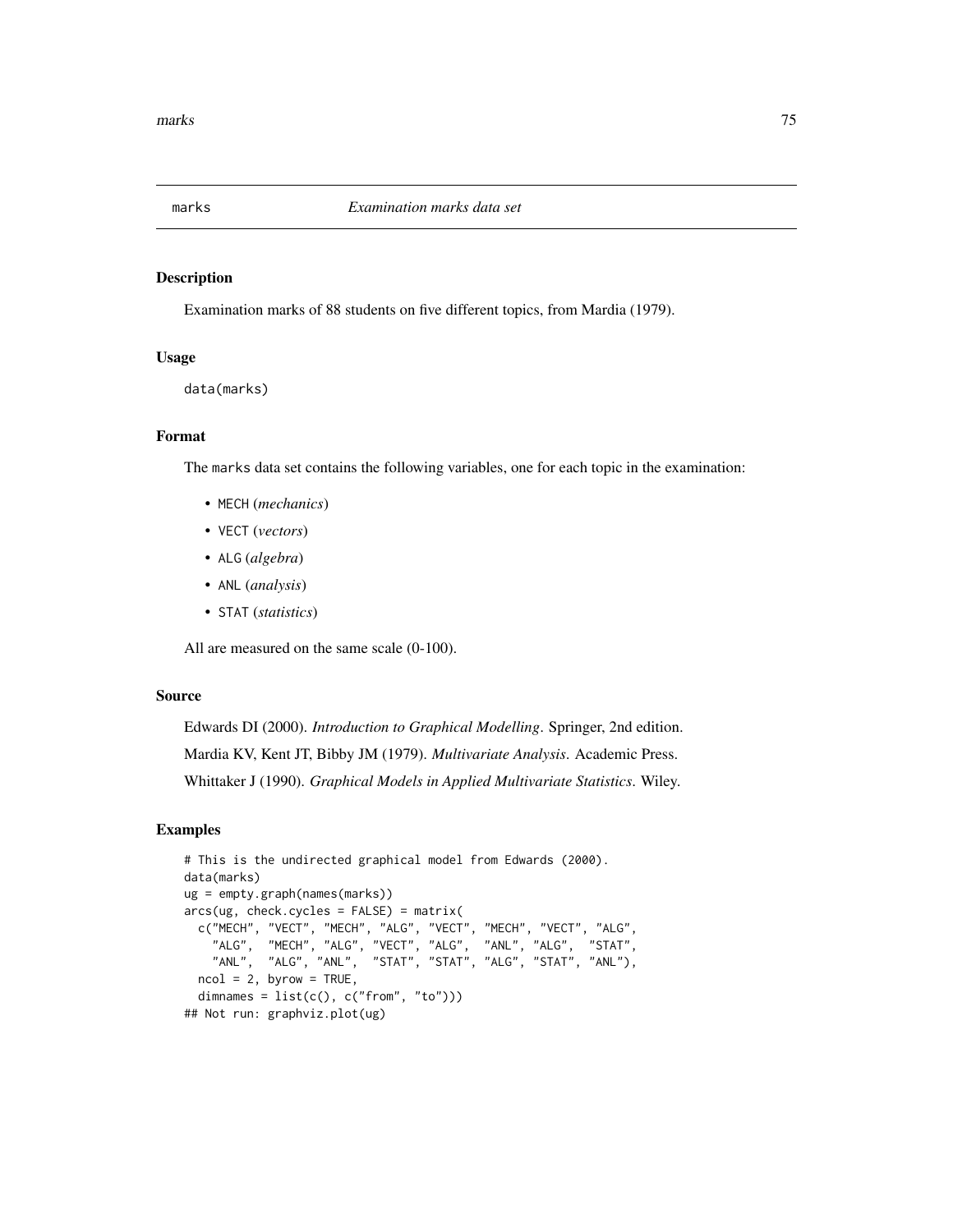#### Description

Assign or extract various quantities of interest from an object of class bn of bn.fit.

## Usage

```
## nodes
mb(x, node)
nbr(x, node)
parents(x, node)
parents(x, node, debug = FALSE) <- value
children(x, node)
children(x, node, debug = FALSE) <- value
spouses(x, node)
ancestors(x, node)
descendants(x, node)
in.degree(x, node)
out.degree(x, node)
root.nodes(x)
leaf.nodes(x)
nnodes(x)
## arcs
arcs(x)
arcs(x, check.cycles = TRUE, check.ilegal = TRUE, debug = FALSE) < - valuedirected.arcs(x)
undirected.arcs(x)
incoming.arcs(x, node)
outgoing.arcs(x, node)
incident.arcs(x, node)
compelled.arcs(x)
reversible.arcs(x)
narcs(x)
## adjacency matrix
amat(x)
amat(x, check.cycles = TRUE, check.i1legal = TRUE, debus = FALSE) <- value
## graphs
nparams(x, data, effective = FALSE, debug = FALSE)ntests(x)
## shared with the graph package.
# these used to be a simple nodes(x) function.
```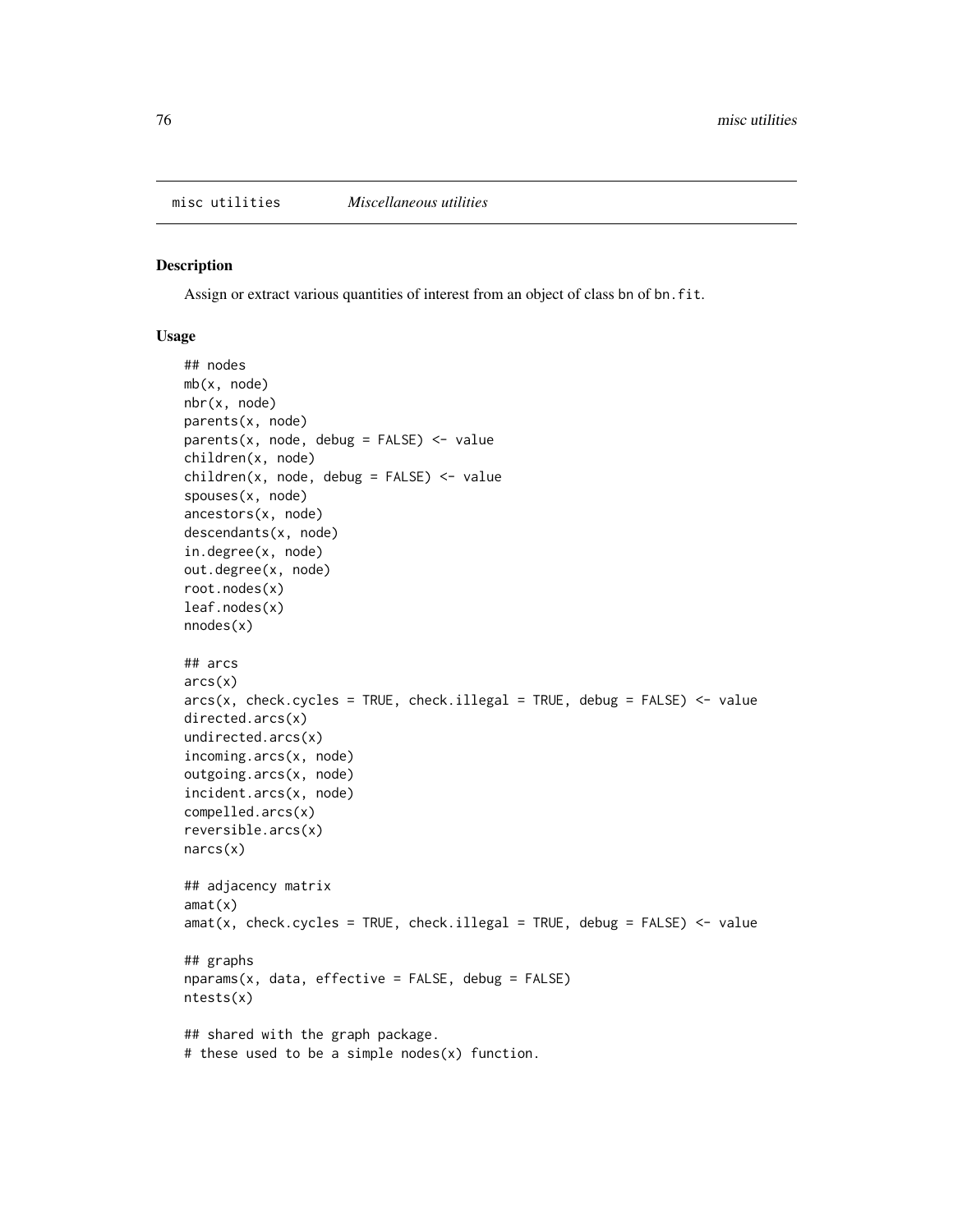#### misc utilities 77

```
## S4 method for signature 'bn'
nodes(object)
## S4 method for signature 'bn.fit'
nodes(object)
# these used to be a simple degree(x, node) function.
## S4 method for signature 'bn'
degree(object, Nodes)
## S4 method for signature 'bn.fit'
degree(object, Nodes)
```
# Arguments

| x, object     | an object of class bn or bn. fit. The replacement form of parents, children,<br>arcs and amat requires an object of class bn.                                                                            |
|---------------|----------------------------------------------------------------------------------------------------------------------------------------------------------------------------------------------------------|
| node, Nodes   | a character string, the label of a node.                                                                                                                                                                 |
| value         | either a vector of character strings (for parents and children), an adjacency<br>matrix (for amat) or a data frame with two columns (optionally labeled "from"<br>and "to", for arcs).                   |
| data          | a data frame containing the data the Bayesian network was learned from. It's<br>only needed if x is an object of class bn.                                                                               |
| check.cycles  | a boolean value. If FALSE the returned network will not be checked for cycles.                                                                                                                           |
| check.illegal | a boolean value. If TRUE arcs that break the parametric assumptions of x, such<br>as those from continuous to discrete nodes in conditional Gaussian networks,<br>cause an error.                        |
| effective     | a boolean value. If TRUE the number of non-zero free parameters is returned,<br>that is, the effective degrees of freedom of the network; otherwise the theoretical<br>number of parameters is returned. |
| debug         | a boolean value. If TRUE a lot of debugging output is printed; otherwise the<br>function is completely silent.                                                                                           |

# Details

The number of parameters of a discrete Bayesian network is defined as the sum of the number of logically independent parameters of each node given its parents (Chickering, 1995). For Gaussian Bayesian networks the distribution of each node can be viewed as a linear regression, so it has a number of parameters equal to the number of the parents of the node plus one (the intercept) as per Neapolitan (2003). For conditional linear Gaussian networks, the number of parameters of discrete and Gaussian nodes is as above. The number of parameters of conditional Gaussian nodes is equal to 1 plus the number of continuous parents (who get one regression coefficient each, plus the intercept) times the number of configurations of the discrete parents (each configuration has an associated regression model).

# Value

mb, nbr, nodes, parents, children, spouses, ancestors, descendants, root.nodes and leaf.nodes return a vector of character strings.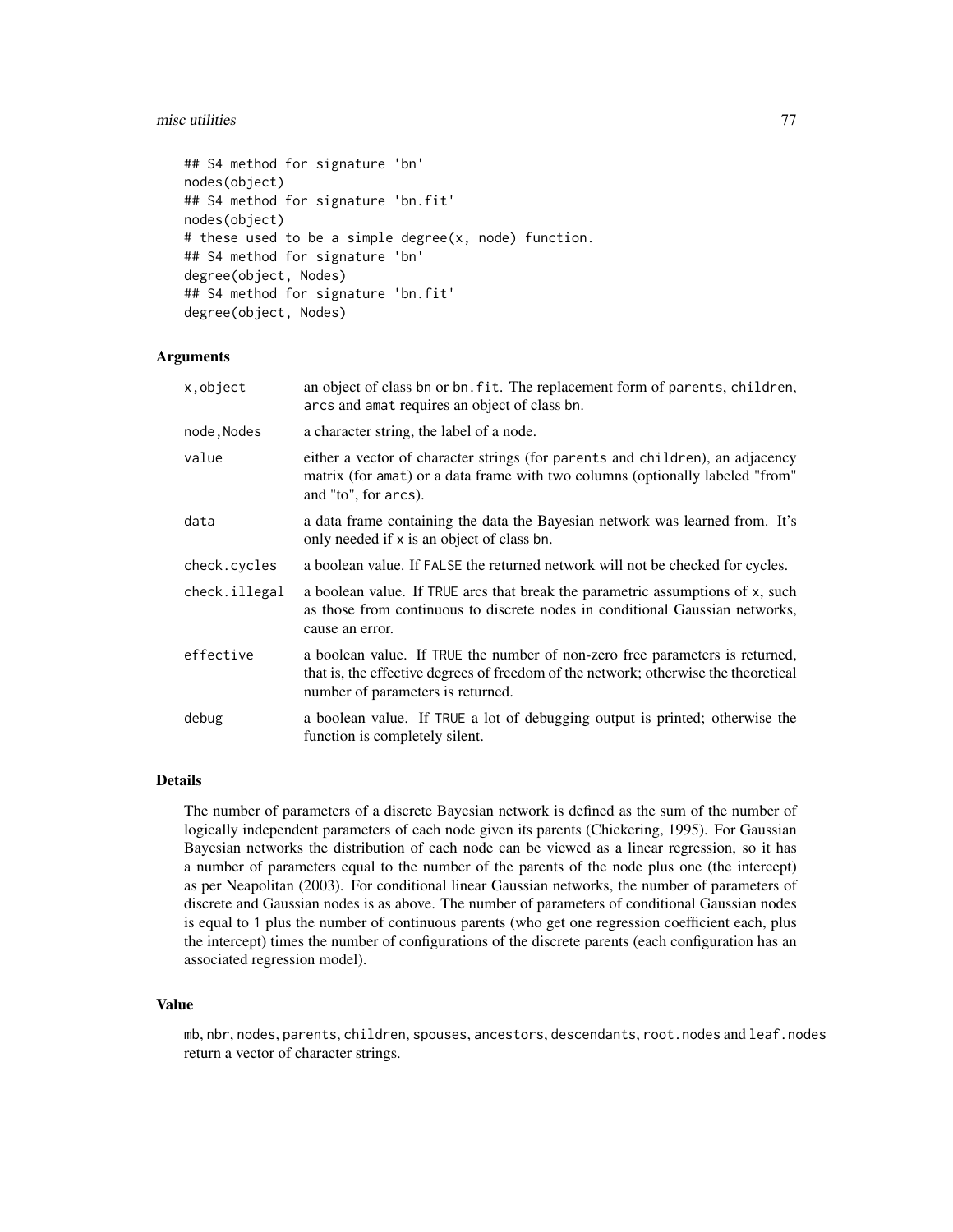arcs, directed.arcs, undirected.arcs, incoming.arcs, outgoing.arcs, incident.arcs, compelled.arcs, reversible.arcs, return a matrix of two columns of character strings.

narcs and nnodes return the number of arcs and nodes in the graph, respectively.

amat returns a matrix of 0/1 integer values.

degree, in.degree, out.degree, nparams and ntests return an integer.

# Author(s)

Marco Scutari

#### References

Chickering DM (1995). "A Transformational Characterization of Equivalent Bayesian Network Structures". *Proceedings of the Eleventh Annual Conference on Uncertainty in Artificial Intelligence*, 87–98.

Neapolitan RE (2003). *Learning Bayesian Networks*. Prentice Hall.

## Examples

```
data(learning.test)
res = gs(learning.test)
## the Markov blanket of A.
mb(res, "A")
## the neighbourhood of F.
nbr(res, "F")
## the arcs in the graph.
arcs(res)
## the nodes of the graph.
nodes(res)
## the adjacency matrix for the nodes of the graph.
amat(res)
## the parents of D.
parents(res, "D")
## the children of A.
children(res, "A")
## the root nodes of the graph.
root.nodes(res)
## the leaf nodes of the graph.
leaf.nodes(res)
## number of parameters of the Bayesian network.
res = set.archive, "A", "B")nparams(res, learning.test)
```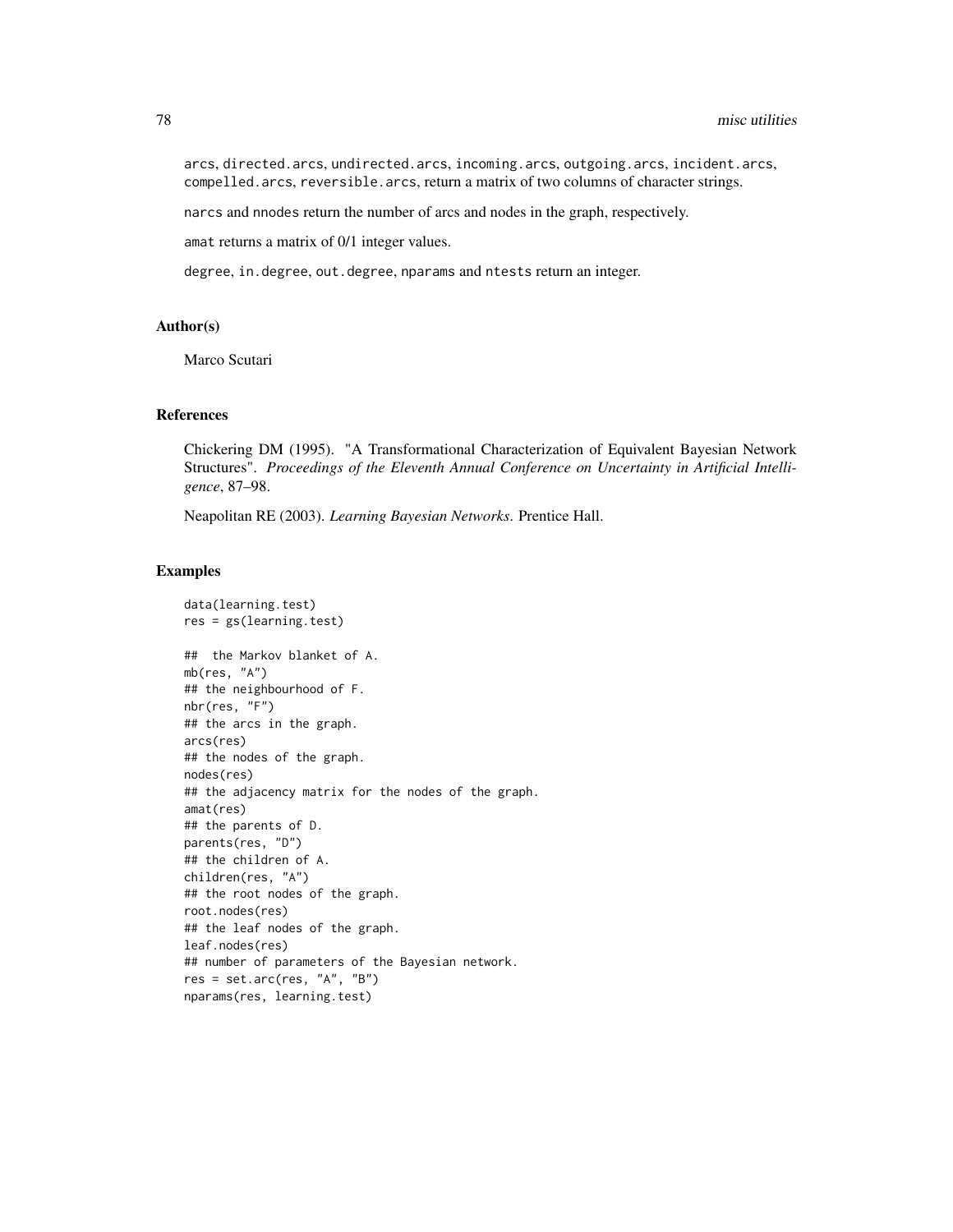model string utilities

*Build a model string from a Bayesian network and vice versa*

# Description

Build a model string from a Bayesian network and vice versa.

## Usage

```
modelstring(x)
modelstring(x, debug = FALSE) <- value
model2network(string, ordering = NULL, debug = FALSE)
## S3 method for class 'bn'
as.character(x, ...)
## S3 method for class 'character'
as.bn(x, \ldots)
```
# Arguments

| x         | an object of class bn. modelstring() (but not its replacement form) accepts<br>also objects of class bn. fit.                                                         |
|-----------|-----------------------------------------------------------------------------------------------------------------------------------------------------------------------|
| string    | a character string describing the Bayesian network.                                                                                                                   |
| ordering  | the labels of all the nodes in the graph; their order is the node ordering used in<br>the construction of the bn object. If NULL the nodes are sorted alphabetically. |
| value     | a character string, the same as the string.                                                                                                                           |
| debug     | a boolean value. If TRUE a lot of debugging output is printed; otherwise the<br>function is completely silent.                                                        |
| $\ddotsc$ | extra arguments from the generic method (currently ignored).                                                                                                          |

#### Details

The strings returned by modelstringi() have the same format as the ones returned by the modelstring() function in package deal; network structures may be easily exported to and imported from that package (via the model2network function).

The format of the model strings is as follows. The local structure of each node is enclosed in square brackets ("[]"); the first string is the label of that node. The parents of the node (if any) are listed after a ("|") and separated by colons (":"). All nodes (including isolated and root nodes) must be listed.

#### Value

model2network() and as.bn() return an object of class bn; modelstring() and as.character.bn() return a character string.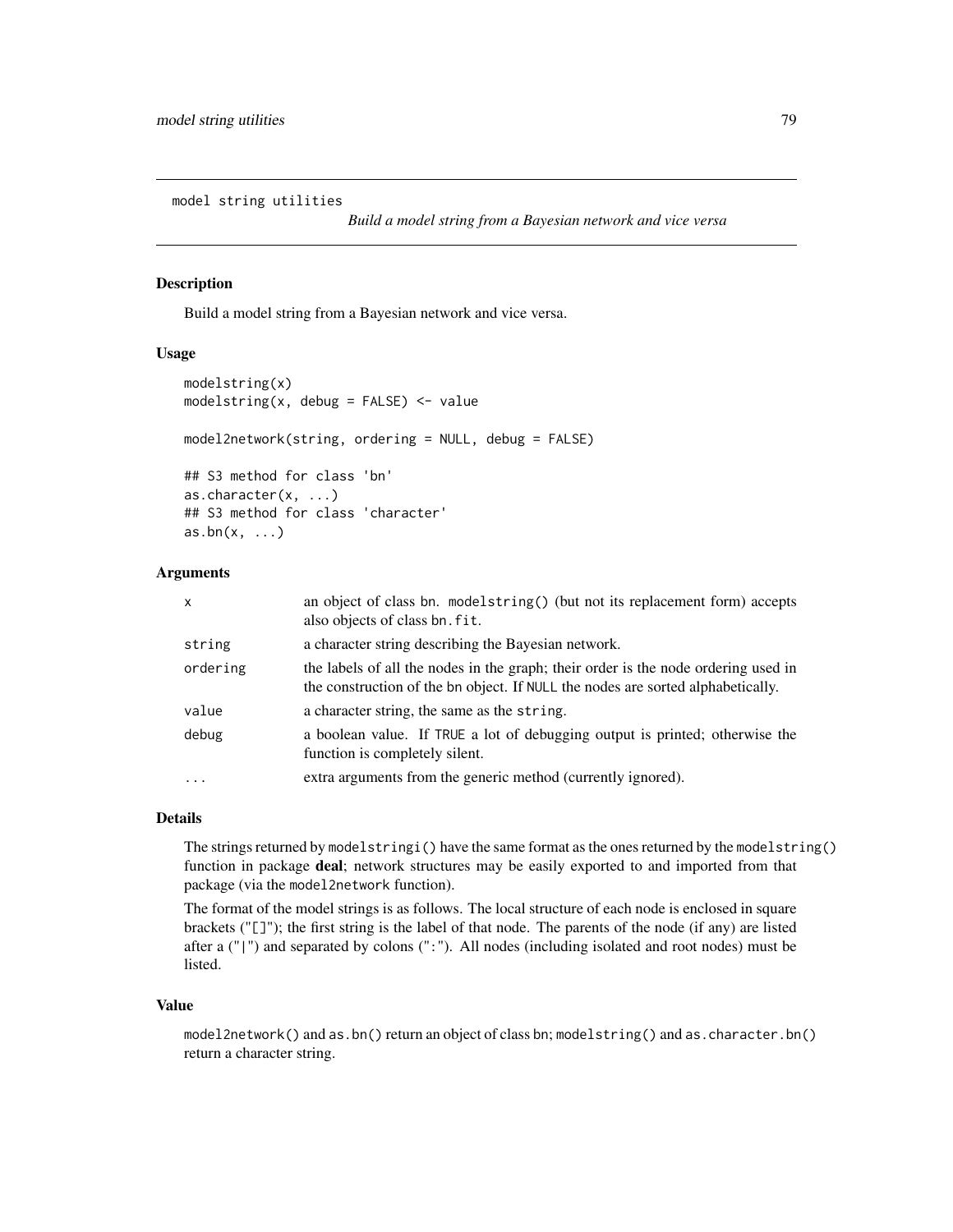## Author(s)

Marco Scutari

# Examples

```
data(learning.test)
res = set.arc(gs(learning.test), "A", "B")
res
modelstring(res)
res2 = model2network(modelstring(res))
res2
all.equal(res, res2)
```
<span id="page-79-0"></span>naive.bayes *Naive Bayes classifiers*

# <span id="page-79-1"></span>Description

Create, fit and perform predictions with naive Bayes and Tree-Augmented naive Bayes (TAN) classifiers.

## Usage

```
naive.bayes(x, training, explanatory)
## S3 method for class 'bn.naive'
predict(object, data, prior, ..., prob = FALSE, debug = FALSE)
tree.bayes(x, training, explanatory, whitelist = NULL, blacklist = NULL,
 mi = NULL, root = NULL, delay = FALSE)## S3 method for class 'bn.tan'
predict(object, data, prior, ..., prob = FALSE, debug = FALSE)
```
## Arguments

| training    | a character string, the label of the training variable.                                                                                                                                                               |
|-------------|-----------------------------------------------------------------------------------------------------------------------------------------------------------------------------------------------------------------------|
| explanatory | a vector of character strings, the labels of the explanatory variables.                                                                                                                                               |
| object      | an object of class bn. naive, either fitted or not.                                                                                                                                                                   |
| x, data     | a data frame containing the variables in the model, which must all be factors.                                                                                                                                        |
| prior       | a numeric vector, the prior distribution for the training variable. It is automati-<br>cally normalized if not already so. The default prior is the probability distribu-<br>tion of the training variable in object. |
| whitelist   | a data frame with two columns (optionally labeled "from" and "to"), containing<br>a set of arcs to be included in the graph.                                                                                          |
| blacklist   | a data frame with two columns (optionally labeled "from" and "to"), containing<br>a set of arcs not to be included in the graph.                                                                                      |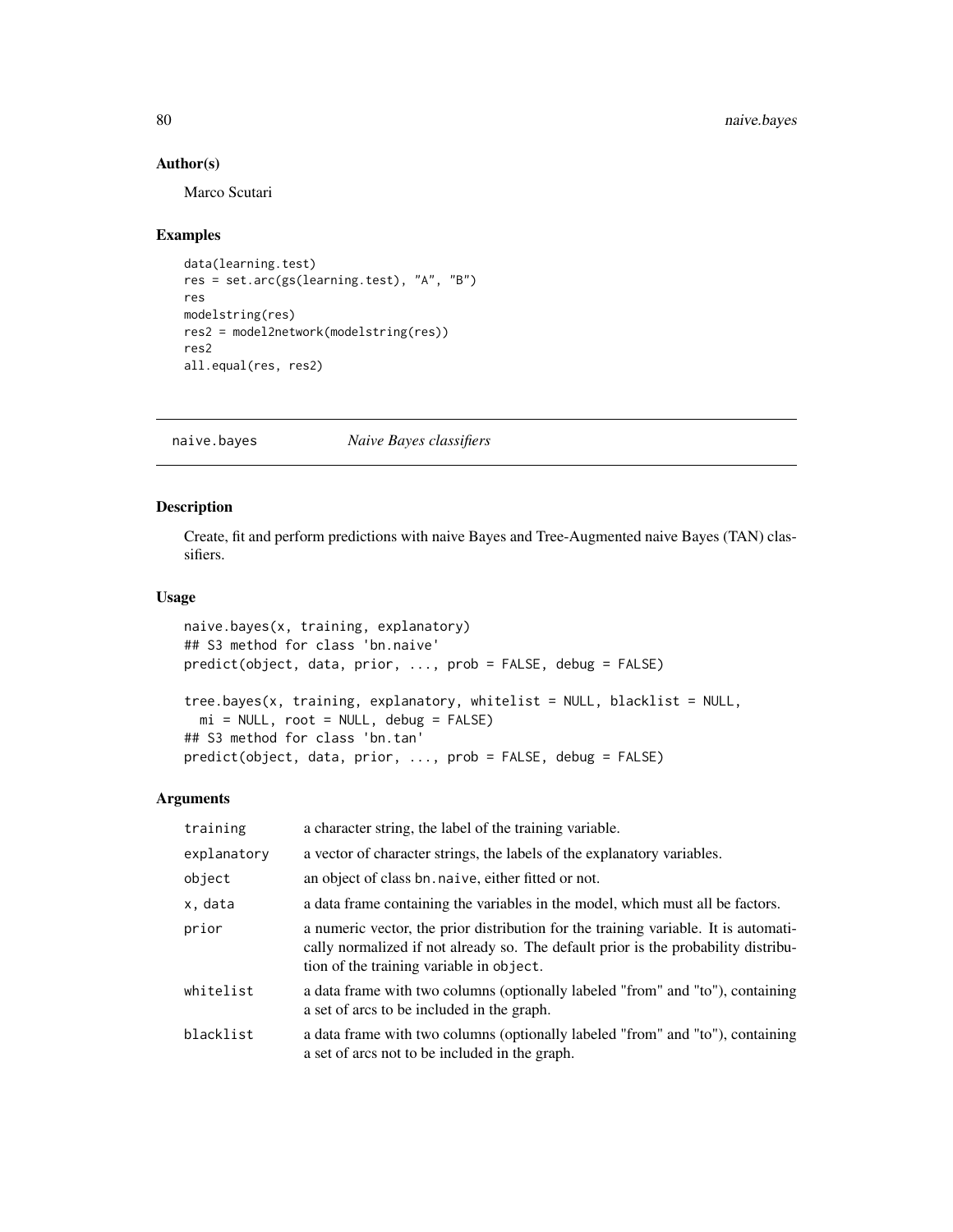## naive.bayes 81

| mi       | a character string, the estimator used for the mutual information coefficients<br>for the Chow-Liu algorithm in TAN. Possible values are mi (discrete mutual<br>information) and $mi - g$ (Gaussian mutual information). |
|----------|--------------------------------------------------------------------------------------------------------------------------------------------------------------------------------------------------------------------------|
| root     | a character string, the label of the explanatory variable to be used as the root of<br>the tree in the TAN classifier.                                                                                                   |
| $\cdots$ | extra arguments from the generic method (currently ignored).                                                                                                                                                             |
| prob     | a boolean value. If TRUE the posterior probabilities used for prediction are at-<br>tached to the predicted values as an attribute called prob.                                                                          |
| debug    | a boolean value. If TRUE a lot of debugging output is printed; otherwise the<br>function is completely silent.                                                                                                           |

#### Details

The naive.bayes() function creates the star-shaped Bayesian network form of a naive Bayes classifier; the training variable (the one holding the group each observation belongs to) is at the center of the star, and it has an outgoing arc for each explanatory variable.

If data is specified, explanatory will be ignored and the labels of the explanatory variables will be extracted from the data.

predict() performs a supervised classification of the observations by assigning them to the group with the maximum posterior probability.

#### Value

naive.bayes() returns an object of class c("bn.naive","bn"), which behaves like a normal bn object unless passed to predict(). tree.bayes() returns an object of class c("bn.tan","bn"), which again behaves like a normal bn object unless passed to predict().

predict() returns a factor with the same levels as the training variable from data. If prob = TRUE, the posterior probabilities used for prediction are attached to the predicted values as an attribute called prob.

See [network classifiers](#page-81-0) for a complete list of network classifiers with the respective references.

## Note

Since bnlearn does not support networks containing both continuous and discrete variables, all variables in data must be discrete.

Ties in prediction are broken using *Bayesian tie breaking*, i.e. sampling at random from the tied values. Therefore, setting the random seed is required to get reproducible results.

tan.tree() supports whitelisting and blacklisting arcs but not their directions. Morevoer it is not possible to whitelist or blacklist arcs incident on training.

predict() accepts either a bn or a bn. fit object as its first argument. For the former, the parameters of the network are fitted on data, that is, the observations whose class labels the function is trying to predict.

## Author(s)

Marco Scutari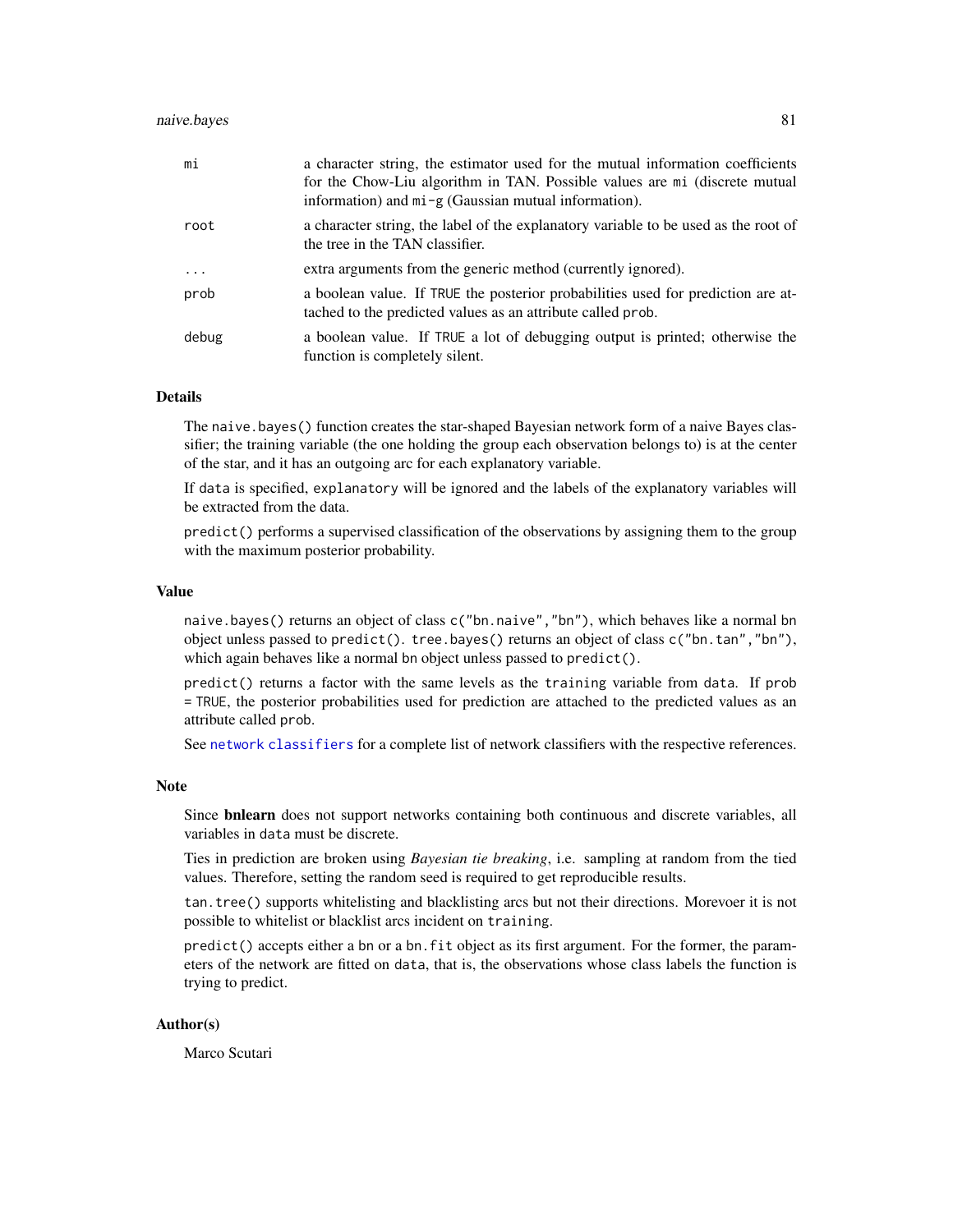## References

Borgelt C, Kruse R, Steinbrecher M (2009). *Graphical Models: Representations for Learning, Reasoning and Data Mining*. Wiley, 2nd edition.

Friedman N, Geiger D, Goldszmidt M (1997). "Bayesian Network Classifiers". *Machine Learning*,  $29(2-3):131-163.$ 

## Examples

```
data(learning.test)
# this is an in-sample prediction with naive Bayes (parameter learning
# is performed implicitly during the prediction).
bn = naive.bayes(learning.test, "A")
pred = predict(bn, learning.test)
table(pred, learning.test[, "A"])
# this is an in-sample prediction with TAN (parameter learning is
# performed explicitly with bn.fit).
tan = tree.bayes(learning.test, "A")
fitted = bn.fit(tan, learning.test, method = "bayes")
pred = predict(fitted, learning.test)
table(pred, learning.test[, "A"])
# this is an out-of-sample prediction, from a training test to a separate
# test set.
training.set = learning.test[1:4000, ]
test.set = learning.test[4001:5000, ]
bn = naive.bayes(training.set, "A")
fitted = bn.fit(bn, training.set)
pred = predict(fitted, test.set)
table(pred, test.set[, "A"])
```
network-classifiers *Bayesian network Classifiers*

#### <span id="page-81-0"></span>Description

Structure learning algorithms for Bayesian network classifiers.

## Details

The algorithms are aimed at classification, and favour predictive power over the ability to recover the correct network structure. The implementation in **bnlearn** assumes that all variables, including the classifiers, are discrete.

• *Naive Bayes* ([naive.bayes](#page-79-0)): a very simple algorithm assuming that all classifiers are independent and using the posterior probability of the target variable for classification.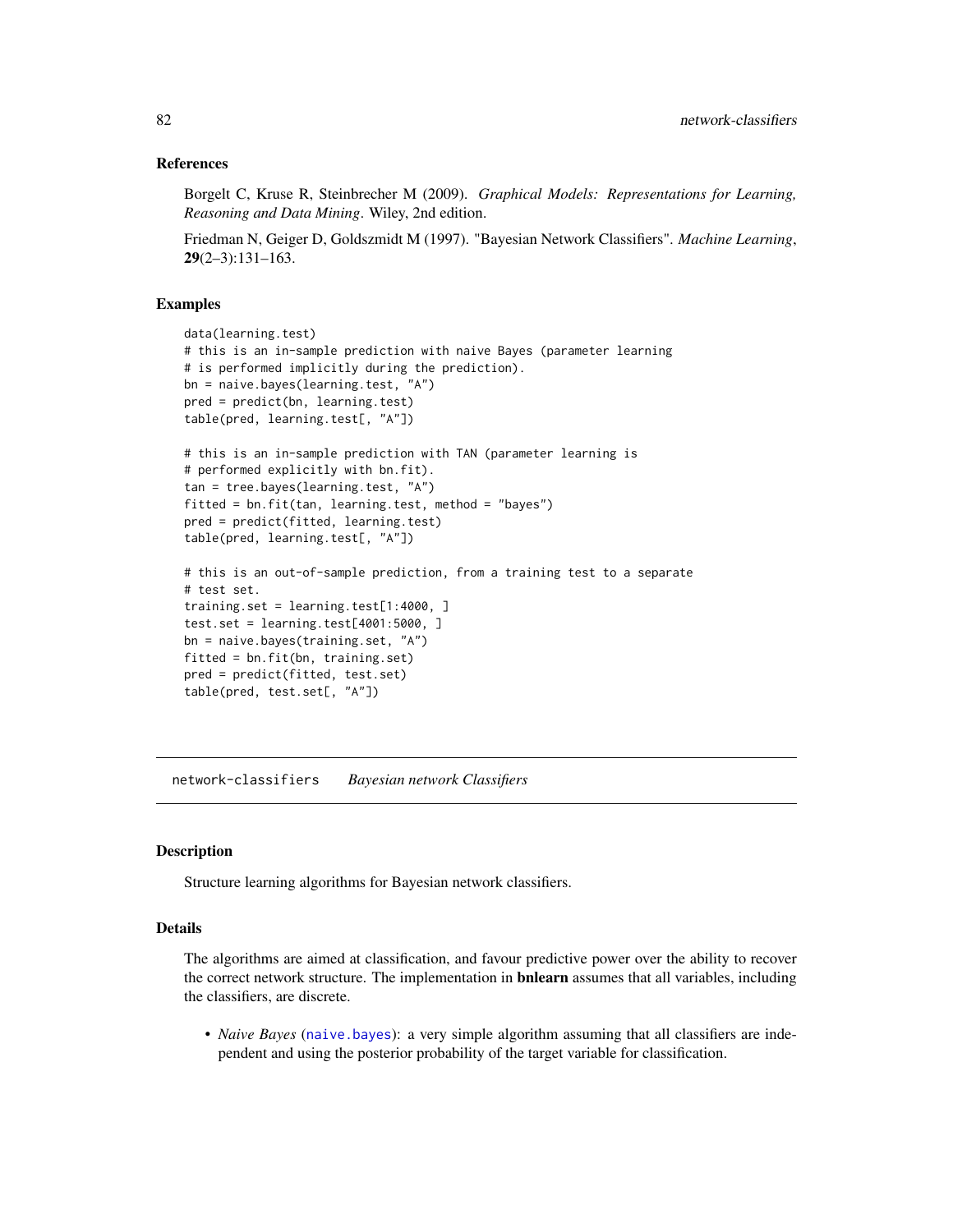## network-scores 83

• *Tree-Augmented Naive Bayes* ([tree.bayes](#page-79-1)): an improvement over naive Bayes, this algorithms uses Chow-Liu to approximate the dependence structure of the classifiers. Friedman N, Geiger D, Goldszmit M (1997). "Bayesian Network Classifiers". *Machine Learning*, 29:131–163.

network-scores *Network scores*

#### <span id="page-82-0"></span>**Description**

Overview of the network scores implemented in bnlearn, with the respective reference publications.

## Details

Available scores (and the respective labels) for *discrete Bayesian networks* (categorical variables) are:

- the multinomial *log-likelihood* (loglik) score, which is equivalent to the *entropy measure* used in Weka.
- the *Akaike Information Criterion* score (aic).
- the *Bayesian Information Criterion* score (bic), which is equivalent to the *Minimum Description Length* (MDL) and is also known as *Schwarz Information Criterion*. Chickering DM (1995). "A Transformational Characterization of Equivalent Bayesian Network Structures". *Proceedings of the Eleventh Annual Conference on Uncertainty in Artificial Intelligence*, 87–98.
- the *predictive log-likelihood* (pred-loglik) computed on a separate test set.

Chickering DM, Heckerman D (2000). "A Comparison of Scientific and Engineering Criteria for Bayesian Model Selection". *Statistics and Computing*, 10:55–62. Scutari M, Vitolo C, Tucker A (2019). "Learning Bayesian Networks from Big Data with Greedy Search: Computational Complexity and Efficient Implementation". *Statistics and*

*Computing*, online first. • the logarithm of the *Bayesian Dirichlet equivalent (uniform)* score (bde) (also denoted BDeu), a score equivalent Dirichlet posterior density.

Heckerman D, Geiger D, Chickering DM (1995). "Learning Bayesian Networks: The Combination of Knowledge and Statistical Data". *Machine Learning*, 20(3):197–243.

Castelo R, Siebes A (2000). "Priors on Network Structures. Biasing the Search for Bayesian Networks". *International Journal of Approximate Reasoning*, 24(1):39–57.

• the logarithm of the *Bayesian Dirichlet sparse* score (bds) (BDs), a sparsity-inducing Dirichlet posterior density (not score equivalent).

Scutari M (2016). "An Empirical-Bayes Score for Discrete Bayesian Networks". *Journal of Machine Learning Research*, 52:438–448.

• the logarithm of the *Bayesian Dirichlet* score with *Jeffrey's prior* (not score equivalent). Suzuki J (2016). "A Theoretical Analysis of the BDeu Scores in Bayesian Network Structure Learning". *Behaviormetrika*, 44(1):97–116.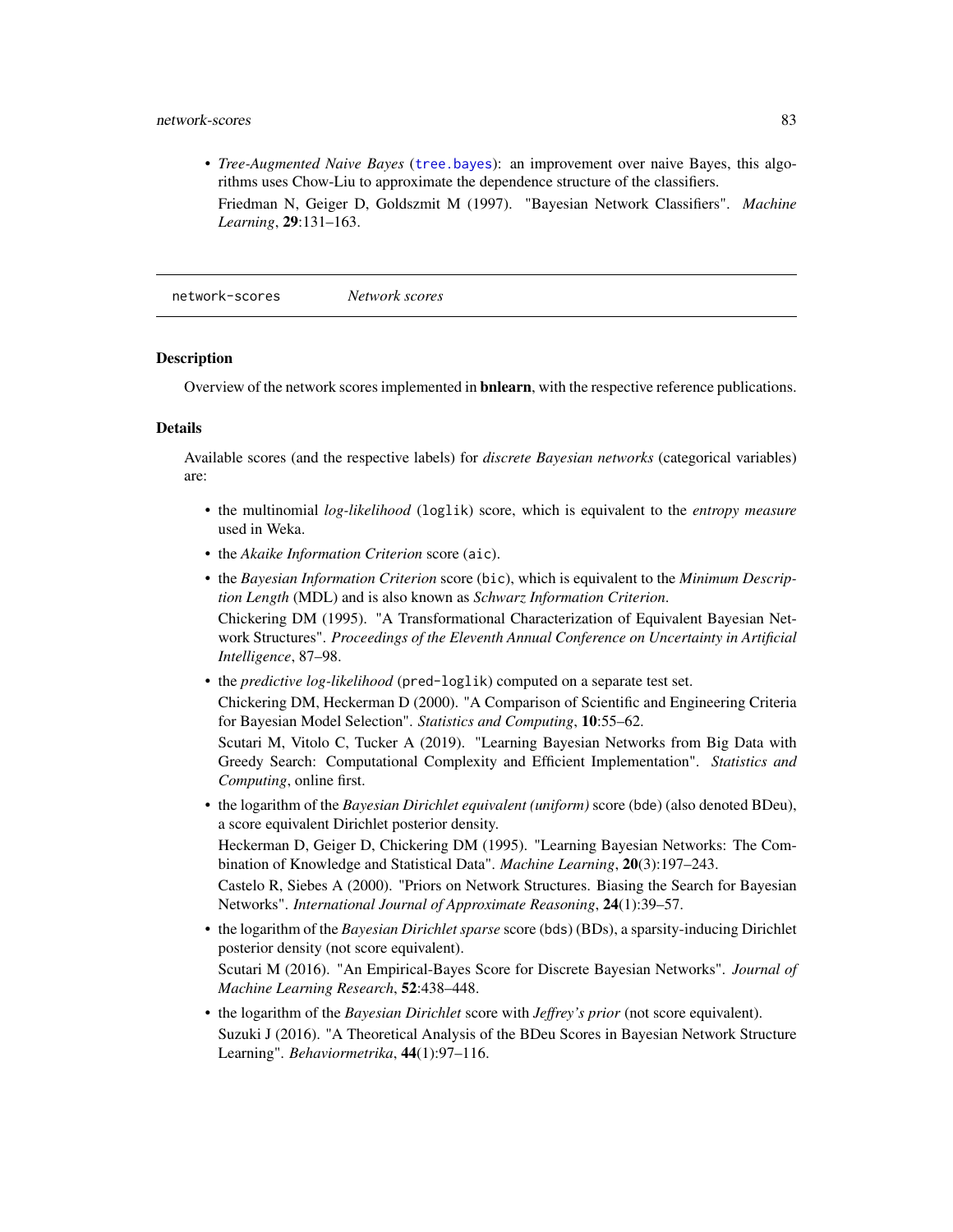• the logarithm of the modified *Bayesian Dirichlet equivalent* score (mbde) for mixtures of experimental and observational data (not score equivalent).

Cooper GF, Yoo C (1999). "Causal Discovery from a Mixture of Experimental and Observational Data". *Proceedings of the Fifteenth Annual Conference on Uncertainty in Artificial Intelligence*, 116–125.

- the logarithm of the *locally averaged Bayesian Dirichlet* score (bdla, not score equivalent). Cano A, Gomez-Olmedo M, Masegosa AR, Moral S (2013). "Locally Averaged Bayesian Dirichlet Metrics for Learning the Structure and the Parameters of Bayesian Networks". *International Journal of Approximate Reasoning*, 54:526–540.
- the logarithm of the *K2* score (k2), a Dirichlet posterior density (not score equivalent). Korb K, Nicholson AE (2010). *Bayesian Artificial Intelligence*. Chapman & Hall/CRC, 2nd edition.

Available scores (and the respective labels) for *Gaussian Bayesian networks* (normal variables) are:

- the multivariate Gaussian *log-likelihood* (loglik-g) score.
- the corresponding *Akaike Information Criterion* score (aic-g).
- the corresponding *Bayesian Information Criterion* score (bic-g).

Geiger D, Heckerman D (1994). "Learning Gaussian Networks". *Proceedings of the Tenth Annual Conference on Uncertainty in Artificial Intelligence*, 235–243.

- the *predictive log-likelihood* (pred-loglik-g) computed on a separate test set. The reference paper is the same as that for pred-loglik. It is currently implemented to be score-equivalent like pred-loglik, but that may be subject to change.
- a score equivalent *Gaussian posterior density* (bge). Kuipers J, Moffa G, Heckerman D (2014). "Addendum on the Scoring of Gaussian Directed Acyclic Graphical Models". *The Annals of Statistics*, 42(4):1689–1691.

Available scores (and the respective labels) for *hybrid Bayesian networks* (mixed categorical and normal variables) are:

- the conditional linear Gaussian *log-likelihood* (loglik-cg) score.
- the corresponding *Akaike Information Criterion* score aic-cg).
- the corresponding *Bayesian Information Criterion* score (bic-cg).
- the *predictive log-likelihood* (pred-loglik-cg) computed on a separate test set. The reference paper is the same as that for pred-loglik.

Other scores (and the respective labels):

• a *custom decomposable* (custom) score interface that takes an R function as an argument. It can be used to trial experimental score functions without having to code them in C and hook them up to the internals of **bnlearn**.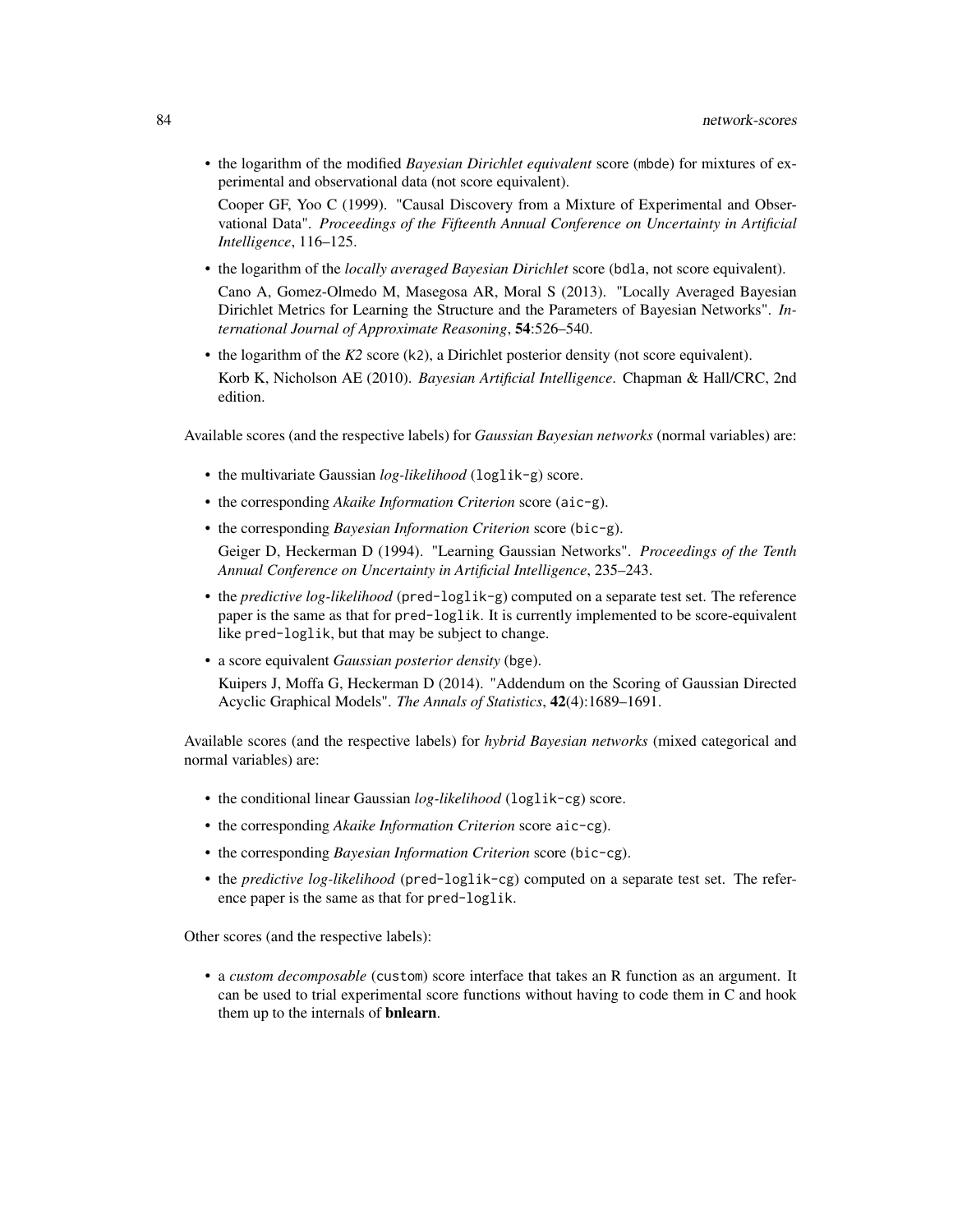node operations *Manipulate nodes in a graph*

#### Description

Add, remove and rename nodes in a graph.

## Usage

```
# add and remove nodes.
add.node(x, node)
remove.node(x, node)
```

```
# re-label nodes.
rename.nodes(x, names)
## S4 replacement method for signature 'bn'
nodes(object) <- value
## S4 replacement method for signature 'bn.fit'
nodes(object) <- value
```
# Arguments

| X            | an object of class bn for add. node () and remove. node (); an object of class bn<br>or bn. fit for rename. nodes(). |
|--------------|----------------------------------------------------------------------------------------------------------------------|
| object       | an object of class bn or bn. fit.                                                                                    |
| node         | a character string, the label of a node.                                                                             |
| value, names | a vector of character strings, the new set of labels that will be used as to rename<br>the nodes.                    |

# Details

add.node() adds a new (isolated) node to an existing bn object.

remove.node() removes a node from a bn object.

rename.nodes() replaces the node labels with new ones, relabelling the whole node set. The assignment method for nodes() is an alias of rename.nodes().

## Value

add.node(), remove.node() and rename.nodes() return an updated bn object.

## Author(s)

Marco Scutari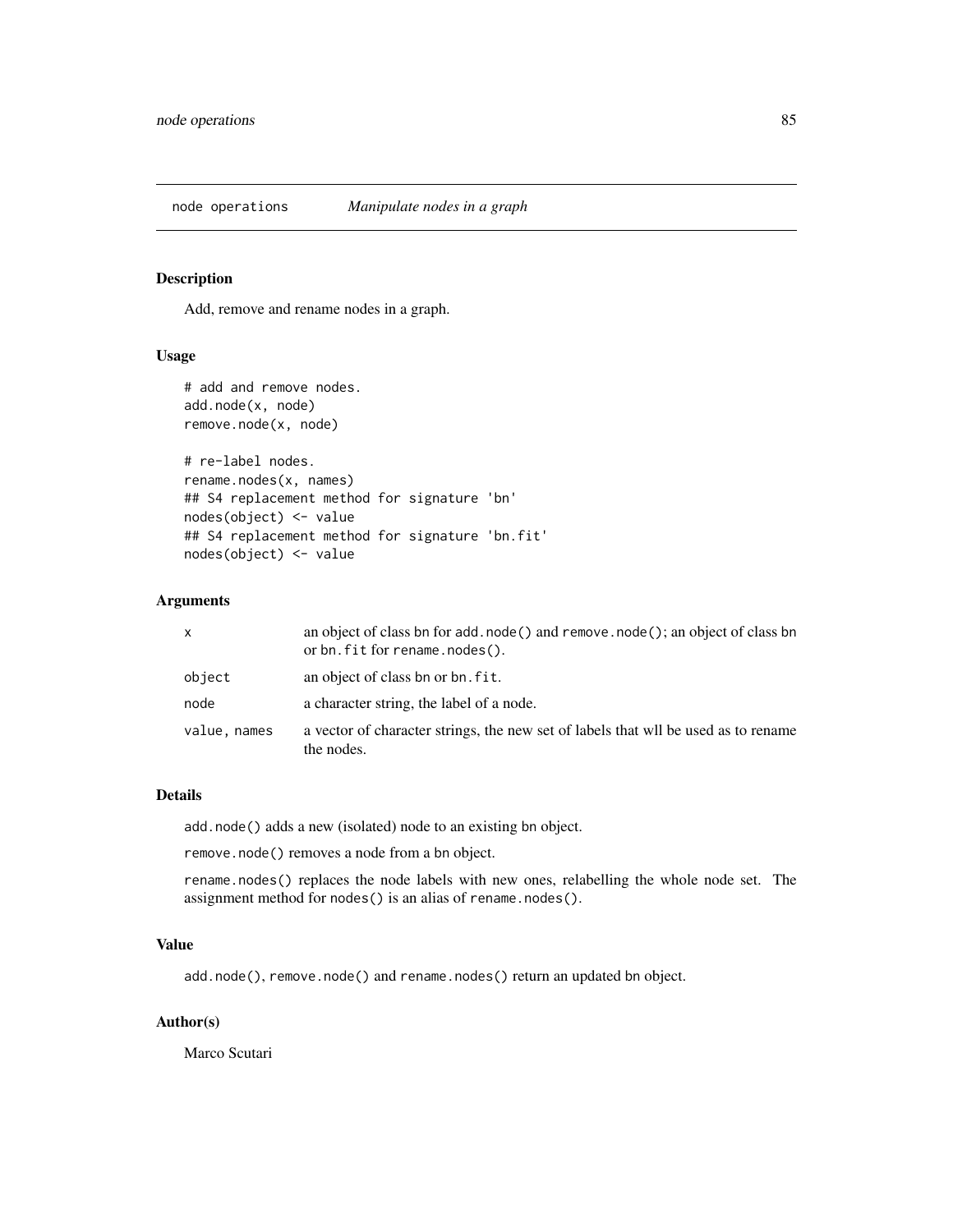# Examples

```
dag = random.graph(LETTERS[1:5])
add.node(dag, "Z")
remove.node(dag, "A")
nodes(dag)
nodes(dag) = LETTERS[6:10]
nodes(dag)
```
node ordering utilities

*Partial node orderings*

# Description

Find the partial node ordering implied by a network.

# Usage

node.ordering(x, debug = FALSE)

# Arguments

|       | an object of class bn or bn. fit.                                            |
|-------|------------------------------------------------------------------------------|
| debug | a boolean value. If TRUE a lot of debugging output is printed; otherwise the |
|       | function is completely silent.                                               |

# Value

node.ordering() returns a vector of character strings, an ordered set of node labels.

# Note

node.ordering() supports only completely directed Bayesian networks.

# Author(s)

Marco Scutari

# Examples

```
dag = random.graph(LETTERS[1:10])
ord = node.ordering(dag)
ord
```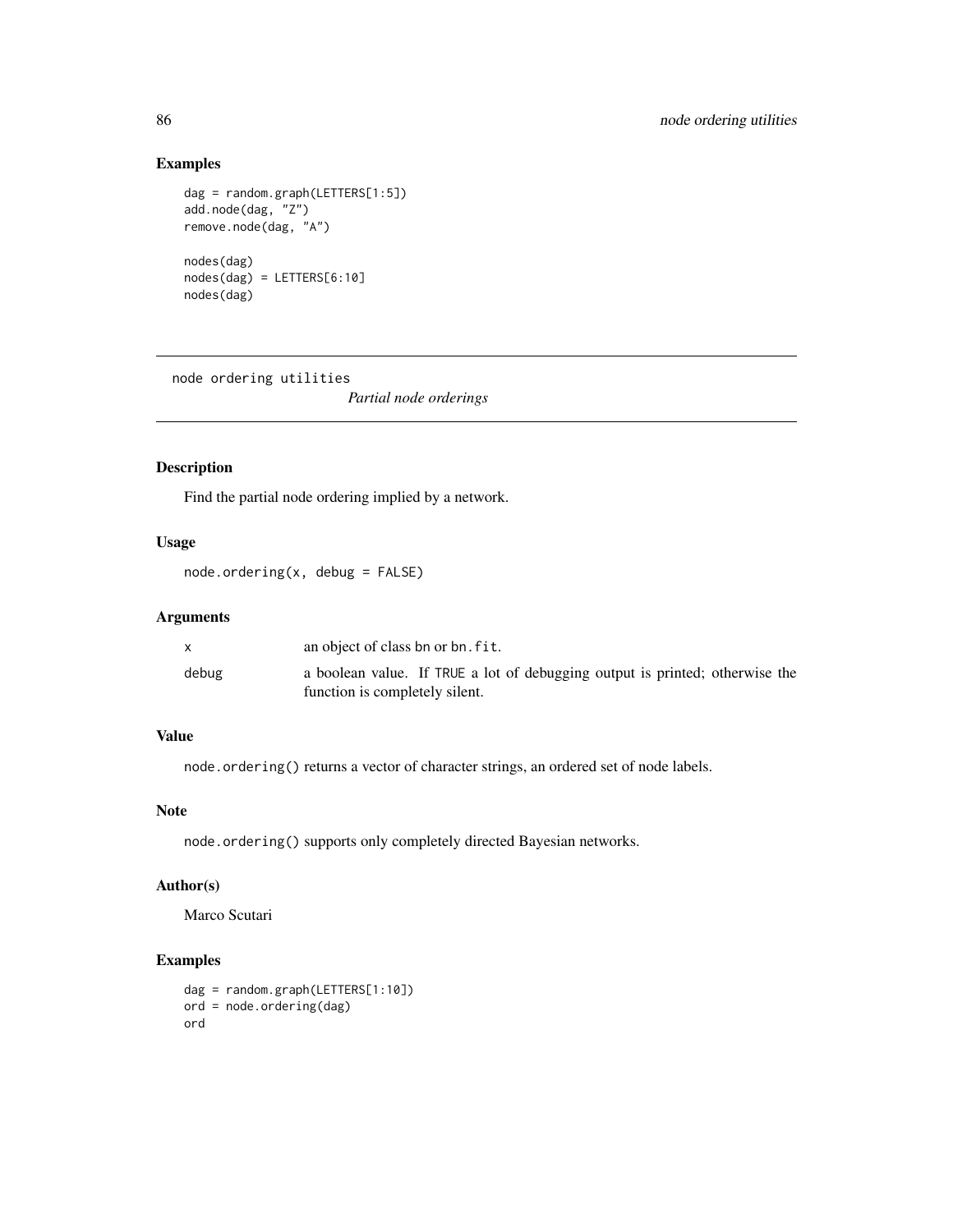pcalg integration *Import and export networks from the pcalg package*

# Description

Convert pcAlgo objects to bn objects.

# Usage

```
## S3 method for class 'pcAlgo'
as.bn(x, ..., check.cycles = TRUE)
```
# Arguments

| $\mathsf{x}$ | an object of class pcAlgo.                                                     |
|--------------|--------------------------------------------------------------------------------|
| .            | extra arguments from the generic method (currently ignored).                   |
| check.cycles | a boolean value. If FALSE the returned network will not be checked for cycles. |

# Value

An object of class bn.

# Author(s)

Marco Scutari

plot.bn *Plot a Bayesian network*

# Description

Plot the graph associated with a small Bayesian network.

# Usage

```
## S3 method for class 'bn'
plot(x, ylim = c(0, 600), xlim = ylim, radius = 250,arrow = 35, highlight = NULL, color = "red", \ldots)
```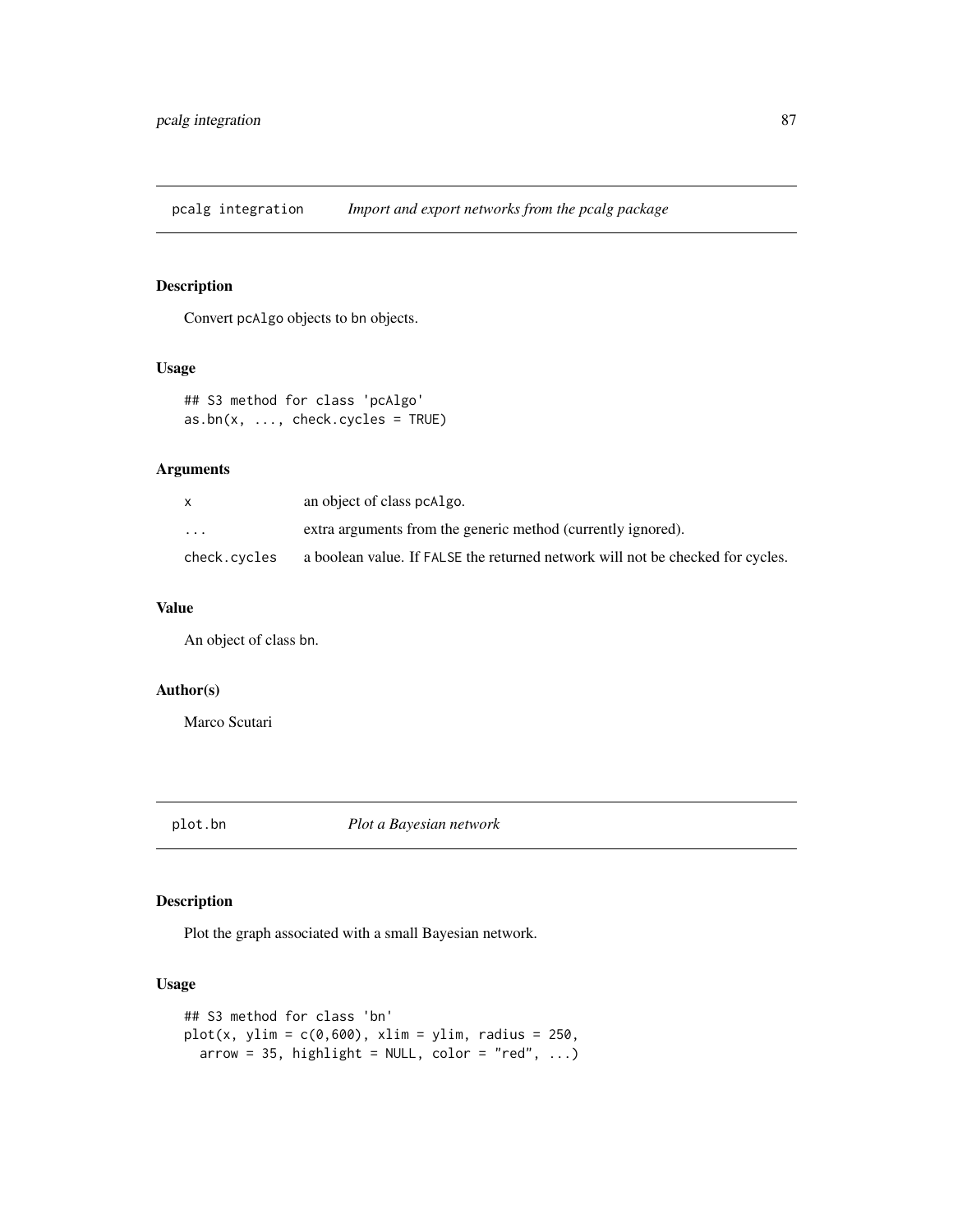# Arguments

| $\mathsf{x}$ | an object of class bn.                                                                                               |
|--------------|----------------------------------------------------------------------------------------------------------------------|
| ylim         | a numeric vector with two components containing the range of the y-axis.                                             |
| xlim         | a numeric vector with two components containing the range of the x-axis.                                             |
| radius       | a numeric value containing the radius of the nodes.                                                                  |
| arrow        | a numeric value containing the length of the arrow heads.                                                            |
| highlight    | a vector of character strings, representing the labels of the nodes (and corre-<br>sponding arcs) to be highlighted. |
| color        | an integer or character string (the highlight colour).                                                               |
| $\ddots$ .   | other graphical parameters to be passed through to plotting functions.                                               |

# Note

The following arguments are always overridden:

- axes is set to FALSE.
- xlab is set to an empty string.
- ylab is set to an empty string.

## Author(s)

Marco Scutari

# See Also

[graphviz.plot](#page-58-0).

# Examples

data(learning.test) res = gs(learning.test)

plot(res)

```
## highlight node B and related arcs.
plot(res, highlight = "B")
## highlight B and its Markov blanket.
plot(res, highlight = c("B", mb(res, "B")))
```

```
## a more compact plot.
par(oma = rep(0, 4), mar = rep(0, 4), mai = rep(0, 4),plt = c(0.06, 0.94, 0.12, 0.88))
plot(res)
```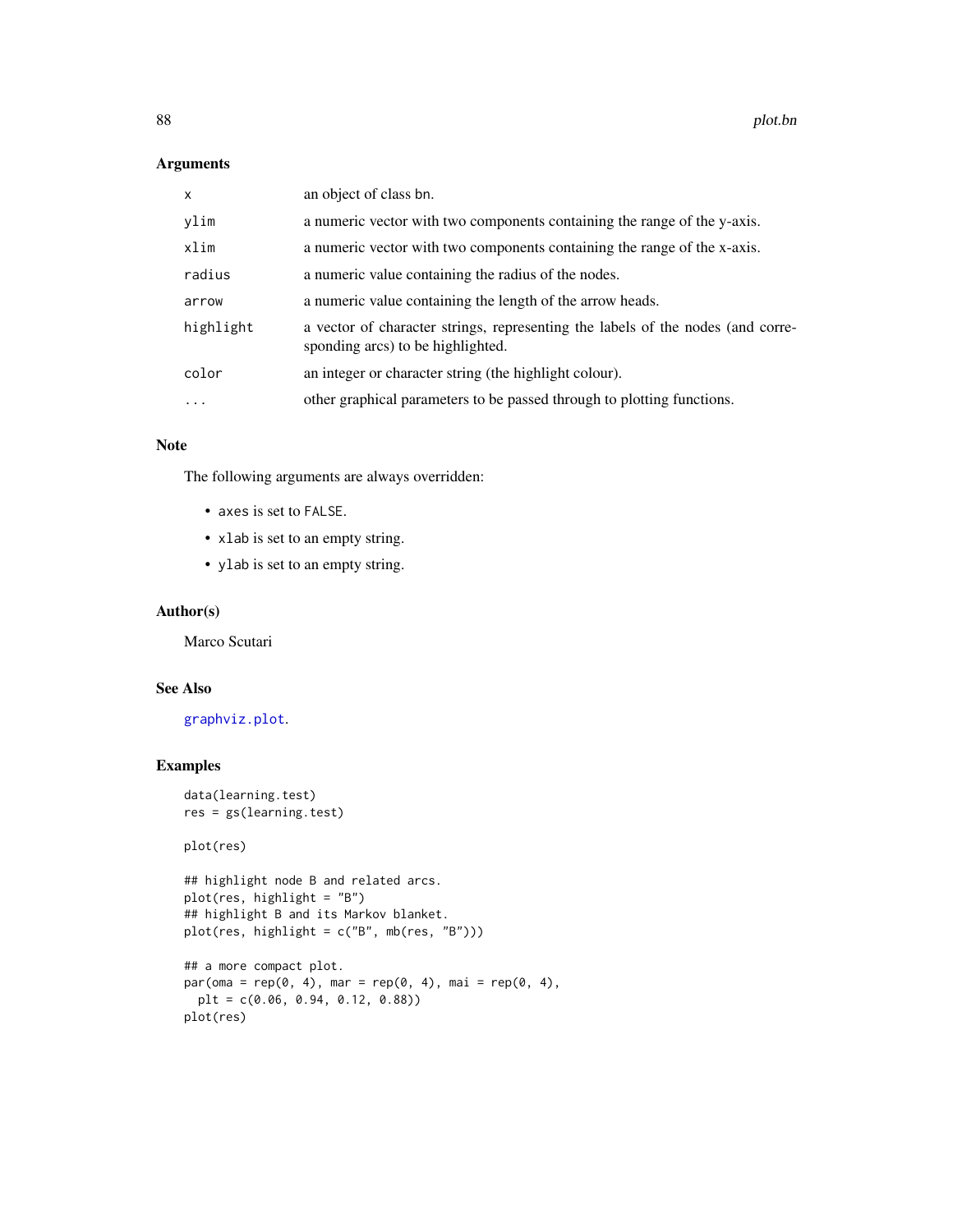plot.bn.strength *Plot arc strengths derived from bootstrap*

## Description

Plot arc strengths derived from bootstrap resampling.

## Usage

```
## S3 method for class 'bn.strength'
plot(x, draw.threshold = TRUE, main = NULL,
  xlab = "arc strengths", ylab = "CDF(arc strengths)", \dots)
```
# Arguments

| x.        | an object of class bn. strength.                                                            |
|-----------|---------------------------------------------------------------------------------------------|
|           | draw, threshold a boolean value. If TRUE, a dashed vertical line is drawn at the threshold. |
|           | main, xlab, ylab character strings, the main title and the axes labels.                     |
| $\ddotsc$ | other graphical parameters to be passed through to plotting functions.                      |

# Note

The xlim and ylim arguments are always overridden.

## Author(s)

Marco Scutari

# Examples

```
data(learning.test)
```

```
start = random.graph(nodes = names(learning.test), num = 50)
netlist = lapply(start, function(net) {
  hc(learning.test, score = "bde", iss = 10, start = net) })arcs = custom.strength(netlist, nodes = names(learning.test), cpdag = FALSE)
plot(arcs)
```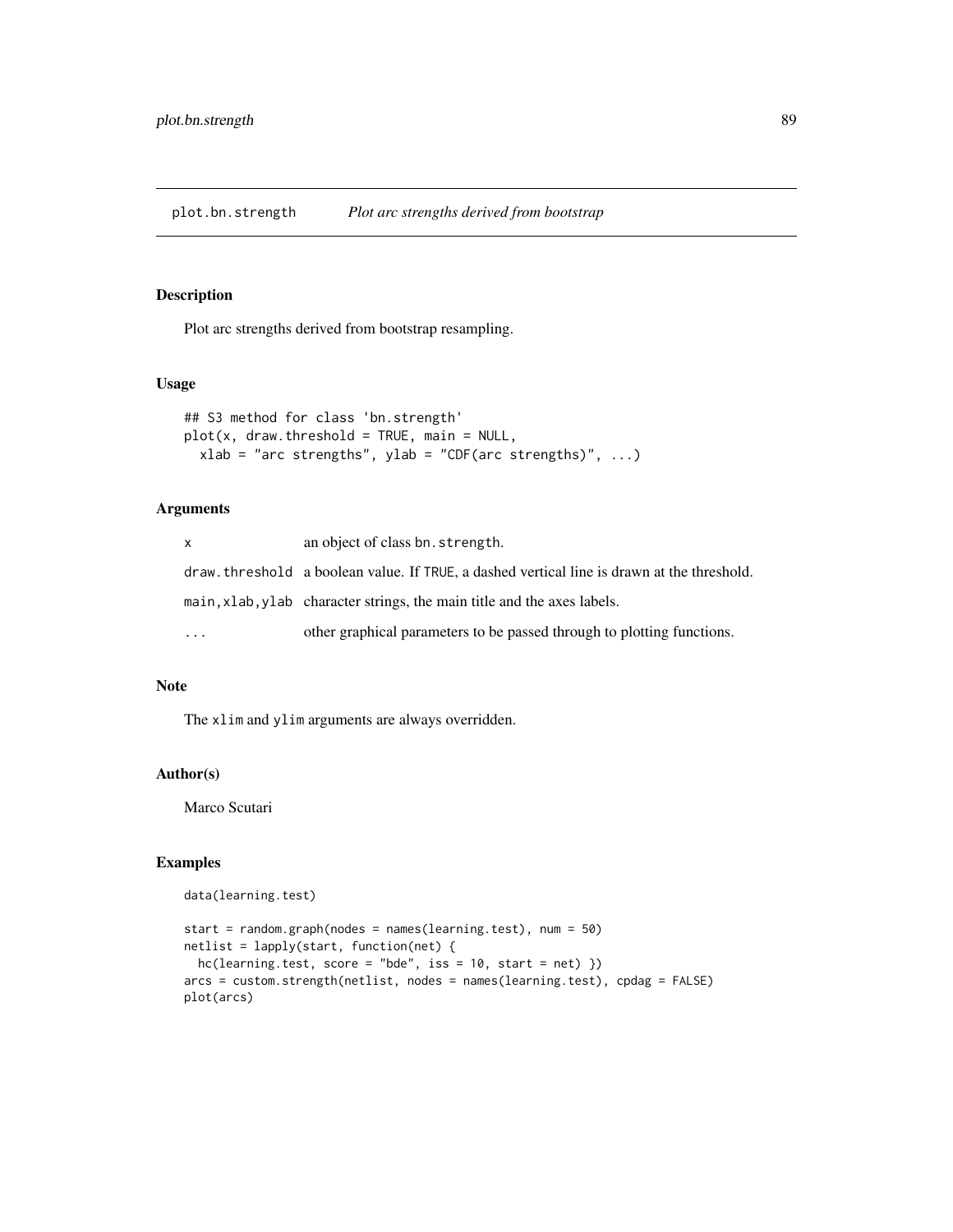#### **Description**

Screen and transform the data to make them more suitable for structure and parameter learning.

# Usage

```
# discretize continuous data into factors.
discretize(data, method, breaks = 3, ordered = FALSE, ..., debug = FALSE)
# screen continuous data for highly correlated pairs of variables.
dedup(data, threshold, debug = FALSE)
```
# Arguments

| data      | a data frame containing numeric columns (for $\text{dedup}()$ ) or a combination of<br>numeric or factor columns (for discretize()).                                                                                                                     |
|-----------|----------------------------------------------------------------------------------------------------------------------------------------------------------------------------------------------------------------------------------------------------------|
| threshold | a numeric value between zero and one, the absolute correlation used a threshold<br>in screening highly correlated pairs.                                                                                                                                 |
| method    | a character string, either interval for <i>interval discretization</i> , quantile for<br>quantile discretization (the default) or hartemink for Hartemink's pairwise mu-<br>tual information method.                                                     |
| breaks    | if method is set to hartemink, an integer number, the number of levels the vari-<br>ables are to be discretized into. Otherwise, a vector of integer numbers, one for<br>each column of the data set, specifying the number of levels for each variable. |
| ordered   | a boolean value. If TRUE the discretized variables are returned as ordered factors<br>instead of unordered ones.                                                                                                                                         |
| $\cdots$  | additional tuning parameters, see below.                                                                                                                                                                                                                 |
| debug     | a boolean value. If TRUE a lot of debugging output is printed; otherwise the<br>function is completely silent.                                                                                                                                           |

#### Details

discretize() takes a data frame of continuous variables as its first argument and returns a secdond data frame of discrete variables, transformed using of three methods: interval, quantile or hartemink.

dedup() screens the data for pairs of highly correlated variables, and discards one in each pair.

# Value

discretize() returns a data frame with the same structure (number of columns, column names, etc.) as data, containing the discretized variables.

dedup() returns a data frame with a subset of the columns of data.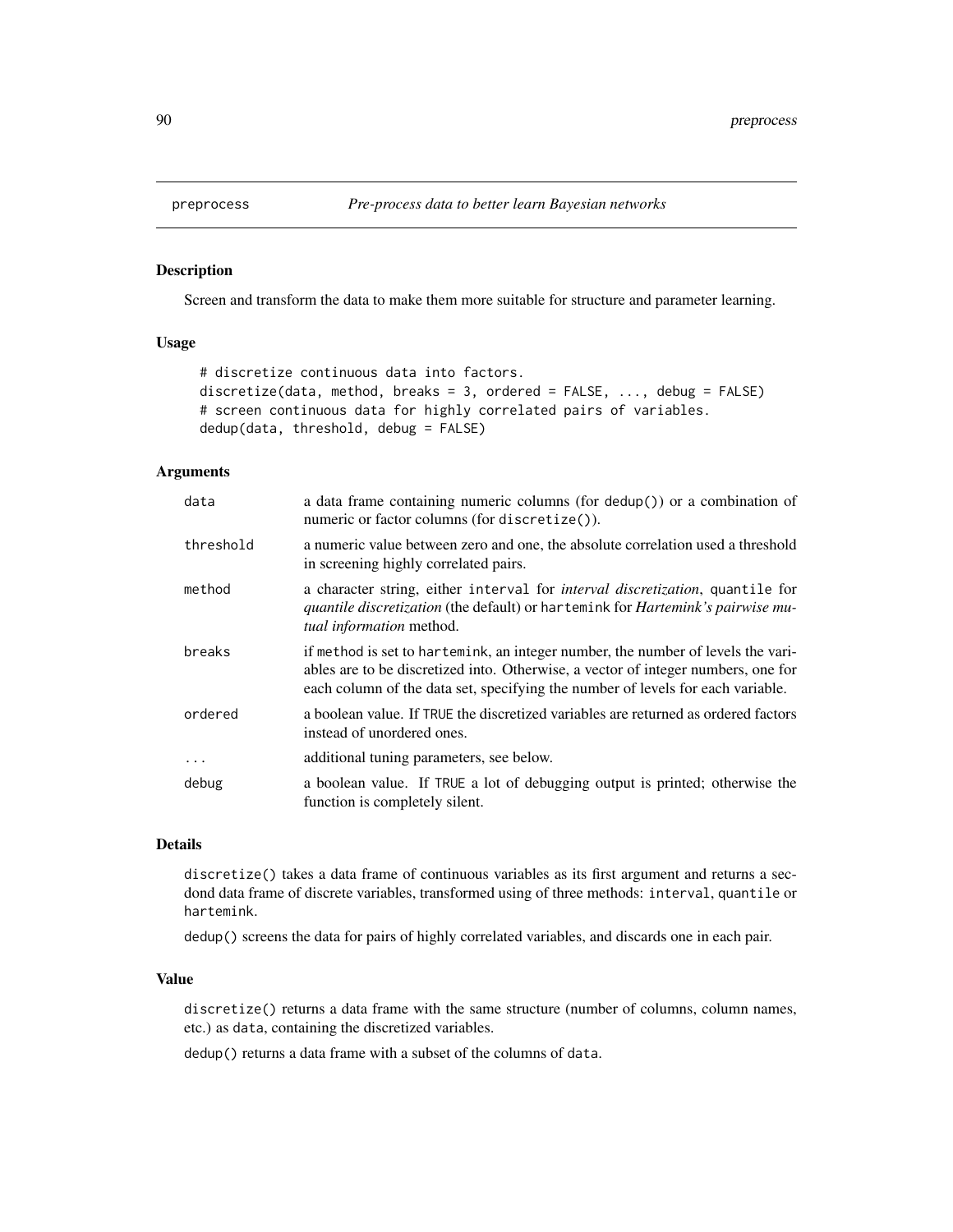#### Note

Hartemink's algorithm has been designed to deal with sets of homogeneous, continuous variables; this is the reason why they are initially transformed into discrete variables, all with the same number of levels (given by the ibreaks argument). Which of the other algorithms is used is specified by the idisc argument (quantile is the default). The implementation in **bnlearn** also handles sets of discrete variables with the same number of levels, which are treated as adjacent interval identifiers. This allows the user to perform the initial discretization with the algorithm of his choice, as long as all variables have the same number of levels in the end.

## Author(s)

Marco Scutari

#### References

Hartemink A (2001). *Principled Computational Methods for the Validation and Discovery of Genetic Regulatory Networks*. Ph.D. thesis, School of Electrical Engineering and Computer Science, Massachusetts Institute of Technology.

## Examples

```
data(gaussian.test)
d = discretize(gaussian.test, method = 'hartemink', breaks = 4, ibreaks = 20)
plot(hc(d))
d2 = dedup(gaussian.test)
```

| ۰. |   |  |
|----|---|--|
|    | I |  |

## rbn *Simulate random samples from a given Bayesian network*

# Description

Simulate random samples from a given Bayesian network.

## Usage

```
## S3 method for class 'bn'
rbn(x, n = 1, data, fit = "mle", ..., delay = FALSE)## S3 method for class 'bn.fit'
rbn(x, n = 1, \ldots, debug = FALSE)
```
#### Arguments

| $\mathsf{x}$ | an object of class bn or bn. fit.                                                                                    |
|--------------|----------------------------------------------------------------------------------------------------------------------|
| n.           | a positive integer giving the number of observations to generate.                                                    |
| data         | a data frame containing the data the Bayesian network was learned from.                                              |
| fit          | a character string, the label of the method used to fit the parameters of the new-<br>tork. See bn, fit for details. |

rbn 91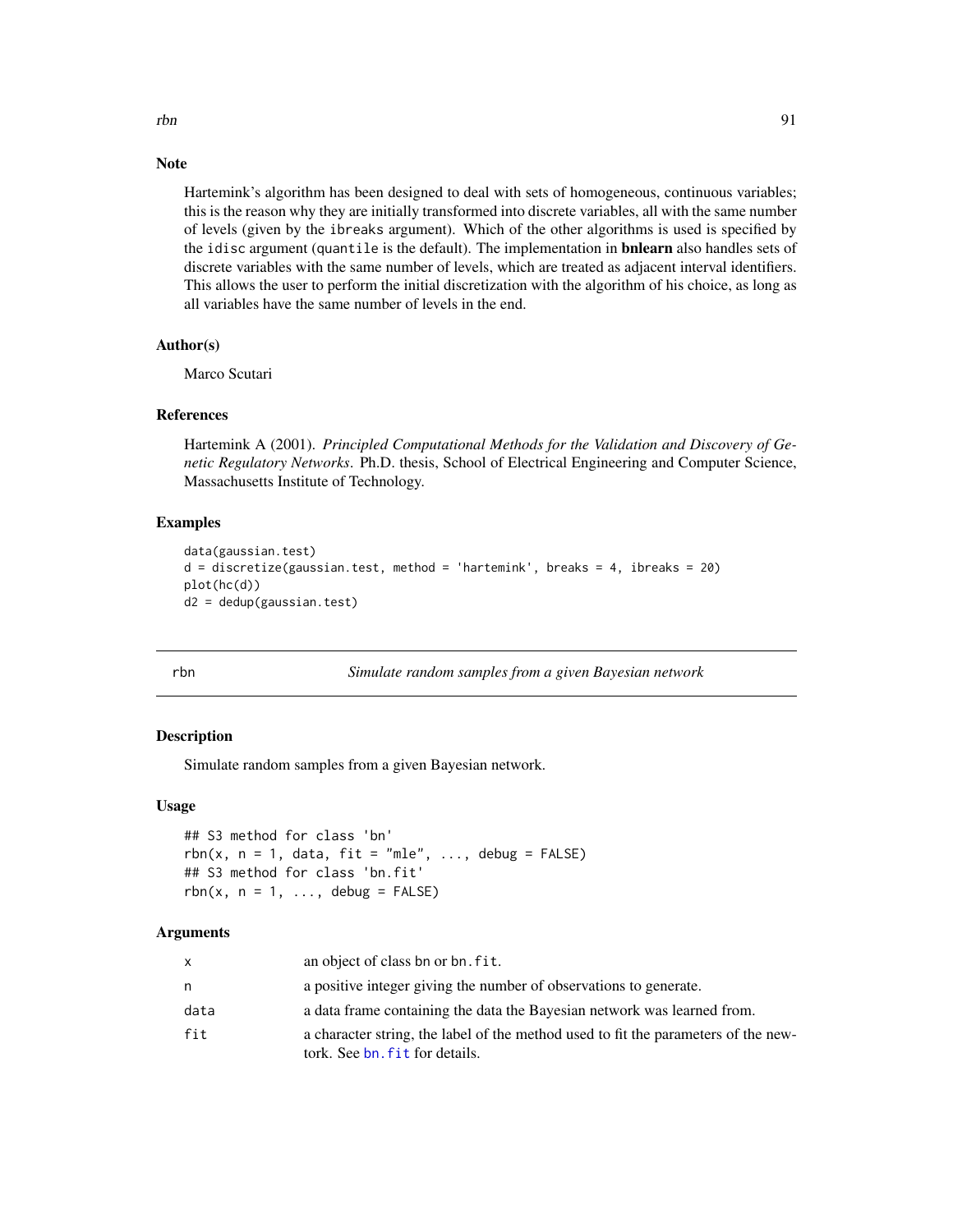| $\cdots$ | additional arguments for the parameter estimation prooedure, see again bn. fit<br>for details.                 |
|----------|----------------------------------------------------------------------------------------------------------------|
| debug    | a boolean value. If TRUE a lot of debugging output is printed; otherwise the<br>function is completely silent. |

## **Details**

rbn() implements forward/logic sampling: values for the root nodes are sampled from their (unconditional) distribution, then those of their children conditional on the respective parent sets. This is done iteratively until values have been sampled for all nodes.

If x contains NA parameter estimates (because of unobserved discrete parents configurations in the data the parameters were learned from), rbn will produce samples that contain NAs when those parents configurations appear in the simulated samples. See [bn.fit](#page-21-0) for details on how to make sure bn. fit objects contain no NA parameter estimates.

#### Value

A data frame with the same structure (column names and data types) of the data argument (if  $x$  is an object of class bn) or with the same structure as the data originally used to to fit the parameters of the Bayesian network (if x is an object of class bn.fit).

## Author(s)

Marco Scutari

## References

Korb K, Nicholson AE (2010). *Bayesian Artificial Intelligence*. Chapman & Hall/CRC, 2nd edition.

# See Also

[bn.boot](#page-16-0), [bn.cv](#page-17-0).

## Examples

```
## Not run:
data(learning.test)
res = gs(learning.test)
res = set.arc(res, "A", "B")
par(mfrow = c(1,2))plot(res)
sim = rbn(res, 500, learning.test)
plot(gs(sim))
## End(Not run)
```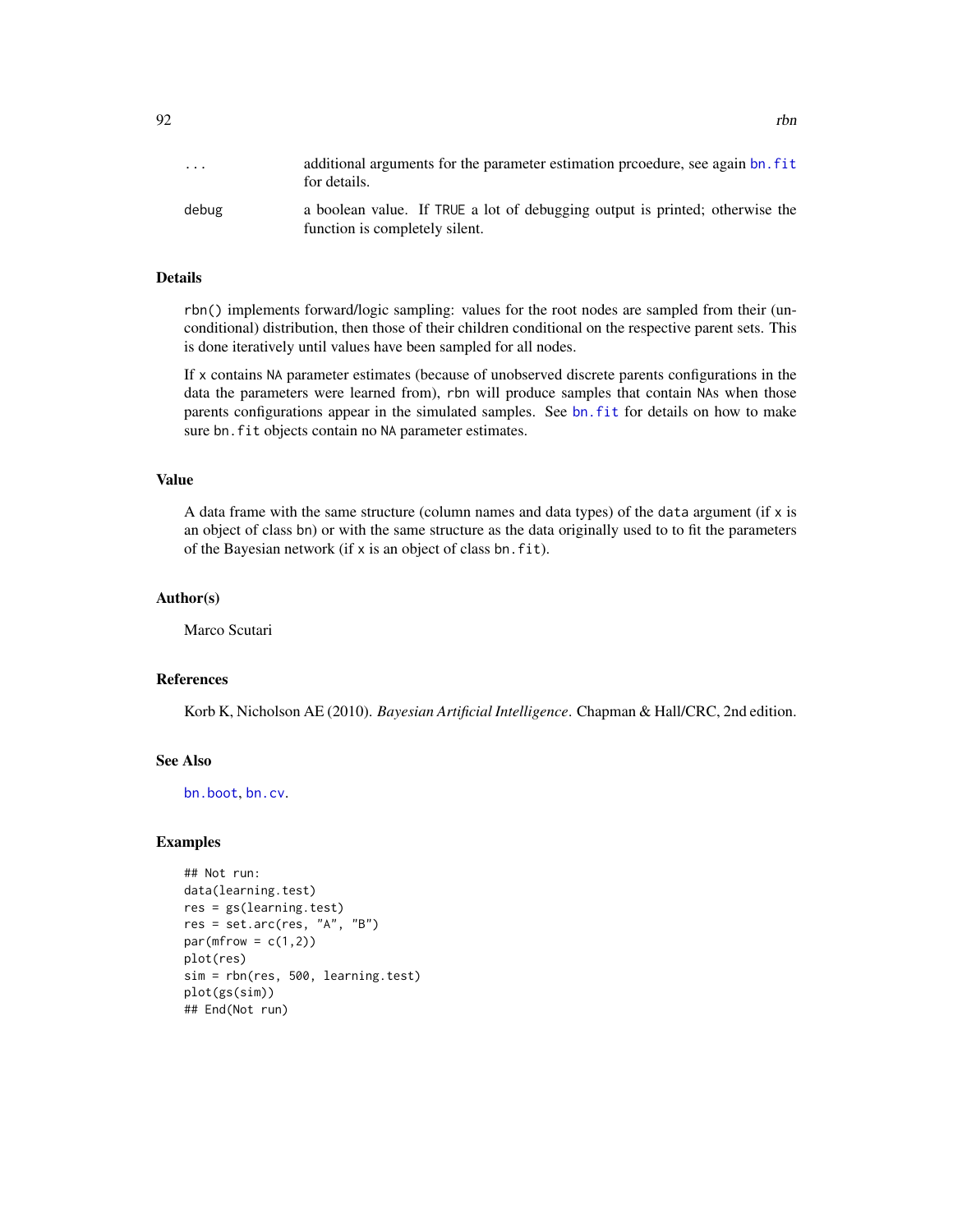ROCR integration *Generating a prediction object for ROCR*

# Description

Evaluate structure learning accuracy with **ROCR**. This function views the arcs in a bn.strength object as a set of predictions and the arcs in a true reference graph as a set of labels, and produces a prediction object from the ROCR package. This facilitates evaluation of structure learning with traditional machine learning metrics such as ROC curves and AUC.

## Usage

```
## S3 method for class 'bn.strength'
as.prediction(x, true, ..., consider.direction = TRUE)
```
is set to its strength value.

## Arguments

| x                  | an object of class bn.strength returned by boot.strength(), representing<br>learning results targeting the object of class bn specified by the true argument.                                                                                         |  |
|--------------------|-------------------------------------------------------------------------------------------------------------------------------------------------------------------------------------------------------------------------------------------------------|--|
| true               | an object of class bn, the target of structure learning.                                                                                                                                                                                              |  |
| $\ddots$ .         | additional arguments, currently ignored.                                                                                                                                                                                                              |  |
| consider.direction |                                                                                                                                                                                                                                                       |  |
|                    | a boolean value. If TRUE an arc's prediction value is set to the product of its<br>strength and direction values in x (interpreted as the probability an arc is<br>both present and has the specified direction). If FALSE the arc's prediction value |  |

## Details

One way of evaluating the overall performance of a network structure learning algorithm is to evaluate how well it detects individual arcs. as.prediction() takes each pair of nodes in a ground truth network and labels them with a 1 if an arc exists between them and  $\theta$  if not. It uses the arc presence probabilities in a bn.strength object returned by boot.strength() as the predictions.

#### Value

An object of class prediction from the ROCR package.

# Author(s)

Robert Ness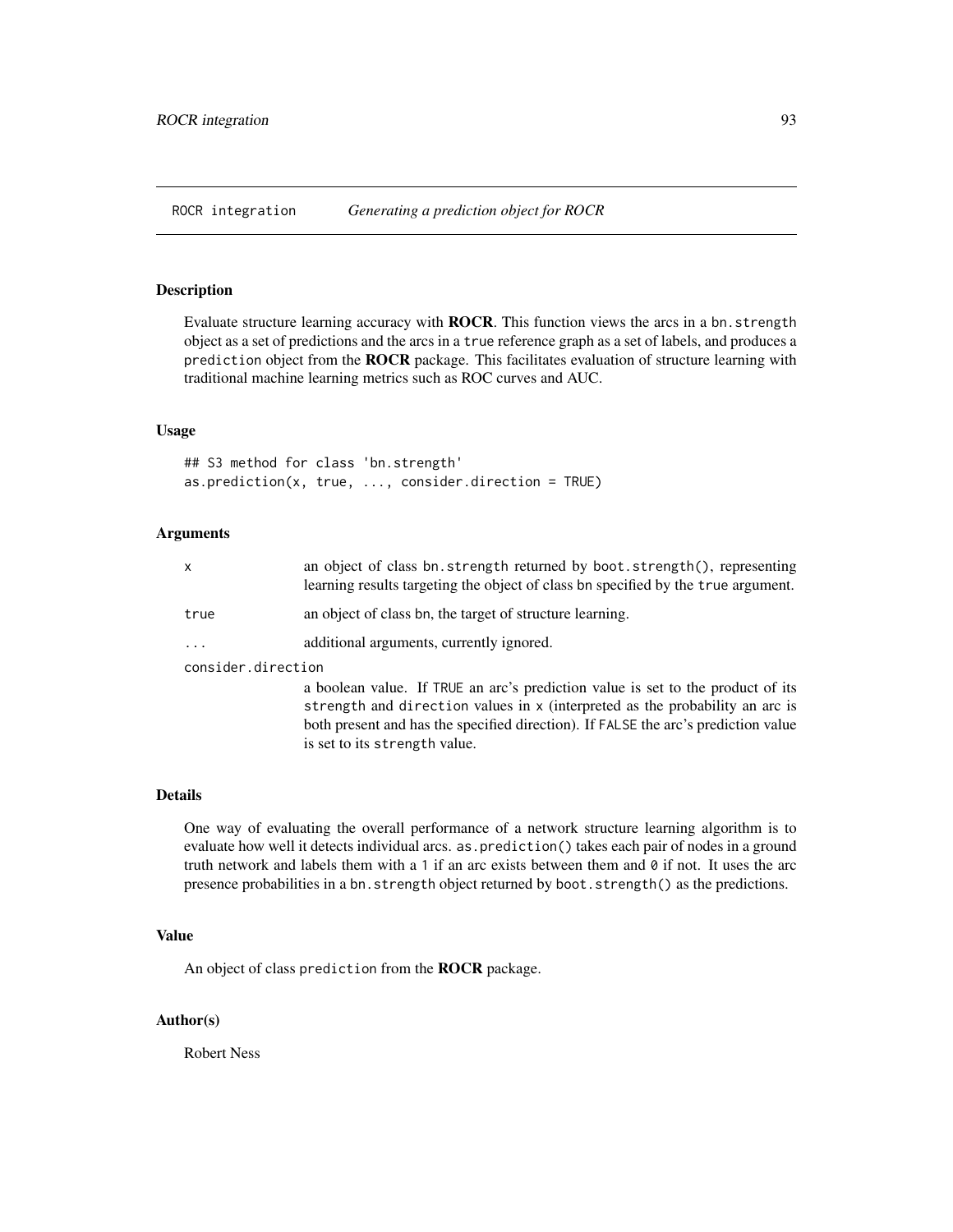94 score

## Examples

```
## Not run:
library(ROCR)
modelstring = paste0("[HIST|LVF][CVP|LVV][PCWP|LVV][HYP][LVV|HYP:LVF][LVF]",
  "[STKV|HYP:LVF][ERLO][HRBP|ERLO:HR][HREK|ERCA:HR][ERCA][HRSA|ERCA:HR][ANES]",
  "[APL][TPR|APL][ECO2|ACO2:VLNG][KINK][MINV|INT:VLNG][FIO2][PVS|FIO2:VALV]",
  "[SAO2|PVS:SHNT][PAP|PMB][PMB][SHNT|INT:PMB][INT][PRSS|INT:KINK:VTUB][DISC]",
  "[MVS][VMCH|MVS][VTUB|DISC:VMCH][VLNG|INT:KINK:VTUB][VALV|INT:VLNG][ACO2|VALV]",
  "[CCHL|ACO2:ANES:SAO2:TPR][HR|CCHL][CO|HR:STKV][BP|CO:TPR]")
true.dag = model2network(modelstring)
strength = boot.strength(alarm, R = 200, m = 30, algorithm = "hc")
pred = as.prediction(strength, true.dag)
perf = performance(pred, "tpr", "fpr")
plot(perf, main = "Arc Detection")
performance(pred, "auc")
## End(Not run)
```
<span id="page-93-0"></span>

score *Score of the Bayesian network*

#### **Description**

Compute the score of the Bayesian network.

#### Usage

```
## S4 method for signature 'bn'
score(x, data, type = NULL, ..., bynode = FALSE, debug = FALSE)## S4 method for signature 'bn.naive'
score(x, data, type = NULL, ..., bynode = FALSE, delay = FALSE)## S4 method for signature 'bn.tan'
score(x, data, type = NULL, ..., bynode = FALSE, debug = FALSE)## S3 method for class 'bn'
logLik(object, data, ...)
## S3 method for class 'bn'
AIC(object, data, \dots, k = 1)
## S3 method for class 'bn'
BIC(object, data, ...)
```
#### Arguments

| x, object | an object of class bn.                                                          |
|-----------|---------------------------------------------------------------------------------|
| data      | a data frame containing the data the Bayesian network that will be used to com- |
|           | pute the score.                                                                 |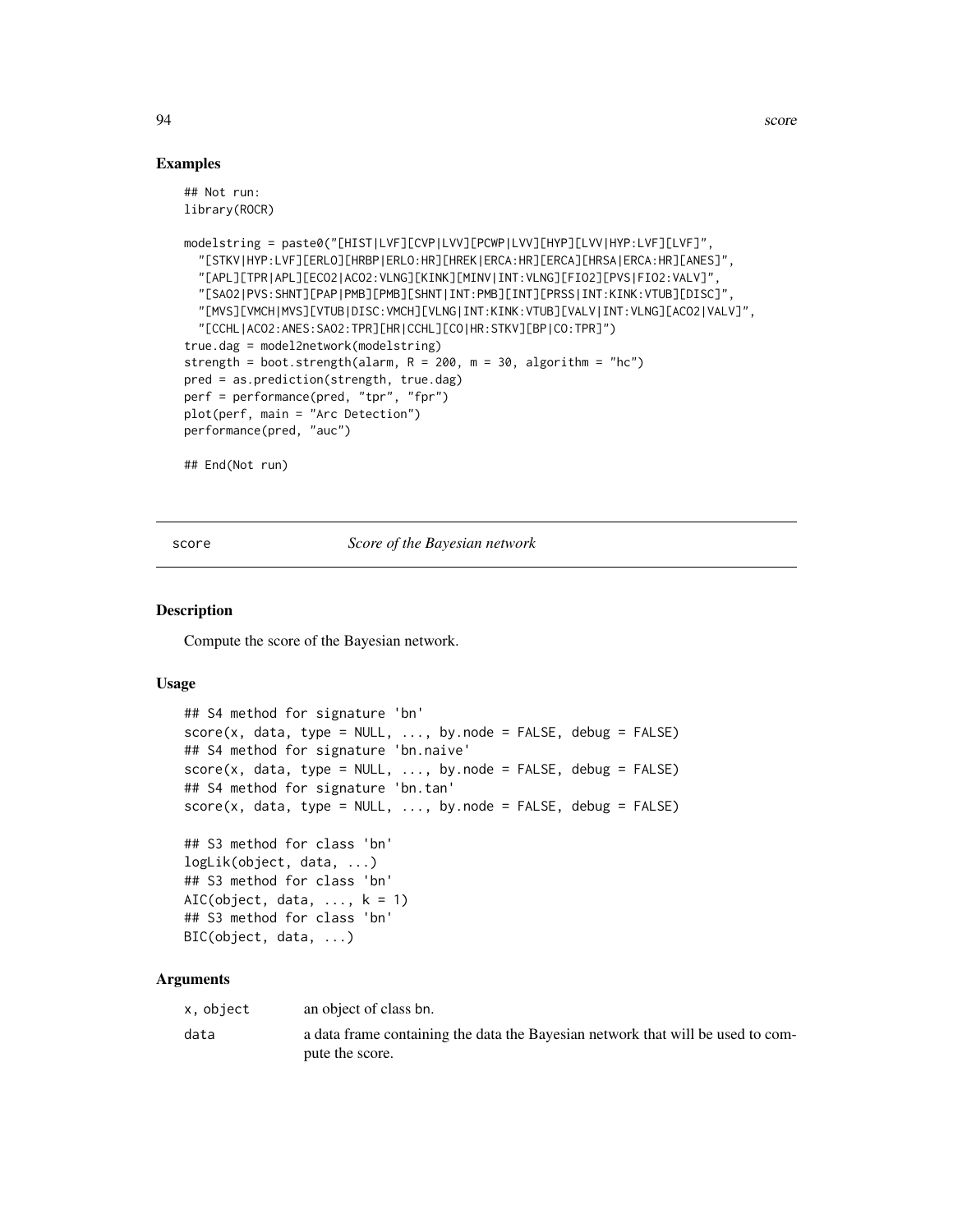score  $\sim$  95

| type     | a character string, the label of a network score. If none is specified, the default<br>score is the <i>Bayesian Information Criterion</i> for both discrete and continuous<br>data sets. See network scores for details. |
|----------|--------------------------------------------------------------------------------------------------------------------------------------------------------------------------------------------------------------------------|
| by.node  | a boolean value. If TRUE and the score is decomposable, the function returns<br>the score terms corresponding to each node; otherwise it returns their sum (the<br>overall score of $x$ ).                               |
| debug    | a boolean value. If TRUE a lot of debugging output is printed; otherwise the<br>function is completely silent.                                                                                                           |
| $\ddots$ | extra arguments from the generic method (for the AIC and logLik functions,<br>currently ignored) or additional tuning parameters (for the score function).                                                               |
| k        | a numeric value, the penalty coefficient to be used; the default $k = 1$ gives the ex-<br>pression used to compute the AIC in the context of scoring Bayesian networks.                                                  |

#### Details

Additional arguments of the score() function:

- iss: the imaginary sample size used by the Bayesian Dirichlet scores (bde, mbde, bds, bdj). It is also known as "equivalent sample size". The default value is equal to 1.
- iss.mu: the imaginary sample size for the normal component of the normal-Wishart prior in the Bayesian Gaussian score (bge). The default value is 1.
- iss.w: the imaginary sample size for the Wishart component of the normal-Wishart prior in the Bayesian Gaussian score (bge). The default value is ncol(data) + 2.
- nu: the mean vector of the normal component of the normal-Wishart prior in the Bayesian Gaussian score (bge). The default value is equal to colMeans(data).
- l: the number of scores to average in the locally averaged Bayesian Dirichlet score (bdla). The default value is 5.
- exp: a list of indexes of experimental observations (those that have been artificially manipulated). Each element of the list must be named after one of the nodes, and must contain a numeric vector with indexes of the observations whose value has been manipulated for that node.
- k: the penalty coefficient to be used by the AIC and BIC scores. The default value is 1 for AIC and log(nrow(data))/2 for BIC.
- prior: the prior distribution to be used with the various Bayesian Dirichlet scores (bde, mbde, bds, bdj, bdla) and the Bayesian Gaussian score (bge). Possible values are uniform (the default), vsp (the Bayesian variable selection prior, which puts a probability of inclusion on parents), marginal (an independent marginal uniform for each arc) and cs (the Castelo & Siebes prior, which puts an independent prior probability on each arc and direction).
- beta: the parameter associated with prior.
	- If prior is uniform, beta is ignored.
	- If prior is vsp, beta is the probability of inclusion of an additional parent. The default is 1/ncol(data).
	- If prior is marginal, beta is the probability of inclusion of an arc. Each direction has a probability of inclusion of beta / 2 and the probability that the arc is not included is therefore 1 -beta. The default value is 0.5, so that arc inclusion and arc exclusion have the same probability.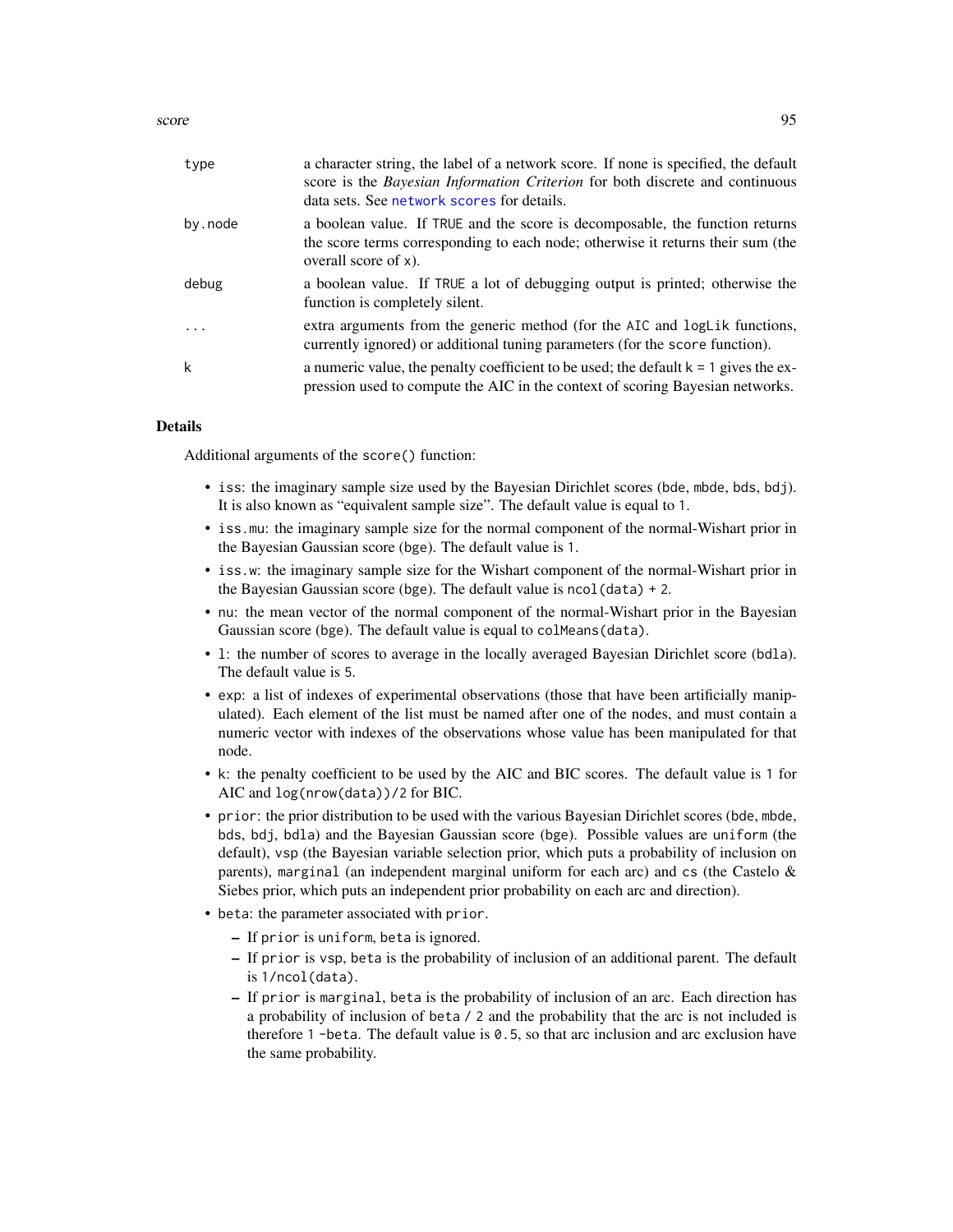- If prior is cs, beta is a data frame with columns from, to and prob specifying the prior probability for a set of arcs. A uniform probability distribution is assumed for the remaining arcs.
- newdata: the test set whose predictive likelihood will be computed by pred-loglik, pred-loglik-g or pred-loglik-cg. It should be a data frame with the same variables as data.

## Value

For score() with by.node = TRUE, a vector of numeric values, the individual node contributions to the score of the Bayesian network. Otherwise, a single numeric value, the score of the Bayesian network.

#### Note

AIC and BIC are computed as  $loglik(x) -k * nparams(x)$ , that is, the classic definition rescaled by -2. Therefore higher values are better, and for large sample sizes BIC converges to log(BDe).

When using the Castelo & Siebes prior in structure learning, the prior probabilities associated with an arc are bound away from zero and one by shrinking them towards the uniform distribution as per Hausser and Strimmer (2009) with a lambda equal to  $3 \times \sqrt{3}$  (Machine\$double.eps). This dramatically improves structure learning, which is less likely to get stuck when starting from an empty graph. As an alternative to prior probabilities, a blacklist can be used to prevent arcs from being included in the network, and a whitelist can be used to force the inclusion of particular arcs. beta is not modified when the prior is used from functions other than those implementing scorebased and hybrid structure learning.

#### Author(s)

Marco Scutari

## See Also

[choose.direction](#page-31-0), [arc.strength](#page-9-0), [alpha.star](#page-6-0).

## Examples

```
data(learning.test)
res = set.arc(gs(learning.test), "A", "B")
score(res, learning.test, type = "bde")
## let's see score equivalence in action!
res2 = set.arc(gs(learning.test), "B", "A")
score(res2, learning.test, type = "bde")
## K2 score on the other hand is not score equivalent.
score(res, learning.test, type = "k2")
score(res2, learning.test, type = "k2")
## BDe with a prior.
beta = data.frame(from = c("A", "D"), to = c("B", "F"),
         prob = c(0.2, 0.5), stringsAsFactors = FALSE)
```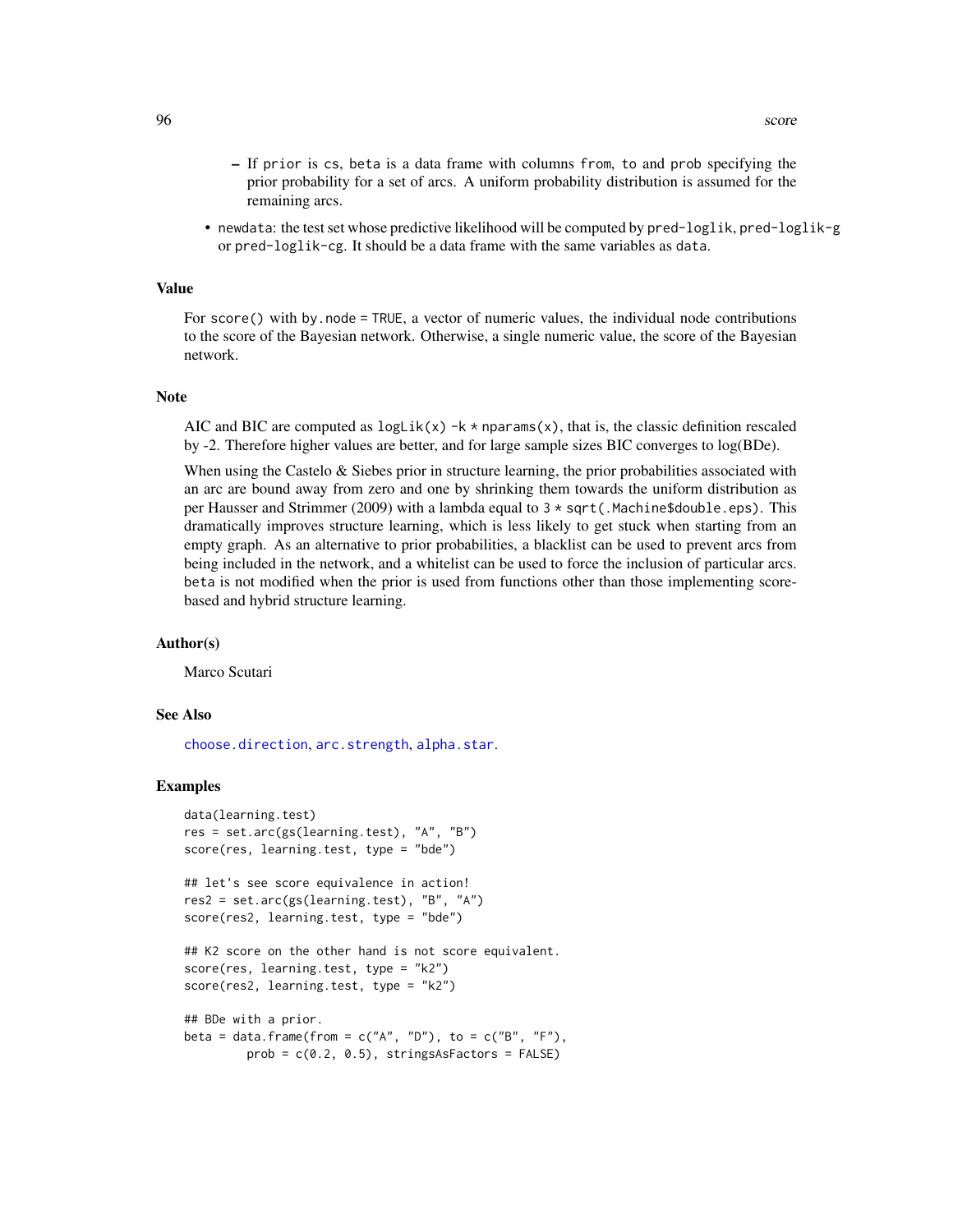```
score(res, learning.test, type = "bde", prior = "cs", beta = beta)
## equivalent to logLik(res, learning.test)
score(res, learning.test, type = "loglik")
## equivalent to AIC(res, learning.test)
score(res, learning.test, type = "aic")
```
<span id="page-96-0"></span>score-based algorithms

*Score-based structure learning algorithms*

# <span id="page-96-1"></span>Description

Learn the structure of a Bayesian network using a hill-climbing (HC) or a Tabu search (TABU) greedy search.

## Usage

```
hc(x, start = NULL, whitelist = NULL, blacklist = NULL, score = NULL, ...,debug = FALSE, restart = 0, perturb = 1, max.iter = Inf, maxp = Inf, optimized = TRUE)
tabu(x, start = NULL, whitelist = NULL, blacklist = NULL, score = NULL, ...,
 debug = FALSE, tabu = 10, max.tabu = tabu, max.iter = Inf, maxp = Inf, optimized = TRUE)
```
# Arguments

| $\mathsf{x}$ | a data frame containing the variables in the model.                                                                                                                                                                                             |
|--------------|-------------------------------------------------------------------------------------------------------------------------------------------------------------------------------------------------------------------------------------------------|
| start        | an object of class bn, the preseeded directed acyclic graph used to initialize the<br>algorithm. If none is specified, an empty one (i.e. without any arc) is used.                                                                             |
| whitelist    | a data frame with two columns (optionally labeled "from" and "to"), containing<br>a set of arcs to be included in the graph.                                                                                                                    |
| blacklist    | a data frame with two columns (optionally labeled "from" and "to"), containing<br>a set of arcs not to be included in the graph.                                                                                                                |
| score        | a character string, the label of the network score to be used in the algorithm.<br>If none is specified, the default score is the Bayesian Information Criterion for<br>both discrete and continuous data sets. See network scores for details. |
| $\cdots$     | additional tuning parameters for the network score. See score for details.                                                                                                                                                                      |
| debug        | a boolean value. If TRUE a lot of debugging output is printed; otherwise the<br>function is completely silent.                                                                                                                                  |
| restart      | an integer, the number of random restarts.                                                                                                                                                                                                      |
| tabu         | a positive integer number, the length of the tabu list used in the tabu function.                                                                                                                                                               |
| max.tabu     | a positive integer number, the iterations tabu search can perform without im-<br>proving the best network score.                                                                                                                                |
| perturb      | an integer, the number of attempts to randomly insert/remove/reverse an arc on<br>every random restart.                                                                                                                                         |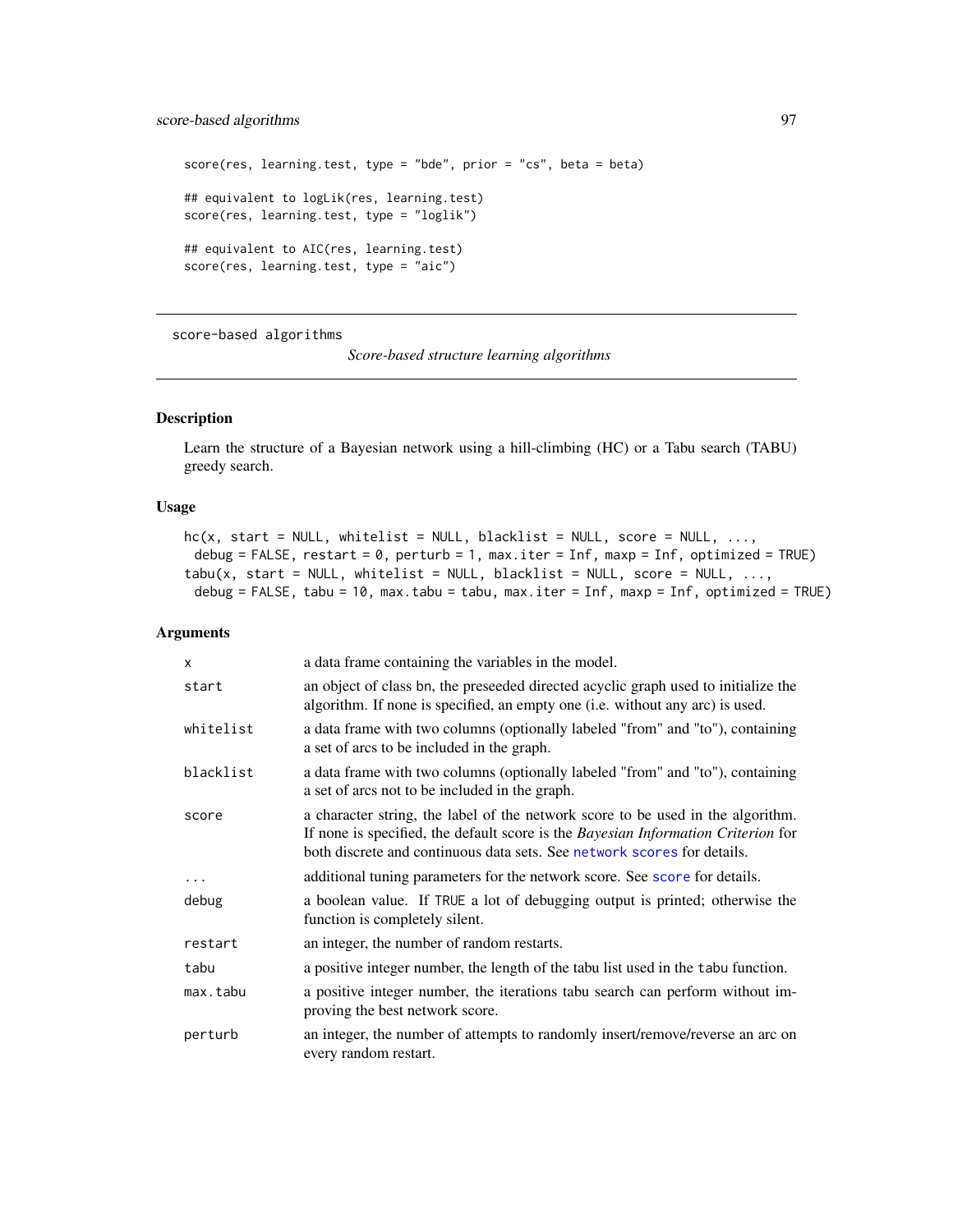| max.iter  | an integer, the maximum number of iterations.                                                    |
|-----------|--------------------------------------------------------------------------------------------------|
| maxp      | the maximum number of parents for a node. The default value is Inf.                              |
| optimized | a boolean value. If TRUE (the default), score caching is used to speed up structure<br>learning. |

# Value

An object of class bn. See [bn-class](#page-14-0) for details.

# Note

See [structure learning](#page-102-0) for a complete list of structure learning algorithms with the respective references.

# Author(s)

Marco Scutari

# See Also

[constraint-based algorithms,](#page-37-0) [hybrid algorithms,](#page-63-0) [local discovery algorithms,](#page-73-0) [alpha.star.](#page-6-0)

single-node local discovery

*Discover the structure around a single node*

## Description

Learn the Markov blanket or the neighbourhood centered on a node.

#### Usage

```
learn.mb(x, node, method, whitelist = NULL, blacklist = NULL, start = NULL,
  test = NULL, alpha = 0.05, B = NULL, max.sx = NULL, debug = FALSE)
learn.nbr(x, node, method, whitelist = NULL, blacklist = NULL,
  test = NULL, alpha = 0.05, B = NULL, max.sx = NULL, debug = FALSE)
```
# Arguments

| X         | a data frame containing the variables in the model.                                                                    |
|-----------|------------------------------------------------------------------------------------------------------------------------|
| node      | a character string, the label of the node whose local structure is being learned.                                      |
| method    | a character string, the label of a structure learning algorithm. Possible choices<br>are listed in structure learning. |
| whitelist | a vector of character strings, the labels of the white listed nodes.                                                   |
| blacklist | a vector of character strings, the labels of the blacklisted nodes.                                                    |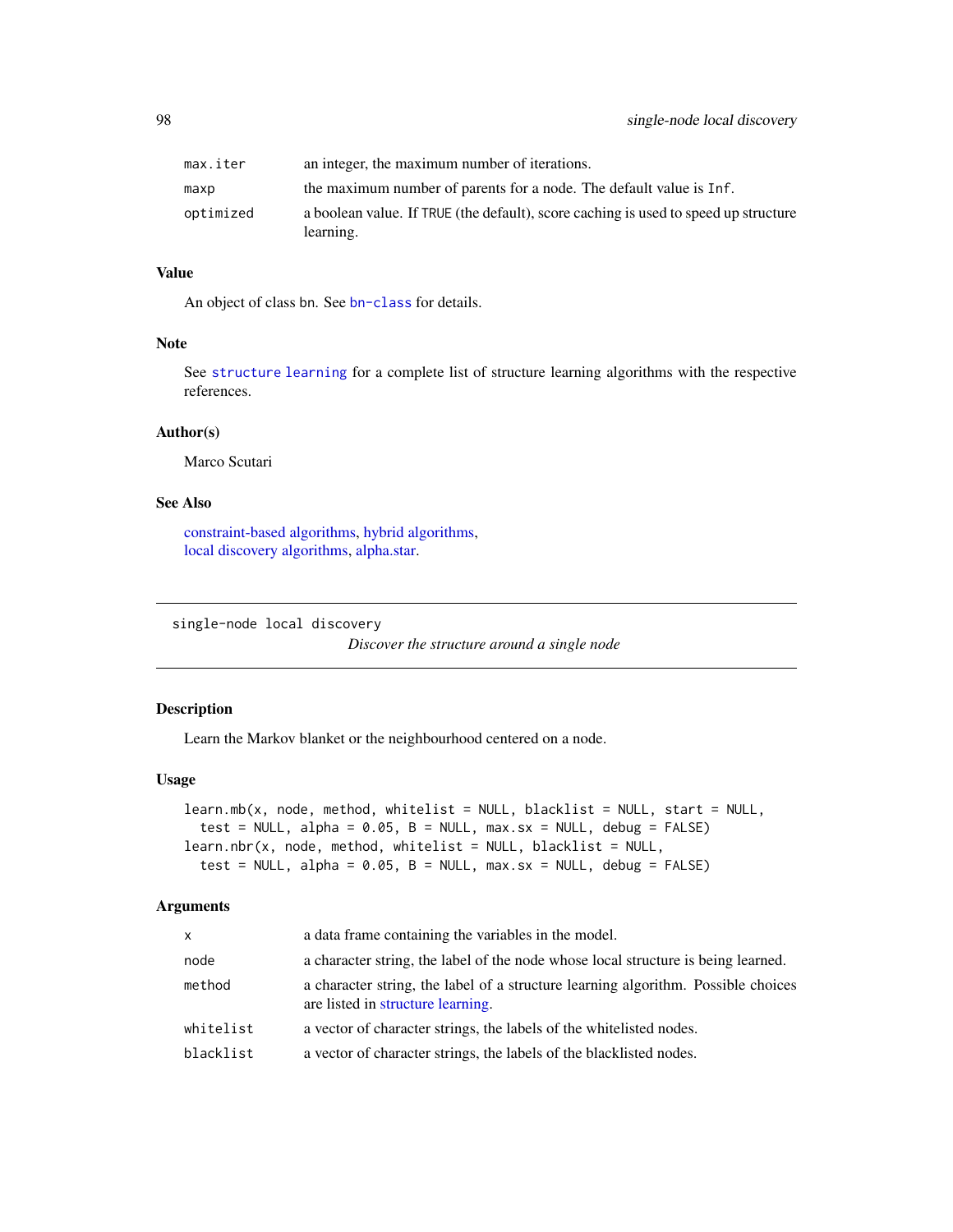| start        | a vector of character strings, the labels of the nodes to be included in the Markov<br>blanket before the learning process (in learn.mb). Note that the nodes in start<br>can be removed from the Markov blanket by the learning algorithm, unlike the<br>nodes included due to white listing.                                                                            |
|--------------|---------------------------------------------------------------------------------------------------------------------------------------------------------------------------------------------------------------------------------------------------------------------------------------------------------------------------------------------------------------------------|
| test         | a character string, the label of the conditional independence test to be used in the<br>algorithm. If none is specified, the default test statistic is the <i>mutual information</i><br>for categorical variables, the Jonckheere-Terpstra test for ordered factors and<br>the <i>linear correlation</i> for continuous variables. See independence tests for<br>details. |
| alpha        | a numeric value, the target nominal type I error rate.                                                                                                                                                                                                                                                                                                                    |
| <sub>B</sub> | a positive integer, the number of permutations considered for each permutation<br>test. It will be ignored with a warning if the conditional independence test spec-<br>ified by the test argument is not a permutation test.                                                                                                                                             |
| $max$ . $sx$ | a positive integer, the maximum allowed size of the conditioning sets used in<br>conditional independence tests. The default is that there is no limit on size.                                                                                                                                                                                                           |
| debug        | a boolean value. If TRUE a lot of debugging output is printed; otherwise the<br>function is completely silent.                                                                                                                                                                                                                                                            |

# Value

A vector of character strings, the labels of the nodes in the Markov blanket (for learn.mb()) or in the neighbourhood (for learn.nbr()).

## Author(s)

Marco Scutari

# See Also

[constraint-based algorithms.](#page-37-0)

# Examples

```
learn.mb(learning.test, node = "D", method = "iamb")
learn.mb(learning.test, node = "D", method = "iamb", blacklist = c("A", "F"))
learn.nbr(gaussian.test, node = "F", method = "si.hiton.pc", whitelist = "D")
```
strength.plot *Arc strength plot*

## Description

Plot a Bayesian network and format its arcs according to the strength of the dependencies they represent. Requires the Rgraphviz package.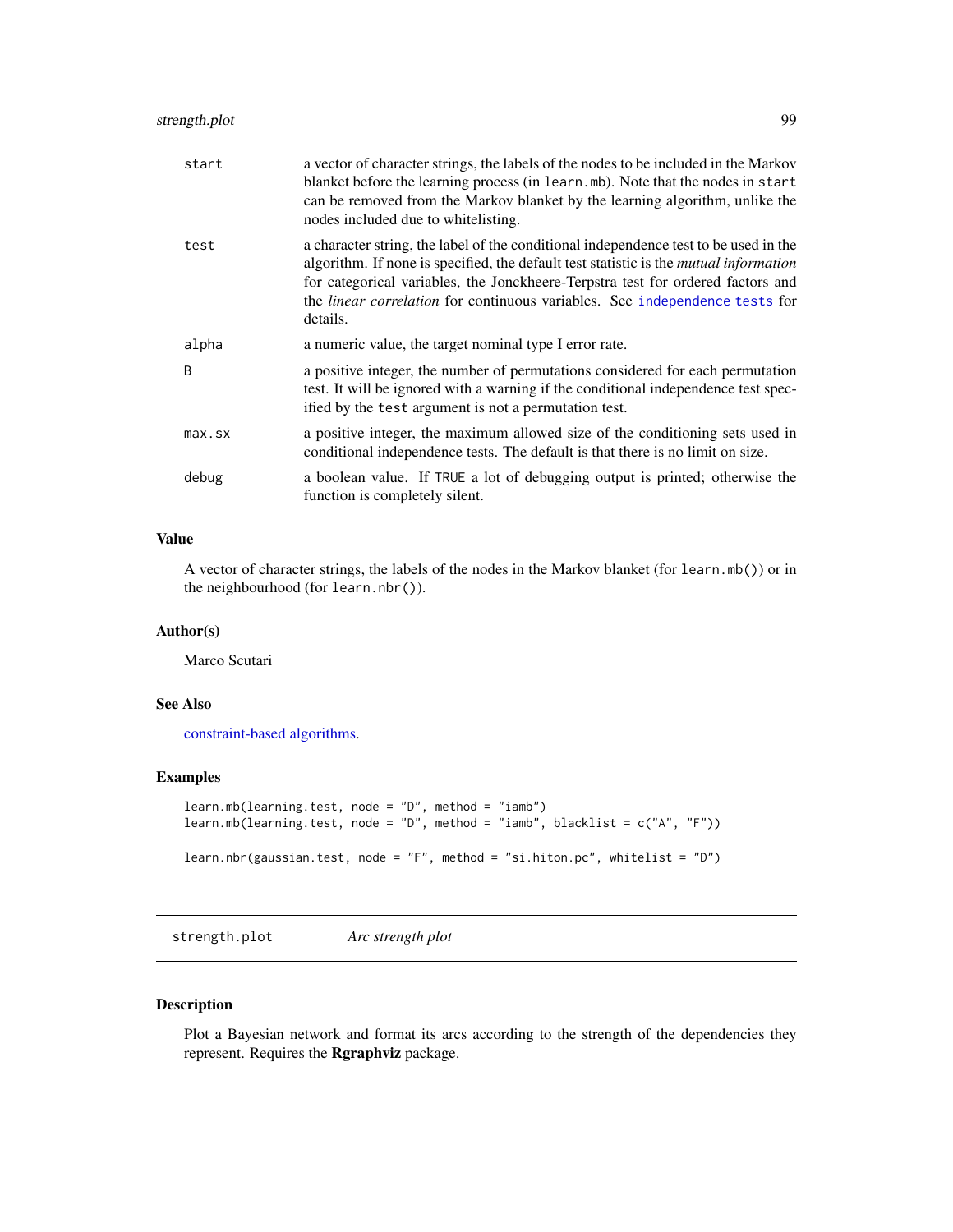## Usage

```
strength.plot(x, strength, threshold, cutpoints, highlight = NULL, groups,
  layout = "dot", shape = "circle", main = NULL, sub = NULL, render = TRUE,
  debug = FALSE)
```
# Arguments

| X.        | an object of class bn.                                                                                                                                                                        |
|-----------|-----------------------------------------------------------------------------------------------------------------------------------------------------------------------------------------------|
| strength  | an object of class bn. strength computed from the object of class bn corre-<br>sponding to the x argument.                                                                                    |
| threshold | a numeric value. See below.                                                                                                                                                                   |
| cutpoints | an array of numeric values. See below.                                                                                                                                                        |
| highlight | a list, see graphyiz. plot for details.                                                                                                                                                       |
| groups    | a list of character vectors, representing groups of node labels of nodes that<br>should be plotted close to each other.                                                                       |
| layout    | a character string, the layout argument that will be passed to <b>Repraphyliz</b> . Possi-<br>ble values are dots, neato, twopi, circo and fdp. See Rgraphviz documenta-<br>tion for details. |
| shape     | a character string, the shape of the nodes. Can be circle, ellipse or rectangle.                                                                                                              |
| main      | a character string, the main title of the graph. It's plotted at the top of the graph.                                                                                                        |
| sub       | a character string, a subtitle which is plotted at the bottom of the graph.                                                                                                                   |
| debug     | a boolean value. If TRUE a lot of debugging output is printed; otherwise the<br>function is completely silent.                                                                                |
| render    | a logical value. If TRUE, strength.plot() actually draws the figure in addition<br>to returning the corresponding graph object. If FALSE, no figure is produced.                              |
|           |                                                                                                                                                                                               |

# Details

The threshold argument is used to determine which arcs are supported strongly enough by the data to be deemed significant:

- if arc strengths have been computed using conditional independence tests, any strength coefficient (which is the p-value of the test) lesser than or equal to the threshold is considered significant.
- if arc strengths have been computed using network scores, any strength coefficient (which is the increase/decrease of the network score caused by the removal of the arc) lesser than the threshold is considered significant.
- if arc strengths have been computed using bootstrap or using Bayes factors, any strength coefficient (which can be interpreted as a probability for inclusion) greater or equal than the threshold is considered significant.

The default value is the value of the strength attribute of the bn.strength object passed via the strength argument.

Non-significant arcs are plotted as dashed lines.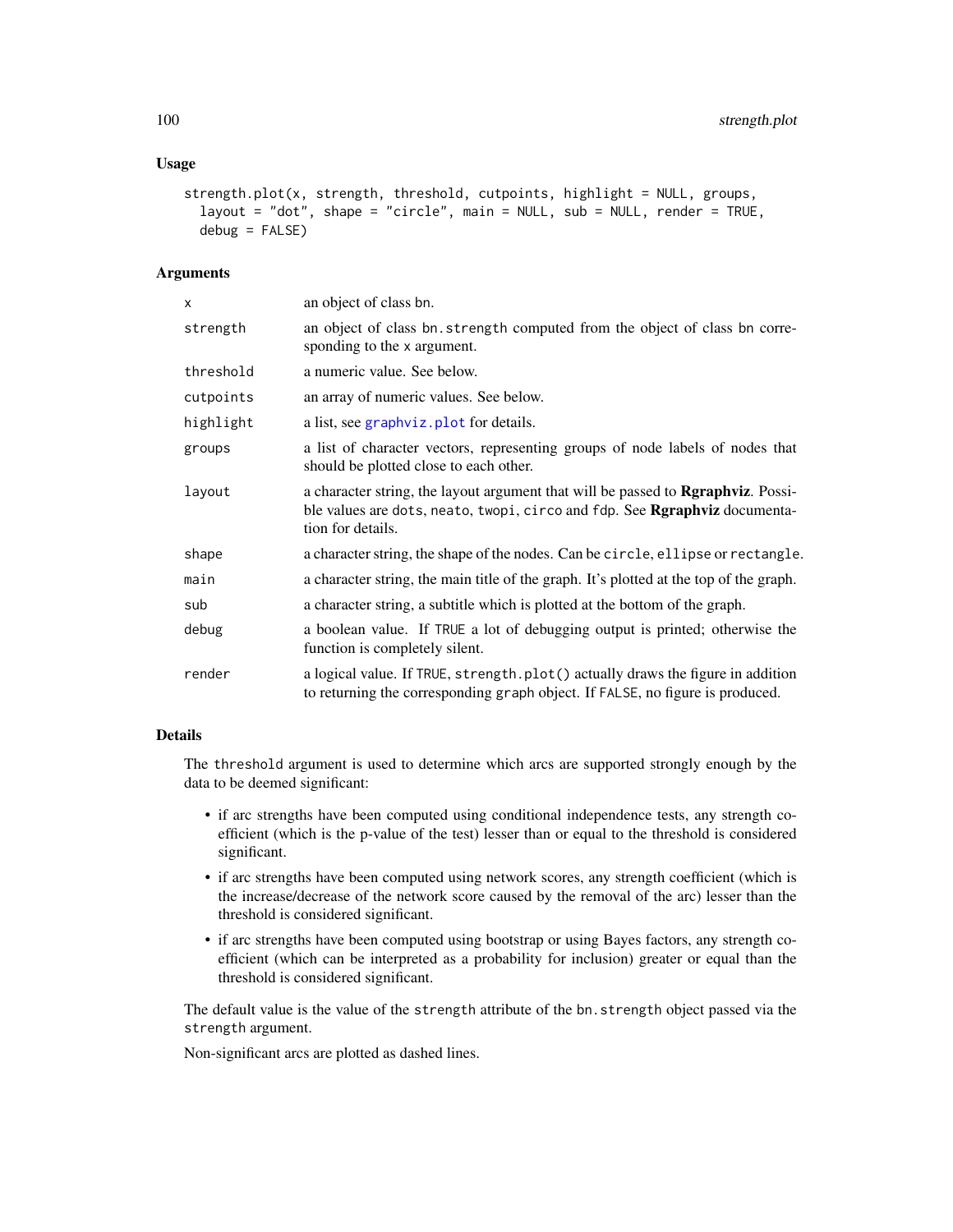The cutpoints argument is an array of numeric values used to divide the range of the strength coefficients into intervals. The interval each strength coefficient falls into determines the line width of the corresponding arc in the plot. The default intervals are delimited by

unique(c(0,threshold/c(10,5,2,1.5,1),1))

if the coefficients are computed from conditional independence tests, by

unique(c(0,(1 -threshold)/c(10,5,2,1.5,1),1))

for bootstrap estimates or by the quantiles

quantile(s[s < threshold],1 -c(0.50,0.75,0.90,0.95,1))

of the significant differences if network scores are used.

## Value

 $graphviz.plot()$  returns invisibly the graph object produced by  $Rgraphviz$ . It can be further modified using the commands present in the **graph** and **Rgraphviz** packages, and it contains the arc strengths in the edge weight attribute.

## Author(s)

Marco Scutari

## Examples

```
## Not run:
# plot the network learned by gs().
res = set.arc(gs(learning.test), "A", "B")
strength = arc.strength(res, learning.test, criterion = "x2")
\dontrun{strength.plot(res, strength)}
# add another (non-significant) arc and plot the network again.
res = set.archive, "A", "C")strength = arc.strength(res, learning.test, criterion = "x2")
\dontrun{strength.plot(res, strength)}
```
## End(Not run)

structural.em *Structure learning from missing data*

# **Description**

Learn the structure of a Bayesian network from a data set containing missing values using Structural EM.

#### Usage

```
structural.em(x, maximize = "hc", maximize.args = list(), fit = "mle",
   fit.args = list(), impute, impute.args = list(), return.all = FALSE,
   start = NULL, max.iter = 5, debug = FALSE)
```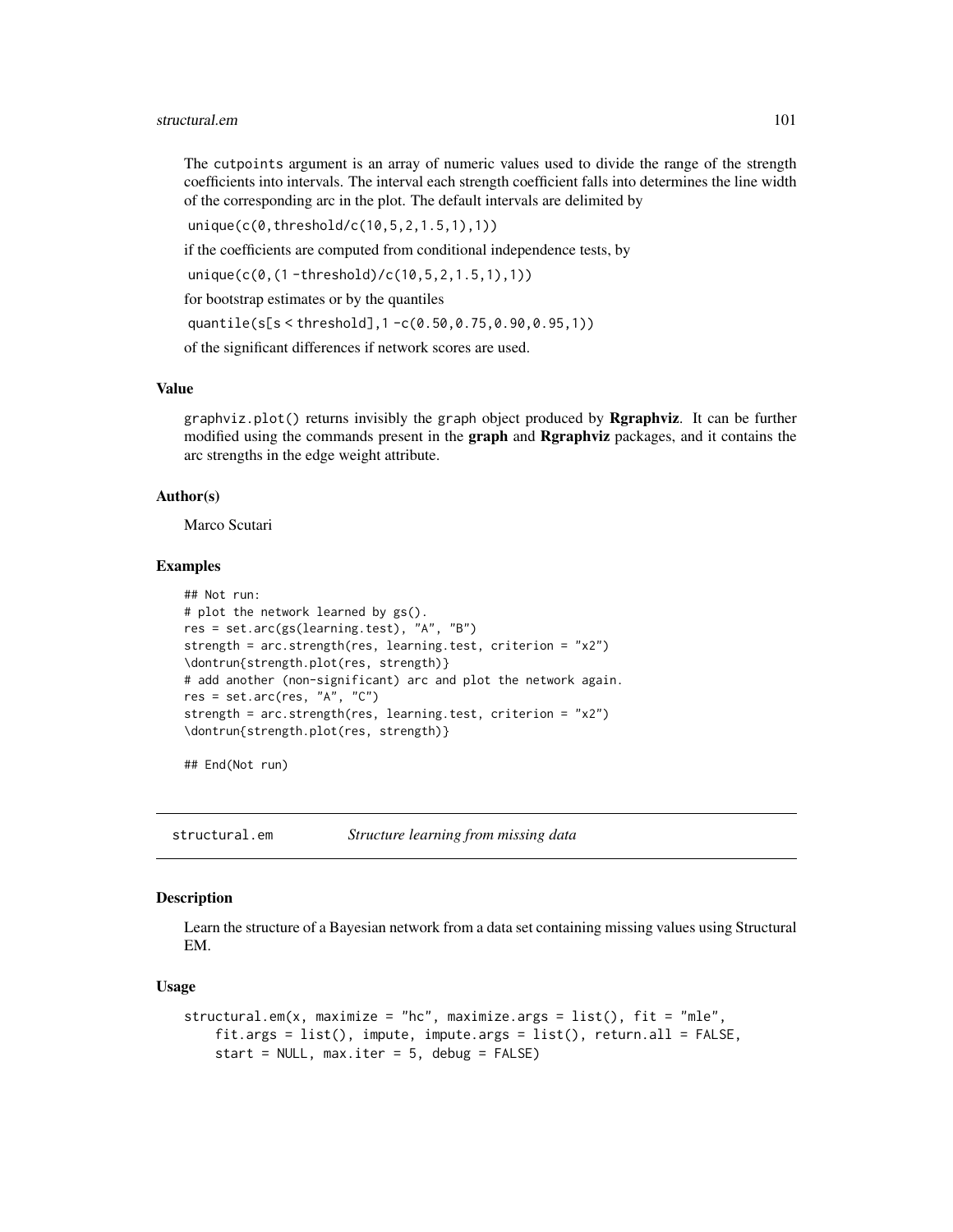## **Arguments**

| X             | a data frame containing the variables in the model.                                                                                                      |
|---------------|----------------------------------------------------------------------------------------------------------------------------------------------------------|
| maximize      | a character string, the score-based algorithm to be used in the "maximization"<br>step. See structure learning for details.                              |
| maximize.args | a list of arguments to be passed to the algorithm specified by maximize, such as<br>restart for hill-climbing or tabu for tabu search.                   |
| fit           | a character string, the parameter learning method to be used in the "maximiza-<br>tion" step. See bn. fit for details.                                   |
| fit.args      | a list of arguments to be passed to the parameter learning method specified by<br>fit.                                                                   |
| impute        | a character string, the imputation method to be used in the "expectation" step.<br>See impute for details.                                               |
| impute.args   | a list of arguments to be passed to the imputation method specified by impute.                                                                           |
| return.all    | a boolean value. See below for details.                                                                                                                  |
| start         | a bn or bn. fit object, the network used to perform the first imputation and as a<br>starting point for the score-based algorithm specified by maximize. |
| max.iter      | an integer, the maximum number of iterations.                                                                                                            |
| debug         | a boolean value. If TRUE a lot of debugging output is printed; otherwise the<br>function is completely silent.                                           |

#### Value

If return.all is FALSE, structural.em() returns an object of class bn. (See [bn-class](#page-14-0) for details.)

If return.all is TRUE, structural.em() returns a list with three elements named dag (an object of class bn), imputed (a data frame containing the imputed data from the last iteration) and fitted (an object of class bn.fit, again from the last iteration; see [bn.fit-class](#page-24-0) for details).

#### Note

If at least one of the variables in the data x does not contain any observed value, the start network must be specified and it must be a bn.fit object. Otherwise, structural.em() is unable to complete the first *maximization* step because it cannot fit the corresponding local distribution(s).

Note that if impute is set to bayes-lw, each call to structural.em may produce a different model since the imputation is based on a stochastic simulation.

## Author(s)

Marco Scutari

## References

Friedman N (1997). "Learning Belief Networks in the Presence of Missing Values and Hidden Variables". *Proceedings of the 14th International Conference on Machine Learning*, 125–133.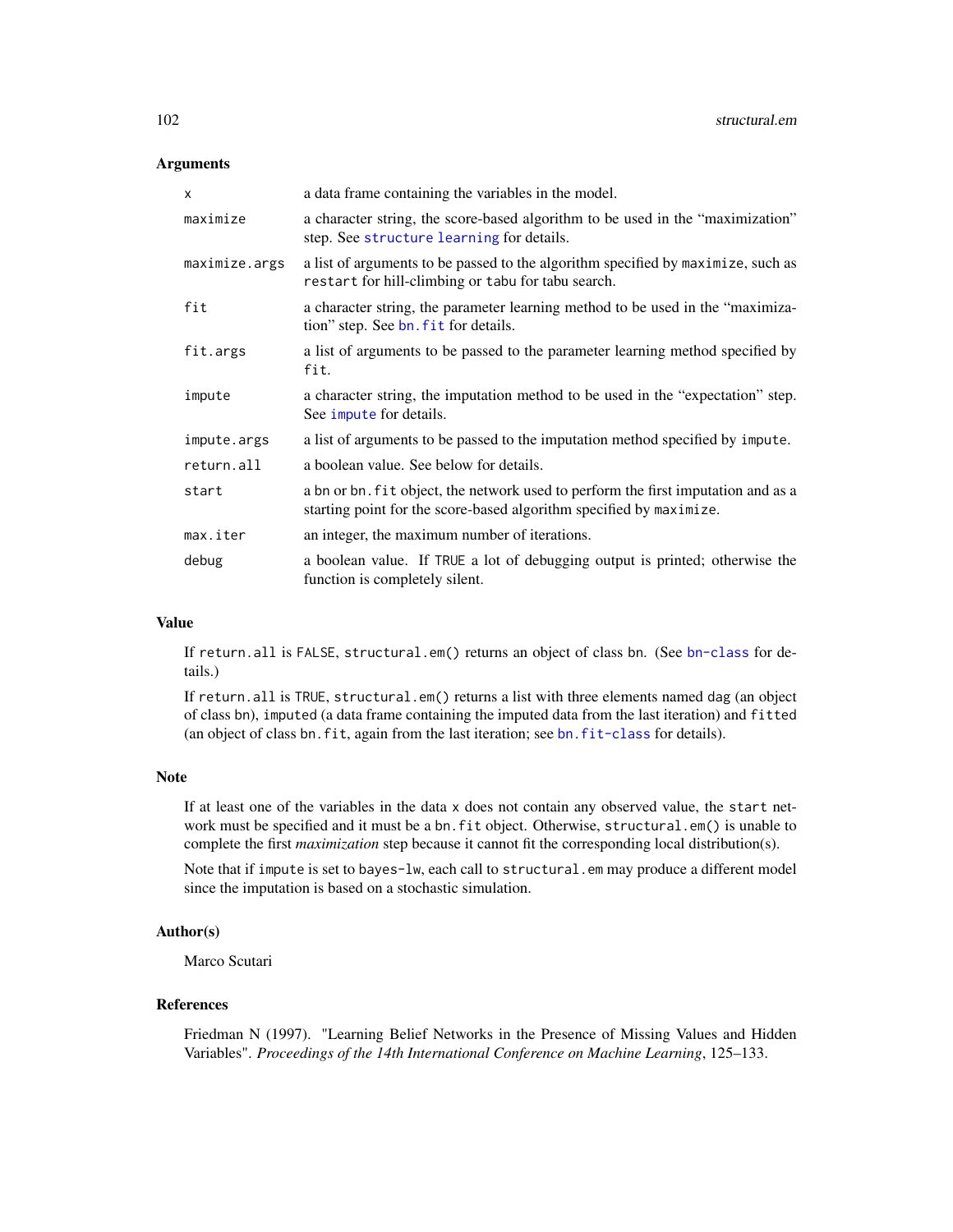## structure-learning 103

#### See Also

[score-based algorithms,](#page-96-0) [bn.fit,](#page-21-0) [impute.](#page-65-0)

structure-learning *Structure learning algorithms*

## <span id="page-102-0"></span>Description

Overview of the structure learning algorithms implemented in **bnlearn**, with the respective reference publications.

#### Available Constraint-Based Learning Algorithms

• *PC* ([pc.stable](#page-37-1)), a modern implementation of the first practical constraint-based structure learning algorithm.

Colombo D, Maathuis MH (2014). "Order-Independent Constraint-Based Causal Structure Learning". *Journal of Machine Learning Research*, 15:3921–3962.

- *Grow-Shrink* ([gs](#page-37-1)): based on the *Grow-Shrink Markov Blanket*, the first (and simplest) Markov blanket detection algorithm used in a structure learning algorithm. Margaritis D (2003). *Learning Bayesian Network Model Structure from Data*. Ph.D. thesis, School of Computer Science, Carnegie-Mellon University, Pittsburgh, PA.
- *Incremental Association* ([iamb](#page-37-1)): based on the Markov blanket detection algorithm of the same name, which is based on a two-phase selection scheme (a forward selection followed by an attempt to remove false positives).

Tsamardinos I, Aliferis CF, Statnikov A (2003). "Algorithms for Large Scale Markov Blanket Discovery". *Proceedings of the Sixteenth International Florida Artificial Intelligence Research Society Conference*, 376–381.

- *Fast Incremental Association* ([fast.iamb](#page-37-1)): a variant of IAMB which uses speculative stepwise forward selection to reduce the number of conditional independence tests.
- *Interleaved Incremental Association* ([inter.iamb](#page-37-1)): another variant of IAMB which uses forward stepwise selection to avoid false positives in the Markov blanket detection phase. Yaramakala S, Margaritis D (2005). "Speculative Markov Blanket Discovery for Optimal Feature Selection". *Proceedings of the Fifth IEEE International Conference on Data Mining*, 809–812.
- *Incremental Association with FDR* ([iamb.fdr](#page-37-1)): a variant of IAMB which adjusts the tests significance threshold with FDR.

Pena JM (2008). "Learning Gaussian Graphical Models of Gene Networks with False Discovery Rate Control". *Proceedings of the Sixth European Conference on Evolutionary Computation, Machine Learning and Data Mining in Bioinformatics*, 165–176.

Gasse M, Aussem A, Elghazel H (2014). "A Hybrid Algorithm for Bayesian Network Structure Learning with Application to Multi-Label Learning". *Expert Systems with Applications*, 41(15):6755–6772.

bnlearn includes two implementations of each algorithm: a vanilla implementation, and a parallel one that requires a running cluster set up with the makeCluster function from the **parallel** package.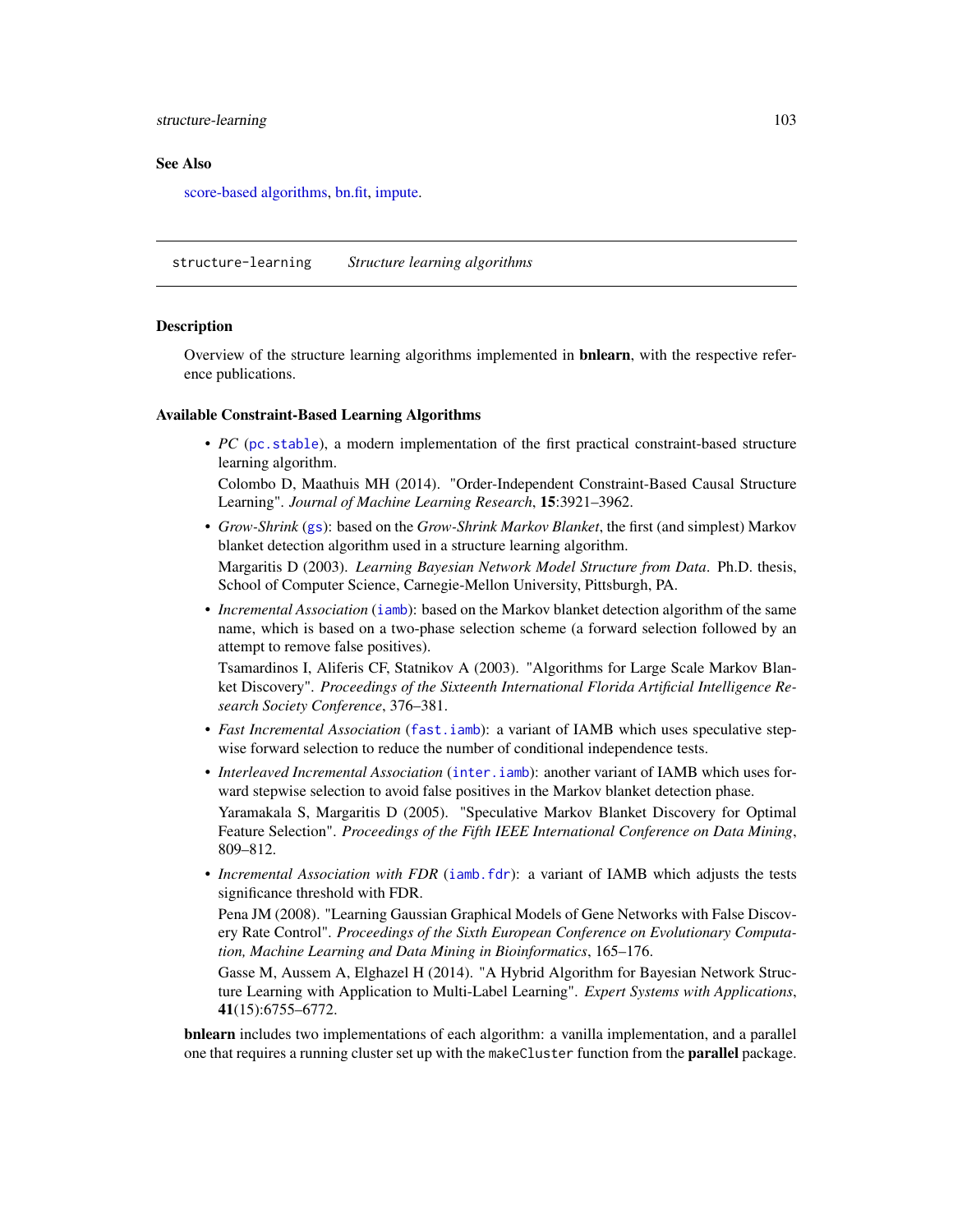#### Available Score-based Learning Algorithms

- *Hill-Climbing* ([hc](#page-96-1)): a *hill climbing* greedy search that explores the space of the directed acyclic graphs by single-arc addition, removal and reversals; with random restarts to avoid local optima. The optimized implementation uses score caching, score decomposability and score equivalence to reduce the number of duplicated tests.
- *Tabu Search* ([tabu](#page-96-1)): a modified hill-climbing able to escape local optima by selecting a network that minimally decreases the score function.

Russell SJ, Norvig P (2009). *Artificial Intelligence: A Modern Approach*. Prentice Hall, 3rd edition.

## Available Hybrid Learning Algorithms

• *Max-Min Hill-Climbing* ([mmhc](#page-63-1)): a hybrid algorithm which combines the Max-Min Parents and Children algorithm (to restrict the search space) and the Hill-Climbing algorithm (to find the optimal network structure in the restricted space).

Tsamardinos I, Brown LE, Aliferis CF (2006). "The Max-Min Hill-Climbing Bayesian Network Structure Learning Algorithm". *Machine Learning*, 65(1):31–78.

- *Restricted Maximization* ([rsmax2](#page-63-1)): a general implementation of the Sparse Candidate algorithms, which can use any combination of constraint-based and score-based algorithms. Friedman N, Nachman I, Pe'er D (1999). "Learning Bayesian Network Structure from Massive Datasets: the Sparse Candidate Algorithm." *Proceedings of the Fifteenth Conference on Uncertainty in Artificial Intelligence (UAI)*, 206–215.
- *Hybrid HPC* (h<sub>2pc</sub>): a hybrid algorithm combining HPC and hill-climbing.

Gasse M, Aussem A, Elghazel H (2014). "A Hybrid Algorithm for Bayesian Network Structure Learning with Application to Multi-Label Learning". *Expert Systems with Applications*, 41(15):6755–6772.

## Other (Constraint-Based) Local Discovery Algorithms

These algorithms learn the structure of the undirected graph underlying the Bayesian network, which is known as the *skeleton* of the network. Therefore by default all arcs are undirected, and no attempt is made to detect their orientation. They are often used in hybrid learning algorithms.

• *Max-Min Parents and Children* ([mmpc](#page-37-1)): a forward selection technique for neighbourhood detection based on the maximization of the minimum association measure observed with any subset of the nodes selected in the previous iterations.

Tsamardinos I, Aliferis CF, Statnikov A (2003). "Time and Sample Efficient Discovery of Markov Blankets and Direct Causal Relations". *Proceedings of the Ninth ACM SIGKDD International Conference on Knowledge Discovery and Data Mining*, 673–678.

• *Hiton Parents and Children* ([si.hiton.pc](#page-37-1)): a fast forward selection technique for neighbourhood detection designed to exclude nodes early based on the marginal association. The implementation follows the Semi-Interleaved variant of the algorithm.

Aliferis FC, Statnikov A, Tsamardinos I, Subramani M, Koutsoukos XD (2010). "Local Causal and Markov Blanket Induction for Causal Discovery and Feature Selection for Classification Part I: Algorithms and Empirical Evaluation". *Journal of Machine Learning Research*, 11:171–234.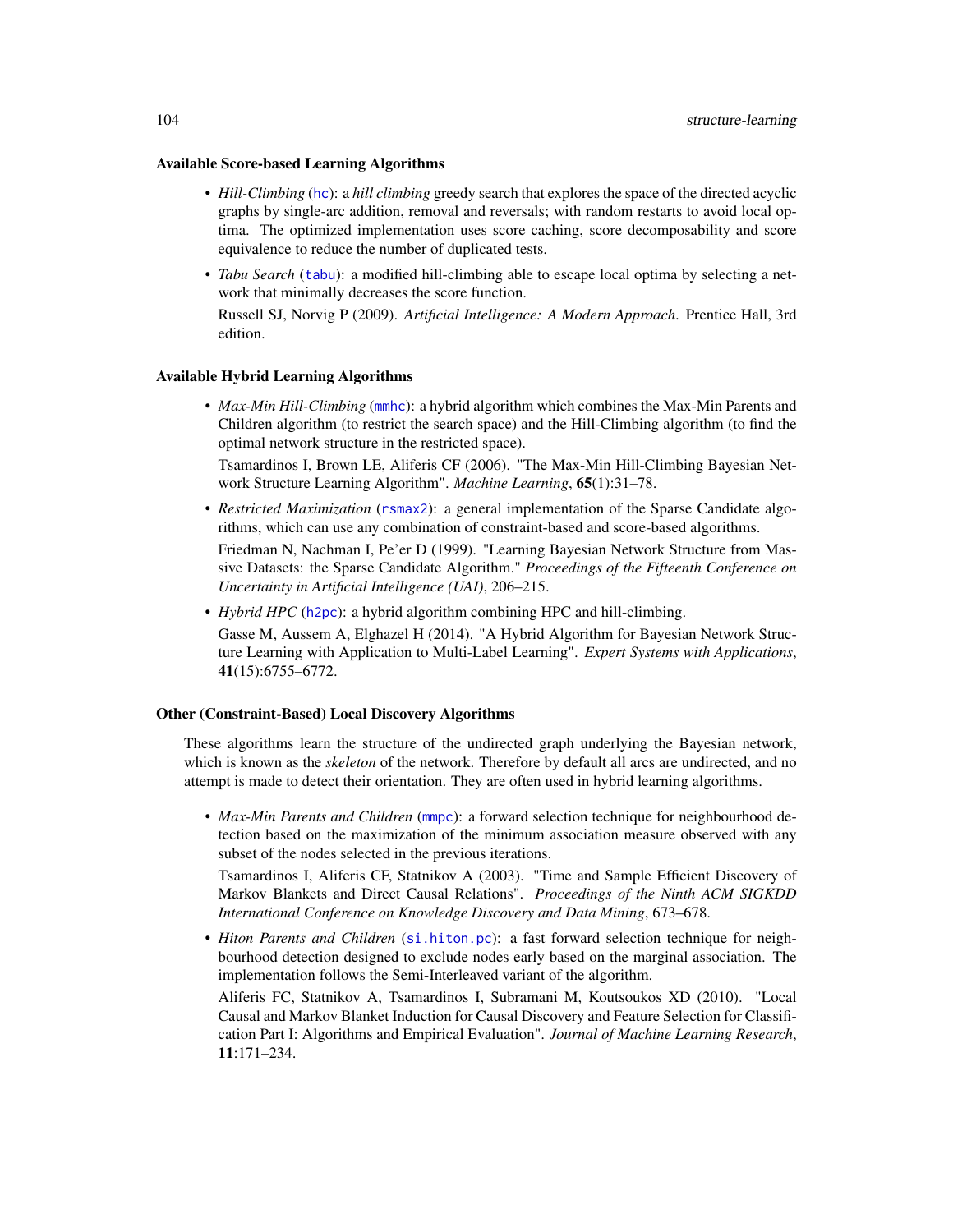#### test counter the counter of the counter of the counter of the counter of the counter of the counter of the counter of the counter of the counter of the counter of the counter of the counter of the counter of the counter of

• *Hybrid Parents and Children* ([hpc](#page-37-1)): an algorithm building on iamb.fdr to learn the parents and children of each node like mmpc and si.hiton.pc. The reference publication is the same as that for Hybrid HPC.

#### Pairwise Mutual Information Algorithms

These algorithms learn approximate network structures using only pairwise mutual information.

- *Chow-Liu* ([chow.liu](#page-73-1)): an application of the minimum-weight spanning tree and the information inequality. It learns the tree structure closest to the true one in the probability space. Chow CK, Liu CN (1968). "Approximating Discrete Probability Distributions with Dependence Trees", IEEE Transactions on Information Theory, IT-14 3:462–467.
- *ARACNE* ([aracne](#page-73-1)): an improved version of the Chow-Liu algorithm that is able to learn polytrees.

Margolin AA, Nemenman I, Basso K, Wiggins C, Stolovitzky G, Dalla Favera R, Califano A (2006). "ARACNE: An Algorithm for the Reconstruction of Gene Regulatory Networks in a Mammalian Cellular Context". *BMC Bioinformatics*, 7(Suppl 1):S7.

All these algorithms have two implementations (vanilla and parallel) like other constraint-based algorithms.

test counter *Manipulating the test counter*

#### **Description**

Check, increment or reset the test/score counter used in structure learning algorithms.

# Usage

```
test.counter()
increment.test.counter(i = 1)reset.test.counter()
```
## Arguments

i a numeric value, which is added to the test counter.

## Value

A numeric value, the current value of the test counter.

## Author(s)

Marco Scutari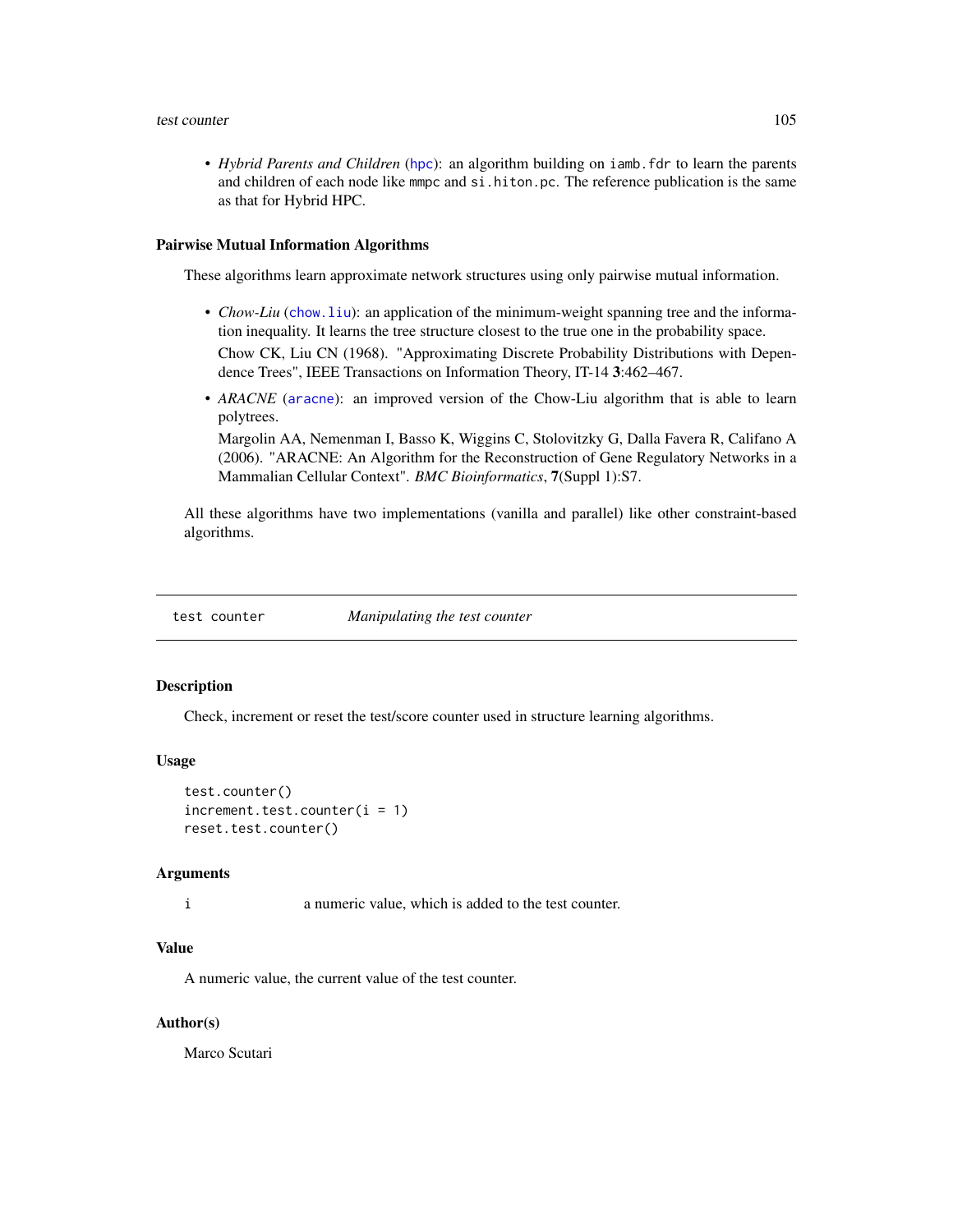## Examples

```
data(learning.test)
hc(learning.test)
test.counter()
reset.test.counter()
test.counter()
```
utilities for whitelists and blacklists *Get or create whitelists and blacklists*

## Description

Extract whitelists and blacklists from an object of class bn, or create them for use in structure learning.

## Usage

```
whitelist(x)
blacklist(x)
```

```
ordering2blacklist(nodes)
tiers2blacklist(tiers)
set2blacklist(set)
```
## Arguments

| X         | an object of class bn.                                  |
|-----------|---------------------------------------------------------|
| nodes.set | a vector of character strings, the labels of the nodes. |
| tiers     | a vector of character strings or a list, see below.     |

# Details

ordering2blacklist() takes a vector of character strings (the labels of the nodes), which specifies a complete node ordering. An object of class bn or bn.fit; in that case, the node ordering is derived by the graph. In both cases, the blacklist returned by ordering2blacklist() contains all the possible arcs that violate the specified node ordering.

tiers2blacklist() takes (again) a vector of character strings (the labels of the nodes), which specifies a complete node ordering, or a list of character vectors, which specifies a partial node ordering. In the latter case, all arcs going from a node in a particular element of the list (sometimes known as *tier*) to a node in one of the previous elements are blacklisted. Arcs between nodes in the same element are not blacklisted.

set2blacklist() creates a blacklist containing all the arcs between any two of the nodes whose labels are passed as the argument set.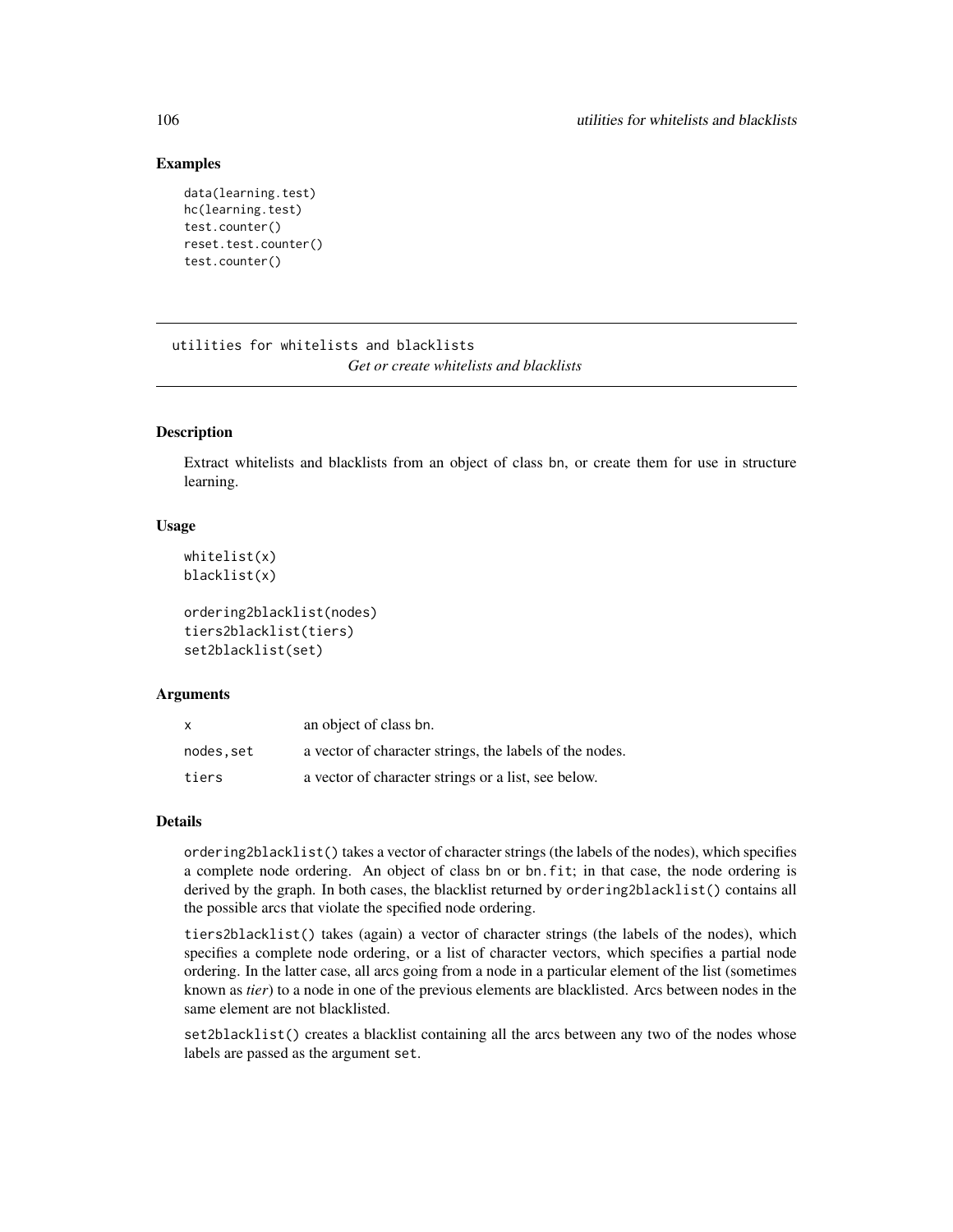## whitelists-blacklists 107

## Value

whitelist() and blacklist() return a matrix of character string with two columns, named from and to, if whitelist or a blacklist have been used to learn the bn object passed as their argument.

ordering2blacklist(), tiers2blacklist() and set2blacklist() return a sanitized blacklist (a two-column matrix, whose columns are labeled from and to).

#### Author(s)

Marco Scutari

## Examples

```
tiers2blacklist(list(LETTERS[1:3], LETTERS[4:6]))
set2blacklist(LETTERS[1:3])
ordering2blacklist(LETTERS[1:6])
```
whitelists-blacklists *Whitelists and blacklists in structure learning*

## Description

How whitelists and blacklists are used in structure learning.

#### Constraint-based Algorithms

Constraint-based algorithms support arc whitelisting and blacklisting as follows:

- blacklisted arcs are never present in the learned graph.
- arcs whitelisted in one direction only (i.e.  $A \rightarrow B$  is whitelisted but  $B \rightarrow A$  is not) have the respective reverse arcs blacklisted, and are always present in the learned graph.
- arcs whitelisted in both directions (i.e. both  $A \rightarrow B$  and  $B \rightarrow A$  are whitelisted) are present in the learned graph, but their direction is set by the learning algorithm.

Any arc whitelisted and blacklisted at the same time is assumed to be whitelisted, and is thus removed from the blacklist.

#### Score-based Algorithms

Score-based algorithms support arc whitelisting and blacklisting as follows:

- blacklisted arcs are never present in the learned graph.
- arcs can only be whitelisted in a single direction, and are always present in the learned graph; it is not possible to whitelist arcs in both directions.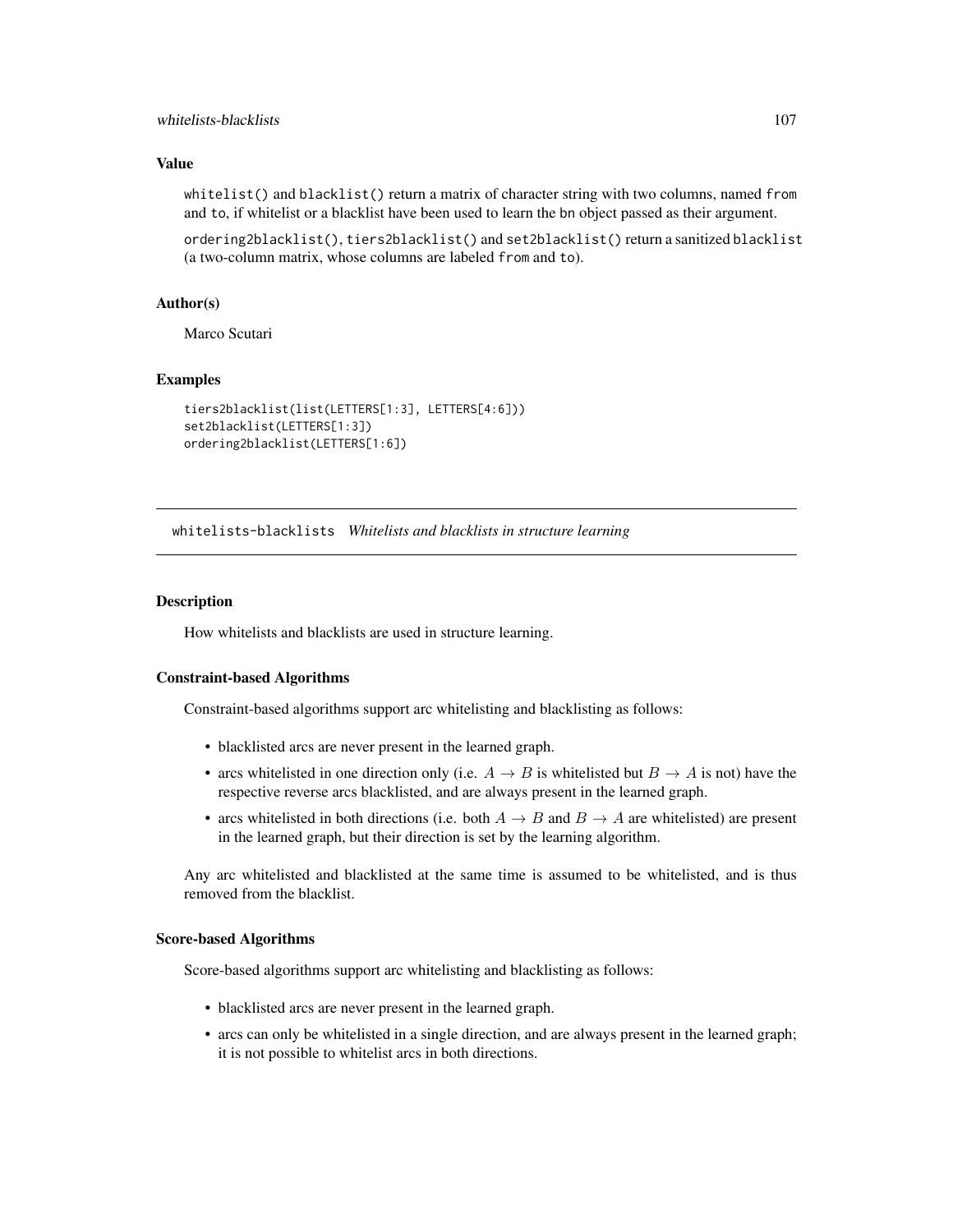# Hybrid Algorithms

Hybrid algorithms use constraint-based (or pairwise mutual information) algorithms in the *restrict phase* and score-based algorithms in the *maximize phase*. Hence whitelists and blacklists are supported as follows:

- whitelists and blacklists should be specified for the algorithm used in the restrict phase.
- if the whitelist contains any undirected arc, its consistent extension is used instead in the maximize phase.

## Pairwise Mutual Information Algorithms

In algorithms that learn undirected graphs, such as ARACNE and Chow-Liu, arcs are treated as being whitelisted or blacklisted in both directions even if only one direction is listed in the whitelist or blacklist. Again blacklisted arcs are never present in the learned graph and whitelisted arcs are guaranteed to be present in the learned graph.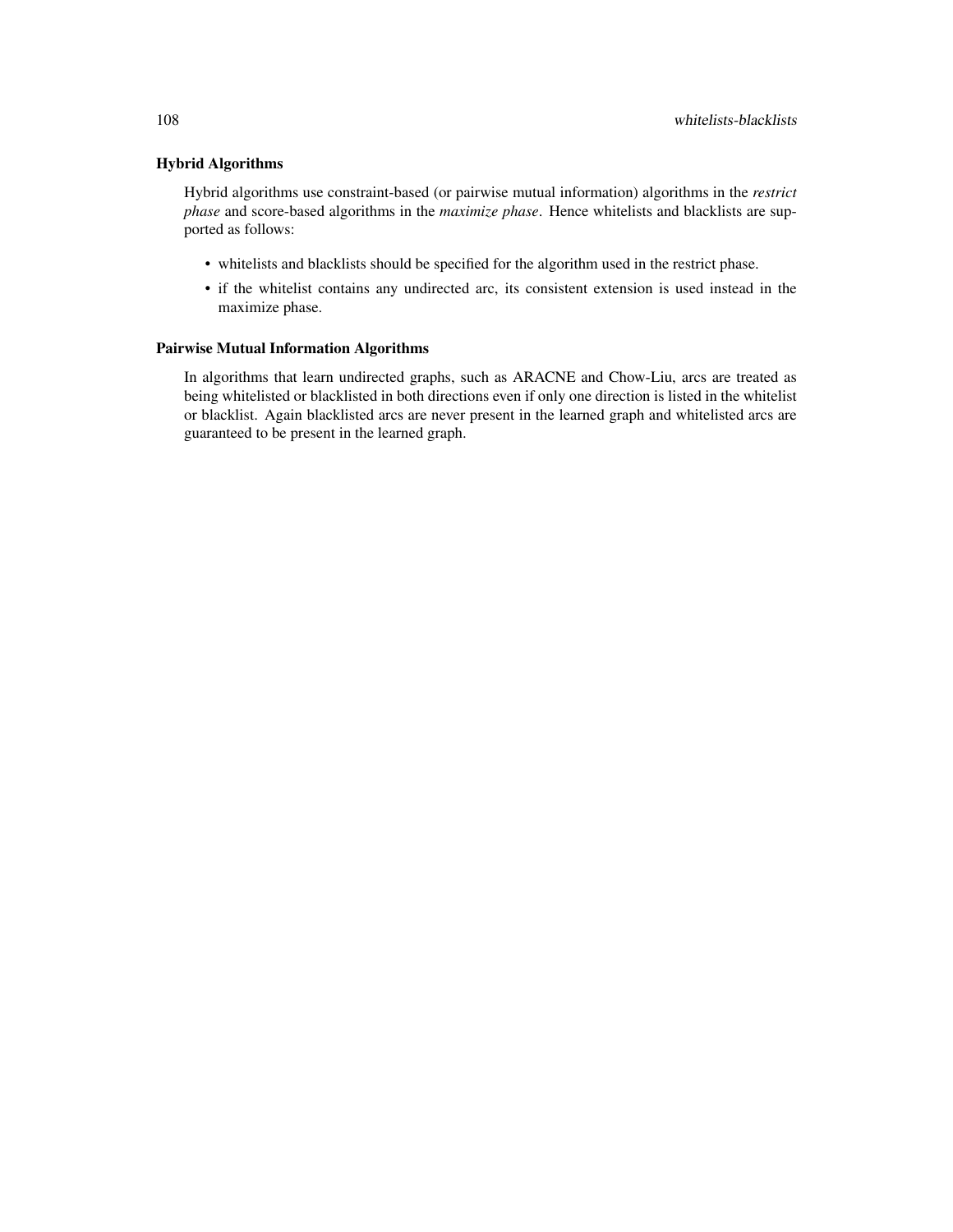# Index

∗ classes bn class, [15](#page-14-0) bn.fit class, [25](#page-24-0) bn.kcv class, [30](#page-29-0) bn.strength class, [31](#page-30-0) ∗ classifiers naive.bayes, [80](#page-79-0) ∗ convenience functions bn.fit utilities, [28](#page-27-0) choose.direction, [32](#page-31-0) configs, [38](#page-37-0) misc utilities, [76](#page-75-0) model string utilities, [79](#page-78-0) node ordering utilities, [86](#page-85-0) test counter, [105](#page-104-0) utilities for whitelists and blacklists, [106](#page-105-0) ∗ data preprocessing configs, [38](#page-37-0) impute, [66](#page-65-0) preprocess, [90](#page-89-0) ∗ datasets alarm, [5](#page-4-0) asia, [13](#page-12-0) clgaussian.test, [35](#page-34-0) coronary, [40](#page-39-0) gaussian.test, [50](#page-49-0) hailfinder, [60](#page-59-0) insurance, [69](#page-68-0) learning.test, [71](#page-70-0) lizards, [72](#page-71-0) marks, [75](#page-74-0) ∗ graphs arc operations, [8](#page-7-0) compare, [35](#page-34-0) cpdag, [41](#page-40-0) ctsdag, [46](#page-45-0) dsep, [48](#page-47-0) graph enumeration, [52](#page-51-0)

graph utilities, [56](#page-55-0) misc utilities, [76](#page-75-0) node operations, [85](#page-84-0) node ordering utilities, [86](#page-85-0) ∗ import/export to file foreign files utilities, [49](#page-48-0) ∗ independence tests arc.strength, [10](#page-9-0) choose.direction, [32](#page-31-0) ci.test, [33](#page-32-0) ∗ inference cpquery, [43](#page-42-0) impute, [66](#page-65-0) rbn, [91](#page-90-0) ∗ interfaces to other packages bn.fit plots, [27](#page-26-0) compare, [35](#page-34-0) gRain integration, [51](#page-50-0) graph integration, [55](#page-54-0) graphviz.chart, [57](#page-56-0) graphviz.plot, [59](#page-58-0) igraph integration, [65](#page-64-0) lm integration, [73](#page-72-0) pcalg integration, [87](#page-86-0) ROCR integration, [93](#page-92-0) strength.plot, [99](#page-98-0) ∗ local learning local discovery algorithms, [74](#page-73-0) single-node local discovery, [98](#page-97-0) ∗ missing data impute, [66](#page-65-0) structural.em, [101](#page-100-0) ∗ network scores alpha.star, [7](#page-6-0) arc.strength, [10](#page-9-0) BF, [14](#page-13-0) bn.fit utilities, [28](#page-27-0) choose.direction, [32](#page-31-0) score, [94](#page-93-0)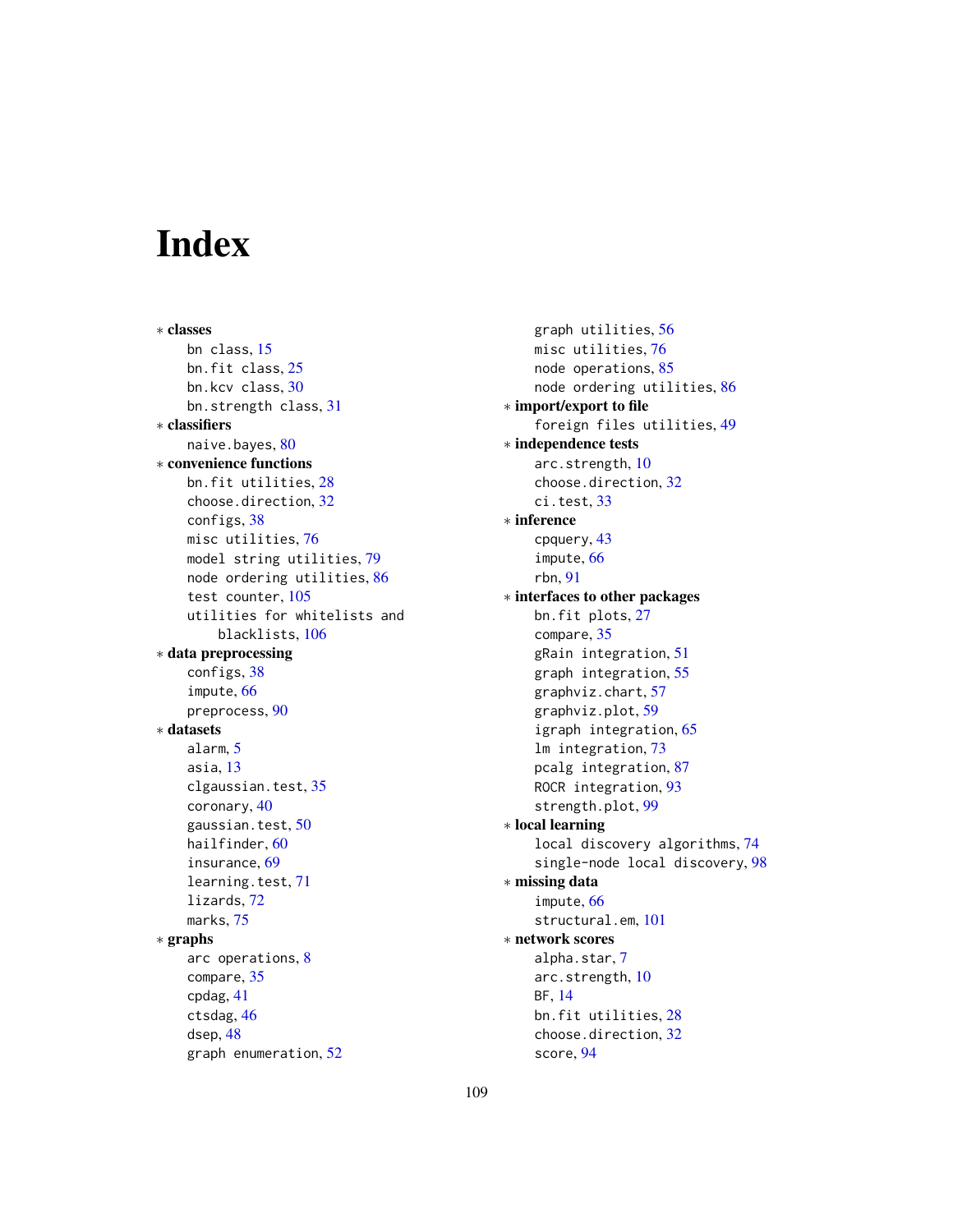∗ package bnlearn-package, [3](#page-2-0) independence-tests, [68](#page-67-0) network-classifiers, [82](#page-81-0) network-scores, [83](#page-82-0) structure-learning, [103](#page-102-0) whitelists-blacklists, [107](#page-106-0) ∗ parameter learning bn.fit, [22](#page-21-0) ∗ plots bn.fit plots, [27](#page-26-0) compare, [35](#page-34-0) graphviz.chart, [57](#page-56-0) graphviz.plot, [59](#page-58-0) plot.bn, [87](#page-86-0) plot.bn.strength, [89](#page-88-0) strength.plot, [99](#page-98-0) ∗ resampling bn.boot, [17](#page-16-0) bn.cv, [18](#page-17-0) choose.direction, [32](#page-31-0) ∗ simulation cpquery, [43](#page-42-0) graph generation utilities, [53](#page-52-0) rbn, [91](#page-90-0) ∗ structure learning alpha.star, [7](#page-6-0) arc.strength, [10](#page-9-0) BF, [14](#page-13-0) constraint-based algorithms, [38](#page-37-0) cpdag, [41](#page-40-0) hybrid algorithms, [64](#page-63-0) naive.bayes, [80](#page-79-0) score-based algorithms, [97](#page-96-0) structural.em, [101](#page-100-0) utilities for whitelists and blacklists, [106](#page-105-0) ∗ utilities gRain integration, [51](#page-50-0) graph integration, [55](#page-54-0) igraph integration, [65](#page-64-0) pcalg integration, [87](#page-86-0) \$<-.bn.fit *(*bn.fit*)*, [22](#page-21-0) acyclic *(*graph utilities*)*, [56](#page-55-0) add.node *(*node operations*)*, [85](#page-84-0) AIC.bn *(*score*)*, [94](#page-93-0) AIC.bn.fit *(*bn.fit utilities*)*, [28](#page-27-0) alarm, [5](#page-4-0)

all.equal.bn *(*compare*)*, [35](#page-34-0) alpha.star, [7,](#page-6-0) *[96](#page-95-0)*, *[98](#page-97-0)* amat *(*misc utilities*)*, [76](#page-75-0) amat<- *(*misc utilities*)*, [76](#page-75-0) ancestors *(*misc utilities*)*, [76](#page-75-0) aracne, *[105](#page-104-0)* aracne *(*local discovery algorithms*)*, [74](#page-73-0) arc operations, [8](#page-7-0) arc.strength, [10,](#page-9-0) *[31,](#page-30-0) [32](#page-31-0)*, *[34](#page-33-0)*, *[96](#page-95-0)* arcs *(*misc utilities*)*, [76](#page-75-0) arcs<- *(*misc utilities*)*, [76](#page-75-0) as.bn *(*model string utilities*)*, [79](#page-78-0) as.bn.fit *(*gRain integration*)*, [51](#page-50-0) as.bn.grain *(*gRain integration*)*, [51](#page-50-0) as.bn.graphAM *(*graph integration*)*, [55](#page-54-0) as.bn.graphNEL *(*graph integration*)*, [55](#page-54-0) as.bn.igraph *(*igraph integration*)*, [65](#page-64-0) as.bn.pcAlgo *(*pcalg integration*)*, [87](#page-86-0) as.character.bn *(*model string utilities*)*, [79](#page-78-0) as.grain *(*gRain integration*)*, [51](#page-50-0) as.graphAM *(*graph integration*)*, [55](#page-54-0) as.graphNEL *(*graph integration*)*, [55](#page-54-0) as.igraph *(*igraph integration*)*, [65](#page-64-0) as.lm *(*lm integration*)*, [73](#page-72-0) as.prediction *(*ROCR integration*)*, [93](#page-92-0) asia, [13](#page-12-0) averaged.network, *[11](#page-10-0)* averaged.network *(*arc.strength*)*, [10](#page-9-0)

# BF, *[11](#page-10-0)*, [14](#page-13-0)

bf.strength, *[12](#page-11-0)*, *[15](#page-14-0)* bf.strength *(*arc.strength*)*, [10](#page-9-0) BIC.bn *(*score*)*, [94](#page-93-0) BIC.bn.fit *(*bn.fit utilities*)*, [28](#page-27-0) blacklist *(*utilities for whitelists and blacklists*)*, [106](#page-105-0) bn class, [15,](#page-14-0) *[24](#page-23-0)* bn-class *(*bn class*)*, [15](#page-14-0) bn.boot, [17,](#page-16-0) *[21](#page-20-0)*, *[92](#page-91-0)* bn.cv, *[18](#page-17-0)*, [18,](#page-17-0) *[92](#page-91-0)* bn.fit, *[19](#page-18-0)*, [22,](#page-21-0) *[28](#page-27-0)*, *[30](#page-29-0)*, *[67](#page-66-0)*, *[91,](#page-90-0) [92](#page-91-0)*, *[102,](#page-101-0) [103](#page-102-0)* bn.fit class, *[24](#page-23-0)*, [25,](#page-24-0) *[28](#page-27-0)* bn.fit plots, *[24](#page-23-0)*, [27](#page-26-0) bn.fit utilities, *[24](#page-23-0)*, [28](#page-27-0) bn.fit-class *(*bn.fit class*)*, [25](#page-24-0) bn.fit.barchart *(*bn.fit plots*)*, [27](#page-26-0) bn.fit.dnode *(*bn.fit class*)*, [25](#page-24-0) bn.fit.dotplot *(*bn.fit plots*)*, [27](#page-26-0)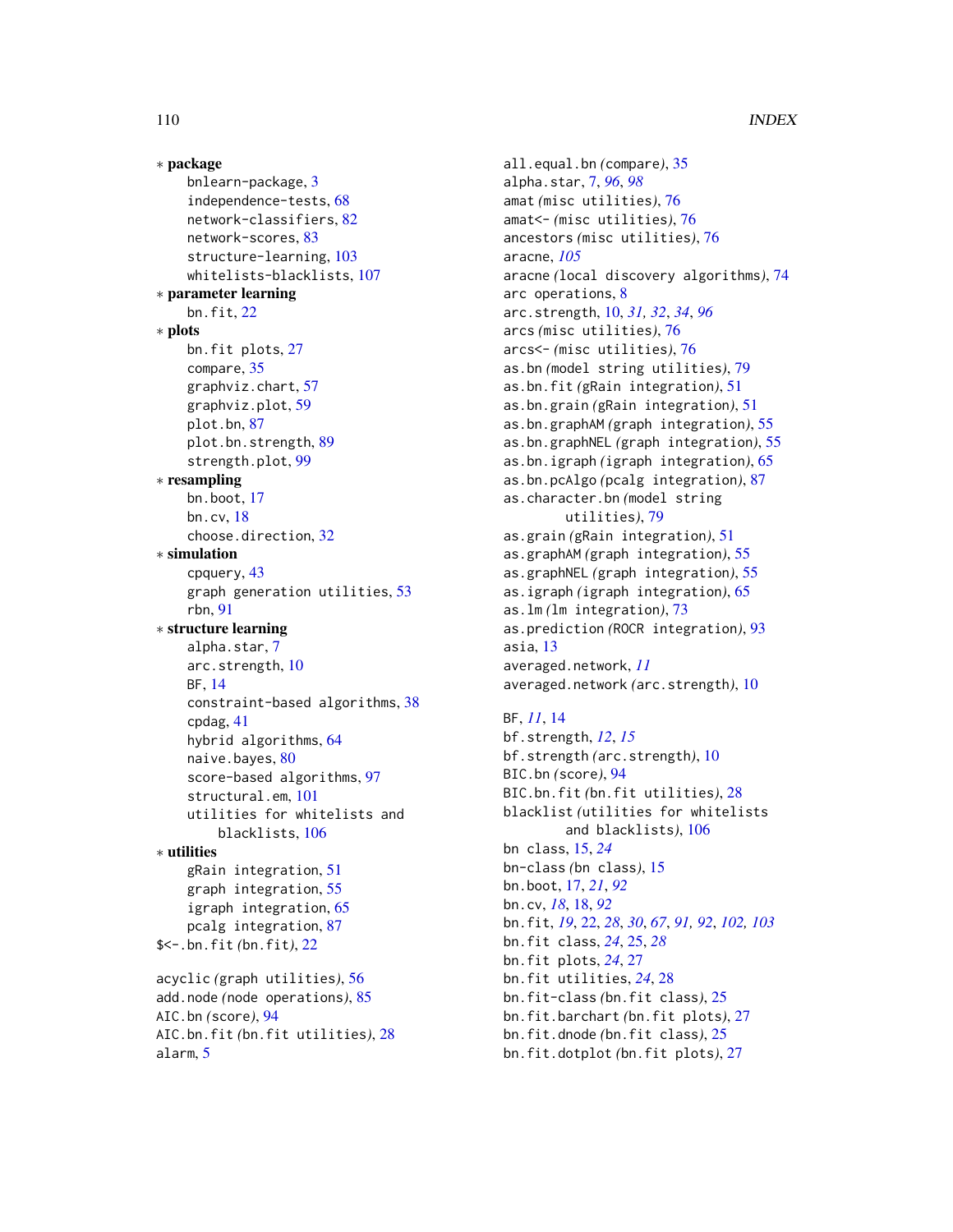### INDEX 111

bn.fit.gnode *(*bn.fit class*)*, [25](#page-24-0) bn.fit.histogram *(*bn.fit plots*)*, [27](#page-26-0) bn.fit.qqplot *(*bn.fit plots*)*, [27](#page-26-0) bn.fit.xyplot *(*bn.fit plots*)*, [27](#page-26-0) bn.kcv class, [30](#page-29-0) bn.kcv-class *(*bn.kcv class*)*, [30](#page-29-0) bn.kcv.list class *(*bn.kcv class*)*, [30](#page-29-0) bn.kcv.list-class *(*bn.kcv class*)*, [30](#page-29-0) bn.net *(*bn.fit*)*, [22](#page-21-0) bn.strength *(*bn.strength class*)*, [31](#page-30-0) bn.strength class, *[12](#page-11-0)*, [31](#page-30-0) bn.strength-class *(*bn.strength class*)*, [31](#page-30-0) bnlearn *(*bnlearn-package*)*, [3](#page-2-0) bnlearn-package, [3](#page-2-0) boot.strength, *[12](#page-11-0)*, *[31](#page-30-0)* boot.strength *(*arc.strength*)*, [10](#page-9-0) cextend, *[40](#page-39-0)* cextend *(*cpdag*)*, [41](#page-40-0) children *(*misc utilities*)*, [76](#page-75-0) children<- *(*misc utilities*)*, [76](#page-75-0) choose.direction, *[12](#page-11-0)*, [32,](#page-31-0) *[34](#page-33-0)*, *[96](#page-95-0)* chow.liu, *[105](#page-104-0)* chow.liu *(*local discovery algorithms*)*, [74](#page-73-0) ci.test, *[12](#page-11-0)*, [33](#page-32-0) clgaussian.test, [35](#page-34-0) coef.bn.fit *(*bn.fit utilities*)*, [28](#page-27-0) colliders *(*cpdag*)*, [41](#page-40-0) compare, *[15](#page-14-0)*, [35](#page-34-0) compelled.arcs *(*misc utilities*)*, [76](#page-75-0) configs, [38](#page-37-0) constraint-based algorithms, [38,](#page-37-0) *[65](#page-64-0)*, *[74](#page-73-0)*, *[98,](#page-97-0) [99](#page-98-0)* coronary, [40](#page-39-0) count.graphs *(*graph enumeration*)*, [52](#page-51-0) cpdag, [41,](#page-40-0) *[47](#page-46-0)* cpdist *(*cpquery*)*, [43](#page-42-0) cpquery, [43](#page-42-0) ctsdag, [46](#page-45-0) custom.fit *(*bn.fit*)*, [22](#page-21-0) custom.strength, *[12](#page-11-0)*, *[31](#page-30-0)* custom.strength *(*arc.strength*)*, [10](#page-9-0)

dedup *(*preprocess*)*, [90](#page-89-0) degree *(*misc utilities*)*, [76](#page-75-0) degree,bn-method *(*misc utilities*)*, [76](#page-75-0)

degree,bn.fit-method *(*misc utilities*)*, [76](#page-75-0) degree,bn.naive-method *(*misc utilities*)*, [76](#page-75-0) degree,bn.tan-method *(*misc utilities*)*, [76](#page-75-0) descendants *(*misc utilities*)*, [76](#page-75-0) directed *(*graph utilities*)*, [56](#page-55-0) directed.arcs *(*misc utilities*)*, [76](#page-75-0) discretize *(*preprocess*)*, [90](#page-89-0) drop.arc *(*arc operations*)*, [8](#page-7-0) drop.edge *(*arc operations*)*, [8](#page-7-0) dsep, [48](#page-47-0) em-based algorithms *(*structural.em*)*, [101](#page-100-0) empty.graph *(*graph generation utilities*)*, [53](#page-52-0) fast.iamb, *[103](#page-102-0)* fast.iamb *(*constraint-based algorithms*)*, [38](#page-37-0) fitted.bn.fit *(*bn.fit utilities*)*, [28](#page-27-0) foreign files utilities, [49](#page-48-0) gaussian.test, [50](#page-49-0) gRain integration, [51](#page-50-0) graph enumeration, [52](#page-51-0) graph generation utilities, [53](#page-52-0) graph integration, [55](#page-54-0) graph utilities, [56](#page-55-0) graphviz.chart, [57](#page-56-0) graphviz.compare *(*compare*)*, [35](#page-34-0) graphviz.plot, [59,](#page-58-0) *[88](#page-87-0)*, *[100](#page-99-0)* gs, *[103](#page-102-0)* gs *(*constraint-based algorithms*)*, [38](#page-37-0) h2pc, *[104](#page-103-0)* h2pc *(*hybrid algorithms*)*, [64](#page-63-0) hailfinder, [60](#page-59-0) hamming *(*compare*)*, [35](#page-34-0) hc, *[104](#page-103-0)* hc *(*score-based algorithms*)*, [97](#page-96-0) hpc, *[105](#page-104-0)*

hpc *(*constraint-based algorithms*)*, [38](#page-37-0) hybrid algorithms, *[40](#page-39-0)*, [64,](#page-63-0) *[74](#page-73-0)*, *[98](#page-97-0)*

iamb, *[103](#page-102-0)* iamb *(*constraint-based algorithms*)*, [38](#page-37-0) iamb.fdr, *[103](#page-102-0)*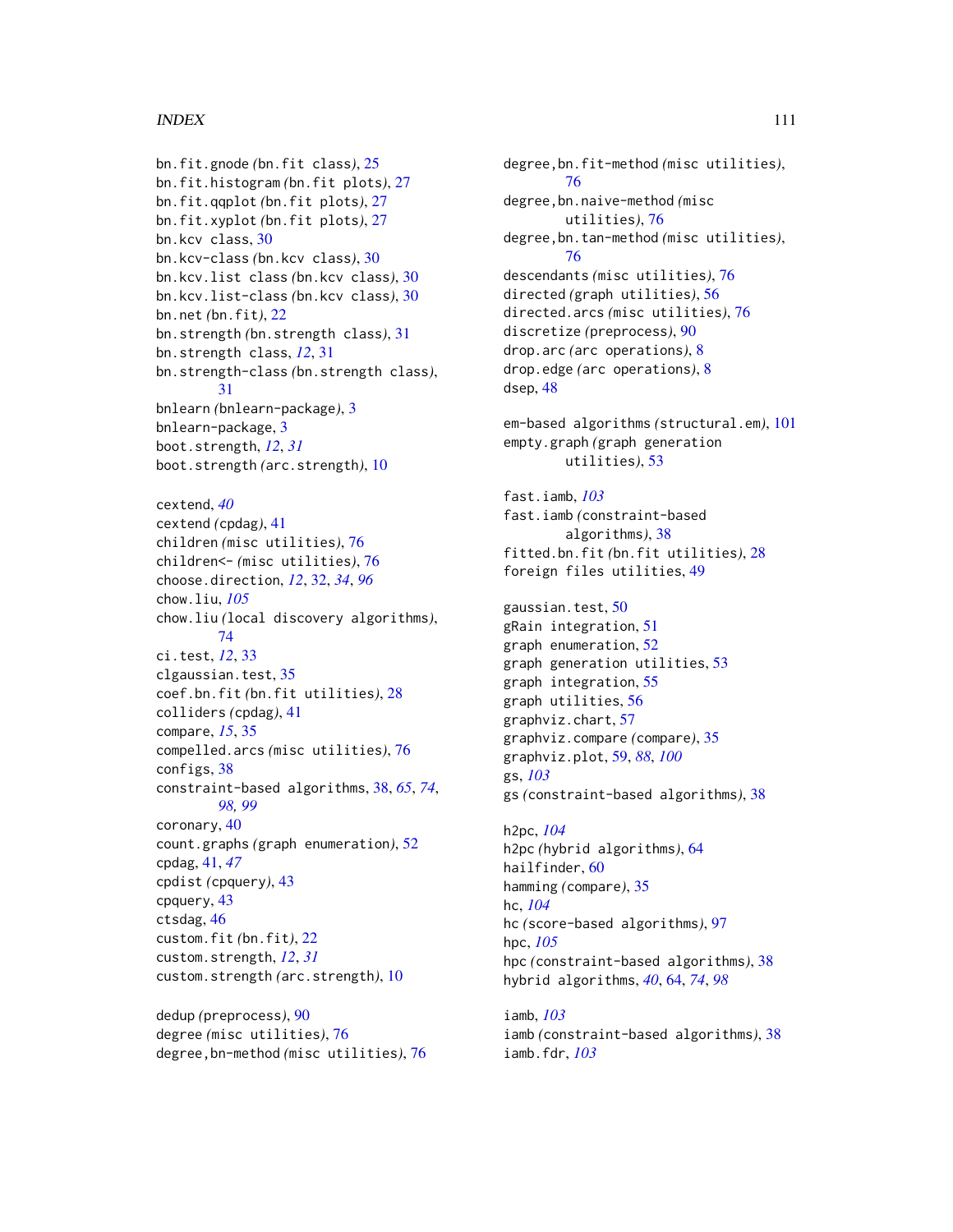# 112 INDEX

igraph integration, [65](#page-64-0) impute, [66,](#page-65-0) *[102,](#page-101-0) [103](#page-102-0)* in.degree *(*misc utilities*)*, [76](#page-75-0) incident.arcs *(*misc utilities*)*, [76](#page-75-0) incoming.arcs *(*misc utilities*)*, [76](#page-75-0) increment.test.counter *(*test counter*)*, [105](#page-104-0) independence tests, *[4](#page-3-0)*, *[32,](#page-31-0) [33](#page-32-0)*, *[39](#page-38-0)*, *[99](#page-98-0)* independence tests *(*independence-tests*)*, [68](#page-67-0) independence-tests, [68](#page-67-0) insurance, [69](#page-68-0) inter.iamb, *[103](#page-102-0)* inter.iamb *(*constraint-based algorithms*)*, [38](#page-37-0) leaf.nodes *(*misc utilities*)*, [76](#page-75-0) learn.mb *(*single-node local discovery*)*, [98](#page-97-0) learn.nbr *(*single-node local discovery*)*, [98](#page-97-0) learning.test, [71](#page-70-0) lizards, [72](#page-71-0)

lm integration, [73](#page-72-0) local discovery algorithms, *[40](#page-39-0)*, *[65](#page-64-0)*, [74,](#page-73-0) *[98](#page-97-0)* logLik.bn *(*score*)*, [94](#page-93-0) logLik.bn.fit *(*bn.fit utilities*)*, [28](#page-27-0) loss *(*bn.cv*)*, [18](#page-17-0)

```
marks, 75
mb (misc utilities), 76
mean.bn.strength (arc.strength), 10
misc utilities, 76
mmhc, 104
mmhc (hybrid algorithms), 64
mmpc, 104
mmpc (constraint-based algorithms), 38
model string utilities, 79
model2network (model string utilities),
        79
modelstring (model string utilities), 79
modelstring<- (model string utilities),
        79
moral (cpdag), 41
mutilated (cpquery), 43
naive.bayes, 67, 80, 82
```
narcs *(*misc utilities*)*, [76](#page-75-0) nbr *(*misc utilities*)*, [76](#page-75-0)

network classifiers, *[4](#page-3-0)*, *[81](#page-80-0)* network classifiers *(*network-classifiers*)*, [82](#page-81-0) network scores, *[4](#page-3-0)*, *[11](#page-10-0)*, *[32](#page-31-0)*, *[95](#page-94-0)*, *[97](#page-96-0)* network scores *(*network-scores*)*, [83](#page-82-0) network-classifiers, [82](#page-81-0) network-scores, [83](#page-82-0) nnodes *(*misc utilities*)*, [76](#page-75-0) node operations, [85](#page-84-0) node ordering utilities, [86](#page-85-0) node.ordering *(*node ordering utilities*)*, [86](#page-85-0) nodes *(*misc utilities*)*, [76](#page-75-0) nodes,bn-method *(*misc utilities*)*, [76](#page-75-0) nodes,bn.fit-method *(*misc utilities*)*, [76](#page-75-0) nodes,bn.naive-method *(*misc utilities*)*, [76](#page-75-0) nodes,bn.tan-method *(*misc utilities*)*, [76](#page-75-0) nodes<- *(*node operations*)*, [85](#page-84-0) nodes<-,bn-method *(*node operations*)*, [85](#page-84-0) nodes<-,bn.fit-method *(*node operations*)*, [85](#page-84-0) nodes<-,bn.naive-method *(*node operations*)*, [85](#page-84-0) nodes<-,bn.tan-method *(*node operations*)*, [85](#page-84-0) nparams *(*misc utilities*)*, [76](#page-75-0) ntests *(*misc utilities*)*, [76](#page-75-0)

```
ordering2blacklist (utilities for
        whitelists and blacklists), 106
out.degree (misc utilities), 76
outgoing.arcs (misc utilities), 76
```

```
parents (misc utilities), 76
parents<- (misc utilities), 76
path (graph utilities), 56
path,bn-method (graph utilities), 56
path,bn.fit-method (graph utilities), 56
path,bn.naive-method (graph utilities),
        56
path,bn.tan-method (graph utilities), 56
path.exists (graph utilities), 56
pc.stable, 103
pc.stable (constraint-based
        algorithms), 38
pcalg integration, 87
pdag2dag, 24
pdag2dag (graph utilities), 56
```